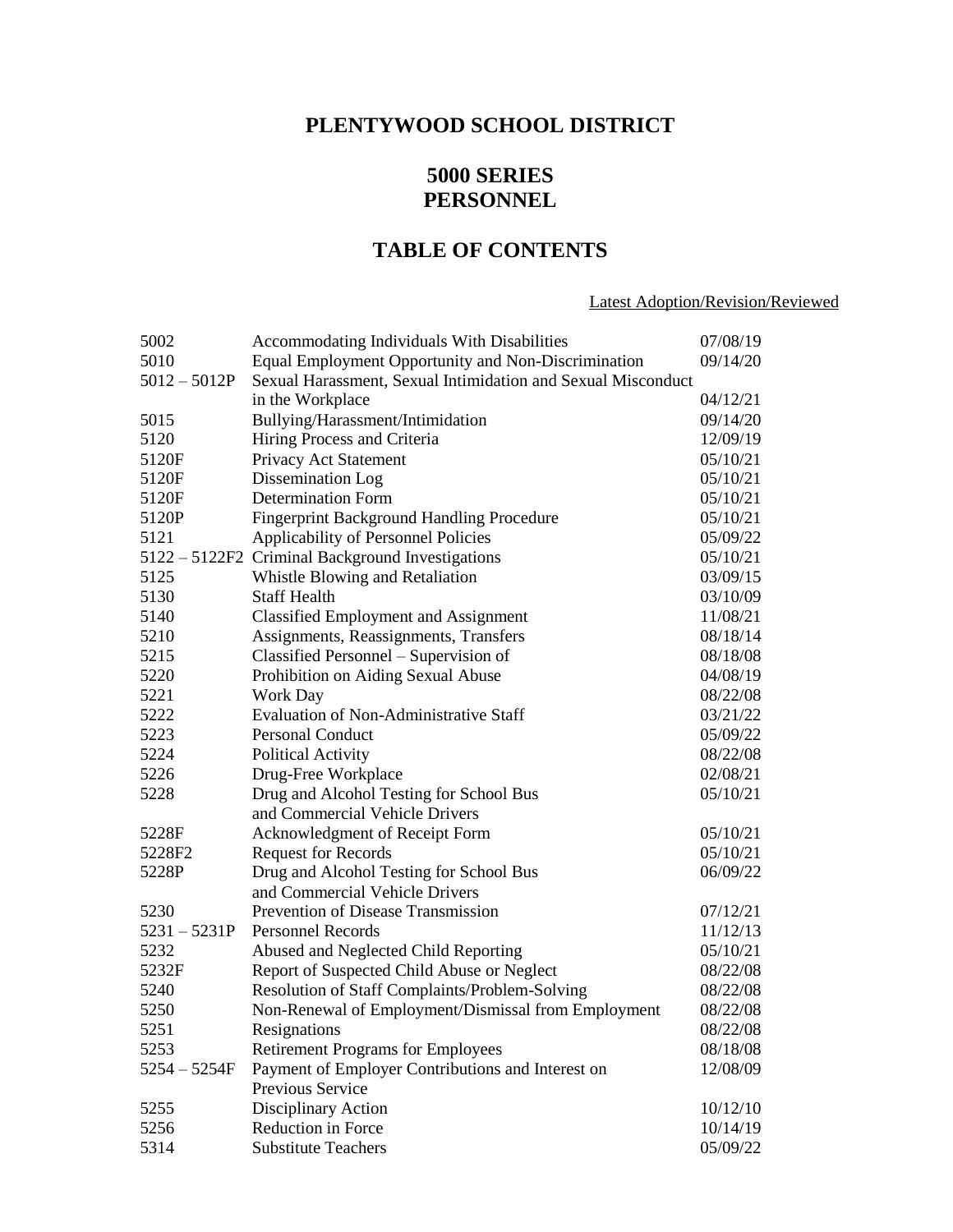| 5321           | <b>Leaves of Absence</b>                                        | 05/09/22 |
|----------------|-----------------------------------------------------------------|----------|
| 5321P          | Conditions for Use of Leave                                     | 08/18/08 |
| 5322           | <b>Military Leave</b>                                           | 11/14/16 |
| 5325           | Breastfeeding in the School and Workplace                       | 07/12/21 |
| 5328           | Family Medical Leave Act                                        | 04/10/12 |
| 5328P          | <b>Family Medical Leave</b>                                     | 05/10/21 |
| $5329 - 5329P$ | Long-Term Illness/Temporary Disability Leave                    | 12/09/19 |
| 5330           | Maternity and Paternity Leave                                   | 12/09/19 |
| 5331           | <b>Insurance Benefits for Employees</b>                         | 08/18/08 |
| 5333           | Holidays                                                        | 08/18/08 |
| 5334           | Vacations                                                       | 08/18/08 |
| 5334P          | Vacations                                                       | 08/18/08 |
| 5336           | Compensatory Time and Overtime for Classified Employees         | 10/12/09 |
| 5337           | Workers' Compensation Benefits                                  | 08/18/08 |
| 5338           | Payment of Interest on Employer Contributions for               | 12/08/09 |
|                | Workers' Compensation Time                                      |          |
| 5420           | Paraprofessionals                                               | 04/08/19 |
| 5430           | Volunteers                                                      | 08/18/08 |
| 5430F          | Volunteer Agreement Form                                        | 01/13/20 |
| 5440           | <b>Student Teacher/Interns</b>                                  | 08/22/08 |
| 5450           | Employee Use of District Provided Technology                    | 05/09/22 |
| 5450F          | Employee Use of District Provided Technology                    | 05/09/22 |
| 5450P          | Employee Use of District Provided Technology                    | 05/09/22 |
| 5460           | Electronic Resources and Social Networking                      | 02/07/19 |
| 5500           | Payment of Wages Upon Termination                               | 07/08/19 |
| 5510           | <b>HIPAA</b>                                                    | 08/22/08 |
| 5630           | Employee Use of Cellular Phones and Other Electronic<br>Devices | 05/10/16 |
|                |                                                                 |          |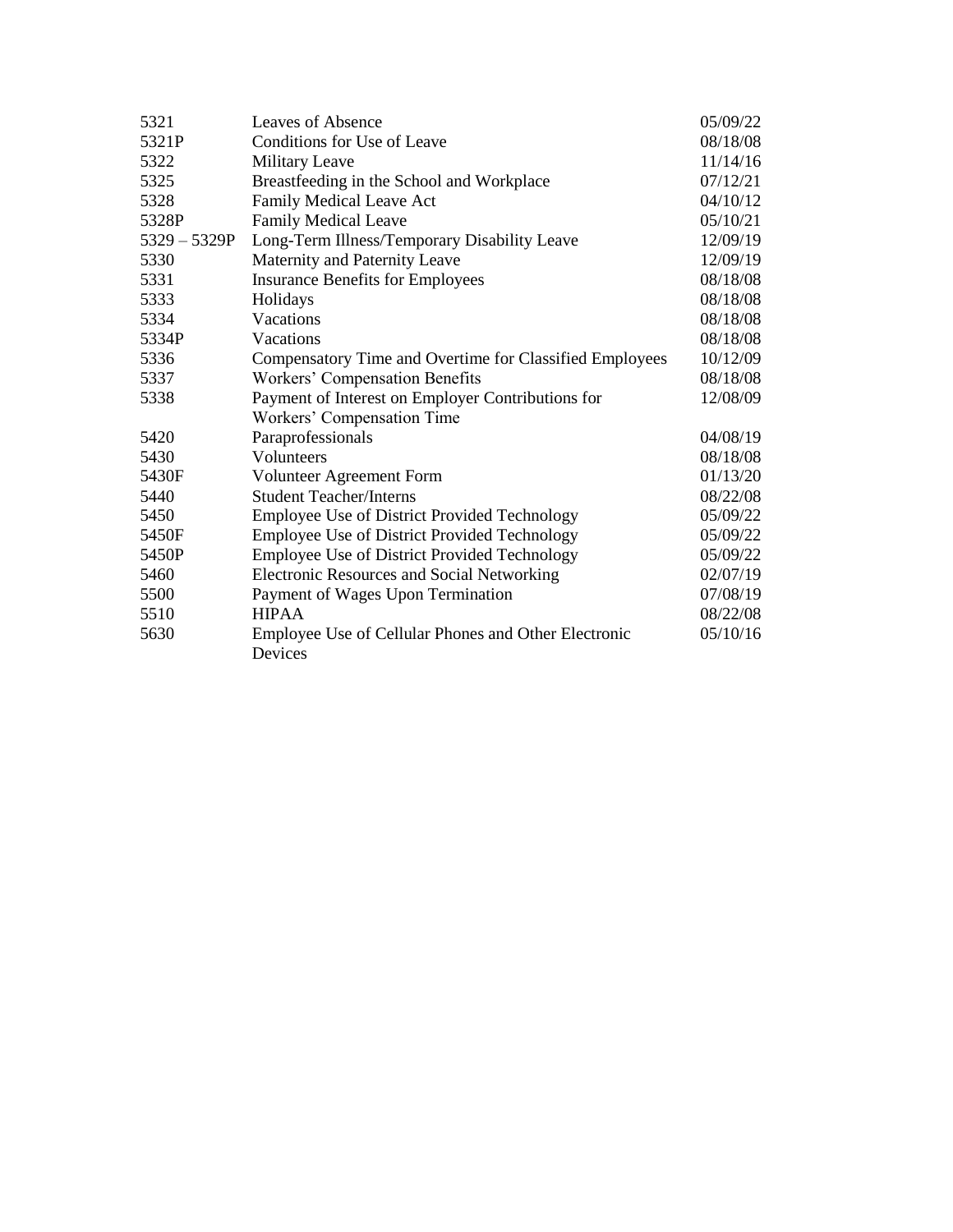# **PERSONNEL**

# Accommodating Individuals With Disabilities and Section 504 of the Rehabilitation Act of 1973

It is the intent of the District to ensure that qualified employees with disabilities under Section 504 of the Rehabilitation Act of 1973 are identified, evaluated, and provided with appropriate accommodations or other positive actions in assistance.

The District will not discriminate against a qualified individual on the basis of disability in regard to job application procedures, the hiring, advancement, or discharge of employees, employee compensation, job training, or other terms, conditions, and privileges of employment.

The Superintendent is designated the Section 504 and Americans with Disabilities Act Title II Coordinator and, in that capacity, is directed to:

- 1. Oversee District compliance efforts, recommend to the Board necessary modifications, and maintain the District's final Title II self-evaluation document and keep it available for public inspection.
- 2. Make information regarding Title II protection available to any interested party.
- 3. Coordinating and monitoring the district's compliance with Section 504 and Title II of the ADA, as well as state civil rights requirements regarding discrimination and harassment based on disability.
- 4. Overseeing prevention efforts to avoid Section 504 and ADA violations by necessary actions, including by not limited to, scheduling Section 504 meetings, implementing and monitoring Section 504 plans of accommodation and providing information to employees and supervisors.
- 5. Implementing the district's discrimination complaint procedures with respect to allegations of Section 504/ADA violations, discrimination based on disability, and disability harassment; and
- 6. Investigating complaints alleging violations of Section 504/ADA, discrimination based on disability, and disability harassment.

The District's procedure for resolution of complaints alleging violation of this policy is set forth in Policy 1700.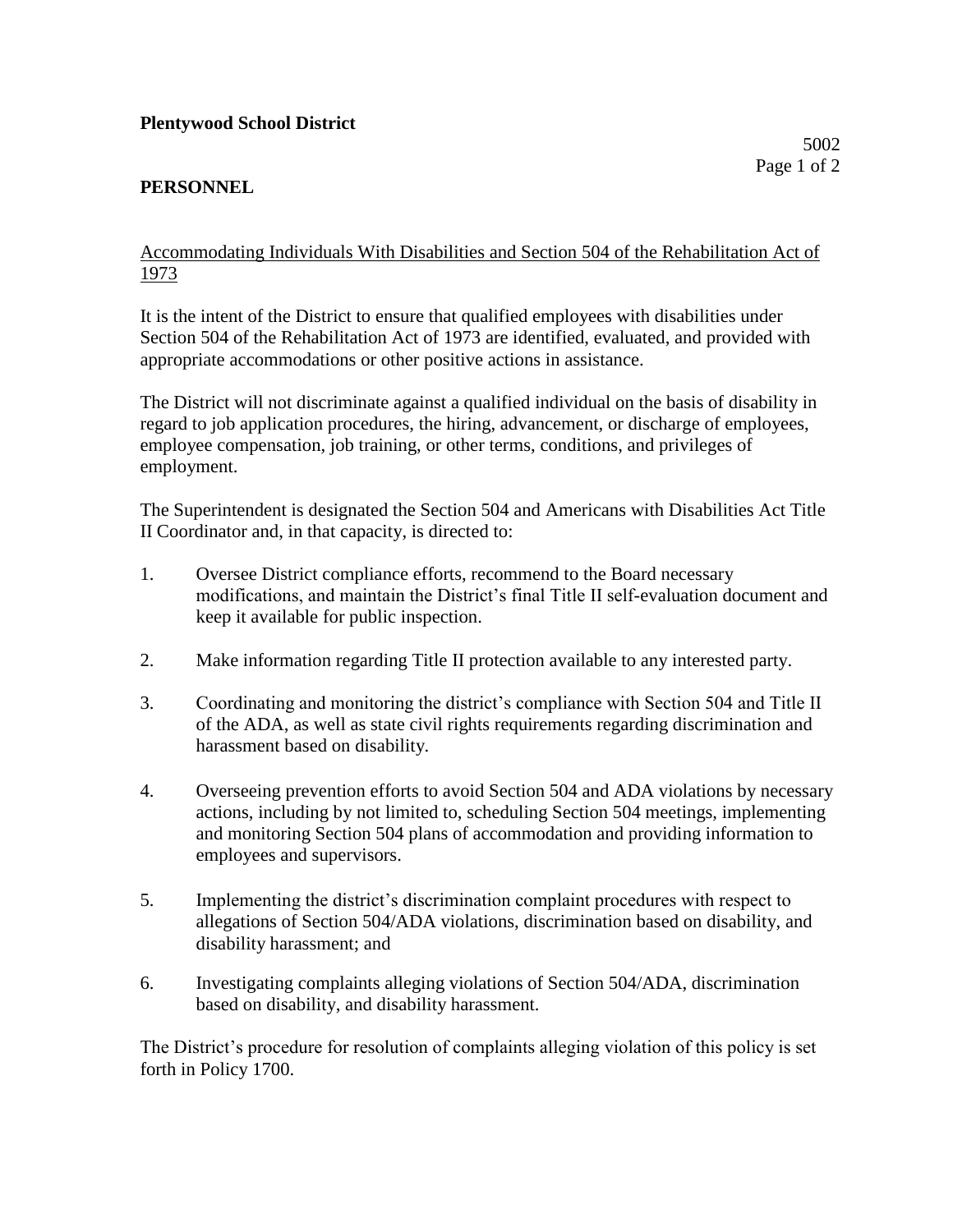5002 Page 1 of 2

Legal Reference: American with Disabilities Act, 42 U.S.C. §§ 12111 et seq. and 12131 et seq.; 28 C.F.R. Part 35.

Policy History: Adopted on: 02/10/98 Revised on: 07/08/19 Reviewed on: 08/18/08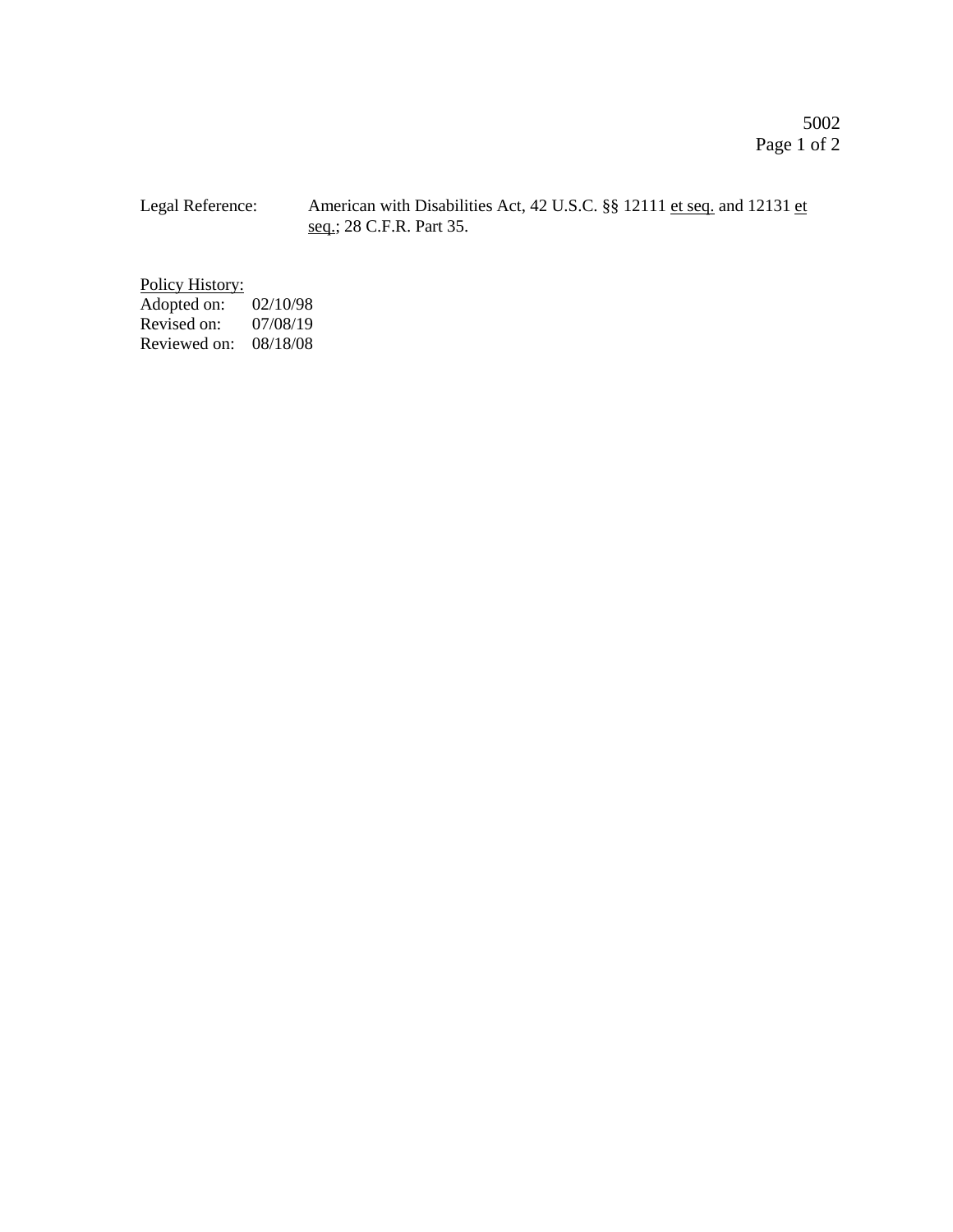# **PERSONNEL**

# Equal Employment Opportunity, Non-Discrimination, and Sex Equity

The District will provide equal employment opportunities to all persons, regardless of their race, color, religion, creed, national origin, genetic information, sex, age, ancestry, marital status, military status, citizenship status, use of lawful products while not at work physical or mental disability. The District will make reasonable accommodation for an individual with a disability known to the District, if the individual is otherwise qualified for the position, unless the accommodation would impose undue hardship on the District.

Inquiries regarding sexual harassment, sex discrimination, or sexual intimidation should be directed to the District Title IX Coordinator, to the Assistant Secretary for Civil Rights of the Department of Education, or both. The Board designates the following individual to serve as the District's Title IX Coordinator:

Title: **Dr. Amanda Simonson, 5-12 Principal** Office address: **100 East Laurel Avenue, Plentywood, MT 59254** Email: **simonsonam@plentywood.k12.mt.us** Phone number: **(406)765-1803**

Inquiries regarding discrimination on the basis of disability or requests for accommodation should be directed to the District Section 504 Coordinator. The Board designates the following individual to serve as the District's Section 504 Coordinator:

Title: **Dr. Amanda Simonson, 5-12 Principal** Office address: **100 East Laurel Avenue, Plentywood, MT 59254** Email: **simonsonam@plentywood.k12.mt.us** Phone number: **(406)765-1803**

Any individual may file a complaint alleging violation of this policy, Policy 5012/512P – Sexual Harrassment, or Policy 5015-Bullying/Harassment/Intimidation/Hazing by following those policies or Policy 1700-Uniform Complaint Procedure.

The District, in compliance with federal regulations, will notify annually all students, parents, staff, and community members of this policy and the designated coordinator to receive inquiries. This annual notification will include the name and location of the coordinator and will be included in all handbooks.

The District will not tolerate hostile or abusive treatment, derogatory remarks, or acts of violence against students, staff, or volunteers with disabilities. The District will consider such behavior as constituting discrimination on the basis of disability, in violation of state and federal law.

All complaints about behavior that may violate this policy shall be promptly investigated.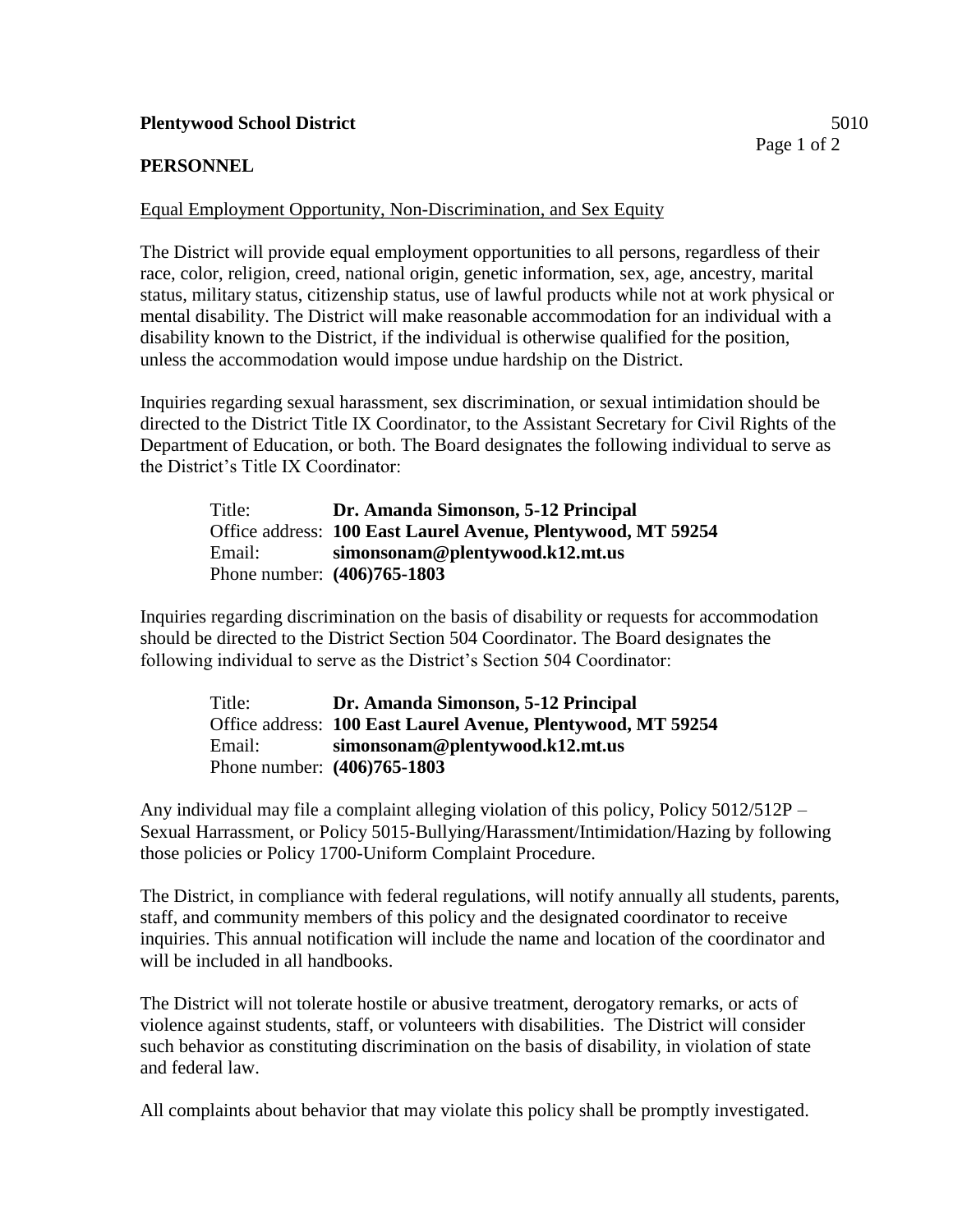Retaliation against an employee who has filed a discrimination complaint, testified, or participated in any manner in a discrimination investigation or proceeding is prohibited.

| Legal Reference: | Age Discrimination in Employment Act, 29 U.S.C. §§ 621, et seq.       |                                                                        |  |  |
|------------------|-----------------------------------------------------------------------|------------------------------------------------------------------------|--|--|
|                  | Americans with Disabilities Act, Title I, 42 U.S.C. §§ 12111, et seq. |                                                                        |  |  |
|                  | Equal Pay Act, 29 U.S.C. § 206(d)                                     |                                                                        |  |  |
|                  |                                                                       | Immigration Reform and Control Act, 8 U.S.C. §§ 1324(a), et seq.       |  |  |
|                  | Rehabilitation Act of 1973, 29 U.S.C. §§ 791, et seq.                 |                                                                        |  |  |
|                  |                                                                       | Genetic Information Nondiscrimination Act of 2008 (GINA)               |  |  |
|                  | Title VII of the Civil Rights Act, 42 U.S.C. §§ 2000(e), et seq.; 29  |                                                                        |  |  |
| C.F.R.,          |                                                                       |                                                                        |  |  |
|                  | Part 1601                                                             |                                                                        |  |  |
|                  | Title IX of the Education Amendments, 20 U.S.C. §§ 1681, et seq.; 34  |                                                                        |  |  |
|                  | C.F.R., Part 106                                                      |                                                                        |  |  |
|                  |                                                                       | Montana Constitution, Art. $X$ , $\S$ 1 - Educational goals and duties |  |  |
|                  | $§$ 49-2-101, <i>et seq</i> , MCA                                     | Human Rights Act                                                       |  |  |
|                  | §49-2-303, MCA                                                        | Discrimination in Employment                                           |  |  |
|                  | § 49-3-102, MCA                                                       | What local governmental units affected                                 |  |  |
|                  | §49-3-201, MCA                                                        | Employment of state and local                                          |  |  |
|                  | government                                                            |                                                                        |  |  |
|                  |                                                                       | personnel.                                                             |  |  |

Policy History: Adopted on: 02/10/98 Reviewed on: 08/18/08 Revised on: 07/08/19, 09/14/20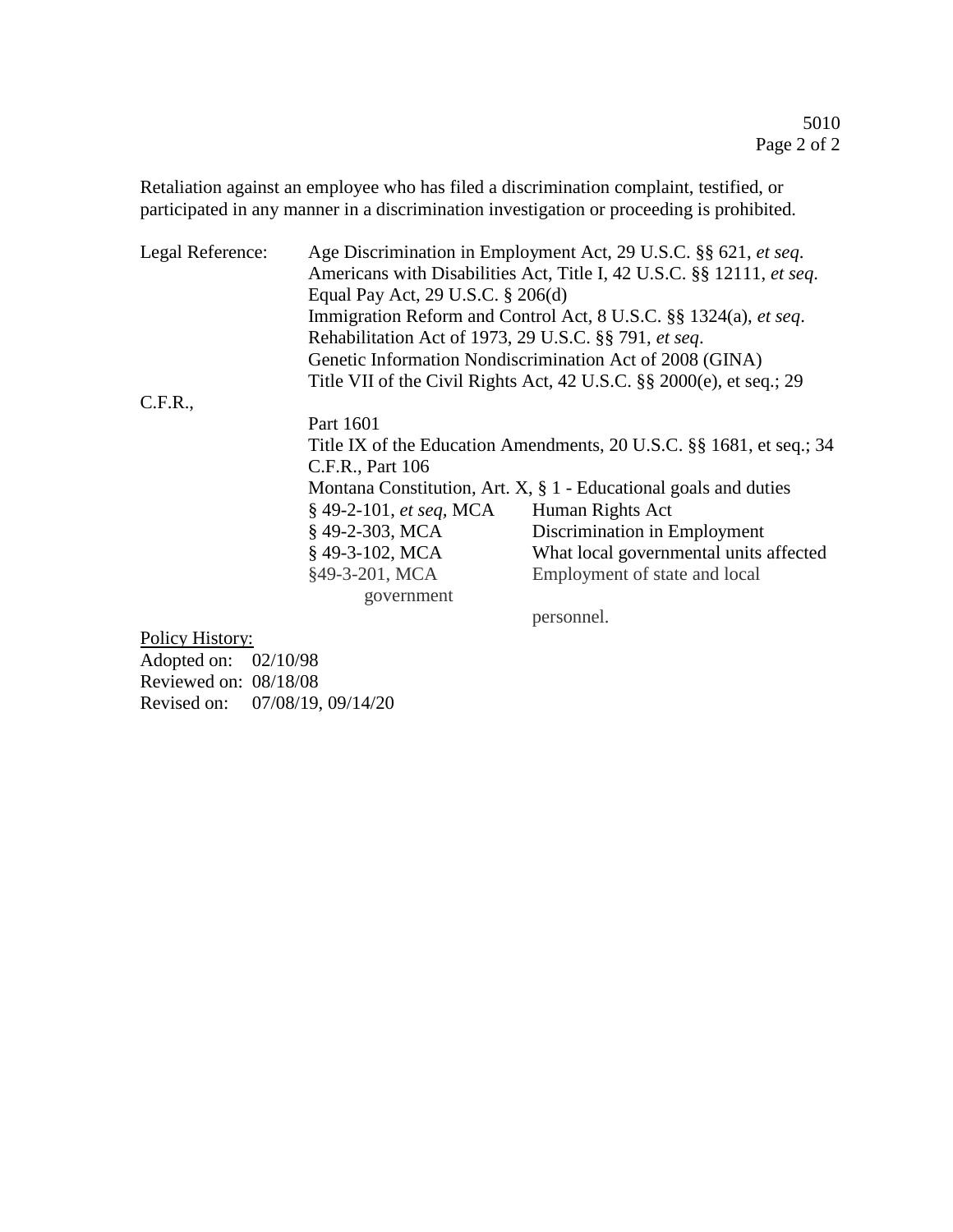# **Plentywood School District**

# **STUDENTS** page 1 of 3

# Sexual Harassment of Employees

The District does not discriminate on the basis of sex in any education program or activity that it operates. The District is required by Title IX of the Education Amendments of 1972 and the regulations promulgated through the U.S. Department of Education not to discriminate in such a manner. Inquiries about the application of Title IX to the District may be referred to the District's Title IX Coordinator, to the Assistant Secretary for Civil Rights of the Department of Education, or both.

The Board designates the following individual to serve as the District's Title IX Coordinator:

| Title:                      | Dr. Amanda Simonson, 5-12 Principal                          |
|-----------------------------|--------------------------------------------------------------|
|                             | Office address: 100 East Laurel Avenue, Plentywood, MT 59254 |
| Email:                      | simonsonam@plentywood.k12.mt.us                              |
| Phone number: (406)765-1803 |                                                              |

Any person may report sex discrimination, including sexual harassment, at any time, including during non-business hours. Such a report may be made using the attached form, in person, by mail, by telephone or by electronic mail, using the contact information listed for the Title IX Coordinator, or by any other means that results in the Title IX Coordinator receiving the person's verbal or written report.

For purposes of this policy and the grievance process, "sexual harassment" means conduct on the basis of sex that satisfies one or more of the following:

- 1. A District employee conditioning the provision of an aid, benefit, or service of the District on an individual's participation in unwelcome sexual conduct;
- 2. Unwelcome conduct determined by a reasonable person to be so severe, pervasive and objectively offensive that it effectively denies a person equal access to the District's education program or activity; or
- 3. "Sexual assault" as defined in 20 USC  $1092(f)(6)(A)(v)$ , "dating violence" as defined in 34 USC 12291(a)(10), "domestic violence" as defined in 34 USC 12291(a)(8) or "stalking" as defined in 34 USC 12291(a)(30).

When the harassment or discrimination on the basis of sex does not meet the definition of sexual harassment, the Title IX Coordinator shall direct the individual to the applicable sex discrimination process for investigation.

An individual is not required to submit a report of sexual harassment involving the Title IX coordinator. In the event the Title IX Coordinator is responsible for or a witness to the alleged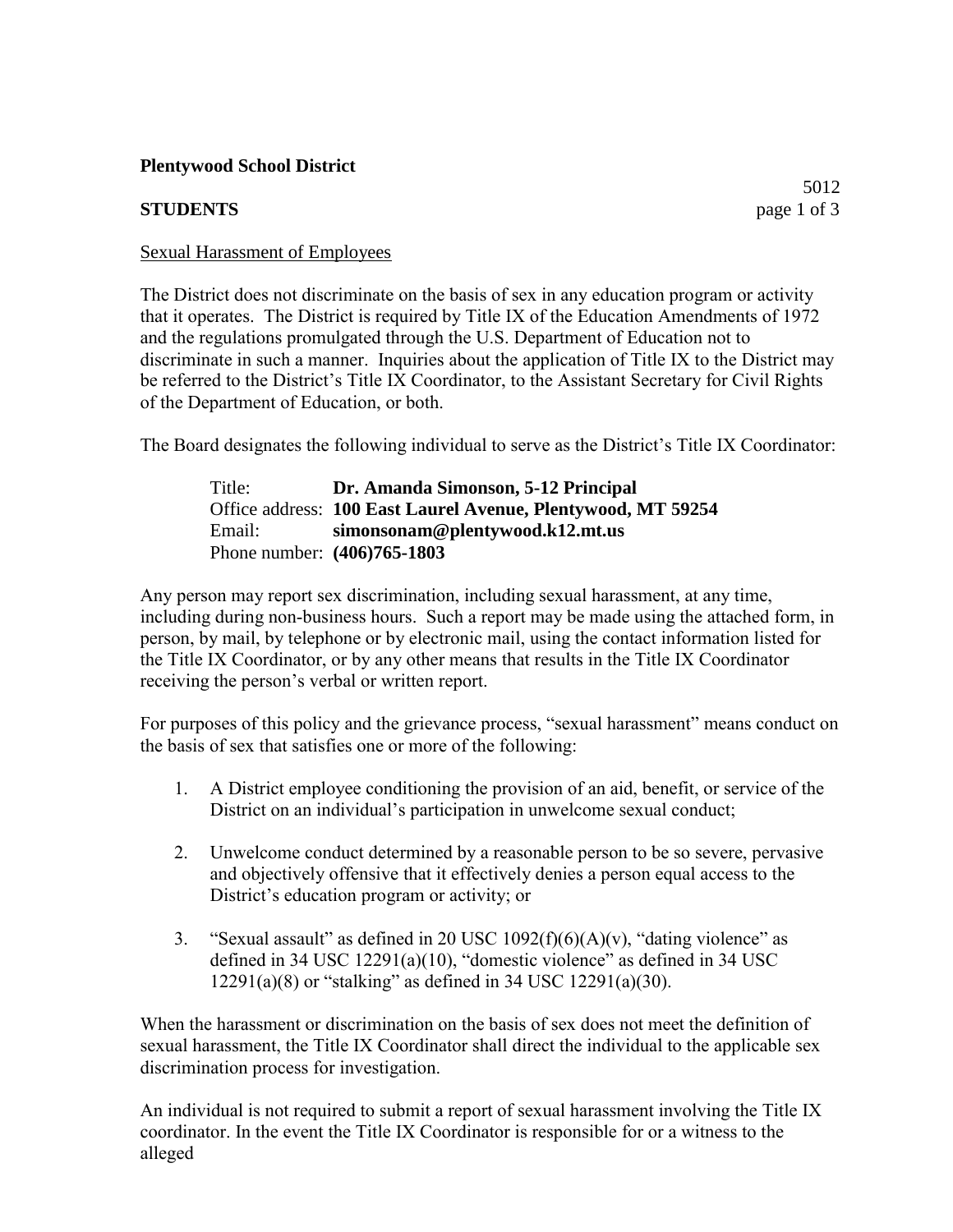harassment, the individual may report the allegations to the building principal or superintendent or other unbiased school official.

# Retaliation Prohibited

The District prohibits intimidation, threats, coercion or discrimination against any individual for the purpose of interfering with any right or privilege secured by Title IX or this policy, or because the individual has made a report or complaint, testified, assisted, or participated or refused to participate in any manner in an investigation proceeding or hearing, if applicable. Intimidation, threats, coercion, or discrimination, including charges against an individual for code of conduct violations that do not involve sex discrimination or sexual harassment, but arise out of the same facts or circumstances as a report or complaint of sex discrimination, or a report or formal complaint of sexual harassment, for the purpose of interfering with any right or privilege secured by Title IX or this part, constitutes retaliation.

# Confidentiality

The District must keep confidential the identity of any individual who has made a report or complaint of sex discrimination, including any individual who has made a report or filed a formal complaint of sexual harassment, any individual who has been alleged to be the victim or perpetrator of conduct that could constitute sexual harassment, and any witness, except as may be permitted by Family Educational Rights and Privacy Act (FERPA) or as required by law, or to carry out the purposes of the Title IX regulations, including the conduct of any investigation, hearing or judicial proceeding arising thereunder.

# Notice Requirements

The District provides notice to applicants for admission and employment, students, parents or legal guardians of elementary and secondary school students, employees and the union(s) with the name or title, office address, email address and telephone number of the Title IX Coordinator and notice of the District grievance procedures and process, including how to report or file a complaint of sex discrimination, how to file a formal complaint of sexual harassment and how the District will respond. The District also posts the Title IX Coordinator's contact information and Title IX policies and procedures in a prominent location on the District website and in all handbooks made available by the District.

# Training Requirements

The District ensures that Title IX Coordinators, investigators, decision-makers, and any person who facilitates an informal resolution process, receives training on the definition of sexual harassment, the scope of the District's education program or activity, how to conduct an investigation and grievance process including hearings, appeals and informal resolution processes, when applicable, and how to serve impartially including by avoiding prejudgment of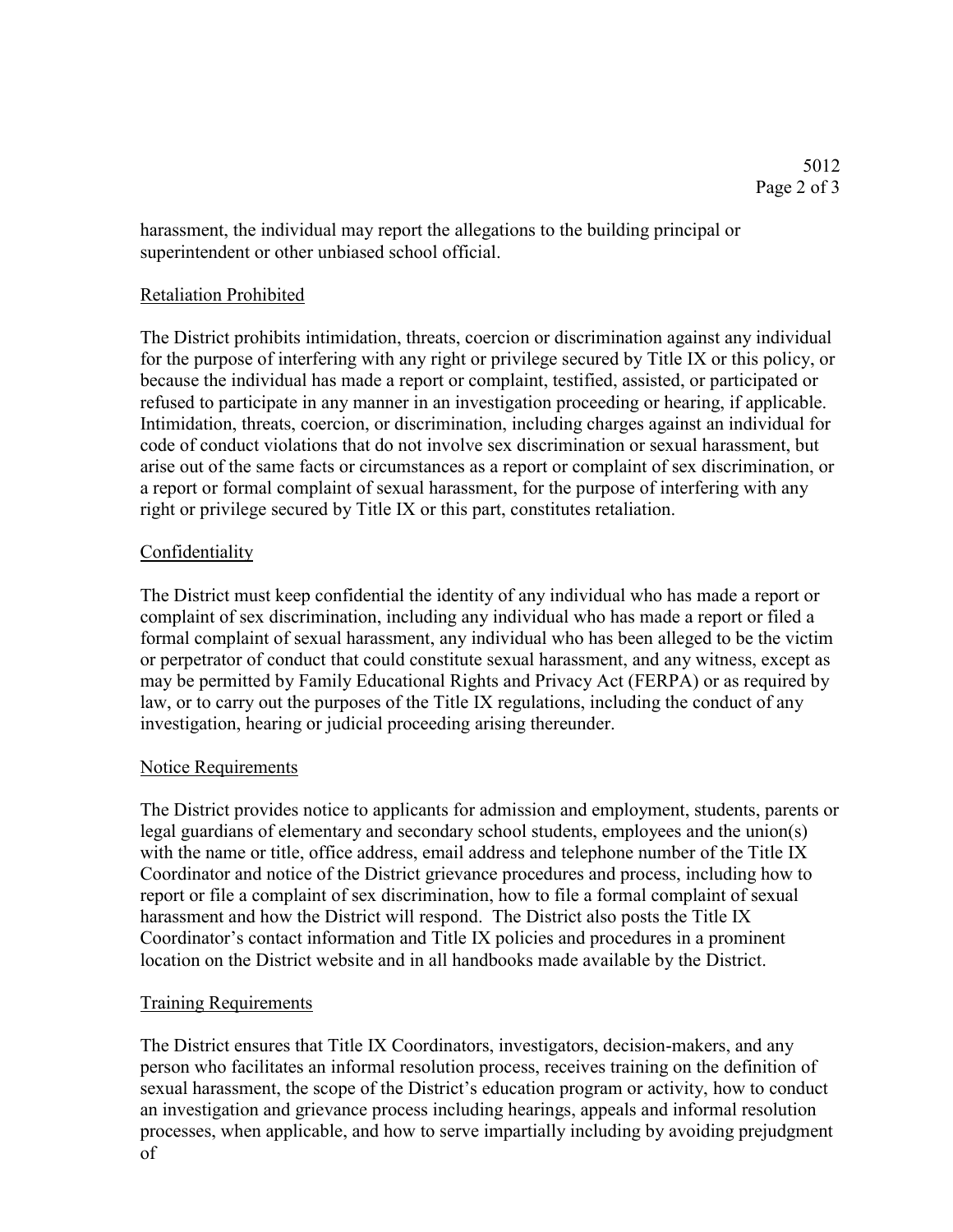the facts at issue, conflicts of interest and bias. The District also ensures that decisionmakers and investigators receive training on issues of relevance of questions and evidence, including when questions and evidence about the complainant's sexual predisposition or prior sexual

behavior are not relevant as set forth in the formal procedures that follow, and training on any technology to be used at a live hearing, if applicable. Investigators also receive training on issues of relevance to create an investigative report that fairly summarizes relevant evidence. All materials used to train individuals who receive training under this section must not rely on sex stereotypes and must promote impartial investigations and adjudications of formal complaints of sexual harassment and are made publicly available on the District's website.

# Conflict of Interest and Bias

The District ensures that Title IX Coordinators, investigators, decision-makers, and any person who facilitates an informal resolution process do not have a conflict of interest or bias for or against complainants or respondents generally or an individual complainant or respondent.

# Determination of Responsibility

The individual who has been reported to be the perpetrator of conduct that could constitute sexual harassment is presumed not responsible for alleged conduct. A determination regarding responsibility will be made by the decision-maker at the conclusion of the investigation in accordance with the process outlined in Policy 3225P. No disciplinary sanctions will be imposed unless and until a final determination of responsibility is reached.

| <b>Cross Reference:</b> | Policy 5012P - Sexual Harassment Procedures                                                                                                                                                      | Policy 5010 - Equal Employment and Non-Discrimination                                                                                                                                                                                                                                                                                                                                                           |
|-------------------------|--------------------------------------------------------------------------------------------------------------------------------------------------------------------------------------------------|-----------------------------------------------------------------------------------------------------------------------------------------------------------------------------------------------------------------------------------------------------------------------------------------------------------------------------------------------------------------------------------------------------------------|
| Legal References:       | Civil Rights Act, Title VI; 42 USC 2000d et seq.<br>Civil Rights Act, Title VII; 42 USC 2000e et seq.<br>34 CFR Part 106<br>$10.55.701(1)(f)$ , ARM<br>10.55.719, ARM<br>$10.55.801(1)(a)$ , ARM | Art. X, Sec. 1, Montana Constitution – Educational goals and duties<br>§§ 49-3-101, et seq., MCA Montana Human Rights Act<br>Education Amendments of 1972, Title IX; 20 USC 1681 et seq.<br>Nondiscrimination on the basis of sex in<br>education programs or activities<br>receiving Federal financial assistance<br><b>Board of Trustees</b><br><b>Student Protection Procedures</b><br><b>School Climate</b> |
| Policy History:         |                                                                                                                                                                                                  |                                                                                                                                                                                                                                                                                                                                                                                                                 |

Adopted on: 02/10/98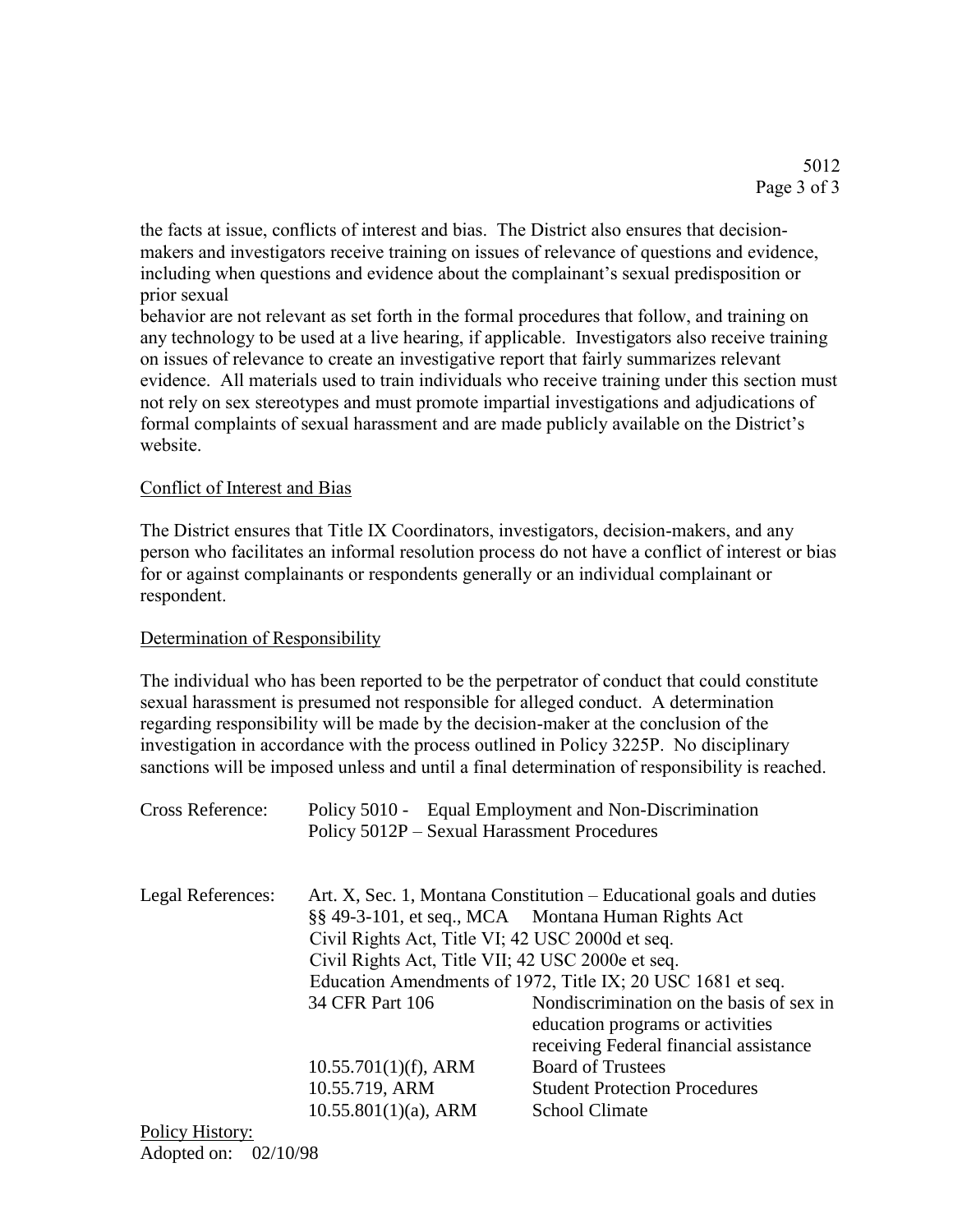Reviewed on: 08/18/08 Revised on: 10/14/19, 09/14/20 <sup>1</sup> **Plentywood School District** 5012F

| Employee's name                                                                                                                                 |                                                                                   |
|-------------------------------------------------------------------------------------------------------------------------------------------------|-----------------------------------------------------------------------------------|
| Who was responsible for the harassment or incident(s)? $\frac{1}{\sqrt{1-\frac{1}{n}}}\left\{ x,y,z\right\}$                                    | ,我们也不能在这里的人,我们也不能在这里的人,我们也不能在这里的人,我们也不能在这里的人,我们也不能在这里的人,我们也不能在这里的人,我们也不能在这里的人,我们也 |
| Describe the incident(s). $\qquad \qquad$                                                                                                       |                                                                                   |
| $Date(s)$ , time(s), and place(s) the incident(s) occurred.                                                                                     |                                                                                   |
| Were other individuals involved in the incident(s)? $\Box$ yes $\Box$ no<br>$\bullet$<br>If so, name the individual(s) and explain their roles. | ,我们也不能在这里的,我们也不能在这里的时候,我们也不能在这里的时候,我们也不能在这里的时候,我们也不能在这里的时候,我们也不能在这里的时候,我们也不能在这里的  |
| Did anyone witness the incident(s)? $\Box$ yes $\Box$ no<br>$\bullet$                                                                           |                                                                                   |
|                                                                                                                                                 |                                                                                   |
| Did you take any action in response to the incident? $\Box$ yes $\Box$ no                                                                       |                                                                                   |
|                                                                                                                                                 |                                                                                   |

Retaliation is prohibited by federal law and district policy. The identity of the individual signing this form will remain 48 *confidential in accordance with law and policy.*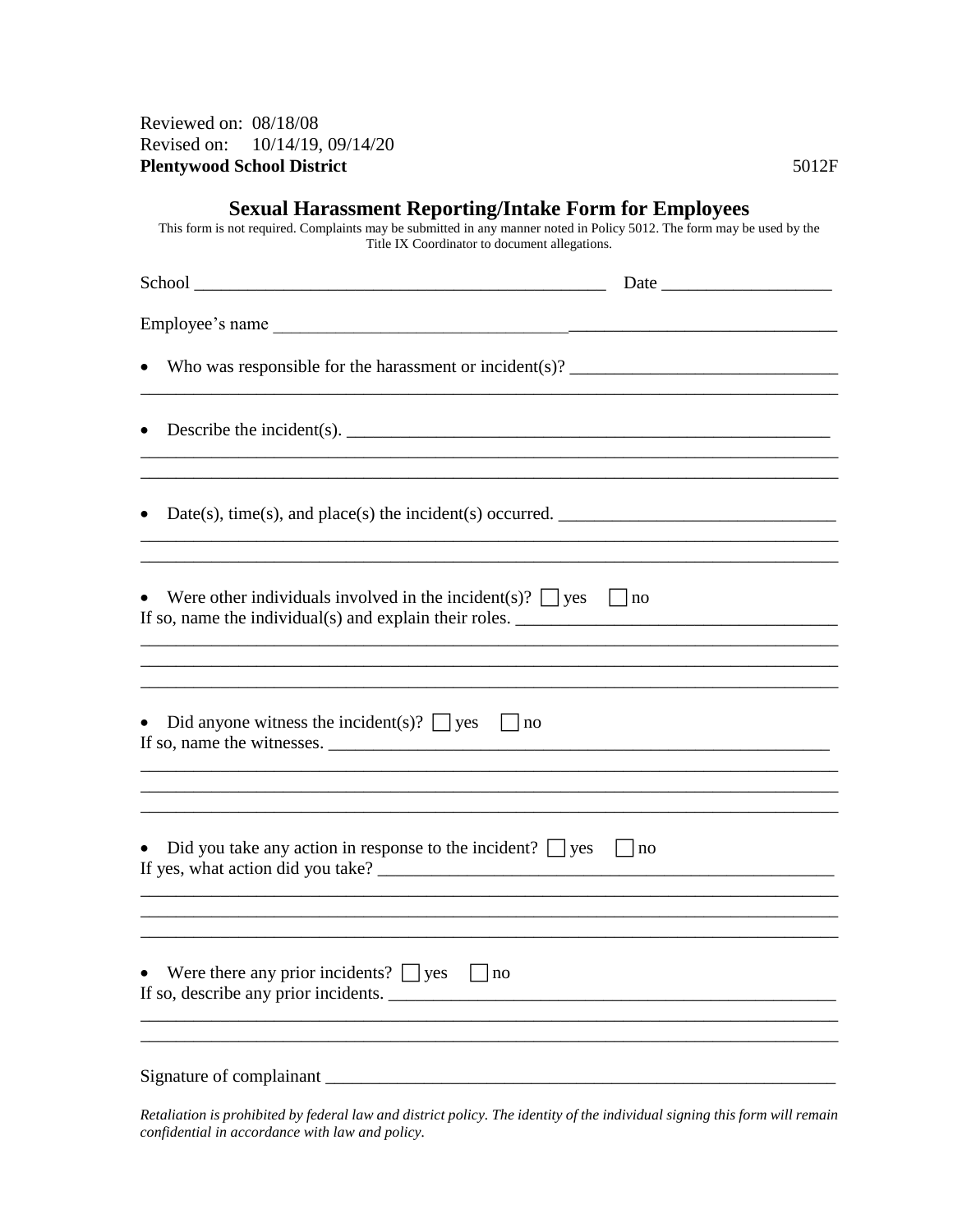# **Plentywood School District PERSONNEL** 5012P

# Sexual Harassment Grievance Procedure - Employees

The Board requires the following grievance process to be followed for the prompt and equitable resolution of employee complaints alleging any action that would be prohibited as sexual harassment by Title IX. The Board directs the process to be published in accordance with all statutory and regulatory requirements.

# Definitions

The following definitions apply for Title IX policies and procedures:

"Actual knowledge:" notice of sexual harassment or allegations of sexual harassment to the District's Title IX Coordinator or any official of the District who has authority to institute corrective measures on behalf of the District, or to any employee of an elementary or secondary school.

"Education program or activity:" includes locations, events or circumstances over which the District exercised substantial control over both the individual who has been reported to be the perpetrator of conduct that could constitute sexual harassment, and the context in which the sexual harassment occurs.

"Complainant:" an individual who is alleged to be the victim of conduct that could constitute sexual harassment.

"Respondent:" an individual who has been reported to be the perpetrator of conduct that could constitute sexual harassment.

"Formal complaint:" a document filed by a Complainant or signed by the Title IX Coordinator alleging sexual harassment against a Respondent and requesting that the District investigate the allegation of sexual harassment.

"Supportive measures:" non-disciplinary, non-punitive individualized services offered as appropriate, as reasonably available and without fee or charge to the Complainant or Respondent before or after the filing of a formal complaint or where no formal complaint has been filed.

# District Requirements

When the District has actual knowledge of sexual harassment in an education program or activity of the District, the District will respond promptly in a manner that is not deliberately indifferent. When the harassment or discrimination on the basis of sex does not meet the definition of sexual harassment, the Title IX Coordinator will direct the individual to the applicable sex discrimination process for investigation.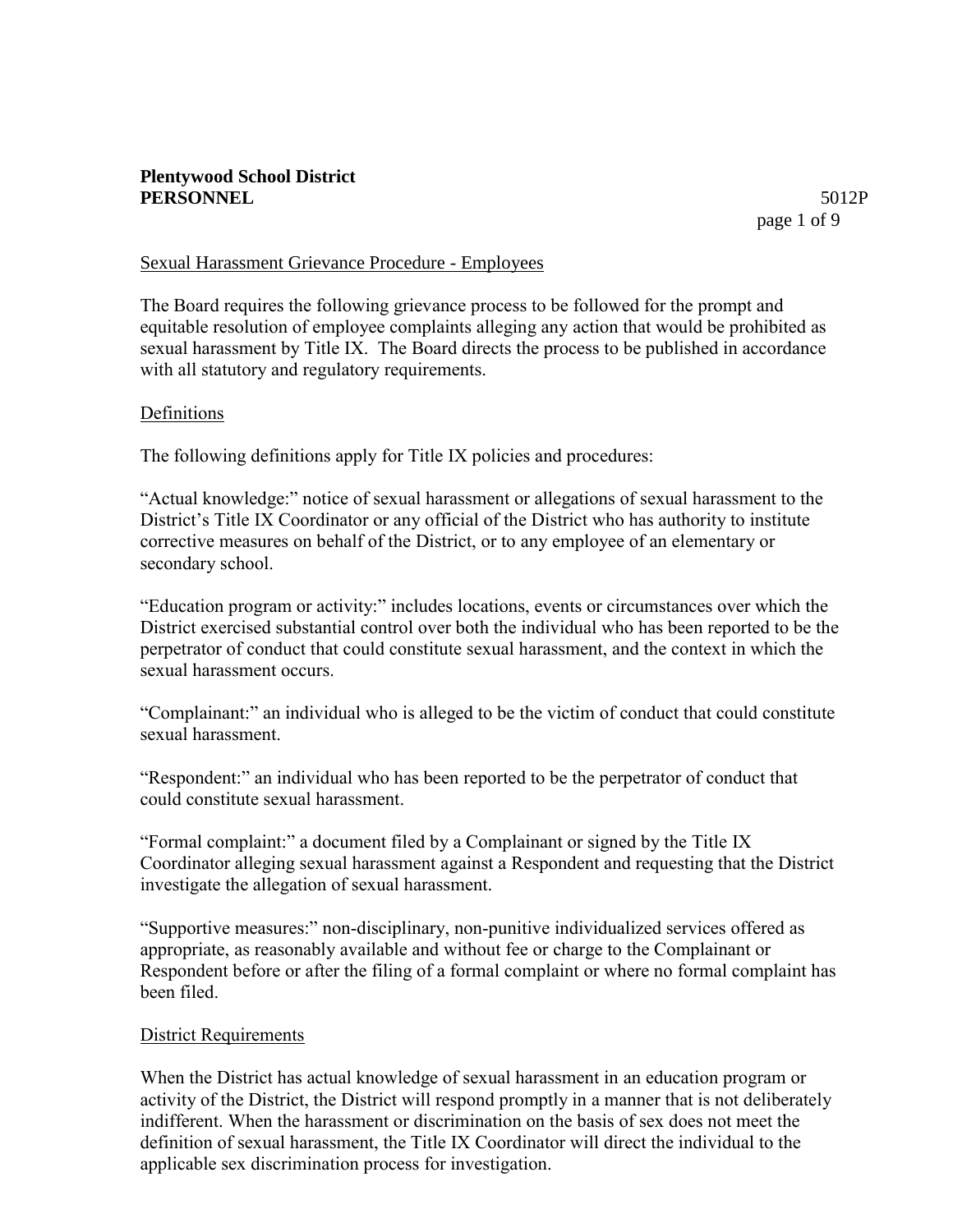The District treats individuals who are alleged to be the victim (Complainant) and perpetrator (Respondent) of conduct that could constitute sexual harassment equitably by offering supportive measures. Supportive measures are designed to restore or preserve equal access to the District's education program or activity without unreasonably burdening the other party, including measures designed to protect the safety of all parties or the District's educational environment, or deter sexual harassment. Supportive measures may include counseling, extensions of deadlines or other course-related adjustments, modifications of work or class schedules, mutual restrictions on contact between the parties, leaves of absence, increased security and monitoring of certain areas of the District's property, campus escort services, changes in work locations and other similar measures.

The Title IX Coordinator is responsible for coordinating the effective implementation of supportive measures. Upon the receipt of a complaint, the Title IX Coordinator must promptly contact the Complainant to discuss the availability of supportive measures, consider the Complainant's wishes with respect to supportive measures, inform the Complainant of the availability of supportive measures with or without the filing of a formal complaint, and explain to the Complainant the process for filing a formal complaint. If the District does not provide the Complainant with supportive measures, then the District must document the reasons why such a response was not clearly unreasonable in light of the known circumstances.

# Timelines

The District has established reasonably prompt time frames for the conclusion of the grievance process, including time frames for filing and resolving appeals and informal resolution processes. The grievance process may be temporarily delayed or extended for good cause. Good cause may include considerations such as the absence of a party, a party's advisor, or a witness; concurrent law enforcement activity; or the need for language assistance or accommodation of disabilities. In the event the grievance process is temporarily delayed for good cause, the District will provide written notice to the Complainant and the Respondent of the delay or extension and the reasons for the action.

# Response to a Formal Complaint

At the time of filing a formal complaint, a Complainant must be participating in or attempting to participate in the education program or activity of the District with which the formal complaint is filed. A formal complaint may be filed with the Title IX Coordinator in person, by mail, by electronic mail, or other means designated by the District.

The District must follow the formal complaint process before the imposition of any disciplinary sanctions or other actions that are not supportive measures. However, nothing in this policy

precludes the District from placing a non-student employee Respondent on administrative leave during the pendency of the grievance process. The District may also remove a student Respondent alleged to have harassed an employee Complainant from the education setting. The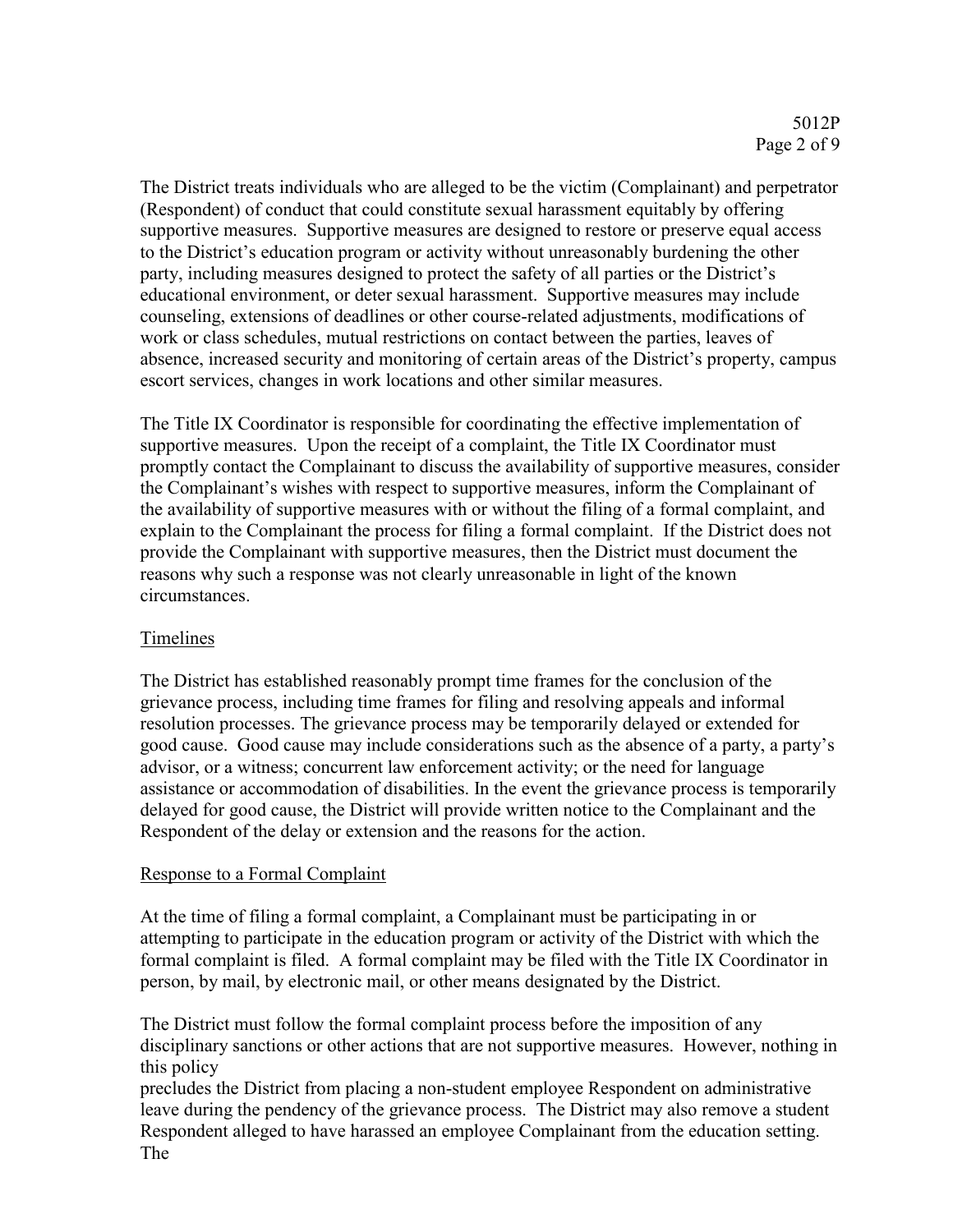student may receive instruction in an offsite capacity during the period of removal. This provision may not be construed to modify any rights under the Individuals with Disabilities Education Act, Section 504 of the Rehabilitation Act of 1973, or the Americans with Disabilities Act.

Upon receipt of a formal complaint, the District must provide written notice to the known parties including:

- 1. Notice of the allegations of sexual harassment, including information about the identities of the parties involved in the incident, the conduct allegedly constituting sexual harassment, the date and location of the alleged incident, and any sufficient details known at the time. Such notice must be provided with sufficient time to prepare a response before any initial interview;
- 2. An explanation of the District's investigation procedures, including any informal resolution process;
- 3. A statement that the Respondent is presumed not responsible for the alleged conduct and that a determination regarding responsibility will be made by the decision-maker at the conclusion of the investigation;
- 4. Notice to the parties that they may have an advisor of their choice who may be, but is not required to be, an attorney, and may inspect and review any evidence; and
- 5. Notice to the parties of any provision in the District's code of conduct or policy that prohibits knowingly making false statements or knowingly submitting false information.

If, in the course of an investigation, the District decides to investigate allegations about the Complainant or Respondent that are not included in the notice initially provided, notice of the additional allegations must be provided to known parties.

The District may consolidate formal complaints as to allegations of sexual harassment against more than one Respondent, or by more than one Complainant against one or more Respondents, or by one party against the other party, where the allegations of sexual harassment arise out of the same facts or circumstances.

# Investigation of a Formal Complaint

When investigating a formal complaint and throughout the grievance process, the District must:

1. Ensure that the burden of proof and the burden of gathering evidence sufficient to reach a determination regarding responsibility rests on the District and not the parties';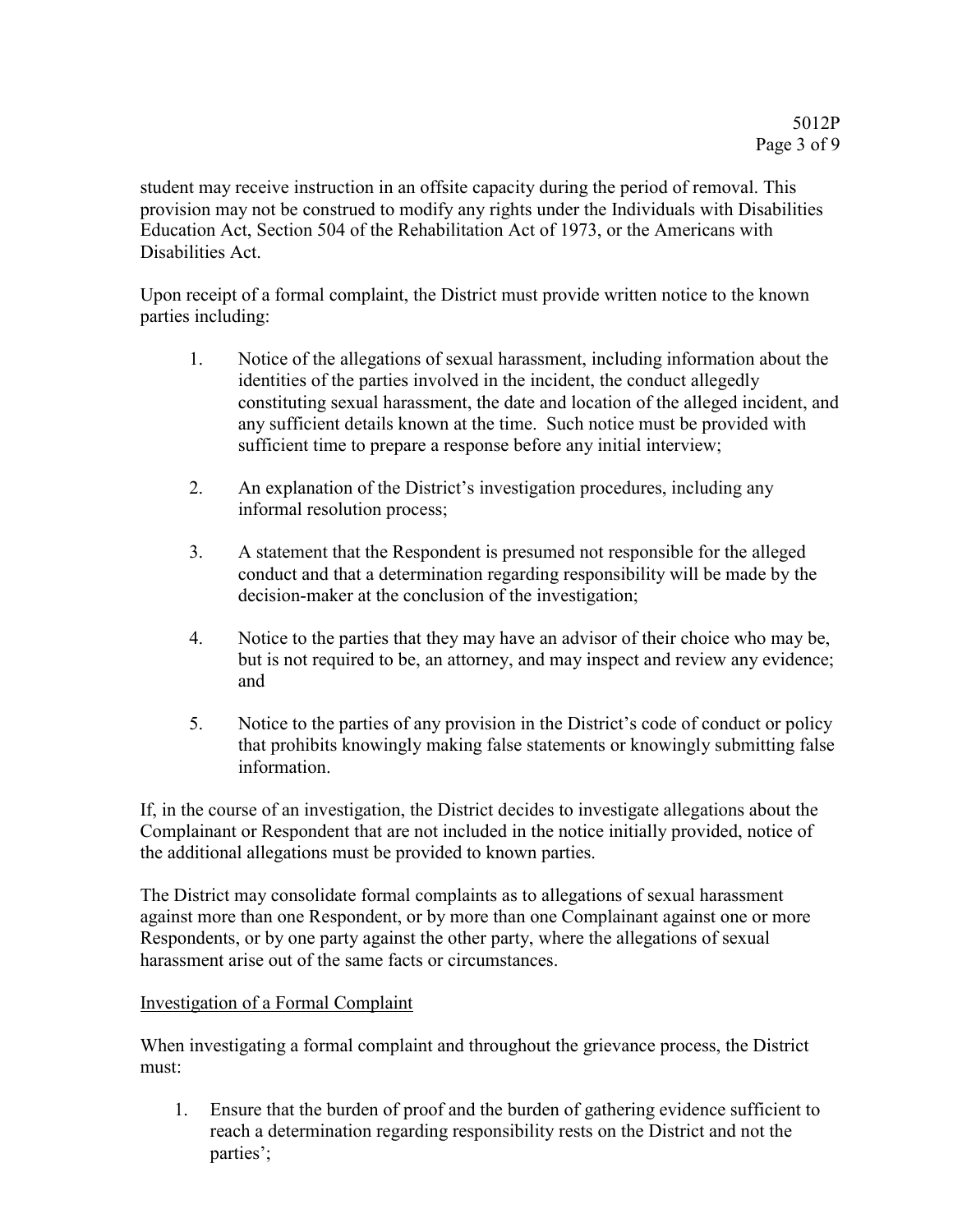- 2. Provide an equal opportunity for the parties to present witnesses and evidence;
- 3. Not restrict either party's ability to discuss the allegations under investigation or to gather and present relevant evidence;
- 4. Allow the parties to be accompanied with an advisor of the party's choice who may be, but is not required to be, an attorney. The District may establish restrictions regarding the extent to which the advisor may participate in the proceedings, as long as the restrictions apply equally to both parties;
- 5. Provide written notice of the date, time, location, participants, and purpose of any interview or meeting at which a party is expected to participate, with sufficient time for the party to prepare to participate;
- 6. Provide the parties equal access to review all the evidence collected which is directly related to the allegations raised in a formal complaint and comply with the review periods outlined in this process;
- 7. Objectively evaluate all relevant evidence without relying on sex stereotypes;
- 8. Ensure that Title IX Coordinators, investigators, decision-makers and individuals who facilitate an informal resolution process, do not have a conflict of interest or bias for or against Complainants or Respondents generally or an individual Complainant or Respondent;
- 9. Not make creditability determinations based on the individual's status as Complainant, Respondent or witness;
- 10. Not use questions or evidence that constitute or seek disclosure of privileged information unless waived.

# Dismissal of Formal Complaints

If the conduct alleged in the formal complaint would not constitute sexual harassment even if proved, did not occur in the District's education program or activity, or did not occur against a person in the United States, then the District must dismiss the formal complaint with regard to that conduct for purposes of sexual harassment under this policy.

The Title IX Coordinator also may dismiss the formal complaint or any allegations therein at any time during the investigation or hearing, if applicable, when any of the following apply:

1. a Complainant provides written notification to the Title IX Coordinator that the Complainant would like to withdraw the formal complaint or any allegations therein;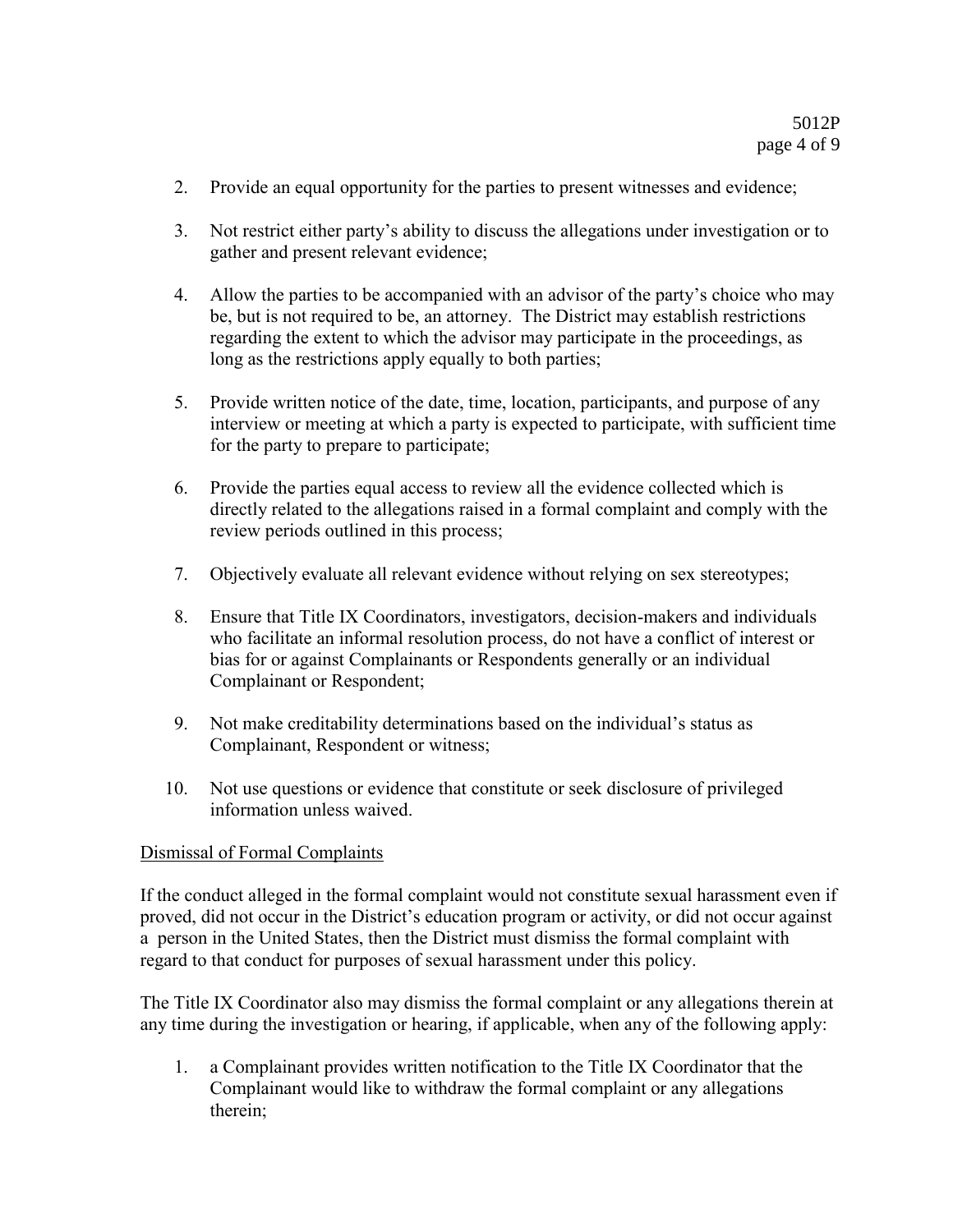- 2. the Respondent is no longer enrolled or employed by the District; or
- 3. specific circumstances prevent the District from gathering evidence sufficient to reach a determination as to the formal complaint or allegations therein.

Upon dismissal, the Title IX Coordinator promptly sends written notice of the dismissal and the reasons for dismissal simultaneously to both parties.

# Evidence Review

The District provides both parties an equal opportunity to inspect and review any evidence obtained as part of the investigation so that each party can meaningfully respond to the evidence prior to the conclusion of the investigation. The evidence provided by the District must include evidence that is directly related to the allegations in the formal complaint, evidence upon which the District does not intend to rely in reaching a determination regarding responsibility, and any inculpatory or exculpatory evidence whether obtained from a party or other source. Prior to completion of the investigative report, the Title IX Coordinator must send to each party and the party's advisor, if any, the evidence subject to inspection and review in an electronic format or a hard copy. The parties have 10 calendar days to submit a written response to the Title IX Coordinator, which the investigator will consider prior to completion of the investigative report.

# Investigative Report

The investigator must prepare an investigative report that fairly summarizes relevant evidence and send the report to the Title IX Coordinator. The Title IX Coordinator must send to each party and the party's advisor, if any, the investigative report in an electronic format or a hard copy, for their review and written response. The parties have 10 calendar days to submit a written response to the Title IX Coordinator.

# Decision-Maker's Determination

The investigative report is submitted to the decision-maker. The decision-maker cannot be the same person(s) as the Title IX Coordinator or the investigator. The decision-maker cannot hold a hearing or make a determination regarding responsibility until 10 calendar days from the date the Complainant and Respondent receive the investigator's report.

Prior to reaching a determination regarding responsibility, the decision-maker must afford each party the opportunity to submit written, relevant questions that a party wants asked of any party

or witness, provide each party with the answers, and allow for additional, limited follow-up questions from each party. Questions and evidence about the Complainant's sexual predisposition or prior sexual behavior are not relevant, unless such questions and evidence about the Complainant's prior sexual behavior are offered to prove that someone other than the Respondent committed the conduct alleged by the Complainant, or if the questions and evidence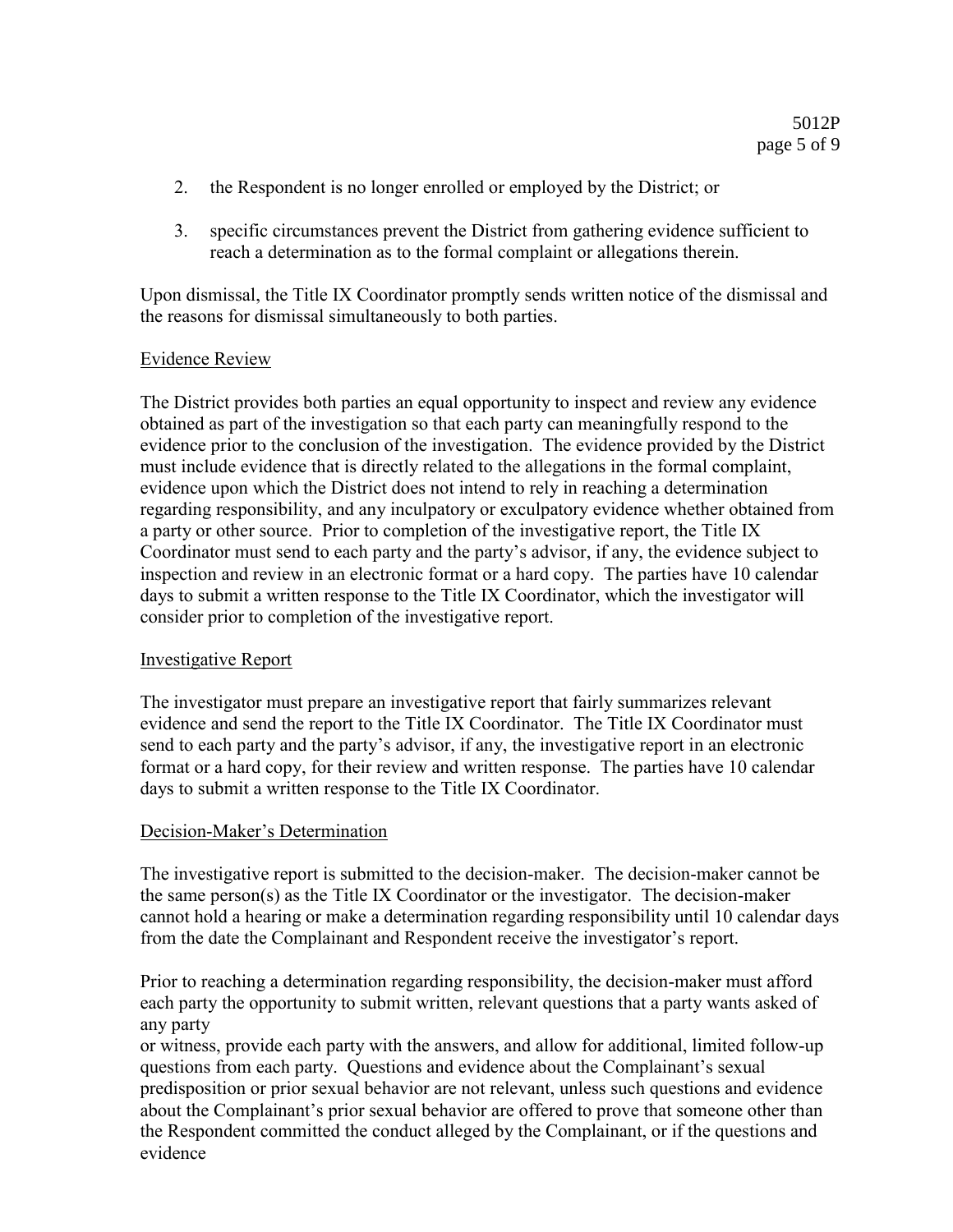concern specific incidents of the Complainant's prior sexual behavior with respect to the Respondent and are offered to prove consent. Questions must be submitted to the Title IX Coordinator within three calendar days from the date the Complainant and Respondent receive the investigator's report.

The decision-maker must issue a written determination regarding responsibility based on a preponderance of the evidence standard. The decision-maker's written determination must:

- 1. Identify the allegations potentially constituting sexual harassment;
- 2. Describe the procedural steps taken, including any notifications to the parties, interviews with parties and witnesses, site visits, methods used to gather evidence, and hearings held;
- 3. Include the findings of fact supporting the determination;
- 4. Draw conclusions regarding the application of any District policies and/or code of conduct rules to the facts;
- 5. Address each allegation and a resolution of the complaint including a determination regarding responsibility, the rationale therefor, any recommended disciplinary sanction(s) imposed on the Respondent, and whether remedies designed to restore or preserve access to the educational program or activity will be provided by the District to the Complainant; and
- 6. The procedures and permissible bases for the Complainant and/or Respondent to appeal the determination.

A copy of the written determination must be provided to both parties simultaneously, and generally will be provided within 60 calendar days from the District's receipt of a formal complaint.

The determination regarding responsibility becomes final either on the date that the District provides the parties with the written determination of the result of the appeal, if an appeal is filed, or if an appeal is not filed, the date on which an appeal would no longer be considered timely.

Where a determination of responsibility for sexual harassment has been made against the Respondent, the District will provide remedies to the Complainant that are designed to restore or preserve equal access to the District's education program or activity. Such remedies may include

supportive measures; however, remedies need not be non-disciplinary or non-punitive and need not avoid burdening the Respondent. The Title IX Coordinator is responsible for effective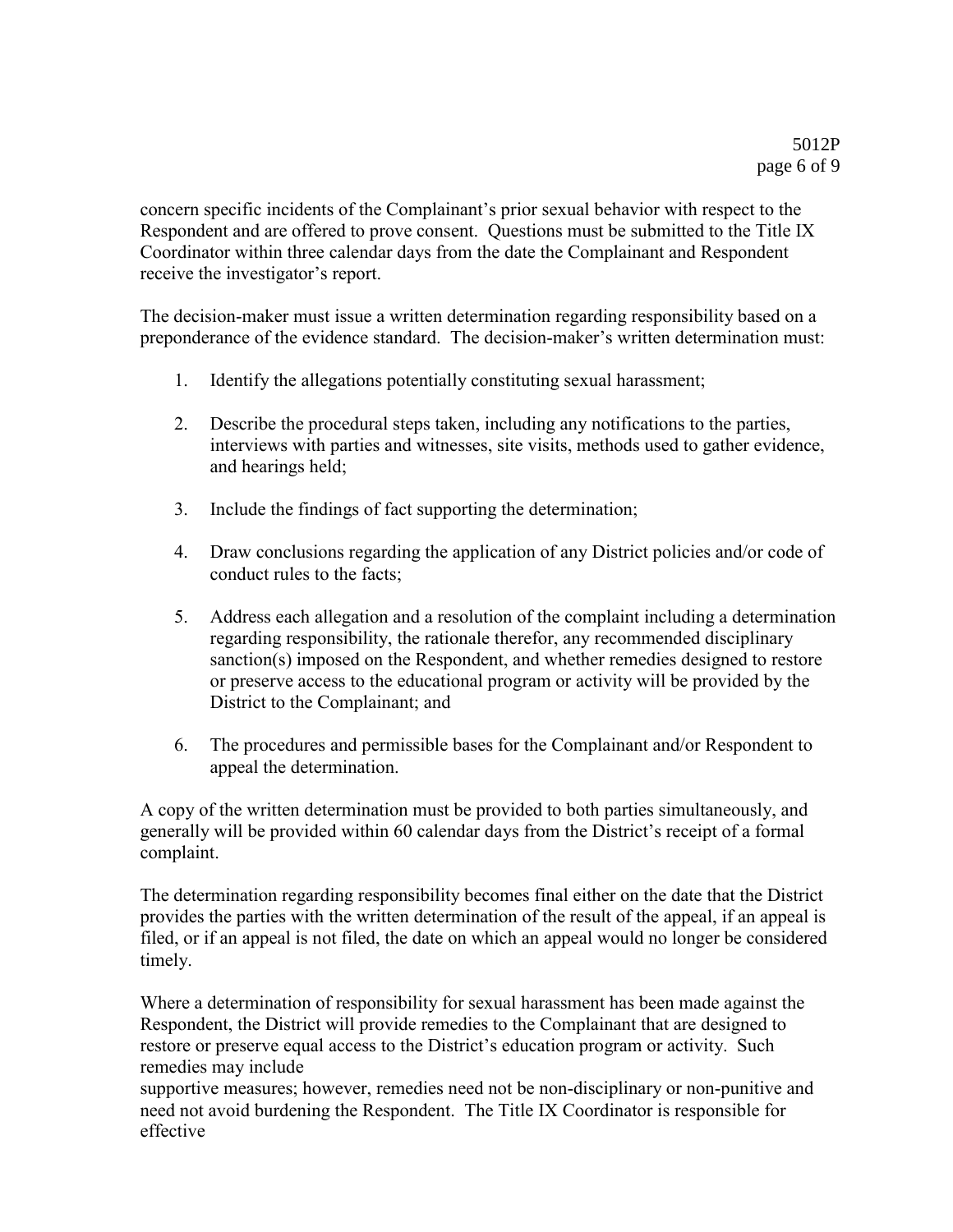implementation of any remedies. Following any determination of responsibility, the District may implement disciplinary sanctions in accordance with State or Federal law and or/the negotiated

agreement. For employees, the sanctions may include any form of responsive discipline, up to and including termination.

# Appeals

Either the Complainant or Respondent may appeal the decision-maker's determination regarding responsibility or a dismissal of a formal complaint, on the following bases:

- 1. Procedural irregularity that affected the outcome of the matter;
- 2. New evidence that was not reasonably available at the time that could affect the outcome and
- 3. The Title IX Coordinator, investigator, or decision-maker had a conflict of interest or bias for or against Complainants or Respondents generally or an individual Complainant or Respondent that affected the outcome.

The request to appeal must be made in writing to the Title IX Coordinator within seven calendar days after the date of the written determination. The appeal decision-maker must not have a conflict of interest or bias for or against Complainants or Respondents generally or an individual Complainant or Respondent and cannot be the Title IX Coordinator, the investigator, or the decision-maker from the original determination.

The appeal decision-maker must notify the other party in writing when an appeal is filed and give both parties a reasonable equal opportunity to submit a written statement in support of, or challenging, the outcome. After reviewing the evidence, the appeal decision-maker must issue a written decision describing the result of the appeal and the rationale for the result. The decision must be provided to both parties simultaneously, and generally will be provided within 10 calendar days from the date the appeal is filed.

# Informal Resolution Process

Except when concerning allegations that an employee sexually harassed a student, at any time during the formal complaint process and prior to reaching a determination regarding responsibility, the District may facilitate an informal resolution process, such as mediation, that

does not involve a full investigation and determination of responsibility, provided that the District:

1. Provides to the parties a written notice disclosing: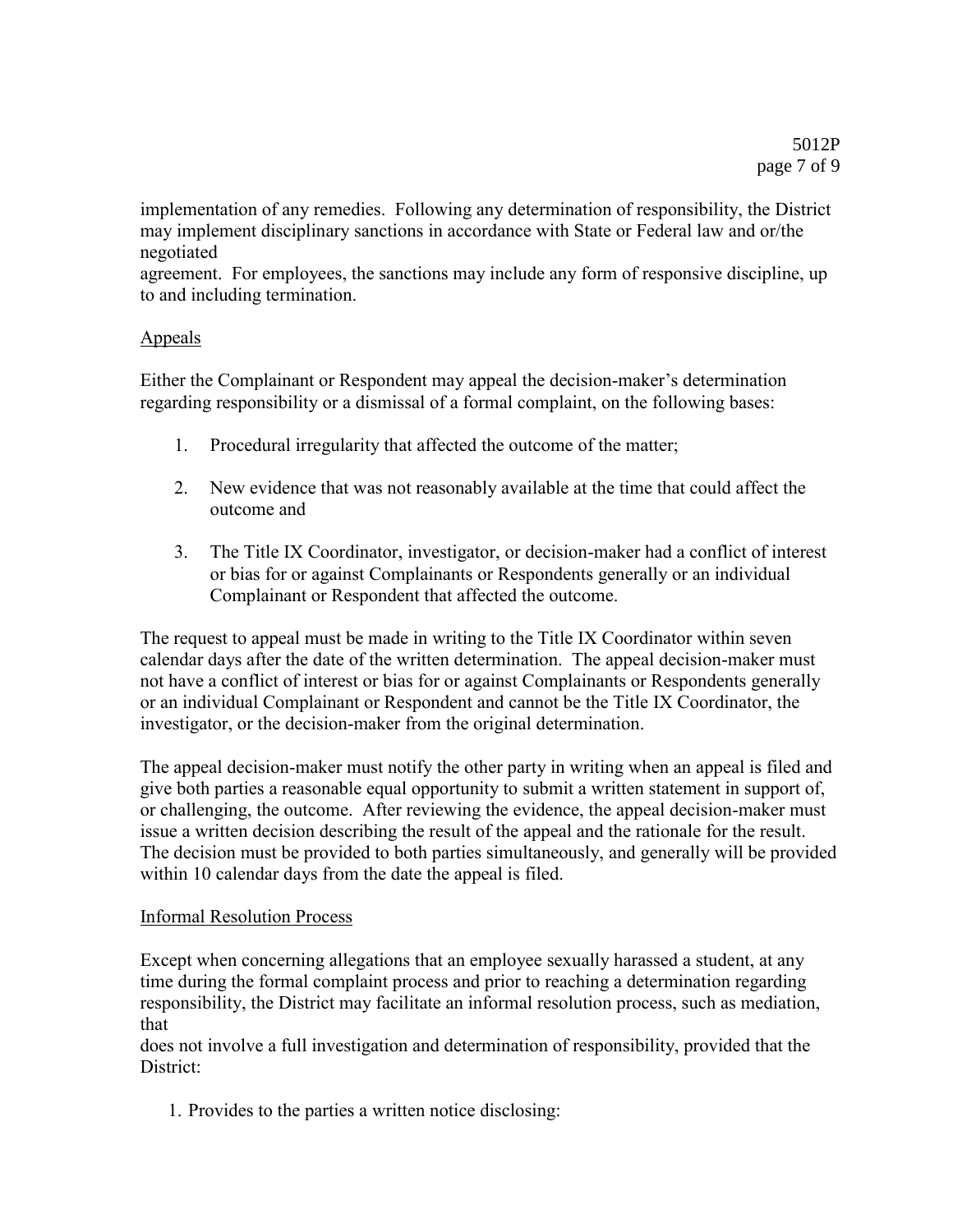- A. The allegations;
- B. The requirements of the informal resolution process including the circumstances under which it precludes the parties from resuming a formal complaint arising from the same allegations, provided, however, that at any time prior to agreeing to a resolution, any party has the right to withdraw from the informal resolution process and resume the Title IX formal complaint process with respect to the formal complaint; and
- C. Any consequences resulting from participating in the informal resolution process, including the records that will be maintained or could be shared.
- 2. Obtains the parties' voluntary, written consent to the informal resolution process.

The informal resolution process generally will be completed within 30 calendar days, unless the parties and the Title IX Coordinator mutually agree to temporarily delay or extend the process. The formal grievance process timelines are stayed during the parties' participation in the informal resolution process. If the parties do not reach resolution through the informal resolution process, the parties will resume the formal complaint grievance process, including timelines for resolution, at the point they left off.

# Recordkeeping

The District must maintain for a period of seven years records of:

- 1. Each sexual harassment investigation, including any determination regarding responsibility, any disciplinary sanctions imposed on the Respondent, and any remedies provided to the Complainant designed to restore or preserve equal access to the District's education program or activity;
- 2. Any appeal and the result therefrom;
- 3. Any informal resolution and the result therefrom; and
- 4. All materials used to train Title IX Coordinators, investigators, decision-makers, and any person who facilitates an informal resolution process. The District must make these training materials publicly available on its website.

The District must create, and maintain for a period of seven years, records of any actions, including any supportive measures, taken in response to a report or formal complaint of sexual harassment. In each instance, the District must document the basis for its conclusion that its

response was not deliberately indifferent, and document that it has taken measures designed to restore or preserve equal access to the District's education program or activity.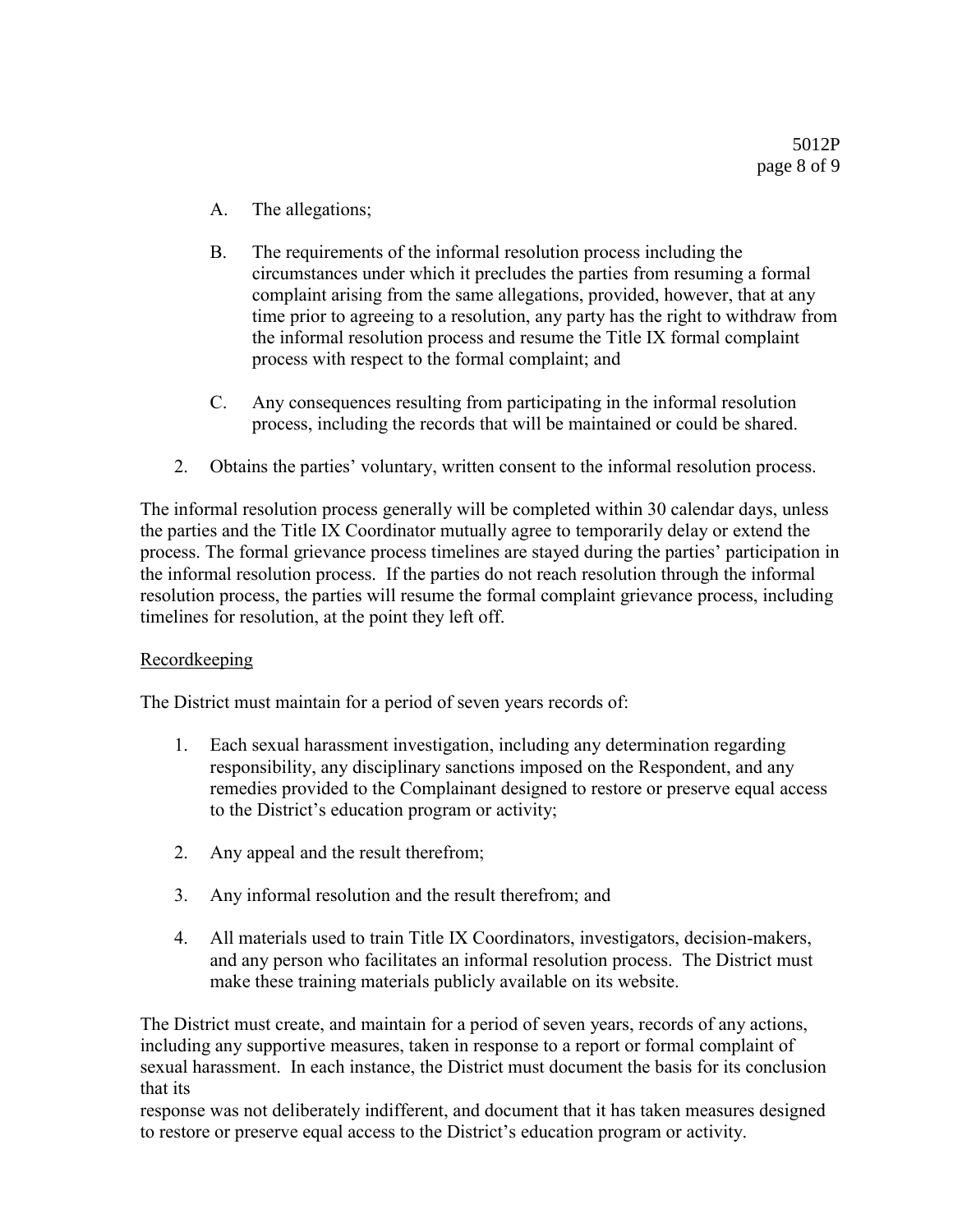| <b>Cross Reference:</b> | Policy 5010             |                            | Equal Employment and Non-Discrimination                             |
|-------------------------|-------------------------|----------------------------|---------------------------------------------------------------------|
|                         | Policy 5012             | <b>Sexual Harassment</b>   |                                                                     |
|                         | Policy 5255             | <b>Employee Discipline</b> |                                                                     |
| Legal References:       |                         |                            | Art. X, Sec. 1, Montana Constitution – Educational goals and duties |
|                         |                         |                            | Section 49-3-101, et seq., MCA, Montana Human Rights Act            |
|                         |                         |                            | Civil Rights Act, Title VI; 42 USC 2000d et seq.                    |
|                         |                         |                            | Civil Rights Act, Title VII; 42 USC 2000e et seq.                   |
|                         |                         |                            | Education Amendments of 1972, Title IX; 20 USC 1681 et seq.         |
|                         | 34 CFR Part 106         |                            | Nondiscrimination on the basis of sex in                            |
|                         |                         |                            | education programs or activities                                    |
|                         |                         |                            | receiving Federal financial assistance                              |
|                         | $10.55.701(1)(f)$ , ARM |                            | <b>Board of Trustees</b>                                            |
|                         | 10.55.719, ARM          |                            | <b>Student Protection Procedures</b>                                |
|                         | $10.55.801(1)(a)$ , ARM |                            | <b>School Climate</b>                                               |
|                         |                         |                            |                                                                     |

Policy History: Adopted on: 09/14/20 Reviewed on: Revised on: 04/12/21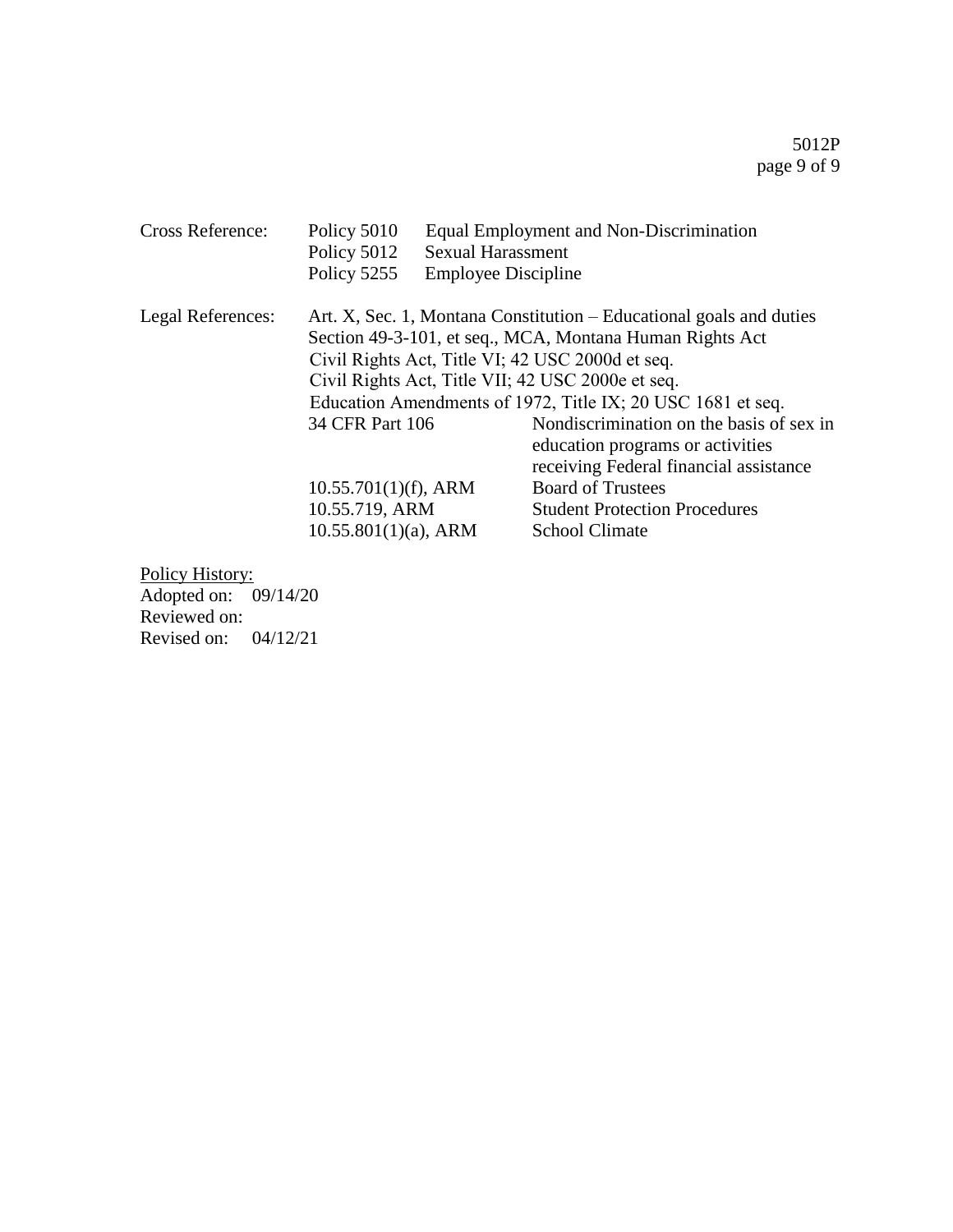# **Plentywood School District**

# **PERSONNEL** 5015

# Bullying/Harassment/Intimidation

The Board will strive to provide a positive and productive working environment. Bullying, harassment, or intimidation between employees or by third parties, are strictly prohibited and shall not be tolerated. This includes bullying, harassment, or intimidation via electronic communication devices.

# Definitions

- "Third parties" include but are not limited to coaches, school volunteers, parents, school visitors, service contractors, or others engaged in District business, such as employees of businesses or organizations participating in cooperative work programs with the District, and others not directly subject to District control at inter-district and intra-District athletic competitions or other school events.
- "District" includes District facilities, District premises, and non-District property if the employee is at any District-sponsored, District-approved, or District-related activity or function, such as field trips or athletic events, where the employee is engaged in District business.
- "Harassment, intimidation, or bullying" means any act that substantially interferes with an employee's opportunities or work performance, that takes place on or immediately adjacent to school grounds, at any school-sponsored activity, on school-provided transportation, or anywhere such conduct may reasonably be considered to be a threat or an attempted intimidation of a staff member or an interference with school purposes or an educational function, and that has the effect of:
	- a. Physically harming an employee or damaging an employee's property;
	- b. Knowingly placing an employee in reasonable fear of physical harm to the employee or damage to the employee's property; or
	- c. Creating a hostile working environment.

# Reporting

All complaints about behavior that may violate this policy shall be promptly investigated. Any employee or third party who has knowledge of conduct in violation of this policy or feels he/she

has been a victim of harassment, intimidation, or bullying in violation of this policy is encouraged to immediately report his/her concerns to the building principal or the District Administrator, who have overall responsibility for such investigations. Complaints against the

building principal shall be filed with the Superintendent. Complaints against the Superintendent or District Administrator shall be filed with the Board, via written communication to the Board Chair.

Page 1 of 2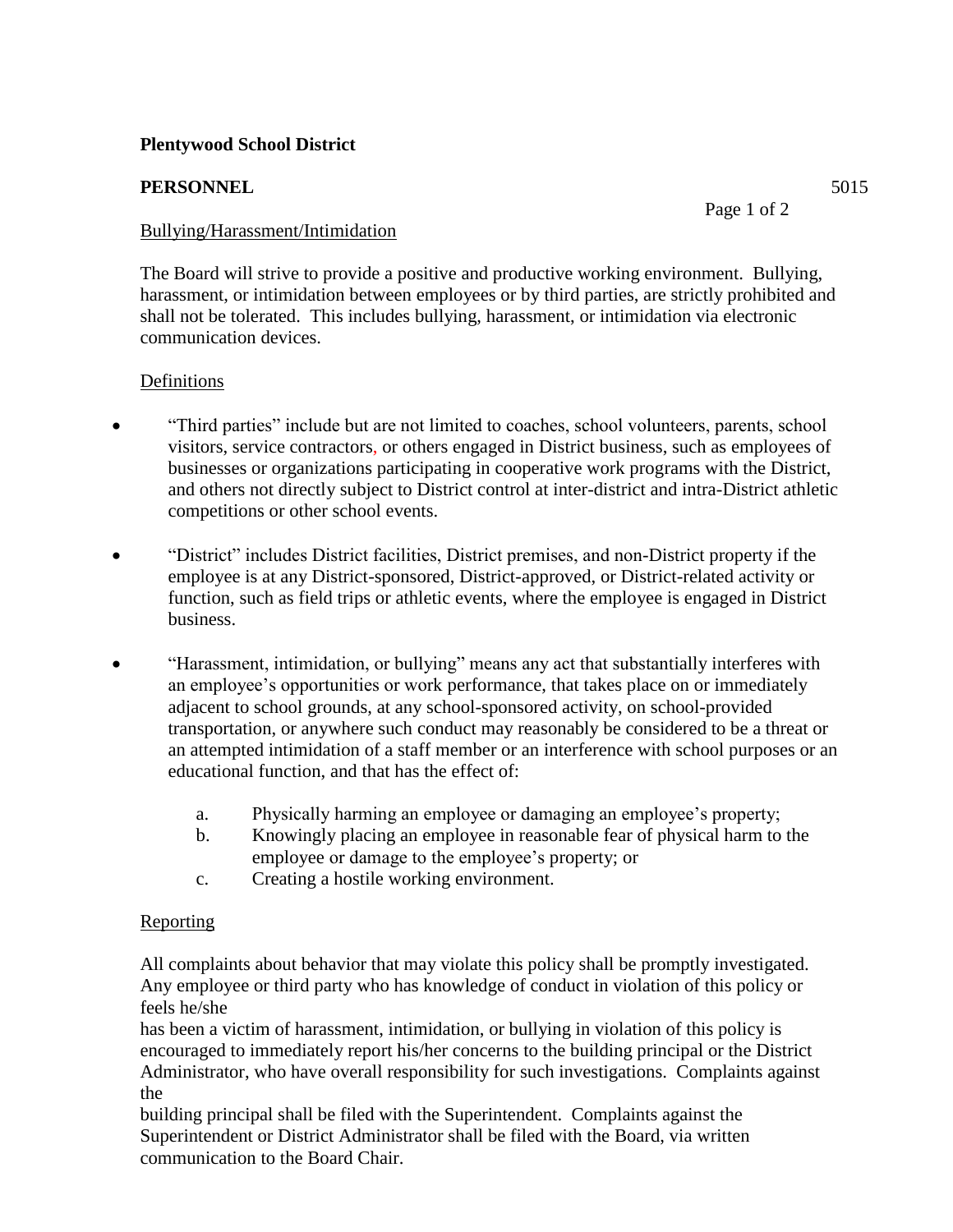The complainant may be provided a summary of the findings of the investigation and, as appropriate, that remedial action has been taken.

# **Responsibilities**

The District Administrator shall be responsible for ensuring that notice of this policy is provided to staff and third parties.

When an employee has actual knowledge that behavior is in violation of this policy is sexual harassment, the employee must contact the Title IX Coordinator. The Title IX sexual harassment grievance process will be followed, if applicable, prior to imposing any discipline that cannot be imposed without resolution of the Title IX process.

# Consequences

Staff whose behavior is found to be in violation of this policy will be subject to discipline up to and including termination of employment. Third parties whose behavior is found to be in violation of this policy shall be subject to appropriate sanctions as determined and imposed by the District Administrator or the Board. Individuals may also be referred to law enforcement officials.

# Retaliation and Reprisal

Retaliation is prohibited against any person who reports or is thought to have reported a violation, files a complaint, or otherwise participates in an investigation or inquiry. Such retaliation shall be considered a serious violation of Board policy, whether or not a complaint is substantiated. False charges shall also be regarded as a serious offense and will result in disciplinary action or other appropriate sanctions.

| Legal Reference: | $10.55.701(3)(g)$ , ARM |
|------------------|-------------------------|
|                  | $10.55.801(1)(d)$ , ARM |

Board of Trustees **School Climate** 

Policy History: Adopted on: 08/22/08 Reviewed on: Revised on: 03/10/09, 09/14/20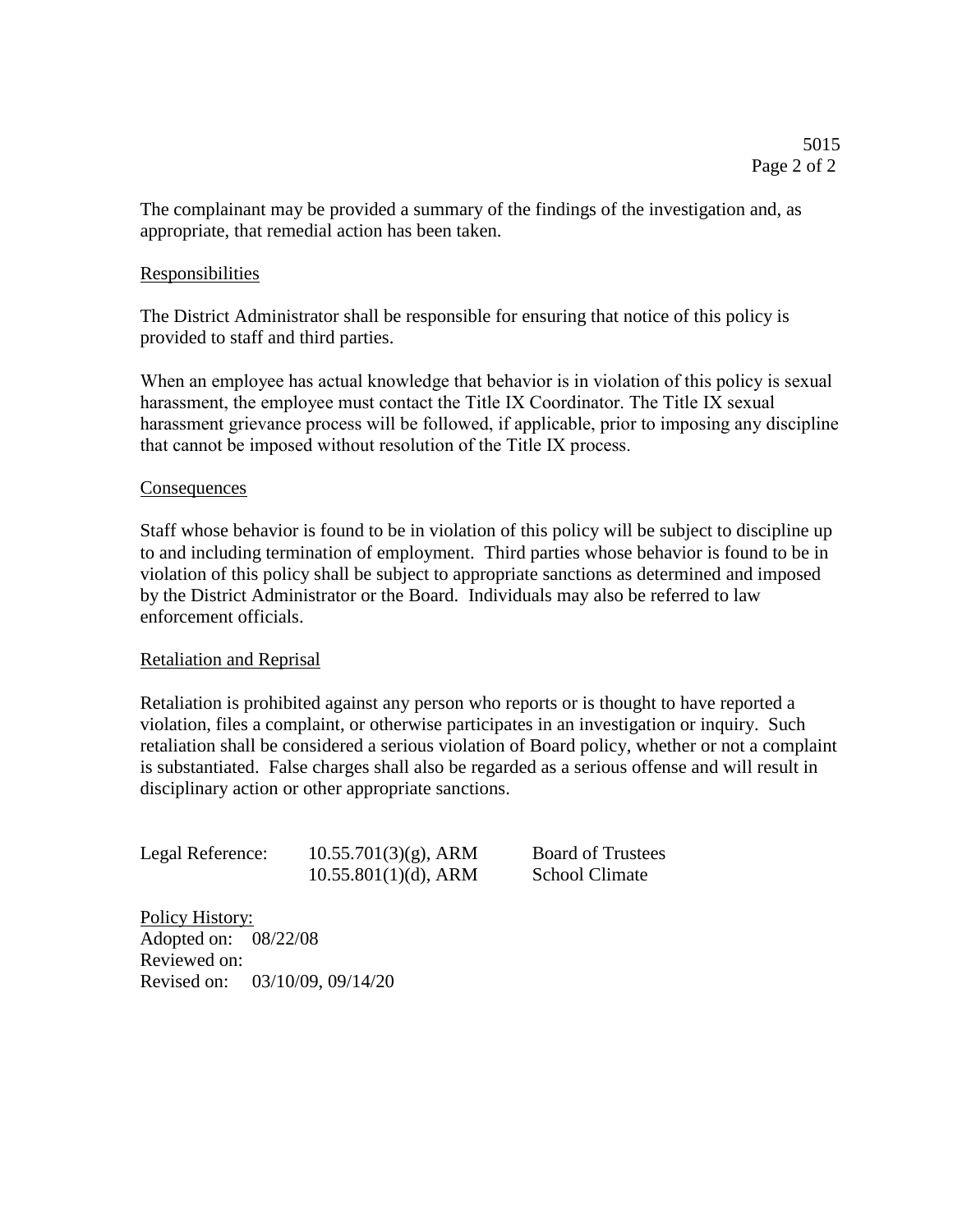# **Plentywood School District**

## **PERSONNEL** 5120

#### Hiring Process and Criteria

The Superintendent is responsible for recruiting personnel, in compliance with Board policy, and for making hiring recommendations to the Board. The principal will initially screen applicants for educational support positions. The District will hire personnel appropriately licensed and endorsed in accordance with state statutes and Board of Public Education rules, consistent with budget and staffing requirements, and will comply with Board policy and state law on equal employment opportunities and veterans' preference. All applicants must complete a District application form to be considered for employment.

Every applicant must provide the District with written authorization for a criminal background investigation. The Superintendent will keep any conviction record confidential as required by law and District policy. The district will create a determination sheet from the criminal history record. The determination sheet will be kept on file at the District Office. The Criminal History Record with no disqualifiers will be shredded on site immediately after review. The Criminal History Record with disqualifiers will be retained on file at the District Office according to law. Every newly hired employee must complete an Immigration and Naturalization Service form, as required by federal law.

#### Certification

The District shall require that its contracted certified staff hold a valid Montana Teacher or Specialist Certificate endorsed for the role and responsibilities for which they are employed. Failure to meet this requirement shall be just cause for termination of employment. No salary warrants may be issued to the staff member unless a valid certificate for the role to which the teacher has been assigned has been registered with the County Superintendent within sixty (60) calendar days after the term of service begins. Each contracted teacher and administrator shall bring their current, valid certificate at the time of each renewal of certification as well as at the time of initial employment to the personnel office.

The personnel office shall register all certificates, noting the class and endorsement and updating the permanent record card as necessary. In addition, the personnel office will retain a copy of each contracted certified employee's valid certificate in the employee's personnel file.

| Cross Reference: | 5122                                  | Fingerprinting and Criminal Background Investigations                                                                                                                                           |
|------------------|---------------------------------------|-------------------------------------------------------------------------------------------------------------------------------------------------------------------------------------------------|
| Legal Reference: | $$20-4-202$ , MCA<br>§ 39-29-102, MCA | Teacher and specialist certification registration<br>Point preference or alternative preference in<br>initial hiring for certain applicants $-$<br>substantially equivalent selection procedure |

Policy History: Adopted on: 02/10/98 Revised on: 09/14/99, 08/22/08, 04/08/19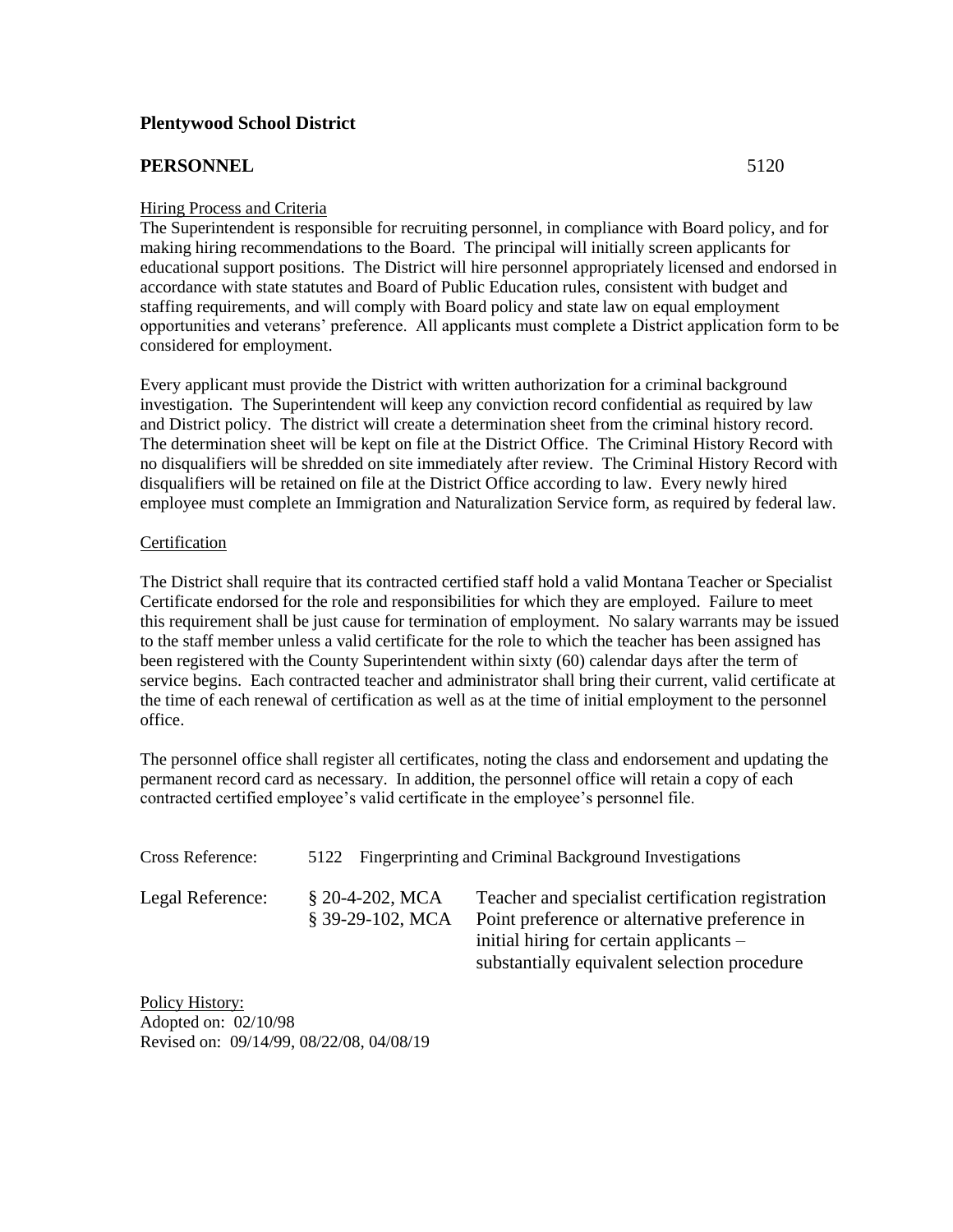# **Privacy Act Statement - Policy 5120F**

# *This privacy act statement is located on the back of the FD-258 [fingerprint](https://www.fbi.gov/file-repository/standard-fingerprint-form-fd-258-1.pdf/view) [card.](https://www.fbi.gov/file-repository/standard-fingerprint-form-fd-258-1.pdf/view)*

Authority: The FBI's acquisition, preservation, and exchange of fingerprints and associated information is generally authorized under 28 U.S.C. 534. Depending on the nature of your application, supplemental authorities include Federal statutes, State statutes pursuant to Pub. L. 92-544, Presidential Executive Orders, and federal regulations. Providing your fingerprints and associated information is voluntary; however, failure to do so may affect completion or approval of your application.

Principal Purpose: Certain determinations, such as employment, licensing, and security clearances, may be predicated on fingerprint-based background checks. Your fingerprints and associated information/biometrics may be provided to the employing, investigating, or otherwise responsible agency, and/or the FBI for the purpose of comparing your fingerprints to other fingerprints in the FBI's Next Generation Identification (NGI) system or its successor systems (including civil, criminal, and latentfingerprint repositories) or other available records of the employing, investigating, or otherwise responsible agency. The FBI may retain your fingerprints and associated information/biometrics in NGI after the completion of this application and, while retained, your fingerprints may continue to be compared against other fingerprints submitted to or retained by NGI.

Routine Uses: During the processing of this application and for as long thereafter as your fingerprints and associated information/biometrics are retained in NGI, your information may be disclosed pursuant to your consent, and may be disclosed without your consent as permitted by the Privacy Act of 1974 and all applicable Routine Uses as may be published at any time in the Federal Register, including the Routine Uses for the NGI system and the FBI's Blanket Routine Uses. Routine uses include, but are not limited to,disclosures to: employing, governmental or authorized non-governmental agencies responsible for employment, contracting, licensing, security clearances, and other suitability determinations; local, state, tribal, or federal law enforcement agencies; criminal justice agencies; and agencies responsible for national security or public safety.

As of 05/10/21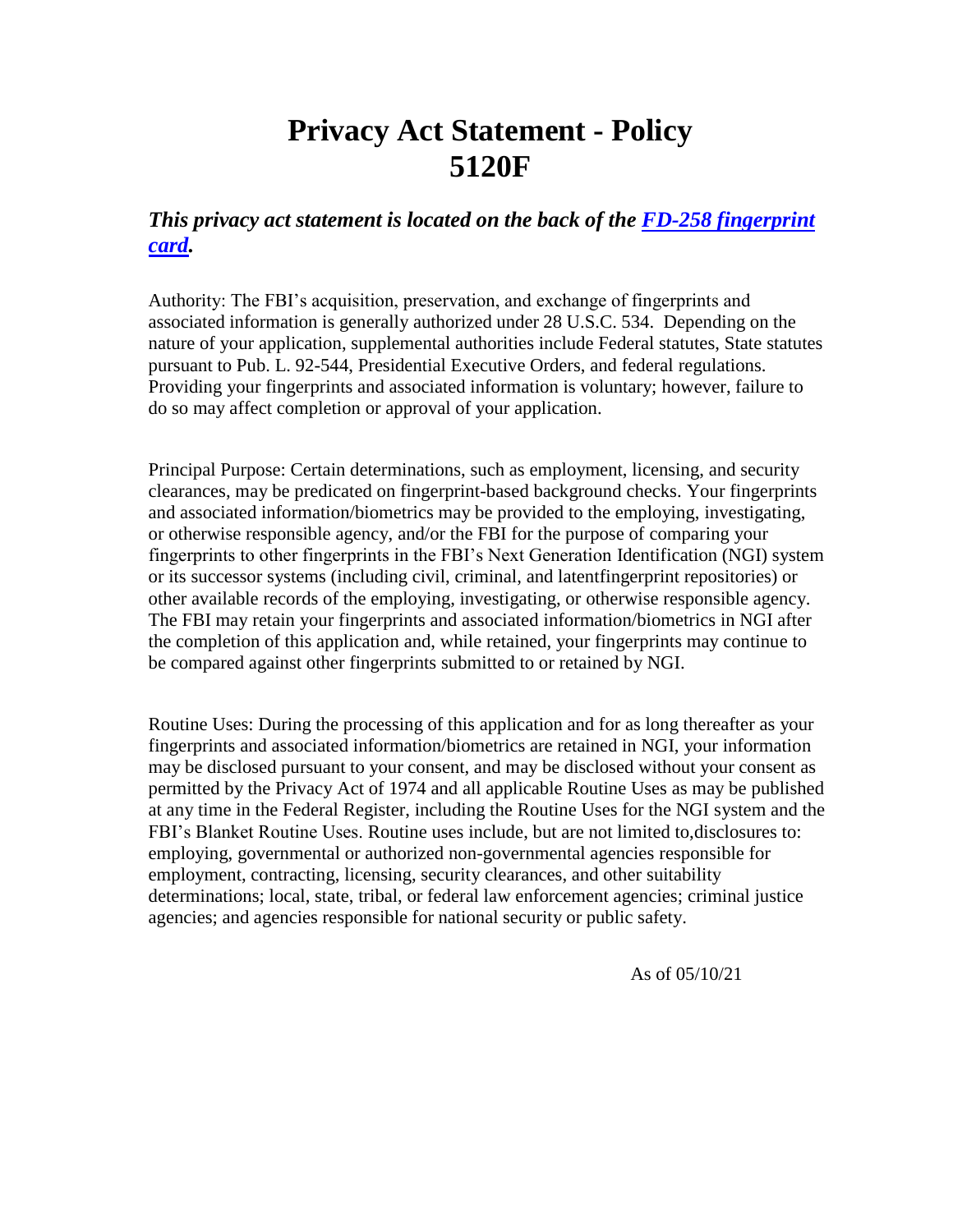# **Plentywood School District No. 20**

100 East Laurel Avenue Plentywood, Montana 59254

**Rob Pedersen, Superintendent/Local Agency Security Officer**

# Determination of Eligibility for Hire/Licensure – Policy 5120F

Name of Applicant

In regards to the determination of eligibility for hire/licensure; based on the minimum criteria as specified in Policy 5122*,* the individual listed below:

| $\Box$ Meets eligibility criteria |  |  |
|-----------------------------------|--|--|
|-----------------------------------|--|--|

# **Does NOT meet eligibility criteria**

Please contact **Rob Pedersen, Superintendent** with any questions regarding this determination or to be provided with a copy of the Plentywood School District Applicant Screening Policy.

**Determination Completed By:** 

Rob Pedersen, Superintendent/Local Agency Security Officer Date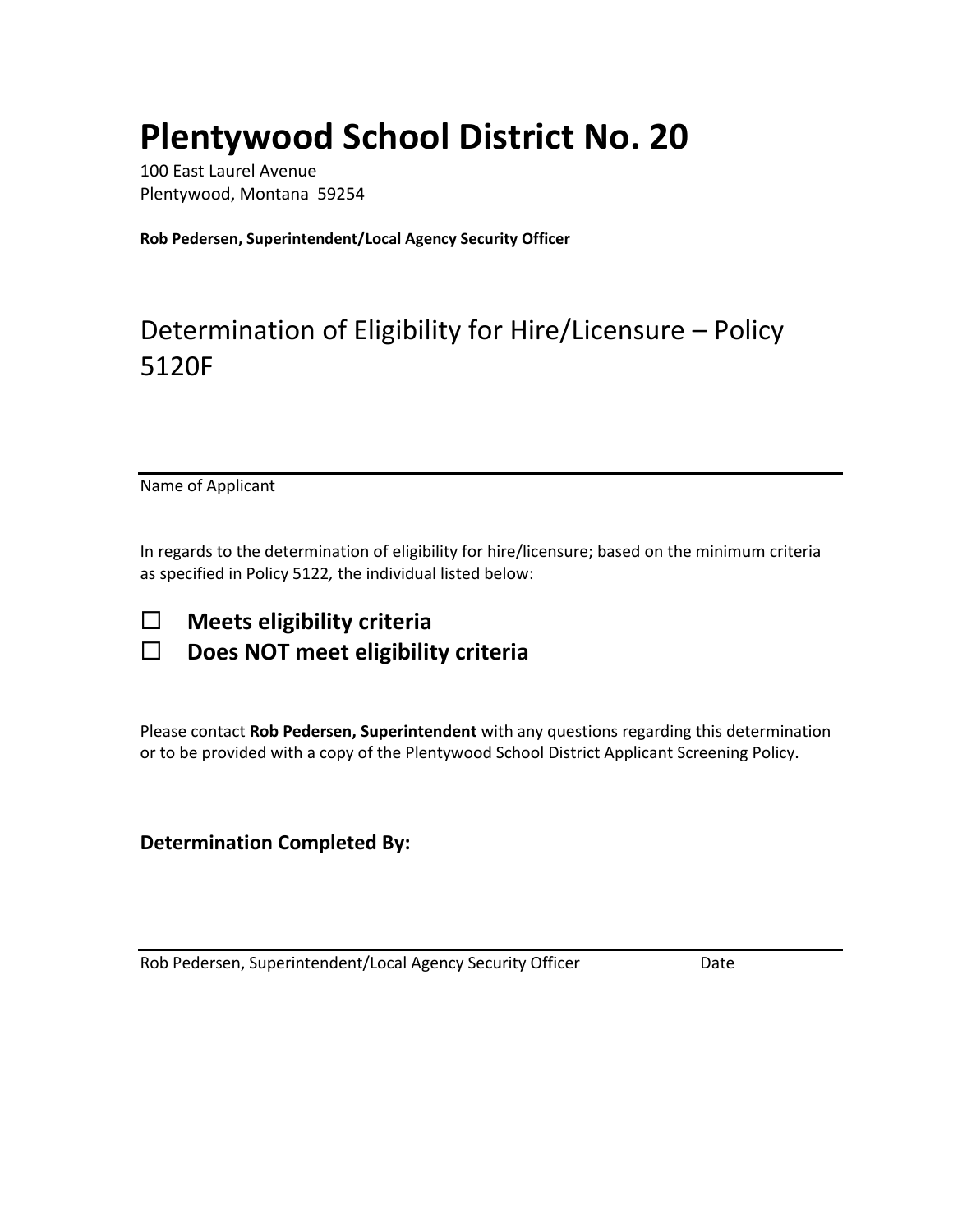# CHRI Procedures for Plentywood School District

Entity ORI: MT025025Y Entity OCA: MTSC0088

 Policy 5120P Page 1 of 2

# Who Needs to Be Fingerprinted

Plentywood School District has the authority to conduct federal background checks for applicants having unsupervised access to the vulnerable population. All individuals 18 years or older to be hired as paid employees or a volunteer by Plentywood School District must be fingerprinted under the National Child Protection Act and Volunteers for Children's Act or NCPA/VCA.

Prior to the submission of fingerprints to DOJ/CRISS, all applicants are given the Applicant Rights and Consent to Fingerprint form to review and sign. Plentywood School District procedures for challenging criminal history record information are also covered at this time with the applicant. Signed forms are kept in the applicants personnel file for 5 years or the length of employment, whichever is longer. Applicants are also provided with a copy of the Privacy Act Statement.

# Fingerprinting

Fingerprints are obtained via Sheridan County Sherriff's Office.

# LASO

Rob Pedersen has been appointed as the Local Agency Security Officer and acts as the primary point of contact between Plentywood School District and CRISS. Rob Pedersen is responsible for ensuring CJIS Policy compliance by all authorized recipients within Plentywood School District. LASO is also responsible of any Privacy and Security Agreements with those who do not use CHRI on a regular basis. Any change in appointment of the LASO or other authorized personnel will be reported to CRISS immediately.

# Access of CHRI

All background results are received by Rob Pedersen, Superintendent, through the State File Transfer Service. Results are reviewed and a determination of eligibility form is completed. No background checks are ever printed or stored onsite.

# Dissemination Procedure

Plentywood School District does not disseminate criminal history record information with any other agency.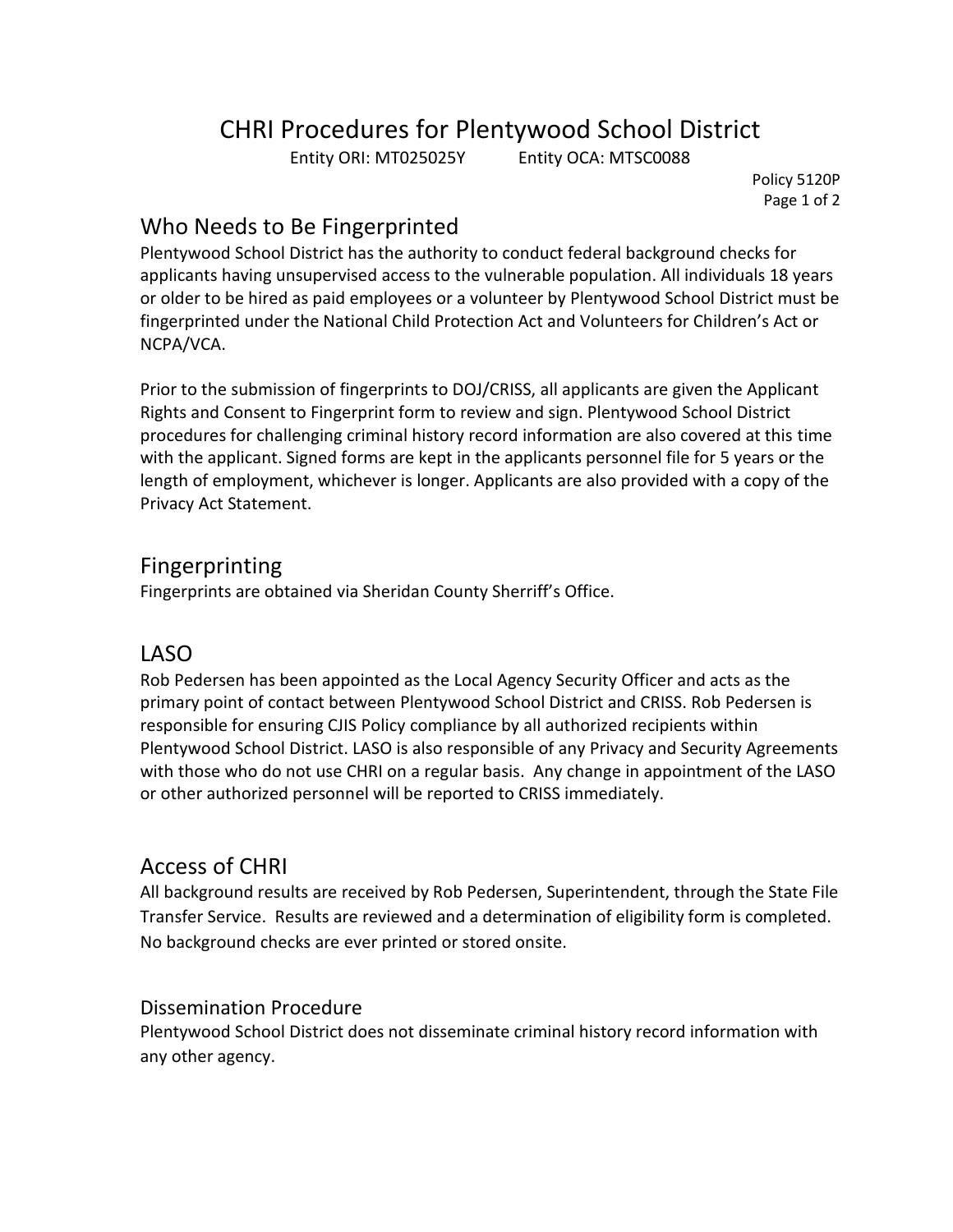# Storage Procedures

No background checks are printed. Only reviewed electronically and then a completed determination of eligibility form is stored in employee file.

# Applicant procedures for challenging or correcting their record

The applicant is then given 14 days to contact the state or agency in which the record was created to make corrections. After the allotted time, the applicant must then provide Plentywood School District with a copy of the corrected background report provided by and notarized by the State Identification Bureau. The fee associated for a copy of the state record provided by the State Identification Bureau will be the responsibility of the applicant.

# Policy and procedures for misuse of CHRI

Plentywood School District does not allow dissemination of CHRI to persons or agencies that are not directly involved in the hiring and determination process. If CHRI is disseminated outside of the authorized receiving department, Superintendent, Rob Pedersen, will report this to CRISS immediately and provide CRISS with an incident response form. The incident response form will include the nature of the incident, any internal reprimands that may have resulted from the incident, as well as our agencies plan to ensure that this incident does not get repeated.

# Destruction Procedure

Applicant Rights and Consent to Fingerprint form is maintained for at least five years or the length of employment, whichever is longer.

At the end of the retention period, all CHRI and related information is shredded in house by Business Manager/District Clerk, Amy Buchnowski.

Policy History: Adopted on: 10/14/19 Reviewed on: Revised on: 02/19/21, 05/10/21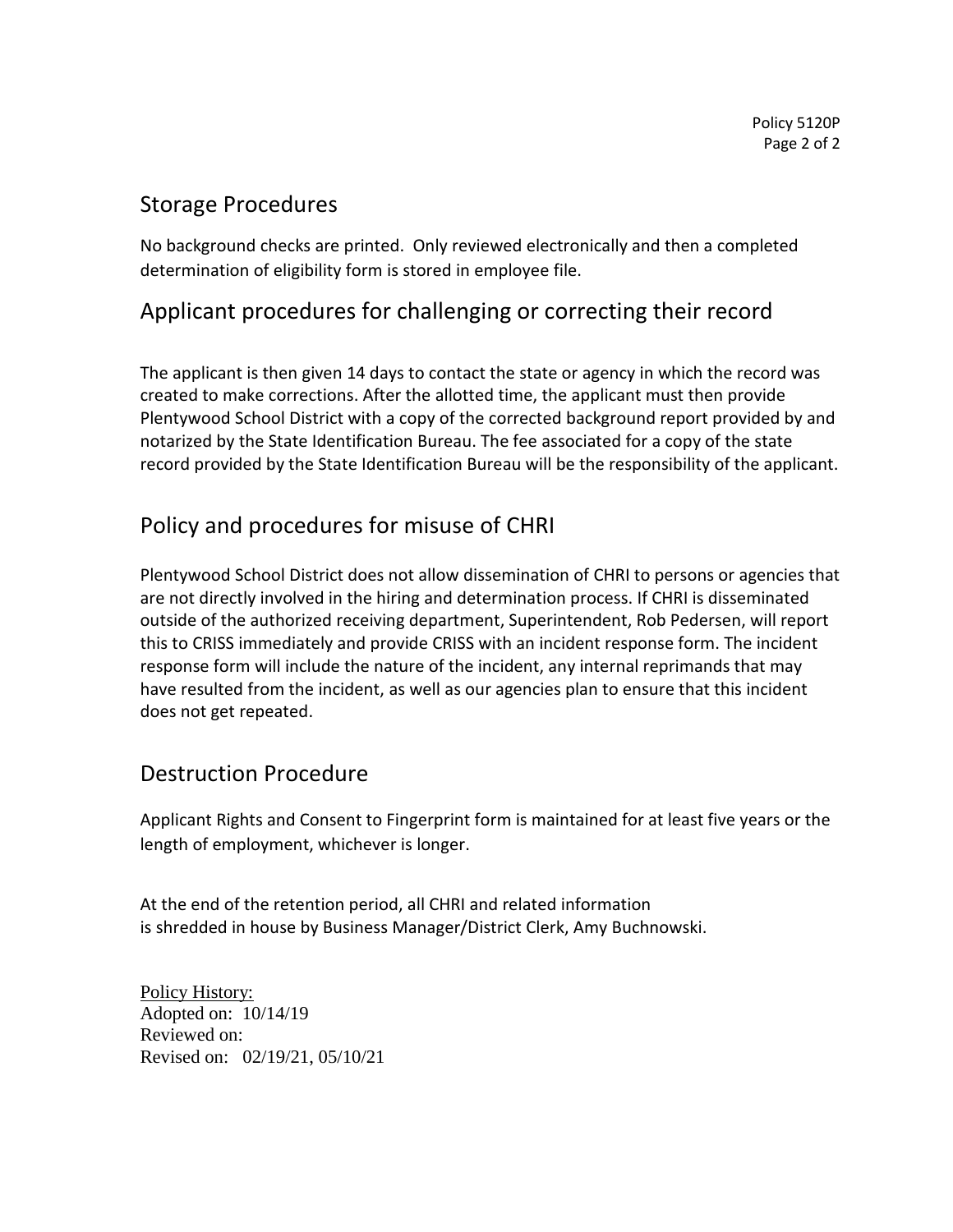## **Plentywood School District**

## **PERSONNEL** 5121

## Applicability of Personnel Policies

Except where expressly provided to the contrary, personnel policies apply uniformly to the employed staff of the District. However, where there is a conflict between terms of a collective bargaining agreement and District policy, the terms of the collective bargaining agreement shall prevail for staff covered by that agreement.

Board policies will govern when a matter is not specifically provided for in an applicable collective bargaining agreement.

Each personnel position in the District will be directed by a position description that delineates the responsibilities of the employee. The employee will receive the position description with the employment contract. Position descriptions are available upon request. The Board of Trustees will regularly review the position descriptions.

Legal Reference: § 39-31-102, MCA Chapter not limit on legislative authority ARM 10.55.701(d) Board of Trustees ARM 10.55.714 Professional Development

Policy History: Adopted on: 02/10/98 Reviewed on: Revised on: 08/18/08, 05/09/22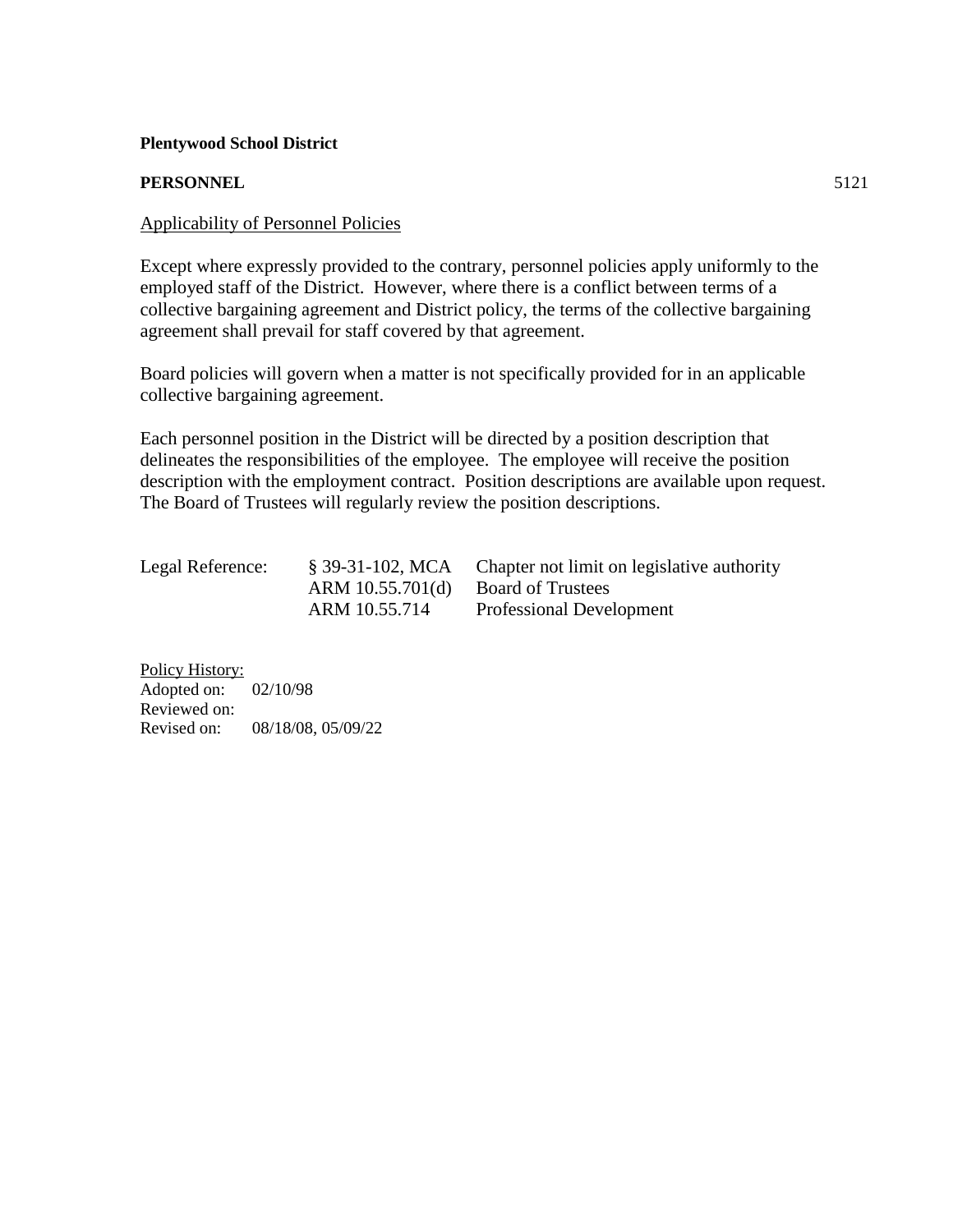# **PERSONNEL** 5122

## Fingerprints and Criminal Background Investigations

It is the policy of the Board than any finalist recommended for hire to a paid or volunteer position with the District involving regular unsupervised access to students in schools, as determined by the Superintendent, shall submit to a name-based and fingerprint criminal background investigation conducted by the appropriate law enforcement agency prior to consideration of the recommendation for employment or appointment by the Board. The results of the name-based check shall be presented to the Board concurrent with the recommendation for employment or appointment. Any subsequent offer of employment or appointment shall be contingent upon results of the fingerprint criminal background check, which must be acceptable to the Board in its sole discretion.

The following applicants for employment, as a condition for employment, shall be required as a condition of any offer of employment to authorize, in writing, a name-based and fingerprint criminal background investigation to determine if he or she has been convicted of certain criminal or drug offenses:

- \* a certified teacher seeking full- or part-time employment within the District;
- \* an educational support personnel employee seeking full- or part-time employment within the District;
- \* an employee of a person or firm holding a contract with the District if the employee is assigned to the District;
- \* a volunteer assigned within the District who has REGULAR unsupervised access to students.
- \* Substitute teachers.

Any requirement of an applicant to submit to a fingerprint background check shall be in compliance with the Volunteers for Children Act of 1998 and applicable federal regulations. If an applicant has any prior record of arrest or conviction by any local, state, or federal law enforcement agency for an offense than a minor traffic violation, the facts must be reviewed by the Superintendent, who shall decide whether the applicant shall be declared eligible for appointment or employment. Arrests resolved without conviction shall not be considered in the hiring process unless the charges are pending.

| Legal Reference: | $§$ 44-5-301, MCA | Dissemination of public criminal justice information       |
|------------------|-------------------|------------------------------------------------------------|
|                  | $$44-5-302$ , MCA | Dissemination of criminal history record information that  |
|                  |                   | is not public criminal justice information                 |
|                  | $$44-5-303$ , MCA | Dissemination of confidential criminal justice information |
|                  |                   |                                                            |

Public Law 105-251, Volunteers for Children Act

Policy History: Adopted on: 02/10/98 Revised on: 05/14/01, 08/22/08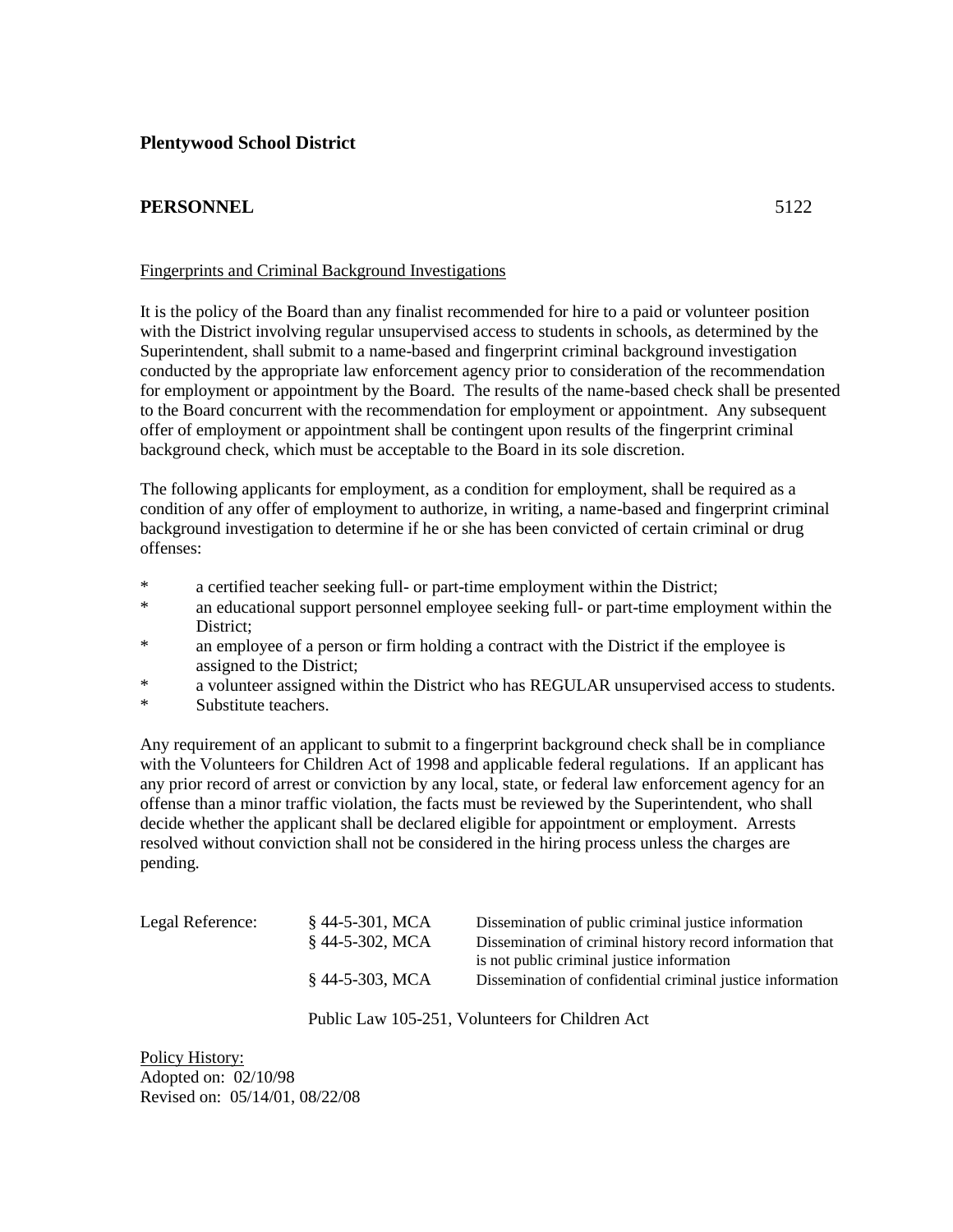# **Applicant Rights and Consent to Fingerprint – Policy 5122F**

As an applicant who is the subject of a national fingerprint-based criminal history record check for a noncriminal justice purpose (such as an application for employment or a license, an immigration or naturalization matter, security clearance, or adoption), you have certain rights which are discussed below.

- You must be provided written notification<sup>8</sup> by Plentywood School District #20 that your fingerprints will be used to check the criminal history records of the FBI.
- You must be provided, and acknowledge receipt of, an adequate Privacy Act Statement when you submit your fingerprints and associated personal information. This Privacy Act Statement should explain the authority for collecting your information and how your information will be used, retained, and shared.
- If you have a criminal history record, the officials making a determination of your suitability for employment, license, or other benefit must provide you the opportunity to complete or challenge the accuracy of the information in the record.
- The officials must advise you that the procedures for obtaining a change, correction, or updating of your criminal history record are set forth at Title 28, Code of Federal Regulations (CFR), Section 16.34.
- If you have a criminal history record, you should be afforded a reasonable amount of time to correct or complete the record (or decline to do so) before the officials deny you the employment, license, or other benefit based on information in the criminal history record.<sup>9</sup>

You have the right to expect that officials receiving the results of the criminal history record check will use it only for authorized purposes and will not retain or disseminate it in violation of federal statute, regulation or executive order, or rule, procedure or standard established by the National Crime Prevention and Privacy Compact Council.<sup>10</sup>

If agency policy permits, the officials may provide you with a copy of your FBI criminal history record for review and possible challenge. If agency policy does not permit it to provide you a copy of the record, you may obtain a copy of the record by submitting fingerprints and a fee to the FBI. Information regarding this process may be obtained at http://www.fbi.gov/about-us/cjis/background-checks.

If you decide to challenge the accuracy or completeness of your FBI criminal history record, you should send your challenge to the agency that contributed the questioned information to the FBI. Alternatively, you may send your challenge directly to the FBI at the same address as provided above. The FBI will then forward your challenge to the agency that contributed the questioned information and request the agency to verify or correct the challenged entry. Upon receipt of an official communication from that agency, the FBI will make any necessary changes/corrections to your record in accordance with the information supplied by that agency. The applicant is then given 14 days to contact the state or agency in which the record was created to make corrections. After the allotted time, the applicant must then provide Plentywood School District with a copy of the corrected background report provided by and notarized by the State Identification Bureau. The fee associated for a copy of the state record provided by the State Identification Bureau will be the responsibility of the applicant.

If a change, correction, or update needs to be made to a Montana criminal history record, or if you need additional information or assistance, please contact Montana Criminal Records and Identification Services at [dojitsdpublicrecords@mt.gov](mailto:dojitsdpublicrecords@mt.gov) or 406-444-3625.

*Your signature below acknowledges this agency has informed you of your privacy rights for fingerprint-based background check requests used by the agency.* Signed:\_\_\_\_\_\_\_\_\_\_\_\_\_\_\_\_\_\_\_\_\_\_\_\_\_\_\_\_ \_\_\_\_\_\_\_\_\_\_ \_\_\_\_\_\_\_\_\_\_\_\_\_\_\_\_\_\_\_\_\_\_

Name Date

<sup>2</sup> See 28 CFR 50.12(b).

<sup>3</sup> See 5 U.S.C. 552a(b); 28 U.S.C. 534(b); 42 U.S.C. 14616, Article IV(c); 28 CFR 20.21(c), 20.33(d) and 906.2(d).

<sup>&</sup>lt;sup>1</sup> Written notification includes electronic notification, but excludes oral notification.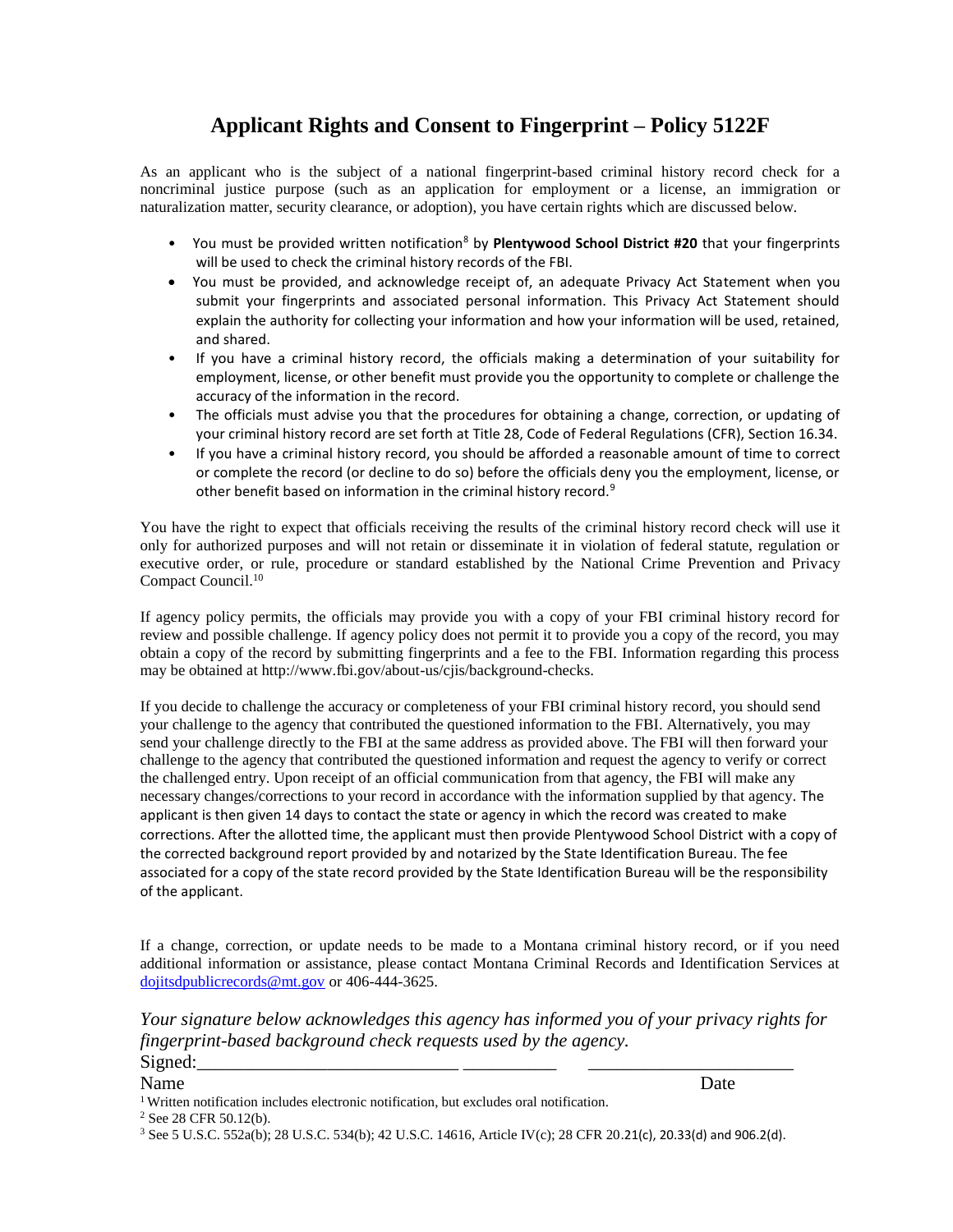# **NCPA/VCA Applicants**

To \_\_\_\_\_\_\_\_\_\_\_\_\_\_\_\_\_\_\_\_\_\_\_\_\_\_\_\_\_\_\_\_\_\_\_\_\_\_\_\_\_\_\_\_\_\_\_\_\_\_\_\_\_\_\_\_\_\_\_\_\_\_\_\_\_\_\_\_\_\_\_\_\_\_\_\_\_\_\_\_\_: You have applied for employment with, will be working in a volunteer position with, or will be providing vendor or contractor services to **Plentywood School District #20** 

for the position of (please be specific)  ${\rm specific})$ 

The National Child Protection Act of 1993 (NCPA), Public Law (Pub. L.) 103-209, as amended by the Volunteers for Children Act(VCA), Pub. L. 105-251 (Sections 221 and 222 of Crime Identification Technology Act of 1998), codified at 42 United States Code (U.S.C.) Sections 5119a and 5119c, authorizes a state and national criminal history background check to determine the fitness of an employee, or volunteer, or a person with unsupervised access to children, the elderly, or individuals with disabilities.

- 1. Provide your name, address, and date of birth, as appears on a document made or issued by or under the authority of the United States Government, a State, political subdivision of a State, a foreign government, a political subdivision of a foreign government, an international governmental or an international quasi-governmental organization which, when completed with information concerning a particular individual, is of a type intended or commonly accepted for the purpose of identification of individuals. 18 U.S.C. §1028(D)(2).
- 2. Provide a certification that you (a) have not been convicted of a crime, (b) are not under indictment for a crime, or (c) have been convicted of a crime. If you are under indictment or have been convicted of a crime, you must describe the crime and the particulars of the conviction, if any.
- 3. Prior to the completion of the background check, the entity may choose to deny you unsupervised access to a person to whom the entity provides care.

The entity shall access and review State and Federal criminal history records and shall make reasonable efforts to make a determination whether you have been convicted of, or are under pending indictment for, a crime that bears upon your fitness and shall convey that determination to the qualified entity. The entity shall make reasonable efforts to respond to the inquiry within 15 business days. Your Name:

| First<br>Last                                                                                                                                                                                                                 | Middle                                                                                                                                                                                         | Maiden       |      |
|-------------------------------------------------------------------------------------------------------------------------------------------------------------------------------------------------------------------------------|------------------------------------------------------------------------------------------------------------------------------------------------------------------------------------------------|--------------|------|
| Address: Analysis and the same state of the state of the state of the state of the state of the state of the state of the state of the state of the state of the state of the state of the state of the state of the state of |                                                                                                                                                                                                |              |      |
| City                                                                                                                                                                                                                          |                                                                                                                                                                                                | <b>State</b> | Zip  |
|                                                                                                                                                                                                                               | I have been convicted of, or am under pending indictment for, the following crimes [include the<br>dates, location/jurisdiction, circumstances and outcome]:                                   |              |      |
|                                                                                                                                                                                                                               | I have not been convicted of, nor am I under pending indictment for, any crimes                                                                                                                |              |      |
|                                                                                                                                                                                                                               | I authorize Montana Department of Justice, Criminal Records and Identification Services Section<br>to disseminate criminal history record information to <b>Plentywood School District</b> #20 |              |      |
| Signature of Applicant                                                                                                                                                                                                        |                                                                                                                                                                                                |              | Date |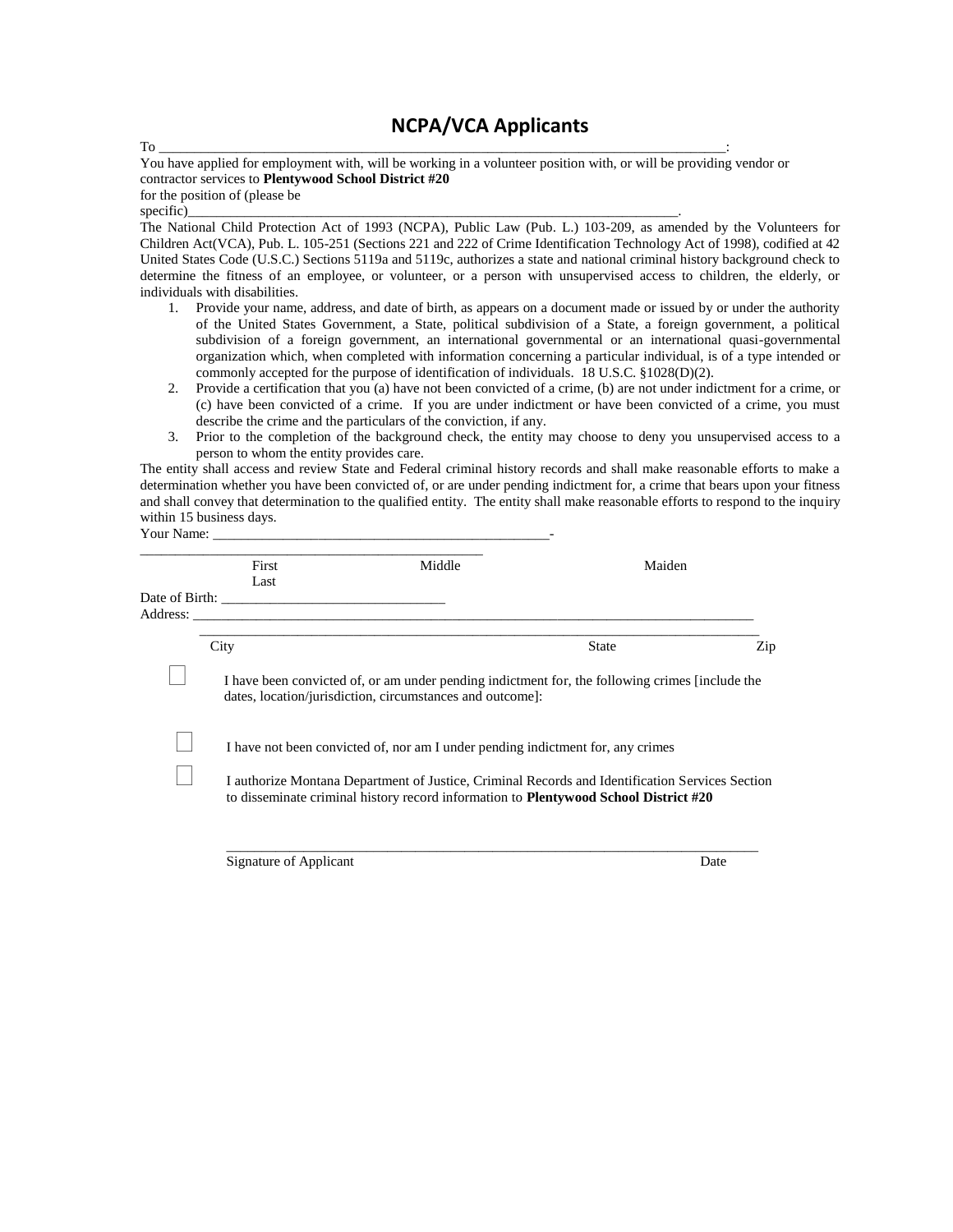# **Plentywood School District #20**

# **PERSONNEL** 5125

Page 1 of 2

# Whistle Blowing and Retaliation

When district employees know or have reasonable cause to believe that serious instances of wrongful conduct (e.g., mismanagement of district resources, violations of law and/or abuse of authority) have occurred, they should report such wrongful conduct to the Superintendent or Board Chairperson.

For purposes of this policy, the term "wrongful conduct" shall be defined to include:

- theft of district money, property, or resources;
- misuse of authority for personal gain or other non-district purpose;
- fraud;
- violations of applicable federal and state laws and regulations; and/or
- serious violations of district policy, regulation, and/or procedure.

The Board of Trustees will not tolerate any form of reprisal, retaliation or discrimination against:

- Any employee, or applicant for employment, because he/she opposed any practice that he/she reasonably believed to be made unlawful by federal or state laws prohibiting employment discrimination on the basis of sex, sexual orientation, race, color, national origin, age, religion, height, weight, marital status, handicap or disability.
- Any employee, or applicant for employment, because he/she filed a charge, testified, assisted or participated, in any manner, in an investigation, proceeding or hearing under federal or state laws prohibiting employment discrimination on the basis of sex, sexual orientation, race, color, national origin, age, religion, height, weight, marital status, handicap or disability or because he/she reported a suspected violation of such laws according to this policy; or,
- Any employee or applicant because he/she reported, or was about to report, a suspected violation of any federal, state or local law or regulation to a public body (unless the employee knew that the report was false) or because he/she was requested by a public body to participate in an investigation, hearing or inquiry held by that public body or a court.

An employee or applicant for employment who believes that he/she has suffered reprisal, retaliation or discrimination in violation of this policy shall report the incident(s) to the Superintendent or his/her designee. The Board of Trustees guarantees that no employee or applicant for employment who makes such a report will suffer any form of reprisal, retaliation or discrimination for making the report. Individuals are forbidden from preventing or interfering with whistle blowers who make good faith disclosures of misconduct.

The Board or its agents will not discharge, discipline or otherwise penalize any employee because the employee or someone acting on the employee's behalf, reports, verbally or in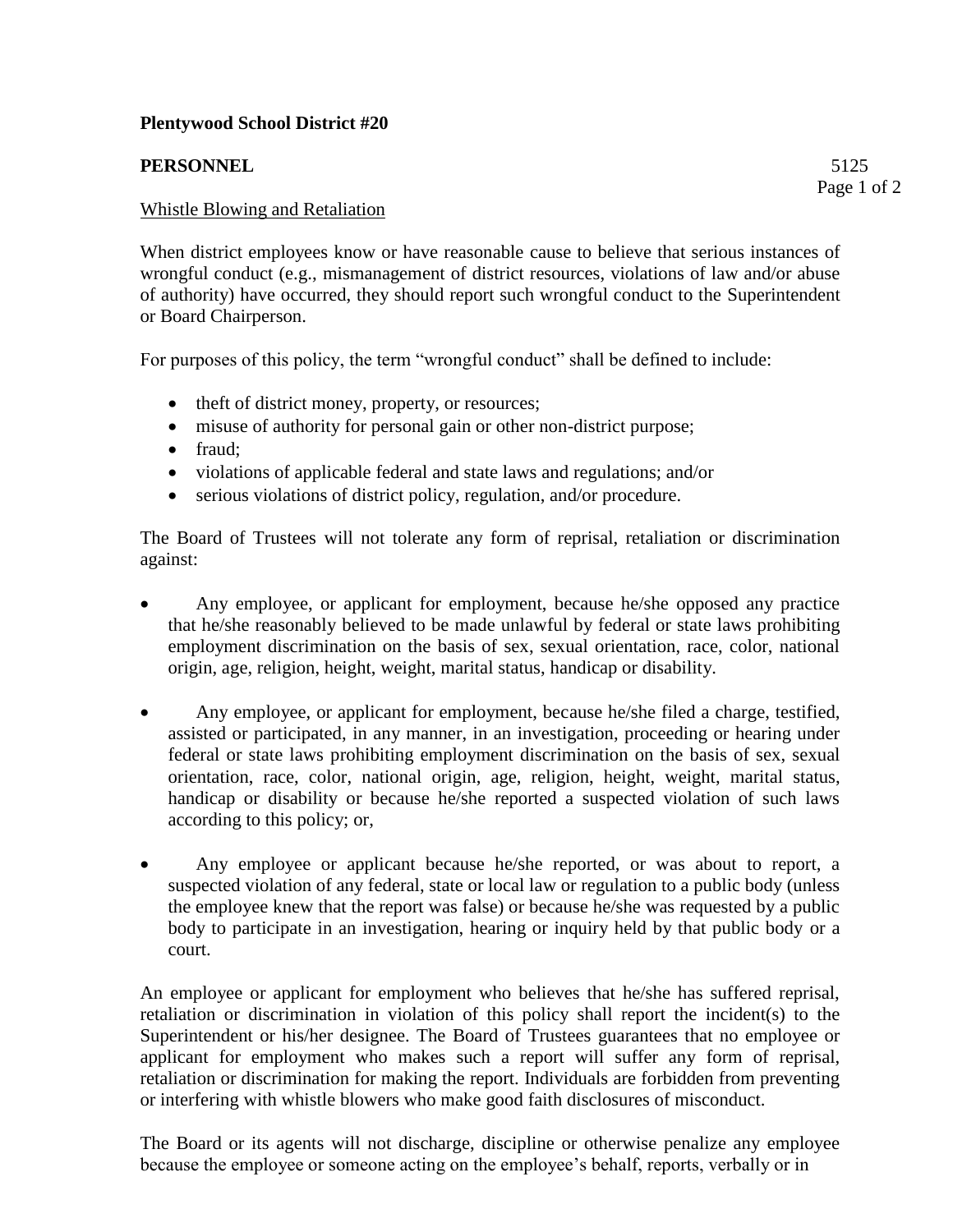writing, a violation or suspected violation of any state or federal law or regulation or any town/city ordinance or regulation to a public body, or because an employee is requested by a public body to participate in an investigation, hearing or inquiry held by that public body, or a court action. Further, the Board or its agents will not discharge, discipline or otherwise penalize any employee because the employee, or a person acting on

his/her behalf, reports, verbally or in writing, to a public body, as defined in the statutes, concerning unethical practices, mismanagement or abuse of authority by the employer. This section does not apply when an employee knowingly makes a false report. The District will exercise reasonable efforts to:

- investigate any complaints of retaliation or interference made by whistle blowers;
- take immediate steps to stop any alleged retaliation; and
- discipline any person associated with the District found to have retaliated against or interfered with a whistle blower.

The Board of Trustees considers violations of this policy to be a major offense that will result in disciplinary action, up to and including termination, against the offender, regardless of the offender's position within the District.

The Board shall make this policy available to its staff by posting it on its website with its other District policies.

Legal References: Title VII of the Civil Rights Act of 1964, 42 U.S.C. §2000e-3(a) Age Discrimination in Employment Act, 29 U.S.C. §623 (d) Americans with Disabilities Act, 42 U.S.C. §12203(a) and (b) Fair Labor Standards Act, 29 U.S.C. §215(a)(3) Occupational Safety and Health Act, 29 U.S.C. §6660(c) Family and Medical Leave Act, 29 U.S.C. §2615 National Labor Relations Act, 29 U.S.C. §158(a)

Policy History: Adopted on: 03/09/15 Reviewed on: Revised on: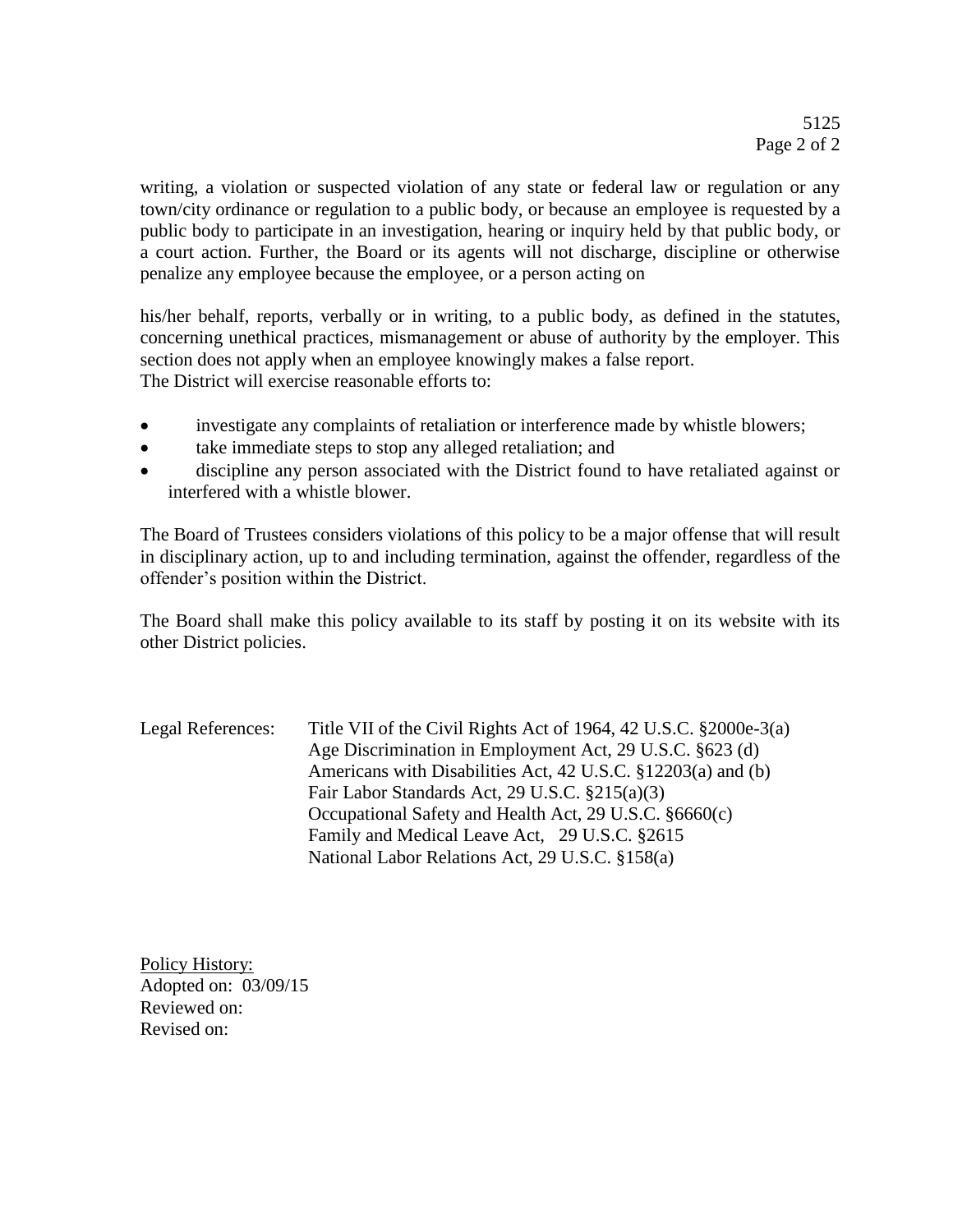# **PERSONNEL**

5130 Page 1 of 2

# Staff Health

## Medical Examinations

Through its overall safety program and various policies pertaining to school personnel, the Board shall promote the safety of employees during working hours and assist them in the maintenance of good health. It shall encourage all its employees to maintain optimum health through the practice of good health habits.

Under the circumstances defined below, the Board may require physical examinations of its employees. The district shall pay for all such physical examinations. Results of such physical examinations shall be maintained in separate medical files and not in the employee's personnel file and may be released only as permitted by law.

## Physical Examinations

The District participates in a Pre-Placement Physical Program for all custodial and maintenance personnel and other positions deemed inclusive of this policy as determined by specific Board action. Subsequent to a conditional offer of employment in a position for which the District may require participation in a pre-placement physical but before commencement of work, the District may require an applicant to have a medical examination and to meet any other health requirements which may be imposed by the state. The District may condition an offer of employment on the results of such examination, if all employees who received a conditional offer of employment in the applicable job category are subject to such examination. The report shall certify the employee's ability to perform the job-related functions of the position for which the employee is being considered. Such examination shall be used only to determine whether the applicant is able to perform with reasonable accommodation job-related functions.

All bus drivers, including full-time, regular part-time or temporary part-time drivers are required by state law to have a satisfactory medical examination prior to employment.

## Communicable Diseases

If a staff person has a communicable disease and has knowledge that a person with compromised or suppressed immunity attends the school, the staff person must notify the school nurse or other responsible person designated by the Board that he has a communicable disease which could be life threatening to an immune compromised person. The school nurse or other responsible person designated by the Board must determine, after consultation with and on the advice of public health, if the immune compromised person needs appropriate accommodation to protect their health and safety.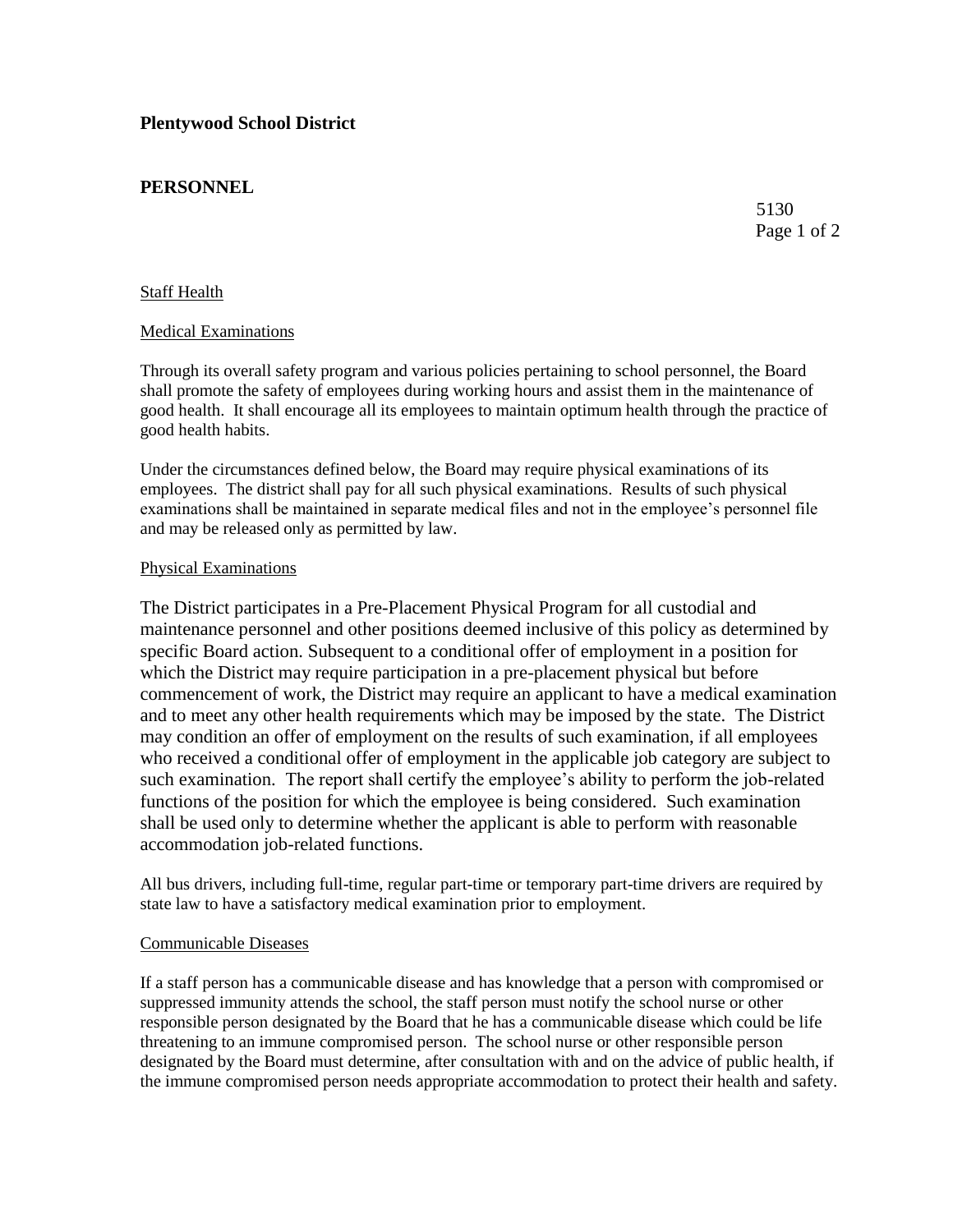An employee with a communicable disease shall not report to work during the period of time in which s/he is contagious/infectious. An employee afflicted with a communicable disease capable of being readily transmitted in the school setting (e.g., airborne transmission of tuberculosis) shall be encouraged to report the existence of the illness in case there are precautions that must be taken to protect the health of others. The District reserves the right to require a statement from the employee's primary care provider prior to the employee's return to work.

#### Confidentiality

In all instances, District personnel shall respect the individual's right to privacy and treat any medical diagnosis as confidential information. Any information obtained regarding the medical condition or history of any employee shall be collected and maintained on separate forms and in separate medical files and be treated as confidential information. Only those individuals with a legitimate need to know (i.e., those persons with a direct responsibility for the care of or for determining work place accommodation for the staff person) will be provided with necessary medical information.

Supervisors and managers may be informed of the necessary restrictions on the work or duties of the employee and necessary accommodations. First aid and safety personnel may be informed, when appropriate, if the disability might require emergency treatment.

| Legal Reference: | 29 U.S.C. 794, Section 504 of the Rehabilitation Act     |
|------------------|----------------------------------------------------------|
|                  | 29, CFR, Section 1630.14(c)(1)(2)(3)                     |
|                  | 41 U.S.C. 12101 et seq., Americans with Disabilities Act |
|                  | Title 49, Chapter 4, MCA, Rights of the Handicapped      |
|                  | Title 49, Chapter 2, CMA, Illegal Discrimination         |
|                  | $$20-10-103(4)$ , MCA                                    |
|                  | 24.9.1401, et seq., ARM                                  |
|                  | 16.28.101, et seq., ARM                                  |

Policy History: Adopted on: 02/10/98 Revised on: 08/22/08, 03/10/09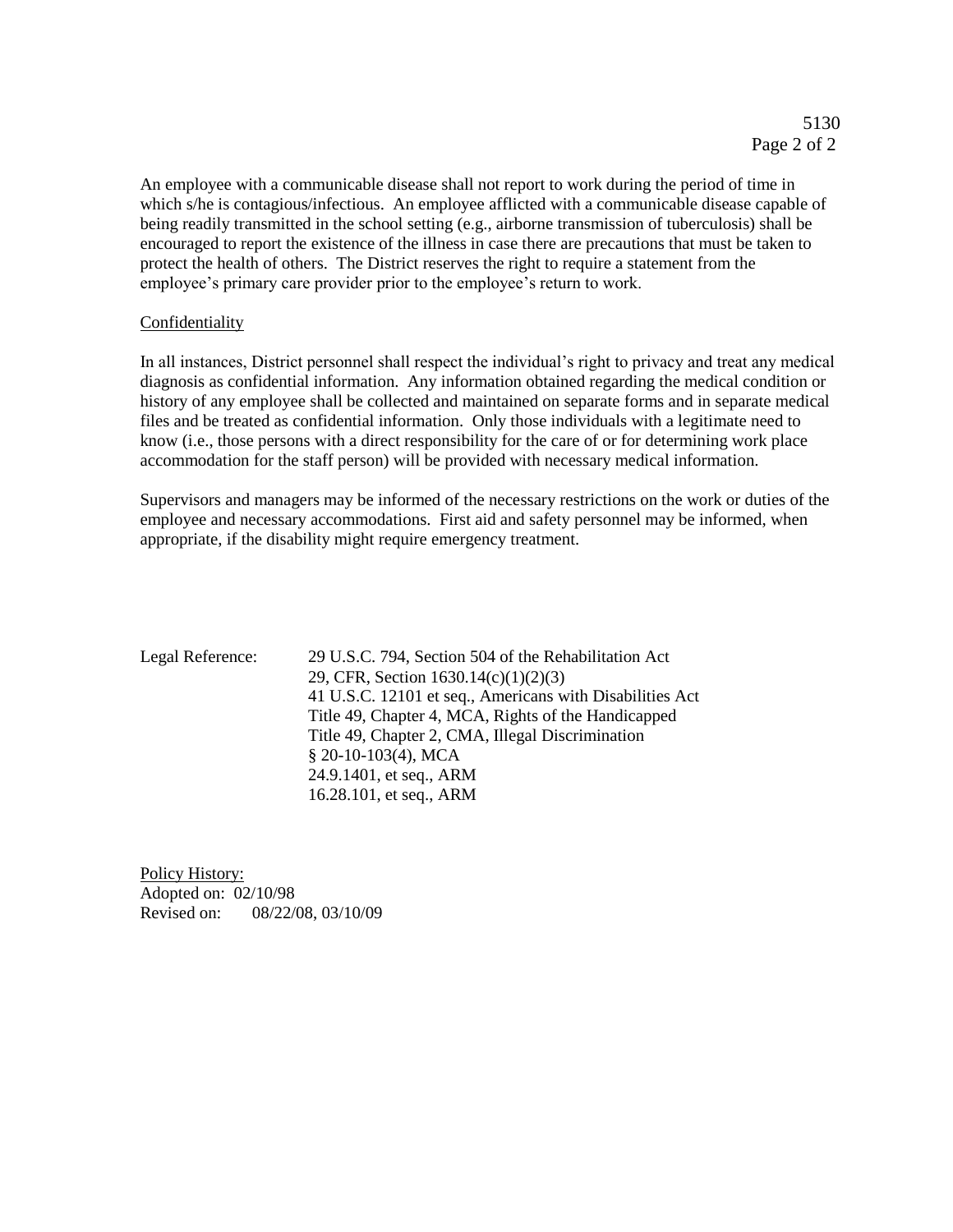# **Plentywood School District**

# **PERSONNEL** 5140

# Classified Employment and Assignment

# Employees designated as "classified" employees include all non-teaching positions or duties in the District.

Each newly hired classified employee will either be hired: (1) as a probationary employee, or (2) immediately be placed on a written contract for a specific term with a beginning and ending date, within the meaning of Section 39-2-912(2), MCA. Employees initially hired on a written contract for a specific term will have no expectation of continued employment beyond the current contract term, and in the absence of Board action to offer a subsequent contract, the employment will automatically conclude at the conclusion of the contract term.

For those employees hired as probationary employees, such employees will be required to complete a probationary period of 6 months. The Board authorizes the Superintendent to extend the probationary period in a manner permitted by law. Any extension of the probationary period by the Superintendent, together with the original probationary period, may not exceed a total of 18 months. Leaves of absence by an employee for a period of more than 5 consecutive working days other than holidays or vacations during the probationary period will not) be counted as part of the probationary period.

During the probationary period of employment, the employment may be terminated at the will of either the School District or the employee on notice to the other for any reason or no reason. Prior to the conclusion of the original or extended probationary period, the Superintendent will determine whether to retain the employee or make a recommendation to the Board for termination of probationary employment. If the employee is retained, the employee will be designated as one of the following types of employees depending on the factors noted.

Designation 1: If, before the probationary period concludes, the employee is placed on a written employment contract, the employment contract shall be a written contract of employment for a specific term with a beginning and ending date, within the meaning of Section 39-2-912(2), MCA. The employee will have no expectation of continued employment beyond the current contract term, and in the absence of Board action to offer a subsequent contract, the employment will automatically conclude at the conclusion of the contract term.

If the employee is issued subsequent contracts for a specific term following the initial contract, a probationary period will not apply. The employee will be subject to terms of the contract including the beginning and ending date, within the meaning of Section 39-2-912(2), MCA. The employee will have no expectation of continued employment beyond the current contract term, and in the absence of Board action to offer a subsequent contract, the employment will automatically conclude at the conclusion of the contract term.

Page 1 of 2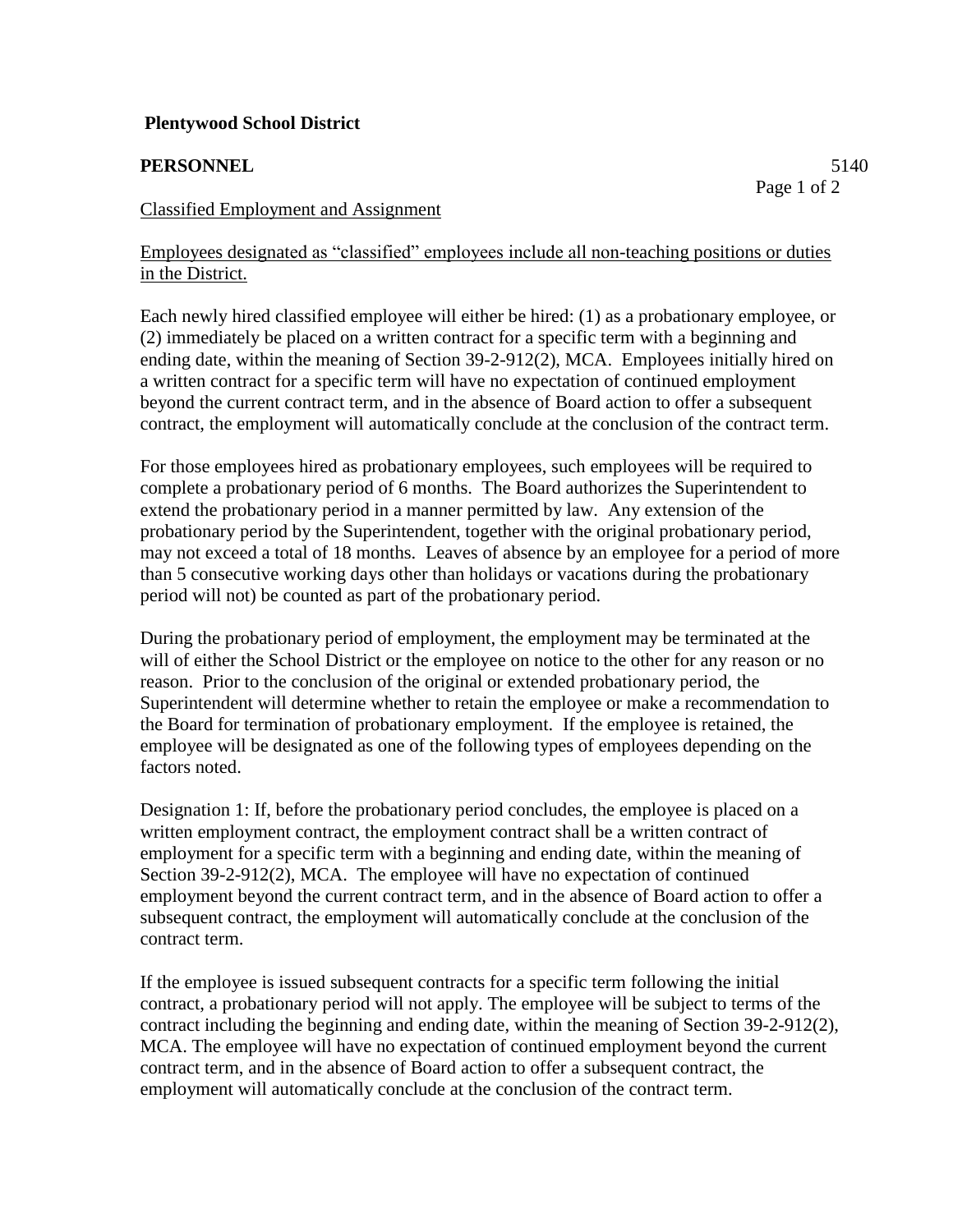Legal Reference: § 39-2-904, MCA Elements of wrongful discharge – presumptive probationary period<br>Exemptions

§ 39-2-912, MCA

Policy History: Adopted on: 02/10/98 Reviewed on: 09/11/01, 10/13/03, 12/12/06 Revised on: 08/18/08, 04/10/12, 11/08/21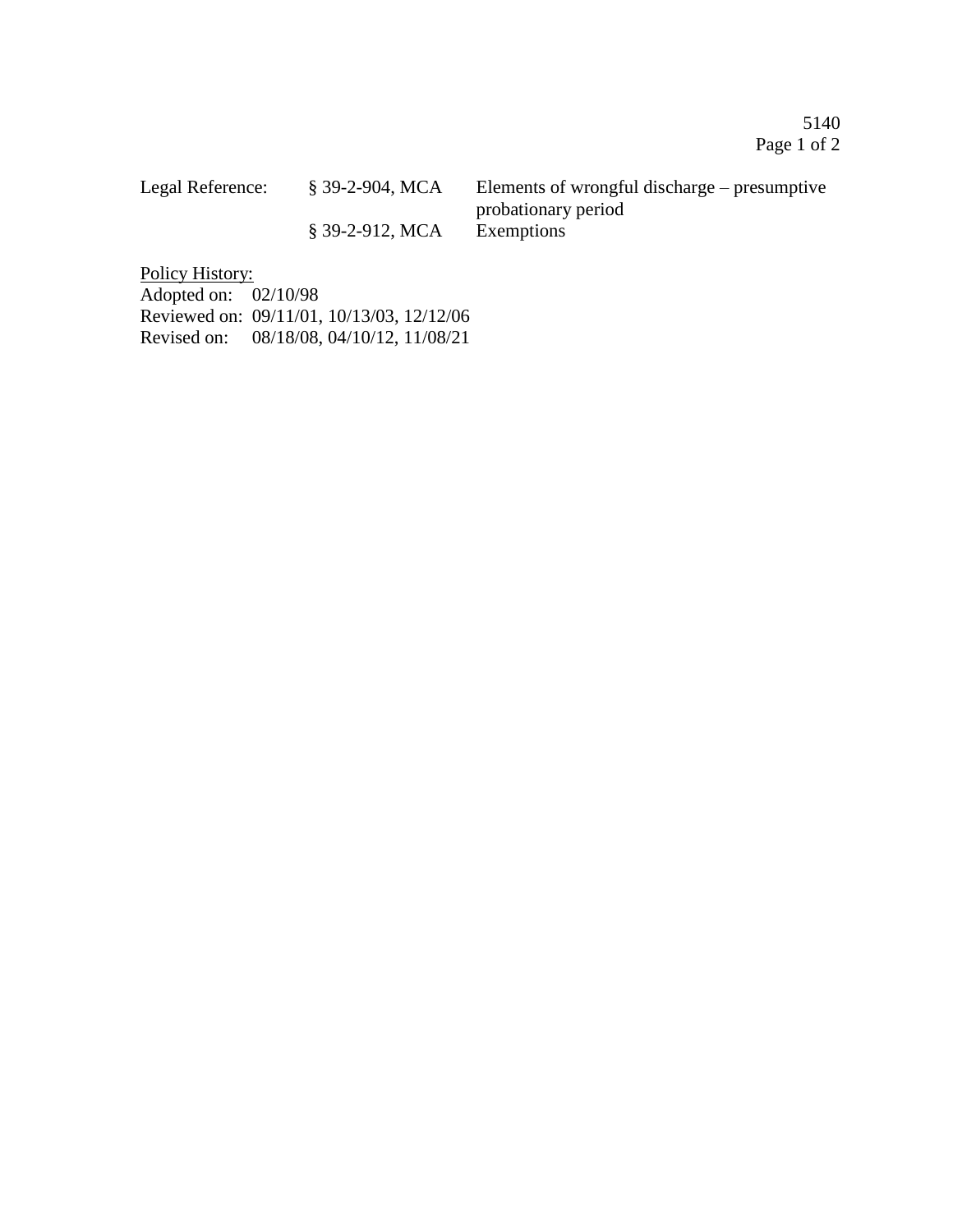# Assignments, Reassignments, Transfers

The Superintendent may assign, reassign, and/or transfer positions and duties of all staff. Teachers will be assigned at the levels and in the subjects for which they are licensed and endorsed, or for which they are enrolled in an internship as defined in ARM 10.55.602 and meet the requirements of ARM 10.55.607. The Superintendent will provide for a system of assignment, reassignment, and transfer of classified staff, including voluntary transfers and promotions. Nothing in this policy prevents reassignment of a staff member during a school year.

# Classified Staff

The District retains the right of assignment, reassignment, and transfer. Written notice of reassignment or involuntary transfer will be given to the employee. The staff member will be given opportunity to discuss the proposed transfer or reassignment with the Superintendent.

### **Teaching**

Notice of their teaching assignments relative to grade level, building, and subject area will be given to teachers before the beginning of the school year. All District employees assigned extracurricular activities as a contract obligation must honor this obligation as a condition of employment unless released from this responsibility by the Board.

Provisions governing vacancies, promotions, and voluntary or involuntary transfers may be found in negotiated agreements or employee handbooks.

| Legal Reference: | Bonner School District No. 14 v. Bonner Education Association, MEA-<br>MFT, NEA, AFT, AFL-CIO, (2008) 2008 MT 9 |                                             |
|------------------|-----------------------------------------------------------------------------------------------------------------|---------------------------------------------|
|                  | § 20-4-402, MCA                                                                                                 | Duties of District Superintendent or County |
|                  |                                                                                                                 | <b>High School Principal</b>                |
|                  | ARM 10.55.602                                                                                                   | Definition of Internship                    |
|                  | ARM 10.55.607                                                                                                   | Internships                                 |

Policy History: Adopted on: 02/10/98 Reviewed on: Revised on: 08/22/08, 08/18/14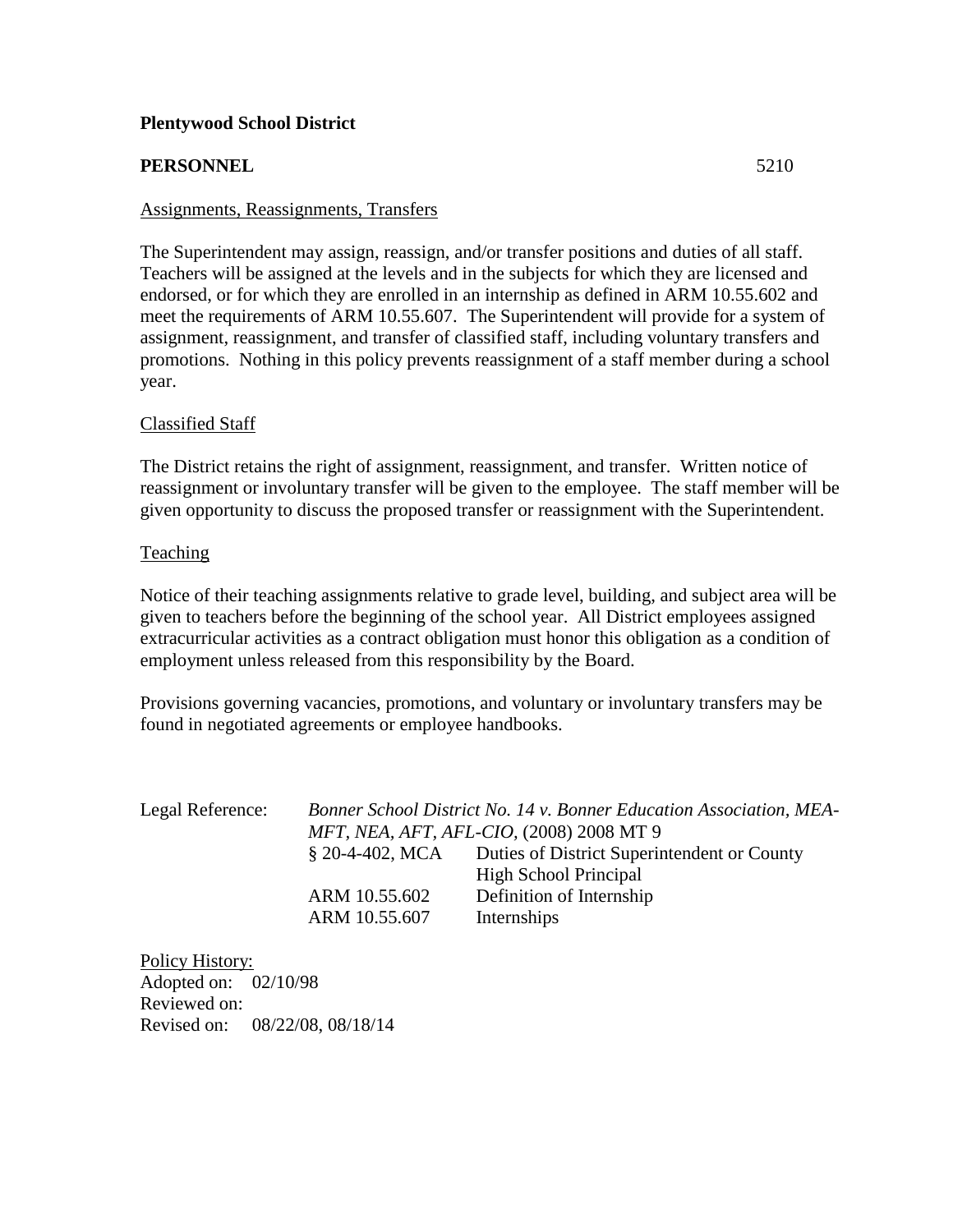#### Classified Personnel – Supervision of

The general and overall supervision of classified personnel shall be the duty of the Superintendent.

Under the direction of the Superintendent, the direct supervision of work and assignments is delegated to appropriate managers. "Manager" is defined as the administrative staff member to whom the classified employee has been assigned for work purposes, most typically a principal.

Policy History: Adopted on: 02/10/98 Revised on: Reviewed on: 08/18/08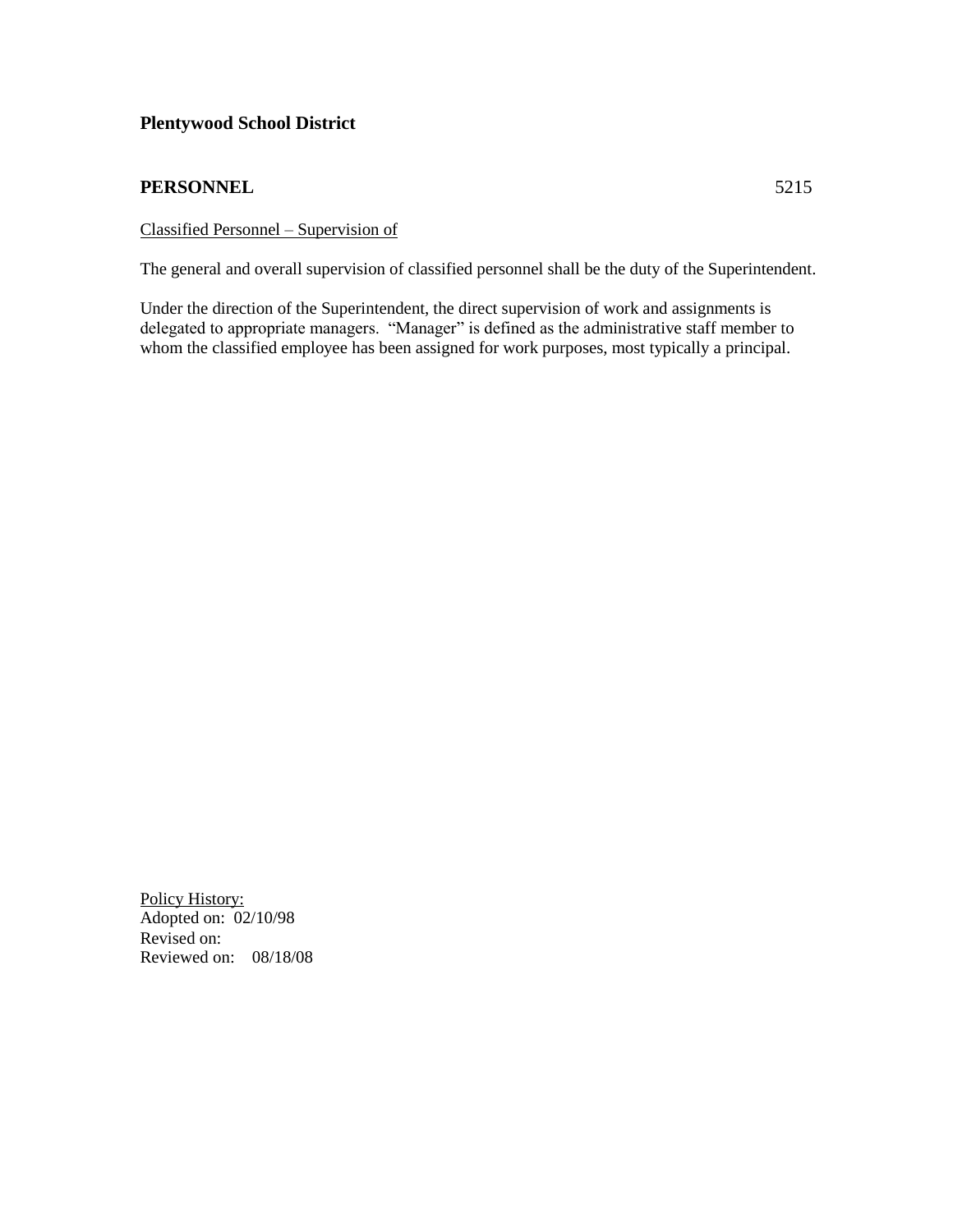# **PERSONNEL**

# Prohibition on Aiding Sexual Abuse

The district prohibits any employee, contractor or agent from assisting a school employee, contractor or agent in obtaining a new job if the individual or district knows or has probable cause to believe that such school employee, contractor or agent engaged in sexual misconduct regarding a minor or a student in violation of the law. This prohibition does not include the routine transmission of administrative and personnel files.

This prohibition does not apply under certain conditions specified by the Every Student Succeeds Act (ESSA) such as:

- 1. The matter has been reported to law enforcement authorities and it has been officially closed or the school officials have been notified by the prosecutor or police after an investigation that there is insufficient information to establish probable cause, or;
- 2. The individual has been acquitted or otherwise cleared of the alleged misconduct, or;
- 3. The case remains open without charges for more than 4 years after the information was reported to a law enforcement agency.

Legal Reference: ESSA section 8038, § 8546

Adopted on: 04/08/19 Reviewed on: Revised on: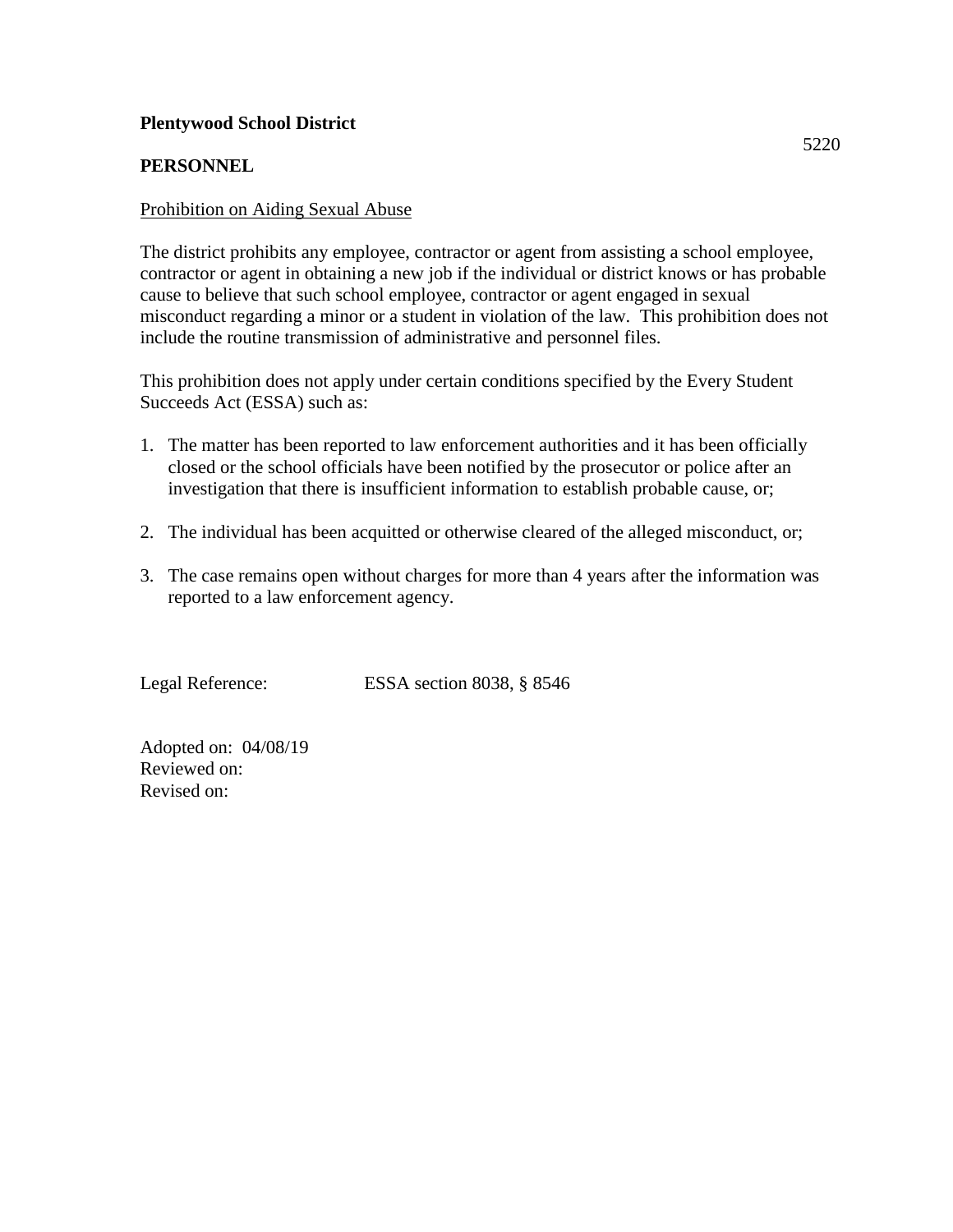### **PERSONNEL** 5221

#### Work Day

#### Length of Work Day – Certified

The current collective bargaining agreement sets forth all conditions pertaining to the certified work day, preparation periods, lunches, etc. Arrival time shall generally be as directed by the principal or as stipulated in the agreement.

#### Length of Work Day – Classified

The length of a classified work day is governed by the number of hours for which the employee is assigned. A "full-time" employee shall be considered to be an 8-hour per day/40-hour per week employee. The work day is exclusive of lunch but inclusive of breaks unless otherwise and specifically provided for by the individual contract. The schedule will be established by the supervisor. Normal office hours in the district will be 8:00 a.m. to 4:00 p.m.

#### Breaks

A daily morning and afternoon rest period of fifteen (15) minutes shall be available to all full-time, classified employees. Hourly personnel may take one fifteen (15) minute rest period for each four (4) hours that are worked in a day.

Breaks will normally be taken approximately in mid-morning and mid-afternoon and should be scheduled in accordance with the flow of work and with the approval of the employee's supervisor.

| Legal Reference: | 29 USC 201 to 219<br>29 CFR 516, et seq. | Fair Labor Standards Act of 1985<br><b>FLSA</b> Regulations |
|------------------|------------------------------------------|-------------------------------------------------------------|
|                  | § 39-4-107, MCA                          | State and Municipal Governments, School                     |
|                  |                                          | Districts (First Class)                                     |
|                  | § 39-3-405, MCA                          | <b>Overtime Compensation</b>                                |
|                  | 10.55.209, ARM                           | <b>Standard School Day</b>                                  |
|                  | $10.65.103(2)$ , ARM                     | Program of Approved Pupil Instruction-Related               |
|                  |                                          | Day                                                         |
|                  | 24.16.102, et seq., ARM                  | Wages and Hours                                             |

Policy History: Adopted on: 02/10/98 Revised on: 08/22/08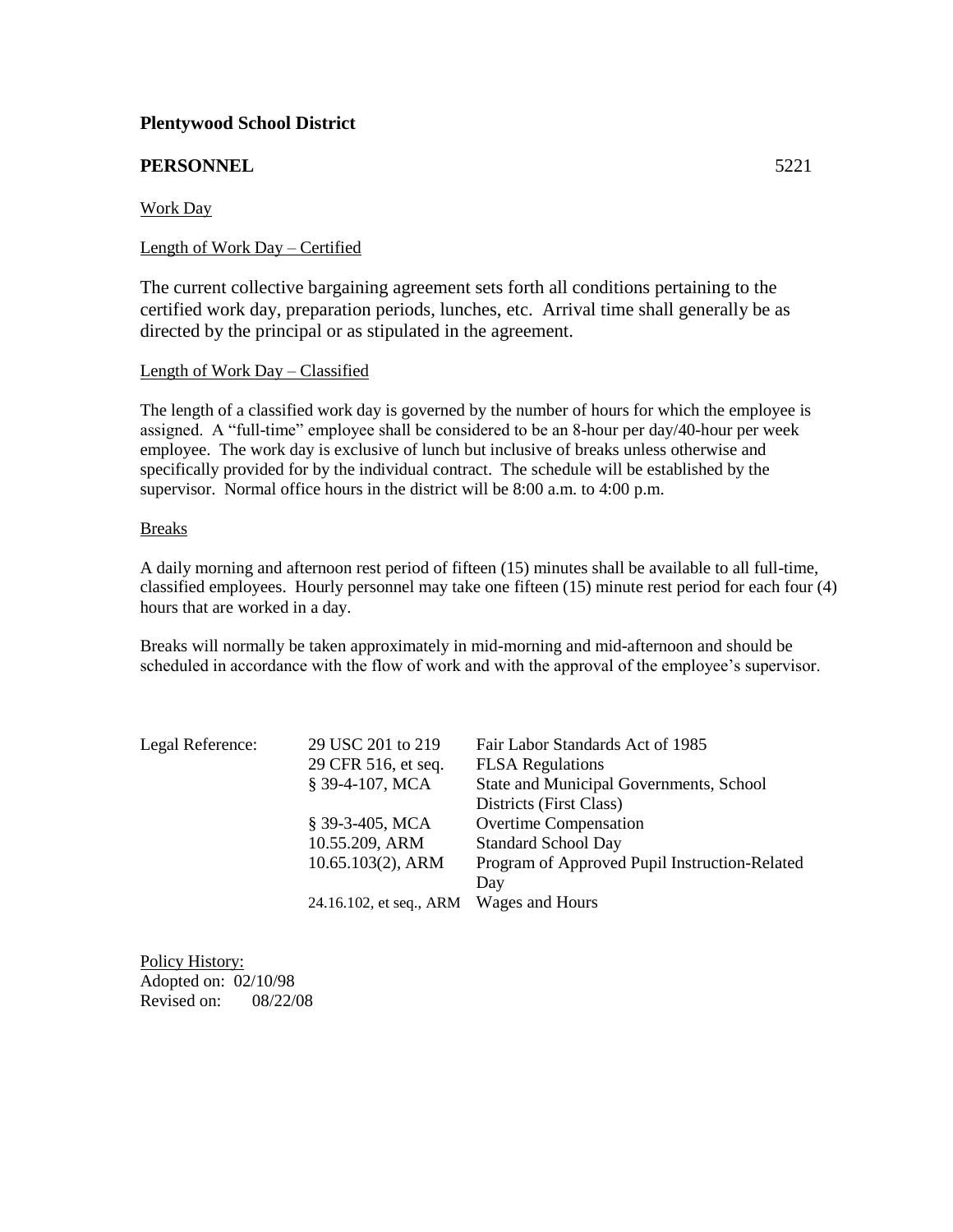### **PERSONNEL**

### Evaluation of Certified Staff

Each non-administrative staff member's job performance will be evaluated by the staff member's direct supervisor. Non-tenured certified staff shall be evaluated, at a minimum, on at least an annual basis. Tenured certified staff members may be evaluated according to the terms stated in the current collective bargaining agreement if applicable. The evaluation model shall be aligned with applicable district goals, standards of the Board of Public Education, and the district's mentorship and induction program. It shall identify what skill sets are to be evaluated, include both summative and formative elements, and include an assessment of the educator's effectiveness in supporting every student in meeting rigorous learning goals through the performance of the educator's duties.

The supervisor will provide a copy of the completed evaluation to the staff member and will provide opportunity to discuss the evaluation. The original should be signed by the staff member and filed with the Superintendent. If the staff member refuses to sign the evaluation, the supervisor should note the refusal and submit the evaluation to the Superintendent.

#### Evaluation of Classified Staff

Each classified staff member's job performance will be evaluated by the staff member's direct supervisor along with a member of administration. The supervisor will provide a copy of the completed evaluation to the staff member and will provide opportunity to discuss the evaluation. The original should be signed by the staff member and placed in the personnel file. If the staff member refuses to sign the evaluation, the supervisor should note the refusal and submit the evaluation to the Superintendent.

| <b>Cross Reference:</b> | 5231-5231P                 | Personnel Records        |
|-------------------------|----------------------------|--------------------------|
| Legal Reference:        | $10.55.701(4)(a)(b)$ , ARM | <b>Board of Trustees</b> |

Policy History: Adopted on: 02/10/98 Reviewed on: 08/18/08 Revised on: 08/18/14, 03/21/22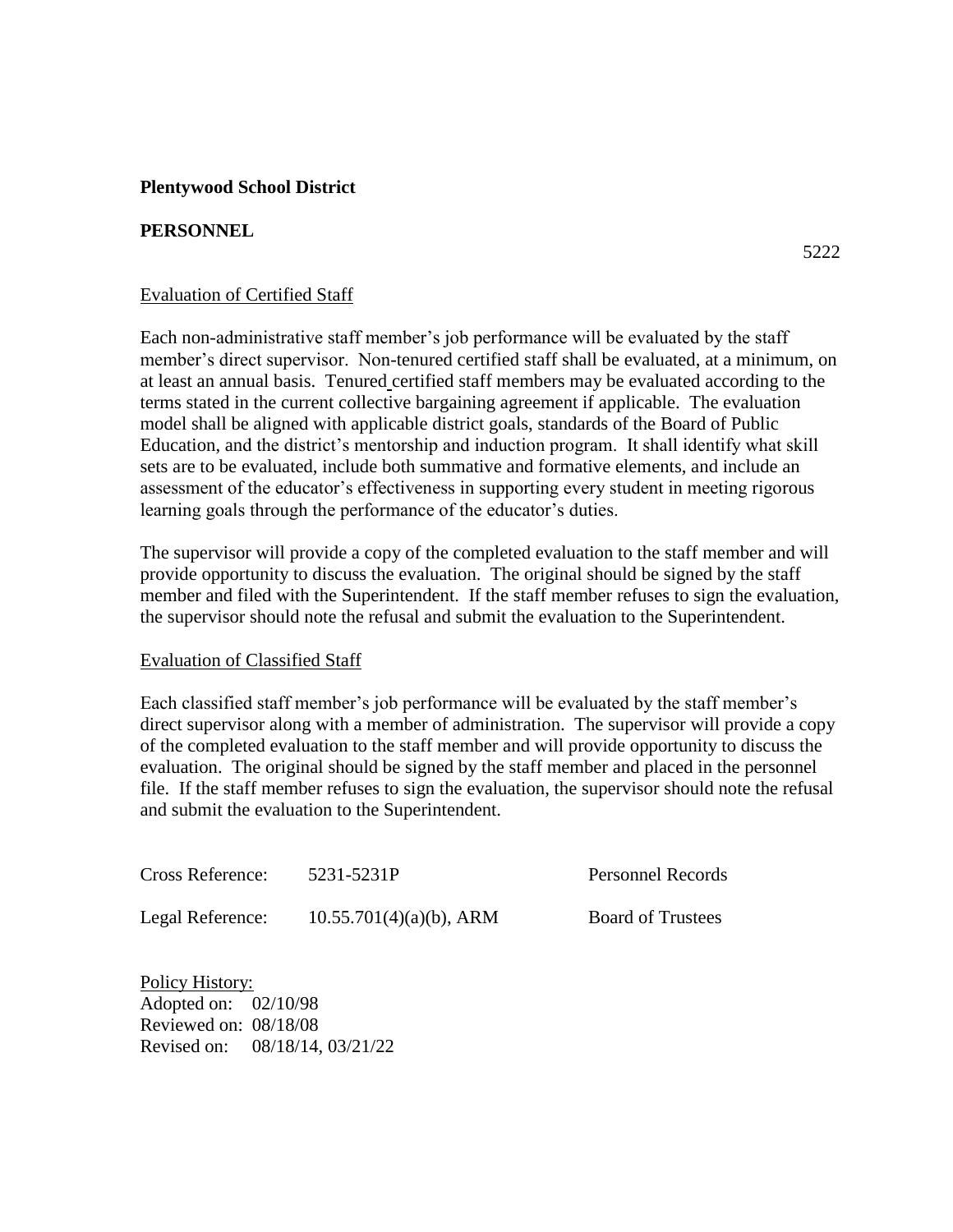Page 1 of 3

# Personal Conduct

School District employees will abide by all district policies, state and federal laws in the course of their employment. Where applicable, employees will abide by and honor the professional educator code of conduct.

All employees are expected to maintain high standards of honesty, integrity, professionalism, decorum, and impartiality in the conduct of District business. All employees shall maintain appropriate employee-student relationship boundaries in all respects, including but not limited to personal, speech, print, and digital communications. Failure to honor the appropriate employee student relationship boundary will result in a report to the Department of Public Health and Human Services and the appropriate law enforcement agency.

In accordance with state law, an employee shall not dispense or utilize any information gained from employment with the District, accept gifts or benefits, or participate in business enterprises or employment that creates a conflict of interest with the faithful and impartial discharge of the employee's District duties. A District employee, before acting in a manner which might impinge on any fiduciary duty, may disclose the nature of the private interest which would create a conflict. Care should be taken to avoid using or avoid the appearance of using official positions and confidential information for personal advantage or gain. Curriculum or materials created within the course of the employee's duties for the District using District resources are considered to be the property of the District.

Further, employees are expected to hold confidential all information deemed not to be for public consumption as determined by state law and Board policy. Employees also will respect the confidentiality of people served in the course of an employee's duties and use information gained in a responsible manner. The Board may discipline, up to and including discharge, any employee who discloses confidential and/or private information learned during the course of the employee's duties or learned as a result of the employee's participation in a closed (executive) session of the Board. Discretion should be used even within the school system's own network of communication and confidential information should only be communicated on a need to know basis. Employees shall not record or cause to be recorded a conversation by use of a hidden electronic or mechanical device which may include any combination of audio or video that reproduces a human conversation without the knowledge of all parties to the conversation.

Administrators and supervisors may set forth specific rules and regulations governing staff conduct on the job within a particular building.

# Firearms and Weapons

Employees of the District shall not injure or threaten to injure another person; damage another's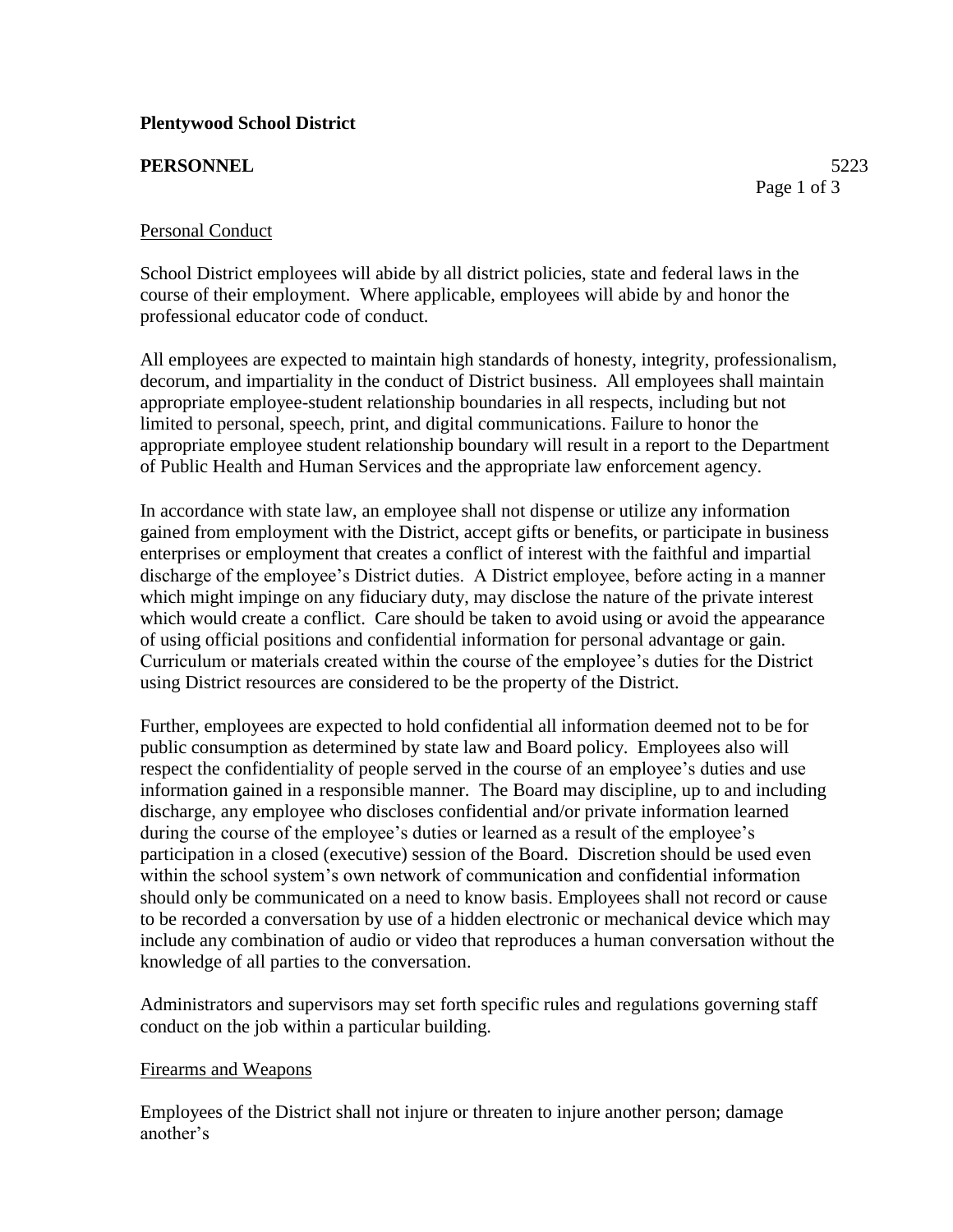property or that of the District; or possess any firearm or other non-firearm weapon on school property at any time.

For the purposes of this policy, the term "firearm" means (A) any weapon which will or is designed to or may readily be converted to expel a projectile by the action of an explosive; (B) the frame or receiver of any such weapon; (C) any firearm muffler or firearm silencer; or (D) any destructive device pursuant to

18 U.S.C. 921 (4). Such term does not include an antique firearm pursuant to 18 U.S.C. 921 (16). For purposes of this policy, "non-firearm weapon" means any object, device, or instrument designed as a weapon or through its use is capable of intimidating threatening or producing bodily harm or which may

be used to inflict injury, including but not limited to air guns; pellet guns; BB guns; fake or facsimile weapons; all knives; blades; clubs; metal knuckles; nunchucks; throwing stars; explosives; fireworks; mace or other propellants; stun guns; ammunition; poisons; chains; arrows; and objects that have been modified to serve as a weapon.

District administrators are authorized to appropriate action, as circumstances warrant, to enforce this section of the policy including but not limited to requesting the assistance of law enforcement in accordance with Montana law.

For the purposes of this policy, "school property" means within school buildings, in vehicles used for school purposes, or on owned or leased school land or grounds. "Building" specifically means a combination of any materials, whether mobile, portable, or fixed, to form a structure and the related facilities for the use or occupancy by persons or property owned or leased by a local school district that are used for instruction or for student activities as specified in Section 50-60-101(2), MCA and Section 45-8-361, MCA. The term is construed as though followed by the words "or part or parts of a building" and is considered to include all stadiums, bleachers, and other similar outdoor facilities, whether temporary or permanently fixed.

This section does not apply to a law enforcement officer acting in the officer's official capacity or an individual previously authorized by the Board of Trustees to possess a firearm or weapon in a school building.

The Board of Trustees shall annually review this policy and update this policy as determined necessary by the trustees based on changing circumstances pertaining to school safety.

Cross Reference: Professional Educators of Montana Code of Ethics

- 5121 Applicability of Personnel Policies
- 3311 Firearms and Weapons
- 5232 Abused and Neglected Children
- 4332 Conduct on School Property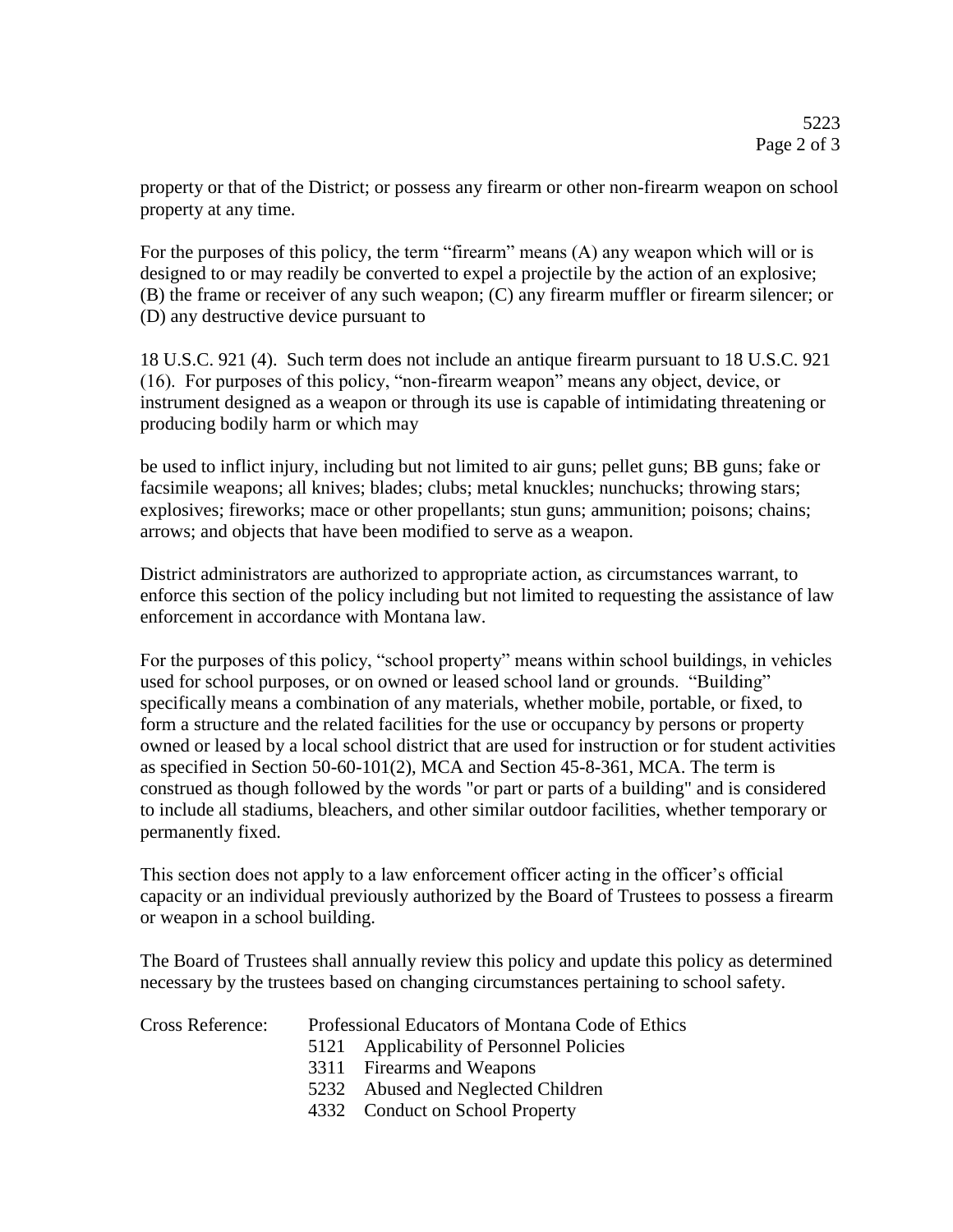| Legal Reference: | § 20-1-201, MCA            | School officers not to act as agents |
|------------------|----------------------------|--------------------------------------|
|                  | Title 2, Chapter 2, Part 1 | <b>Standards of Conduct</b>          |
|                  | § 39-2-102, MCA            | What belongs to employer             |
|                  | $§$ 45-8-361, MCA          | Possession or allowing possession of |
|                  |                            | a weapon in a school building        |
|                  | $§$ 45-5-501, MCA          | Definitions                          |
|                  | $$45-5-502, MCA$           | <b>Sexual Assault</b>                |
|                  | ARM 10.55.701(2)(d)        | <b>Board of Trustees</b>             |
|                  | $§$ 45-8-213, MCA          | Privacy in communications            |
| Policy History   |                            |                                      |

Policy History:

Adopted on: 02/10/98 Reviewed on: 08/18/08 Revised on: 10/14/19, 02/08/21, 07/12/21, 11/08/21, 05/09/22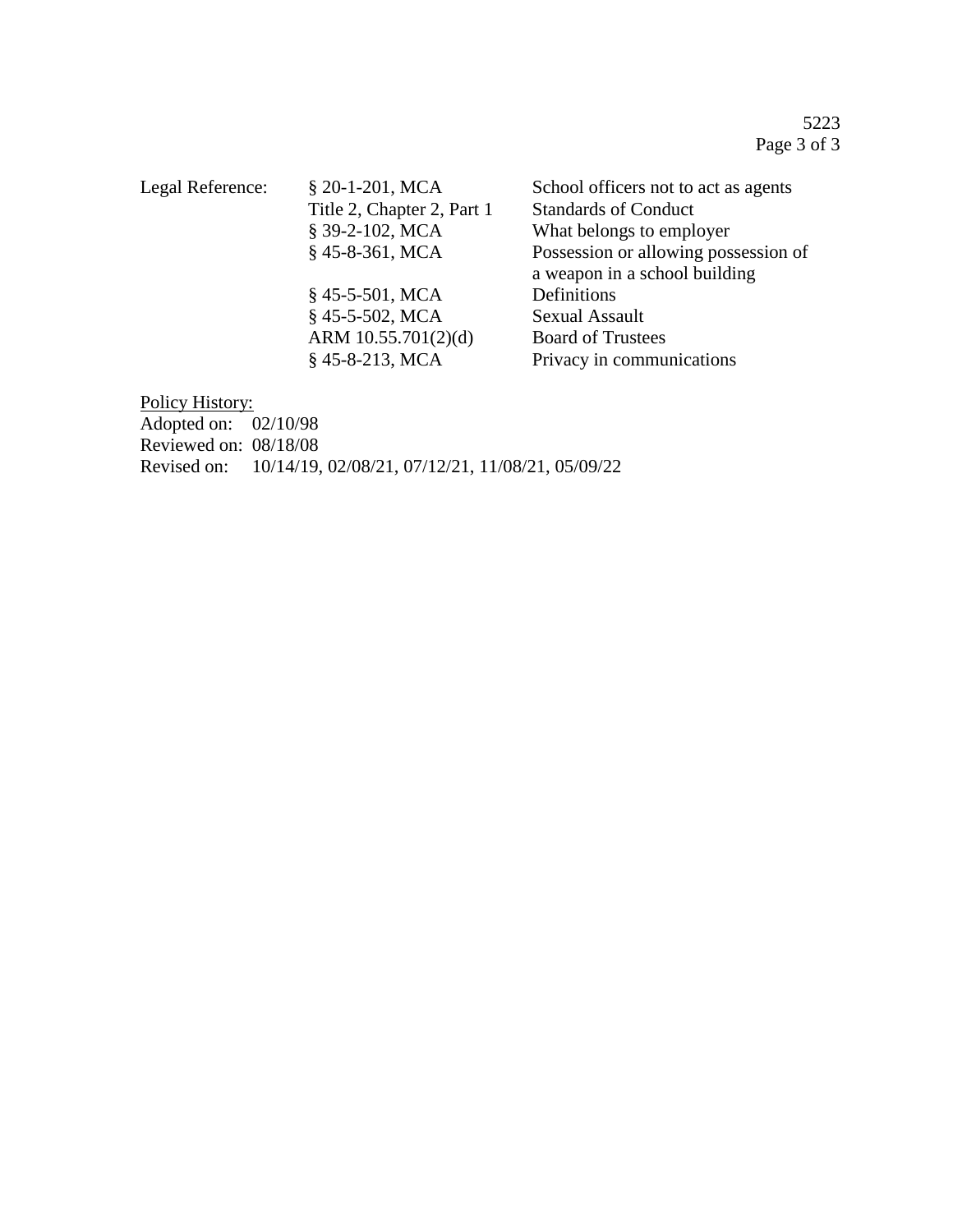#### **PERSONNEL** 5224

#### Political Activity

The board recognizes its individual employees' right of citizenship, including, but not limited to, engaging in political activities. An employee of the District may seek an elective office, provided that the staff member does not campaign on school property during working hours and provided all other legal requirements are met. The District assumes no obligation beyond making such opportunities available. In the event the staff member is elected to office, the employee is entitled to take a leave of absence without pay, in accordance with the provisions of § 2-18-620, MCA.

No person, in or on District property, may attempt to coerce, command, or require a public employee to support or oppose any political committee, the nomination or election of any person to public office, or the passage of a ballot issue.

No District employee may solicit support for or in opposition to any political committee, the nomination or election of any person to public office, or the passage of a ballot issue, while on the job or in or on District property.

Nothing in this policy is intended to restrict the right of District employees to express their personal political views.

Legal Reference: 5 USC 7321, et seq. Hatch Act 2-18-620, MCA Mandatory leave of absence for employees holding public office 13.35-226, MCA Unlawful acts of employers and employees

Policy History: Adopted on: 02/10/98 Revised on: 08/22/08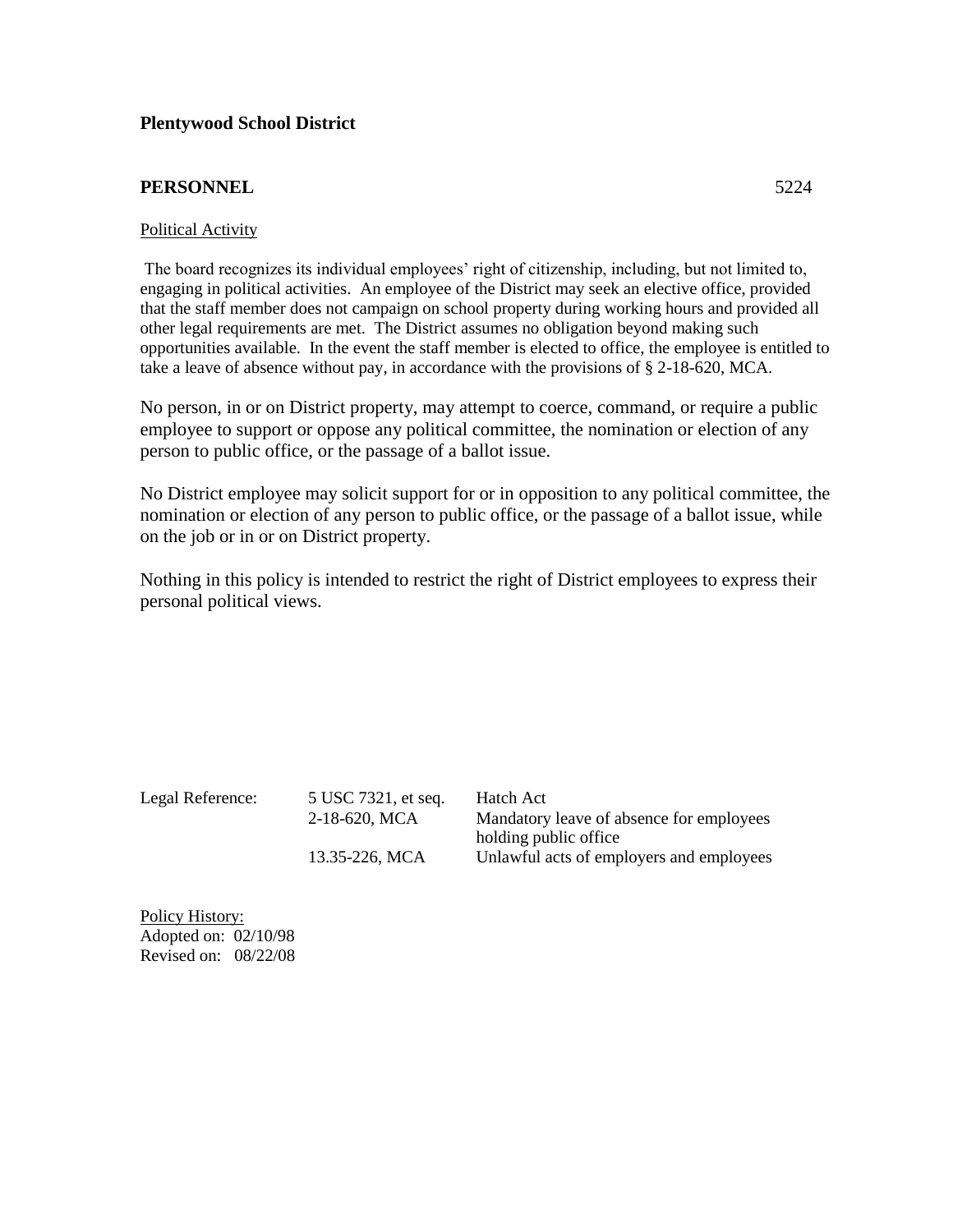5226 Page 1 of 2

# Drug-Free Workplace

All District workplaces are drug – and alcohol-free workplaces. All employees are prohibited from:

Unlawful manufacture, dispensing, distribution, possession, use, or being under the influence of a controlled substance while on District premises or while performing work for the District, or;

• Distribution, consumption, use, possession, or being under the influence of alcohol while on District premises or while performing work for the District.

For purposes of this policy, a controlled substance as:

- not legally obtainable;
- being used in a manner different then prescribed;
- legally obtainable, but has not been legally obtained;
- marijuana or marijuana paraphernalia that is possessed or consumed on the grounds of any property owned or leased by a school district, a public or private preschool, school, or postsecondary school or in a school bus;
- marijuana purchased, consumed, transported, possessed, or used of by a person under 21 years of age;
- marijuana smoked in a location where smoking tobacco is prohibited;
- marijuana consumed in a manner that endangers others; or
- Reference in federal or state controlled substance acts.

As a condition of employment, each employee shall:

- Abide by the terms of the District policy responding a drug- and alcohol-free workplaces; and
- Notify his or her supervisor of his or her conviction under any criminal drug statute for a violation occurring on the District premises or while performing work for the District, no later than five (5) days after such a conviction .

In order to make employees aware of dangers of drug and alcohol abuse, the District will endeavor to:

- Provide each employee with a copy of the District Drug- and Alcohol-Free Workplace policy;
- Post notice of the District Drug- and Alcohol-Free Workplace policy in a place where other information for employees is posted;
- Enlist the aid of community and state agencies with drug and alcohol informational and rehabilitation programs to provide information to District employees; and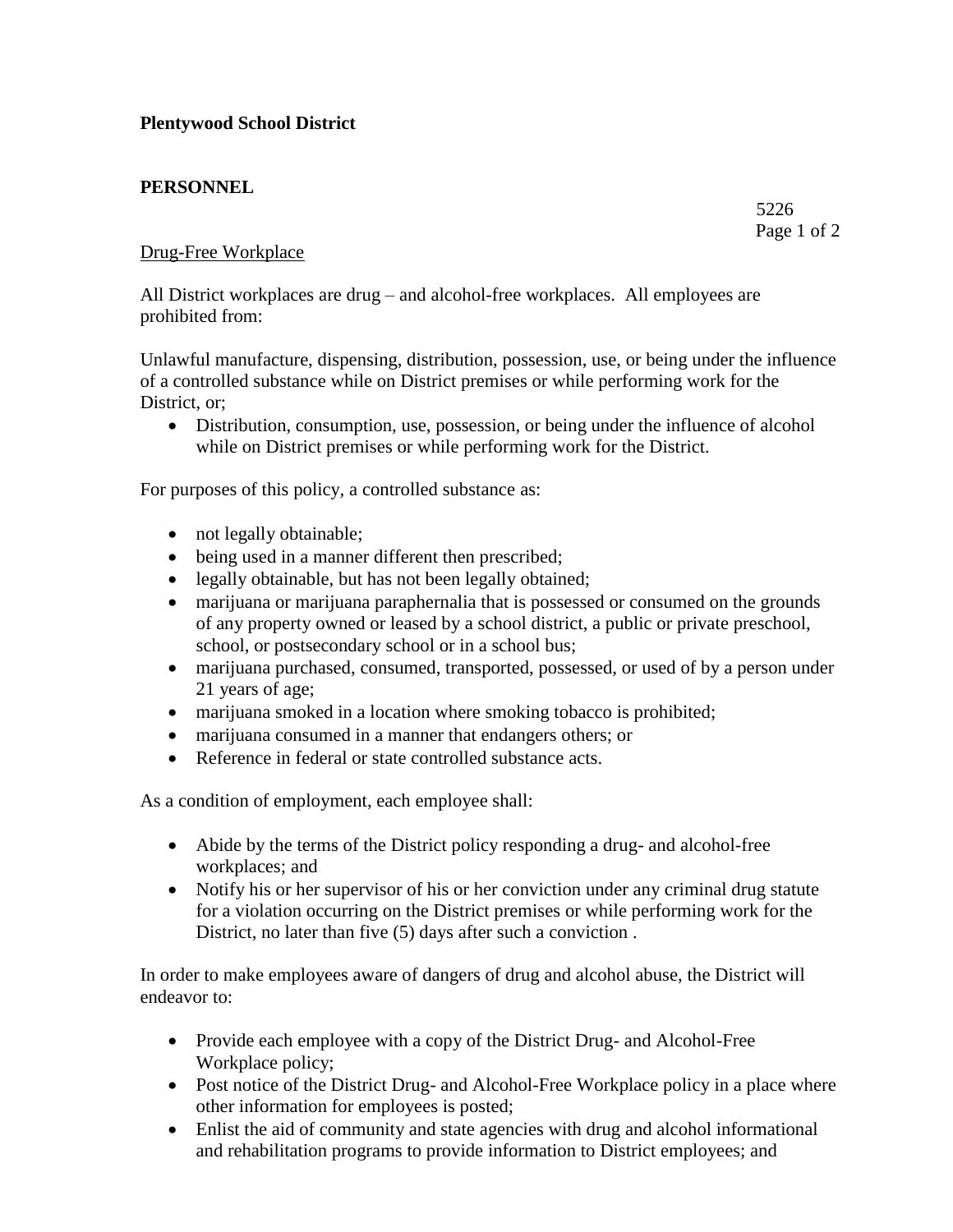• Inform employees of available drug and alcohol counseling, rehabilitation, re-entry, and any employee assistance programs.

# District Action Upon Violation of Policy

An employee who violates this policy may be subject to disciplinary action, including termination. Alternatively, the Board may require an employee to successfully complete an appropriate drug- or alcohol-abuse, employee-assistance rehabilitation program.

The Board shall take disciplinary action with respect to an employee convicted of a drug offense in the workplace, within 30 days after receiving notice of the conviction.

Should District employees be engaged in the performance of work under a federal contract or grant, or under a state contract or grant of \$5,000 or more, the Superintendent shall notify the appropriate state or federal agency from which the District receives contract or grant moneys of the employee's conviction, with 10 days after receiving notice of the conviction.

| Legal Reference: |                 | 41 U.S.C. §§ 702, 703, 706 Drug-free workplace requirements for   |
|------------------|-----------------|-------------------------------------------------------------------|
|                  |                 | Federal grant recipients                                          |
|                  |                 | Initiative 190 – "Montana Marijuana Regulation and Taxation Act." |
|                  | January 1, 2021 |                                                                   |

Policy History: Adopted on: 02/10/98 Revised on: 02/08/21 Reviewed on: 08/18/08, 10/12/2010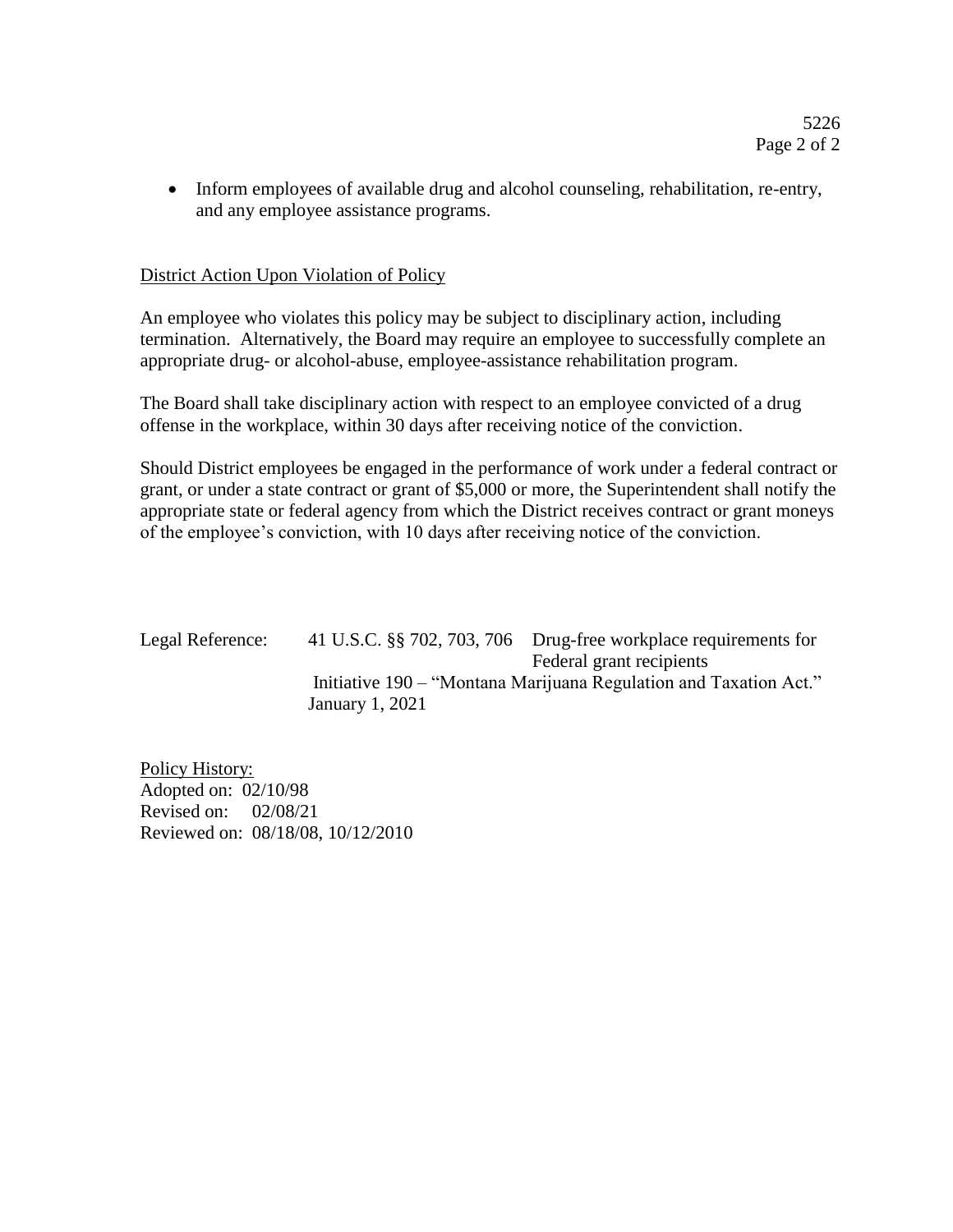Drug and Alcohol Testing for School Bus and Commercial Vehicle Drivers

The District shall adhere to federal law and regulations requiring a drug and alcohol testing programs for school bus and commercial vehicle drivers.

This program shall comply with the requirements of the Code of Federal Regulations, Title 49, §§ 382, et seq. The Superintendent shall adopt and enact regulations consistent with the federal regulations, defining the circumstances and procedures for the testing.

Legal Reference: 49 U.S.C. § 2717, Alcohol and Controlled Substances Testing (Omnibus Transportation Employee Testing Act of 1991) 49 C.F.R. Parts 40 (Procedures for Transportation Workplace Drug and Alcohol Testing Programs), 382 (Controlled Substance and Alcohol Use And Testing), and 395 (Hours of Service of Drivers)

Policy History: Adopted on: 02/10/98 Revised on: Reviewed on: 08/18/08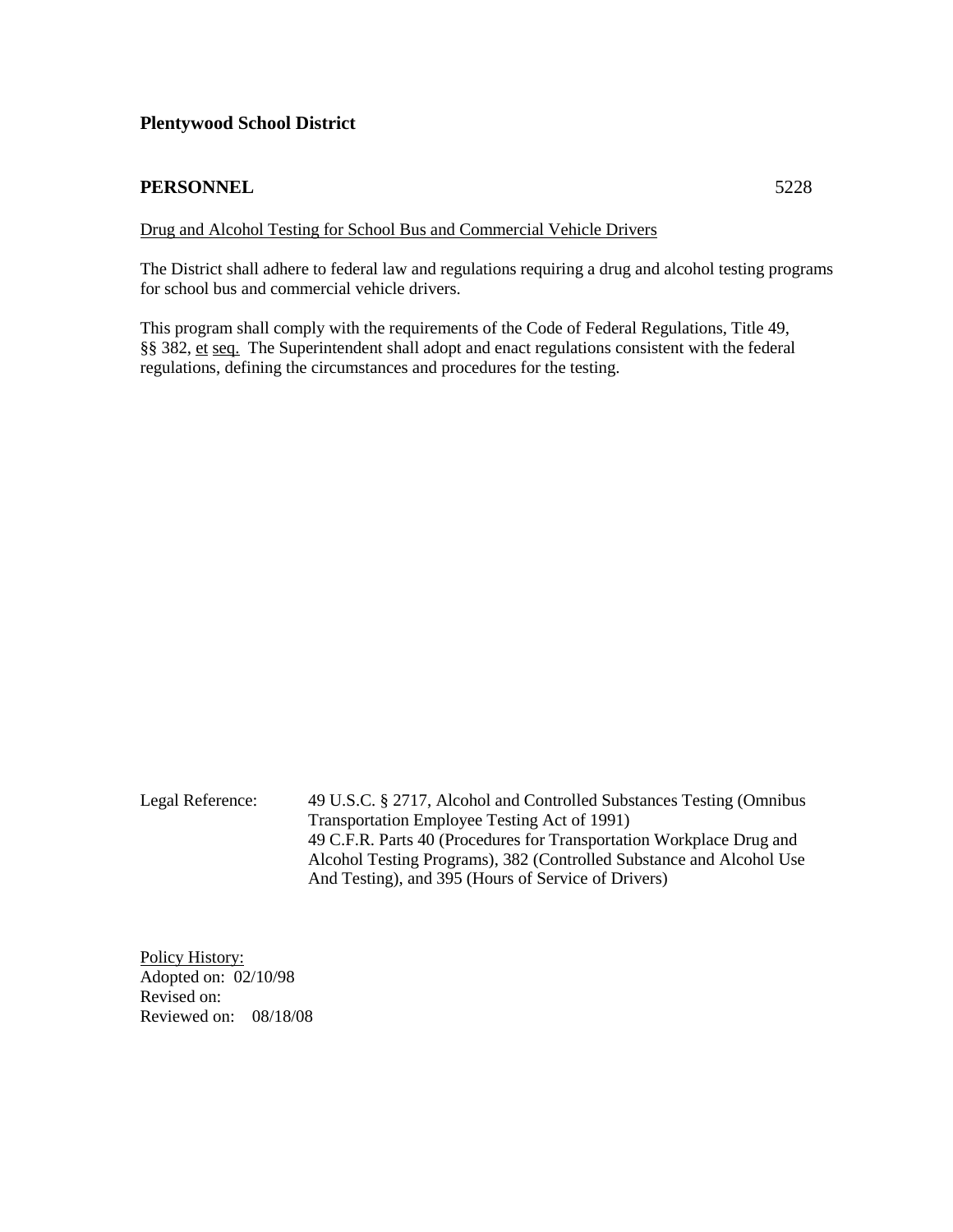#### **ACKNOWLEDGEMENT OF RECEIPT POLICY 5228F**

I, \_\_\_\_\_\_\_\_\_\_\_\_\_\_\_\_\_\_\_\_\_\_\_\_\_\_\_\_, an employee serving as a commercially licensed driver for Plentywood School District complete this form to document that I have received School District Policies 5228 and 5228P and been given the opportunity to ask questions about the policies to fully understand how the policies govern my employment with the School District.

| <b>Employee Signature:</b> |  |
|----------------------------|--|
|                            |  |
|                            |  |
| <b>Supervisor Receipt:</b> |  |
|                            |  |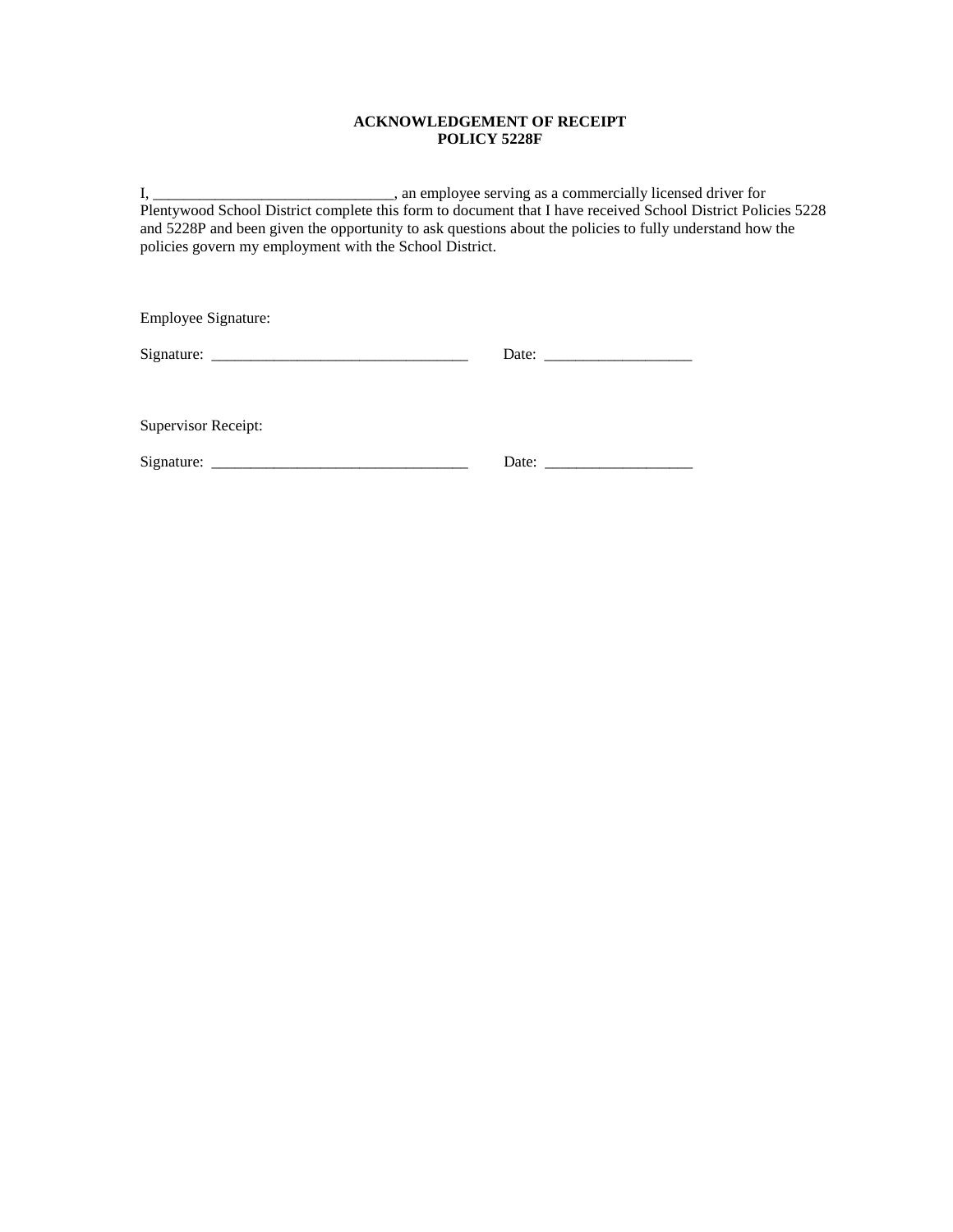# **REQUEST FOR RECORDS POLICY 5228F2**

I, \_\_\_\_\_\_\_\_\_\_\_\_\_\_\_\_\_\_\_\_\_\_\_\_\_\_\_\_\_\_\_, an employee serving as a commercially licensed driver for Plentywood School District complete this form to request any records pertaining to my use of drugs or alcohol, including any records pertaining to my drug or alcohol tests in accordance with School District Policies 5228 and 5228P. If I chose to have these records forwarded to a third party, I am noting the contact information in the space provided on this form.

| <b>Employee Signature:</b> |                                                                                                                                                                                                                                                                                                                                                                                                                                                   |  |
|----------------------------|---------------------------------------------------------------------------------------------------------------------------------------------------------------------------------------------------------------------------------------------------------------------------------------------------------------------------------------------------------------------------------------------------------------------------------------------------|--|
|                            | Date: $\frac{1}{\sqrt{1-\frac{1}{2}} \cdot \frac{1}{2}}$                                                                                                                                                                                                                                                                                                                                                                                          |  |
| <b>Supervisor Receipt:</b> |                                                                                                                                                                                                                                                                                                                                                                                                                                                   |  |
|                            | Date: $\frac{1}{\sqrt{1-\frac{1}{2}} \cdot \frac{1}{2} \cdot \frac{1}{2} \cdot \frac{1}{2} \cdot \frac{1}{2} \cdot \frac{1}{2} \cdot \frac{1}{2} \cdot \frac{1}{2} \cdot \frac{1}{2} \cdot \frac{1}{2} \cdot \frac{1}{2} \cdot \frac{1}{2} \cdot \frac{1}{2} \cdot \frac{1}{2} \cdot \frac{1}{2} \cdot \frac{1}{2} \cdot \frac{1}{2} \cdot \frac{1}{2} \cdot \frac{1}{2} \cdot \frac{1}{2} \cdot \frac{1}{2} \cdot \frac{1}{2} \cdot \frac{1}{2}$ |  |
|                            |                                                                                                                                                                                                                                                                                                                                                                                                                                                   |  |

• I authorize the School District to send the requested records to the following individual or entity in accordance with the authorization outlined on this form.

\_\_\_\_\_\_\_\_\_\_\_\_\_\_\_\_\_\_\_\_\_\_\_\_\_\_\_\_\_\_\_\_\_\_\_\_\_\_\_\_\_\_\_\_\_\_\_\_\_\_\_\_\_\_\_\_\_\_\_\_\_\_\_\_\_\_ \_\_\_\_\_\_\_\_\_\_\_\_\_\_\_\_\_\_\_\_\_\_\_\_\_\_\_\_\_\_\_\_\_\_\_\_\_\_\_\_\_\_\_\_\_\_\_\_\_\_\_\_\_\_\_\_\_\_\_\_\_\_\_\_\_\_ \_\_\_\_\_\_\_\_\_\_\_\_\_\_\_\_\_\_\_\_\_\_\_\_\_\_\_\_\_\_\_\_\_\_\_\_\_\_\_\_\_\_\_\_\_\_\_\_\_\_\_\_\_\_\_\_\_\_\_\_\_\_\_\_\_\_

\_\_\_\_\_\_\_\_\_\_\_\_\_\_\_\_\_\_\_\_\_\_\_\_\_\_\_\_\_\_\_\_\_\_\_\_\_\_\_\_\_\_\_\_\_\_\_\_\_\_\_\_\_\_\_\_\_\_\_\_\_\_\_\_\_\_ \_\_\_\_\_\_\_\_\_\_\_\_\_\_\_\_\_\_\_\_\_\_\_\_\_\_\_\_\_\_\_\_\_\_\_\_\_\_\_\_\_\_\_\_\_\_\_\_\_\_\_\_\_\_\_\_\_\_\_\_\_\_\_\_\_\_ \_\_\_\_\_\_\_\_\_\_\_\_\_\_\_\_\_\_\_\_\_\_\_\_\_\_\_\_\_\_\_\_\_\_\_\_\_\_\_\_\_\_\_\_\_\_\_\_\_\_\_\_\_\_\_\_\_\_\_\_\_\_\_\_\_\_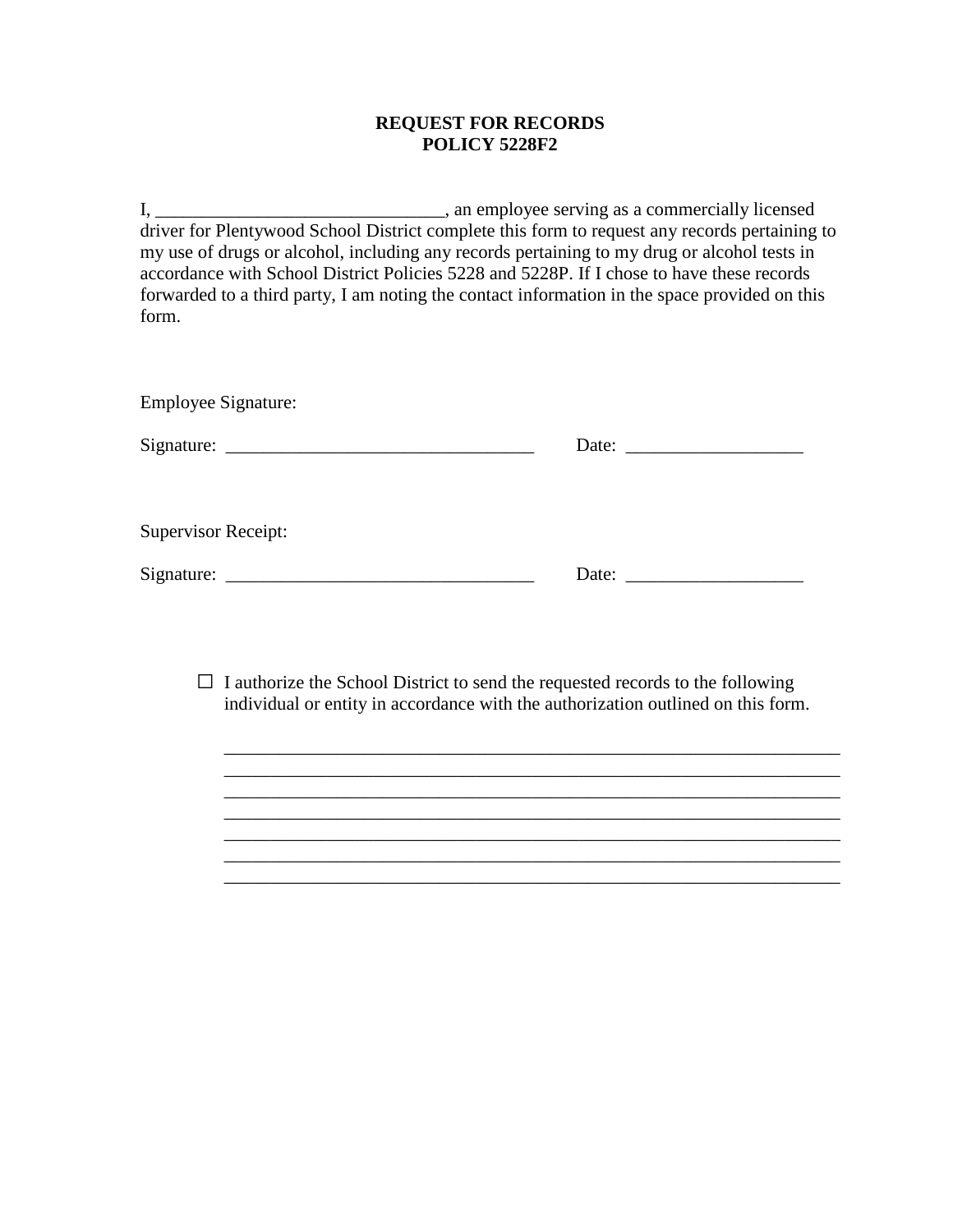# **PERSONNEL** 5228P

page 1 of 6

# Drug and Alcohol Testing for School Bus and Commercial Vehicle Drivers

School bus and commercial vehicle drivers shall be subject to a drug and alcohol testing program that fulfills the requirements of the Code of Federal Regulations, Title 49, Part 382.

Other persons who drive vehicles designed to transport sixteen (16) or more passengers, including the driver, are likewise subject to the drug and alcohol testing program.

Testing procedures and facilities used for the tests shall conform with the requirements of the Code of Federal Regulations, Title 49, §§ 40, et seq.

# Pre-Employment Tests

Tests shall be conducted before the first time a driver performs any safety-sensitive function for the District. Safety-sensitive functions include all on-duty functions performed from the time a driver begins work or is required to be ready to work, until he/she is relieved from work and all responsibility for performing work. It includes driving; waiting to be dispatched; inspecting and servicing equipment; supervising, performing, or assisting in loading and unloading; repairing or obtaining and waiting for help with a disabled vehicle; performing driver requirements related to accidents; and performing any other work for the District or paid work for any entity.

The tests shall be required of an applicant only after he/she has been offered the position.

Exceptions may be made for drivers who have had the alcohol test required by law within the previous six (6) months and participated in the drug testing program required by law within the previous thirty (30) days, provided that the District has been able to make all verifications required by law.

# Post-Accident Tests

Alcohol and controlled substance tests shall be conducted as soon after an accident as practicable on any driver:

- Who was performing safety-sensitive functions with respect to the vehicle, if the accident involved loss of human life; or
- Who receives a citation within 8 hours of the occurrence under state or local law, for a moving traffic violation arising from the accident if the accident involved:

(i) Bodily injury to any person who, as a result of the injury, immediately receives medical treatment away from the scene of the accident; or (ii) One or more motor vehicles incurring disabling damage as a result of the accident, requiring the motor vehicle to be transported away from the scene by a tow truck or other motor vehicle.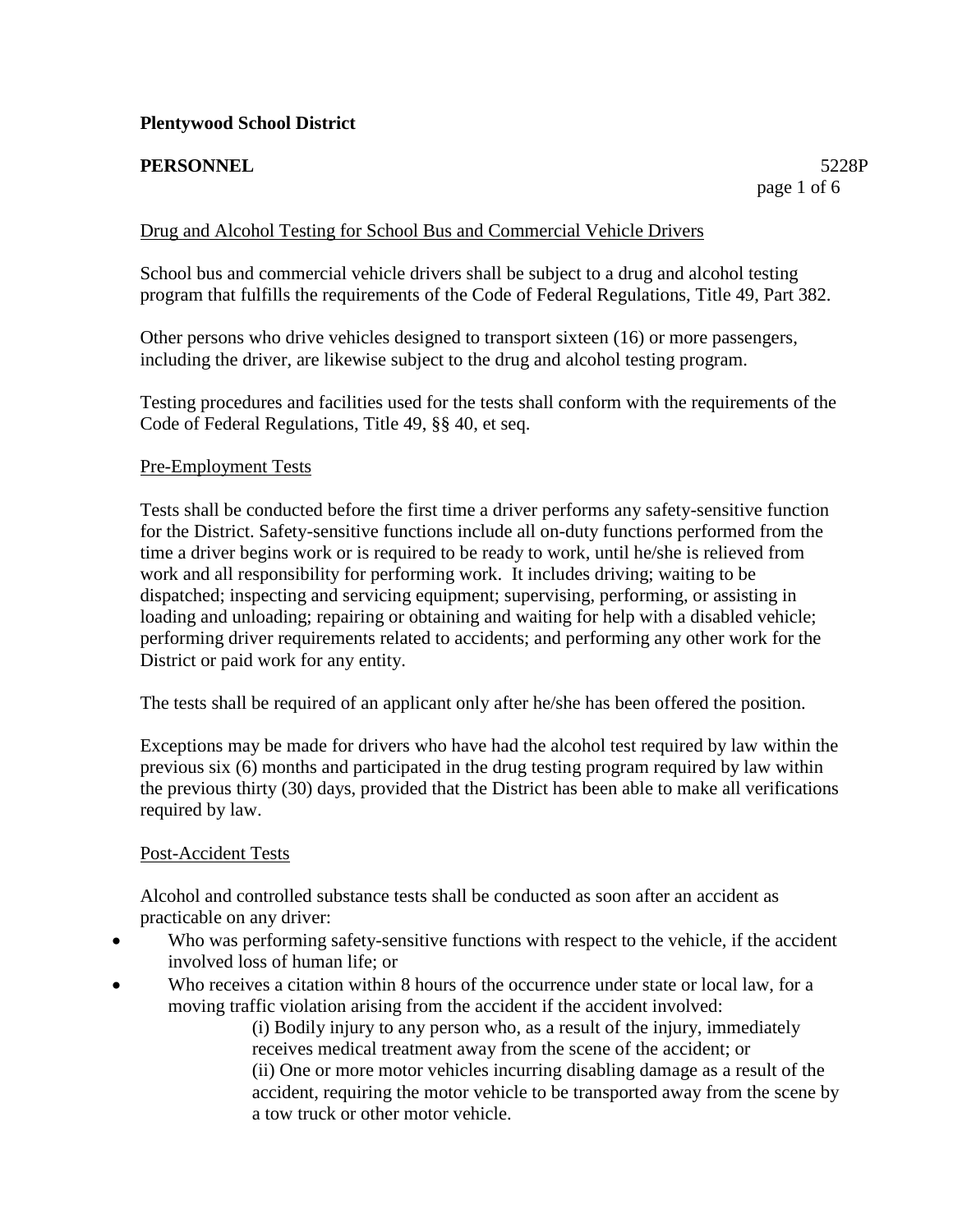# 5228P

page 2 of 6

Disabling damage under the law means damage which precludes departure of a motor vehicle from the scene of the accident in its usual manner in daylight after simple repairs.

Accidents will be reported to the Superintendent or designee immediately. Drivers shall make themselves readily available for testing, absent the need for immediate medical attention. No such driver shall use alcohol for eight (8) hours after the accident, or until after he/she undergoes a post-accident alcohol test, whichever occurs first. If an alcohol test is not administered within two (2) hours or if a drug test is not administered within thirty-two (32) hours, the District shall prepare and maintain records explaining why the test was not conducted. Tests will not be given if not administered within eight (8) hours after the accident for alcohol or within thirty-two (32) hours for drugs. Tests conducted by authorized federal, state, or local officials will fulfill post-accident testing requirements, provided they conform to applicable legal requirements and are obtained by the District. Breath tests will validate only the alcohol test and cannot be used to fulfill controlled substance testing obligations.

# Random Tests

Tests shall be conducted on a random basis at unannounced times throughout the year. Tests for alcohol shall be conducted just before, during, or just after the performance of safetysensitive functions. The number of random alcohol tests annually must equal twenty-five percent (25%) of the average number of driver positions. The number of random drug tests annually must equal fifty percent (50%) of the average number of driver positions. Drivers shall be selected by a scientific random process, and each driver shall have an equal chance of being tested each time.

# Reasonable Suspicion Tests

Tests shall be conducted when a supervisor or District official trained in accordance with law has reasonable suspicion that the driver has violated the District's alcohol or drug prohibitions. This reasonable suspicion must be based on specific, contemporaneous, articulable observations concerning the driver's appearance, behavior, speech, or body odors. The observations may include indications of the chronic and withdrawal effects of controlled substances.

Alcohol tests are authorized for reasonable suspicion only if the required observations are made during, just before, or just after the period of the work day when the driver must comply with alcohol prohibitions. An alcohol test may not be conducted by the person who determines that reasonable suspicion exists to conduct such a test. If an alcohol test is not administered within two (2) hours of a determination of reasonable suspicion, the District shall prepare and maintain a record explaining why this was not done. Attempts to conduct alcohol tests shall terminate after eight (8) hours.

A District official who makes observations leading to a controlled substance reasonable suspicion test shall make a written record of observations within twenty-four (24) hours of the observed behavior or before the results of the drug test are released, whichever is earlier.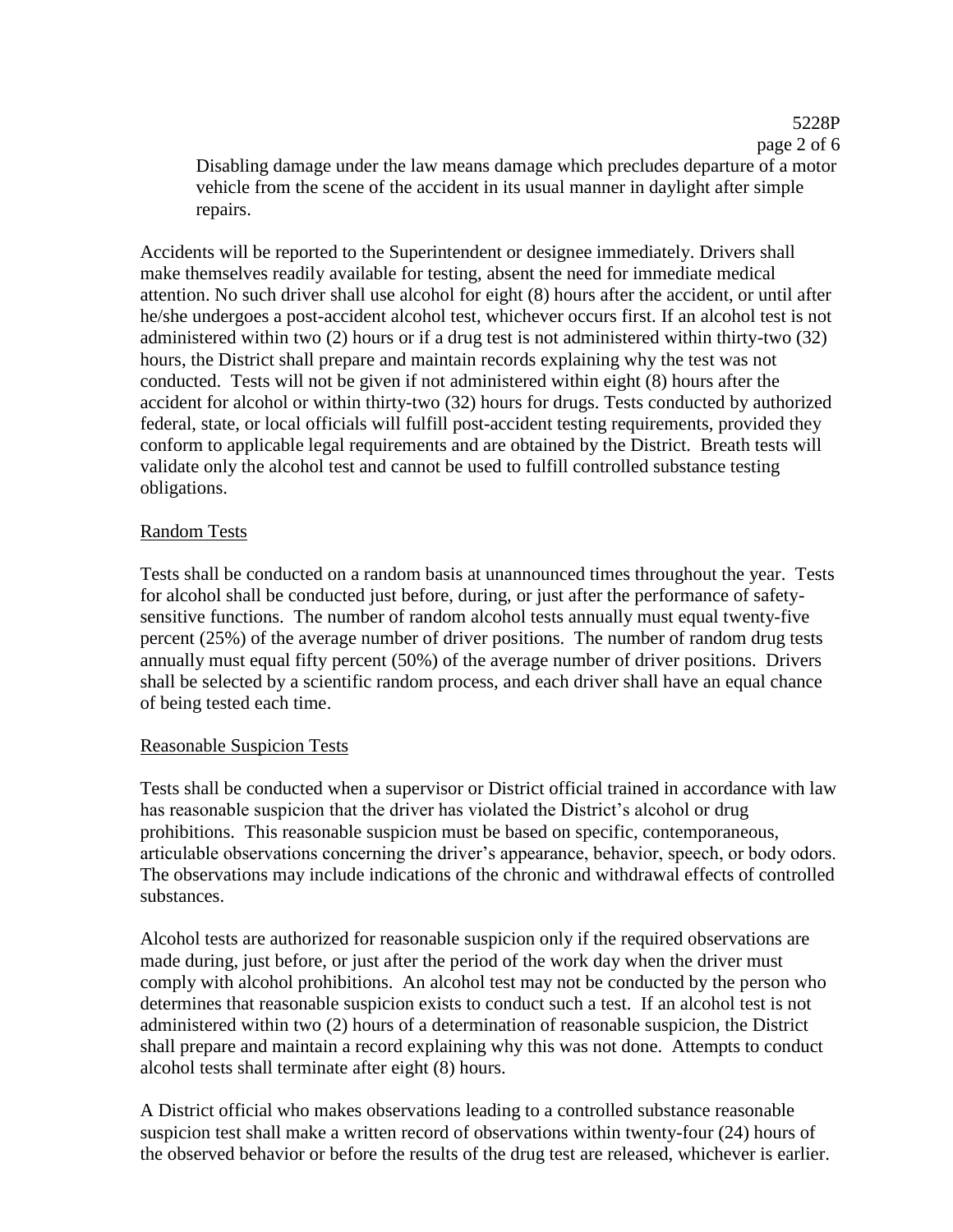# Enforcement

Any driver who refuses to submit to a post-accident, random, reasonable suspicion, or follow-up test shall not perform or continue to perform safety-sensitive functions.

Drivers who test positive for alcohol or drugs shall be subject to disciplinary action up to and including termination of employment.

A driver who violates District prohibitions related to drugs and alcohol shall receive from the District the names, addresses, and telephone numbers of substance abuse professionals and counseling and treatment programs available to evaluate and resolve drug and alcohol-related problems. The employee shall be evaluated by a substance abuse professional who shall determine what help, if any, the driver needs in resolving such a problem. Any substance abuse professional who determines that a driver needs assistance shall not refer the driver to a private practice, person, or organization in which he/she has a financial interest, except under circumstances allowed by law.

An employee identified as needing help in resolving a drug or alcohol problem shall be evaluated by a substance abuse professional to determine that he/she has properly followed the prescribed rehabilitation program and shall be subject to unannounced follow-up tests after returning to duty.

# Return-to-Duty Tests

A drug or alcohol test shall be conducted when a driver who has violated the District's drug or alcohol prohibition returns to performing safety-sensitive duties.

Employees whose conduct involved drugs cannot return to duty in a safety-sensitive function until the return-to-duty drug test produces a verified negative result.

Employees whose conduct involved alcohol cannot return to duty in a safety-sensitive function until the return-to-duty alcohol test produces a verified result that meets federal and District standards.

# Follow-Up Tests

A driver who violates the District's drug or alcohol prohibition and is subsequently identified by a substance abuse professional as needing assistance in resolving a drug or alcohol problem shall be subject to unannounced follow-up testing as directed by the substance abuse professional in accordance with law. Follow-up alcohol testing shall be conducted just before, during, or just

after the time when the driver is performing safety-sensitive functions.

# Records

Employee drug and alcohol test results and records shall be maintained under strict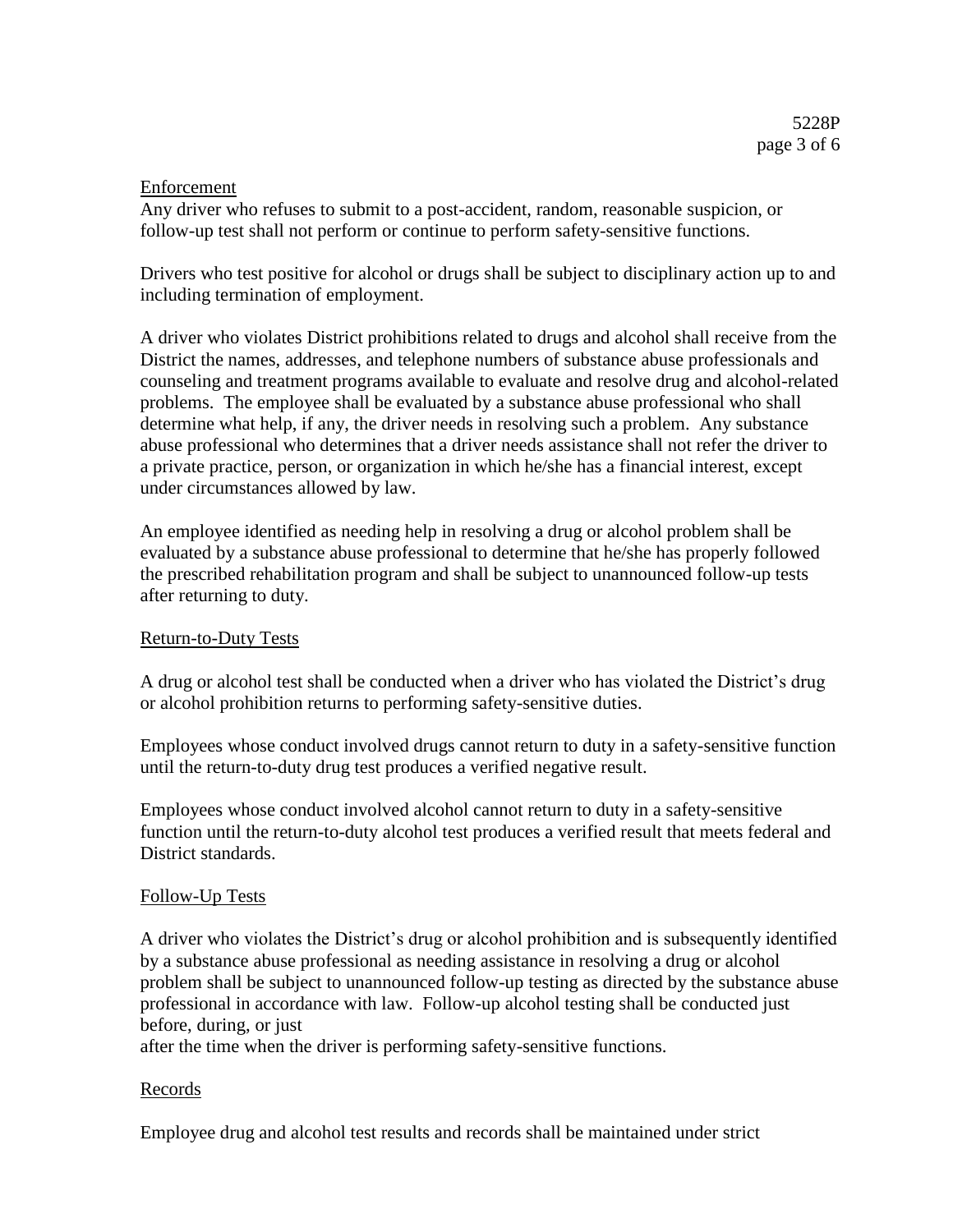page 4 of 6 confidentiality and released only in accordance with law. Upon written request, a driver shall receive copies of any records pertaining to his/her use of drugs or alcohol, including any records pertaining to his/her drug or alcohol tests. Records shall be made available to a subsequent employer or other identified persons only as expressly requested in writing by the driver.

5228P

# Notifications

Each driver shall receive educational materials that explain the requirements of the Code of Federal Regulations, Title 49, Part 382, together with a copy of the District's policy and regulations for meeting these requirements. Representatives of employee organizations shall be notified of the availability of this information. The information shall identify:

- 1. The person designated by the District to answer driver questions about the materials;
- 2. The categories of drivers who are subject to the Code of Federal Regulations, Title 49, Part 382;
- 3. Sufficient information about the safety-sensitive functions performed by drivers to make clear what period of the work day the driver is required to comply with Part 382;
- 4. Specific information concerning driver conduct that is prohibited by Part 382;
- 5. The circumstances under which a driver will be tested for drugs and/or alcohol under Part 382;
- 6. The procedures that will be used to test for the presence of drugs and alcohol, protect the driver and the integrity of the testing processes, safeguard the validity of test results, and ensure that test results are attributed to the correct driver;
- 7. The requirement that a driver submit to drug and alcohol tests administered in accordance with Part 382;
- 8. An explanation of what constitutes a refusal to submit to a drug or alcohol test and the attendant consequences;
- 9. The consequences for drivers found to have violated the drug and alcohol prohibitions of Part 382, including the requirement that the driver be removed immediately from safety- sensitive functions and the procedures for referral, evaluation, and treatment;
- 10. The consequences for drivers found to have an alcohol concentration of 0.02 or greater but less than 0.04;
- 11. Information concerning the effects of drugs and alcohol on an individual's health, work, and personal life; signs and symptoms of a drug or alcohol problem (the driver's or a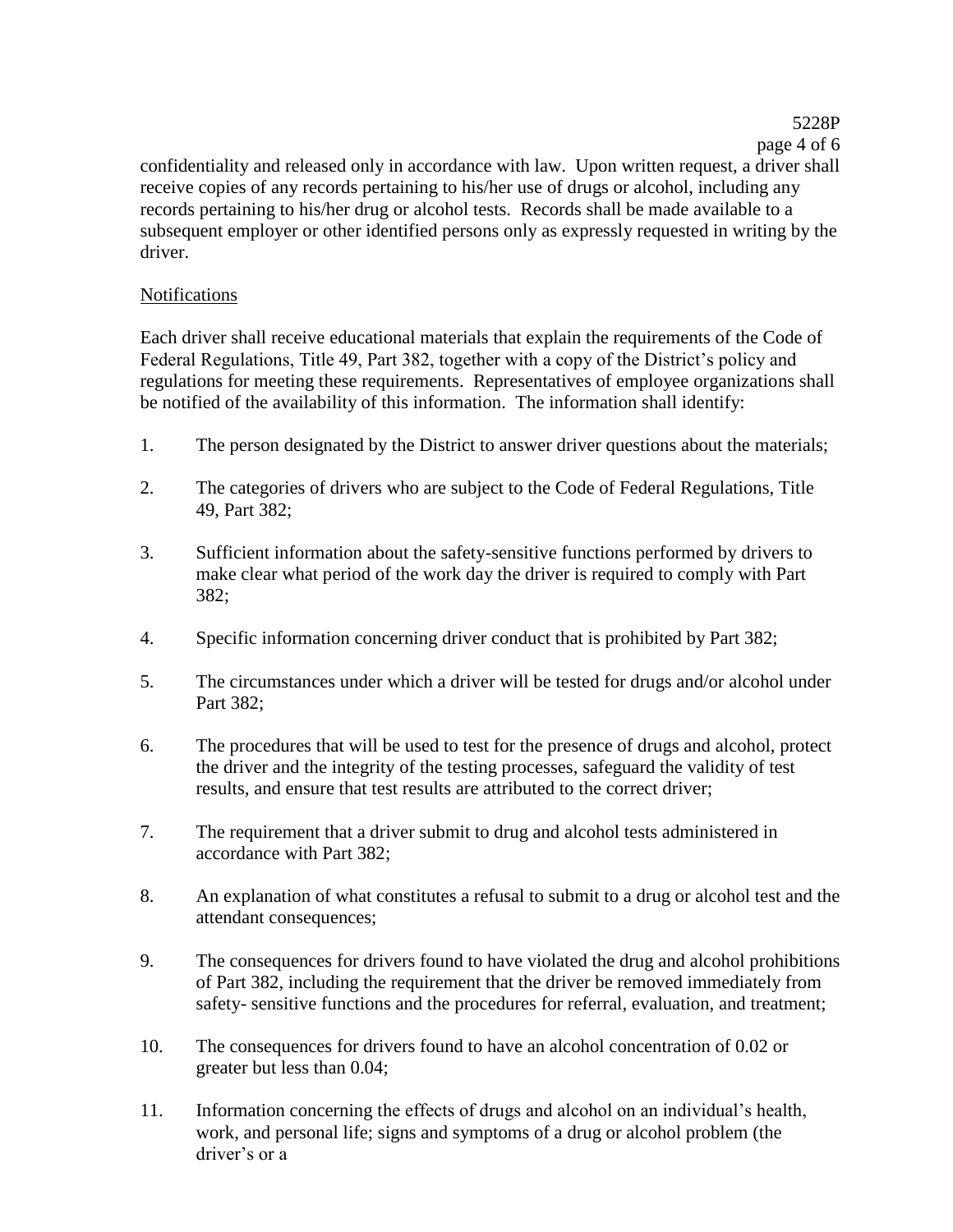coworker's); and available methods of intervening when a drug or alcohol problem is suspected, including confrontation, referral to an employee assistance program, and/or referral to management; and

- 12. The requirement that the following personal information collected and maintained under this part shall be reported to the Commercial Driver's License Drug and Alcohol Clearinghouse:
	- A. A verified positive, adulterated, or substituted drug test result;
	- B. An alcohol confirmation test with a concentration of 0.04 or higher;
	- C. A refusal to submit to any test required by law;
	- D. An employer's report of actual knowledge, as defined in law:
	- E. On duty alcohol use;
	- F. Pre-duty alcohol use;
	- G. Alcohol use following an accident;
	- H. Controlled substance use;
	- I. A substance abuse professional report of the successful completion of the return-to-duty process;
	- J. A negative return-to-duty test; and
	- K. An employer's report of completion of follow-up testing.

Drivers shall also receive information about legal requirements, District policies, and disciplinary consequences related to the use of alcohol and drugs.

Each driver shall sign a statement certifying that he/she has received a copy of the above materials.

Before any driver operates a commercial motor vehicle, the District shall provide him/her with post-accident procedures that will make it possible to comply with post-accident testing requirements.

Before drug and alcohol tests are performed, the District shall inform drivers that the tests are given pursuant to the Code of Federal Regulations, Title 49, Part 382. This notice shall be provided only after the compliance date specified in law.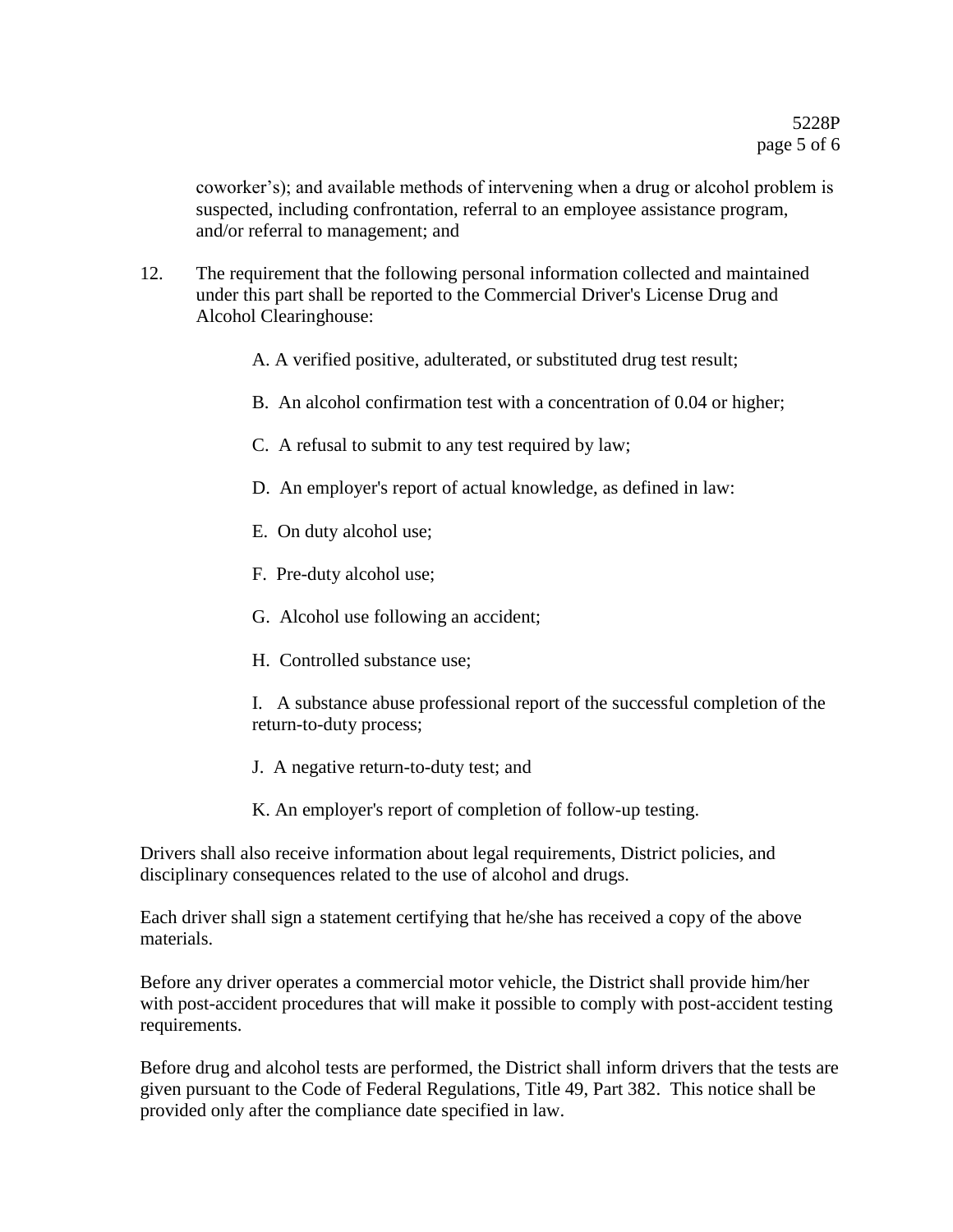The District shall notify a driver of the results of a pre-employment drug test if the driver requests such results within sixty (60) calendar days of being notified of the disposition of his/ her employment application.

The District shall notify a driver of the results of random, reasonable suspicion, and postaccident drug tests if the test results are verified positive. The District shall also tell the driver which controlled substance(s) were verified as positive.

Drivers shall inform their supervisors if at any time they are using a controlled substance which their physician has prescribed for therapeutic purposes. Such a substance may be used only if the physician has advised the driver that it will not adversely affect his/her ability to safely operate a commercial motor vehicle.

# Clearinghouse

The School District will comply with the requirements of the Commercial Driver's License Drug and Alcohol Clearinghouse. The School District and Transportation service providers are called upon to report DOT drug and alcohol testing program violations to the Clearinghouse. Drivers have been notified that any information subject to disclosure will be submitted to the Clearinghouse in accordance with this policy and applicable regulations.

| Legal Reference: | 49 C.F.R. Part 40 | Procedures for Transportation Workplace Drug                  |
|------------------|-------------------|---------------------------------------------------------------|
|                  |                   | and Alcohol Testing                                           |
|                  |                   | 49. C.F.R. Part 382 Controlled Substances and Alcohol Use and |
| Testing          |                   |                                                               |

Policy History: Adopted on: 02/10/98 Reviewed on: 06/11/02 Revised on: 08/18/08, 05/10/21, 06/09/22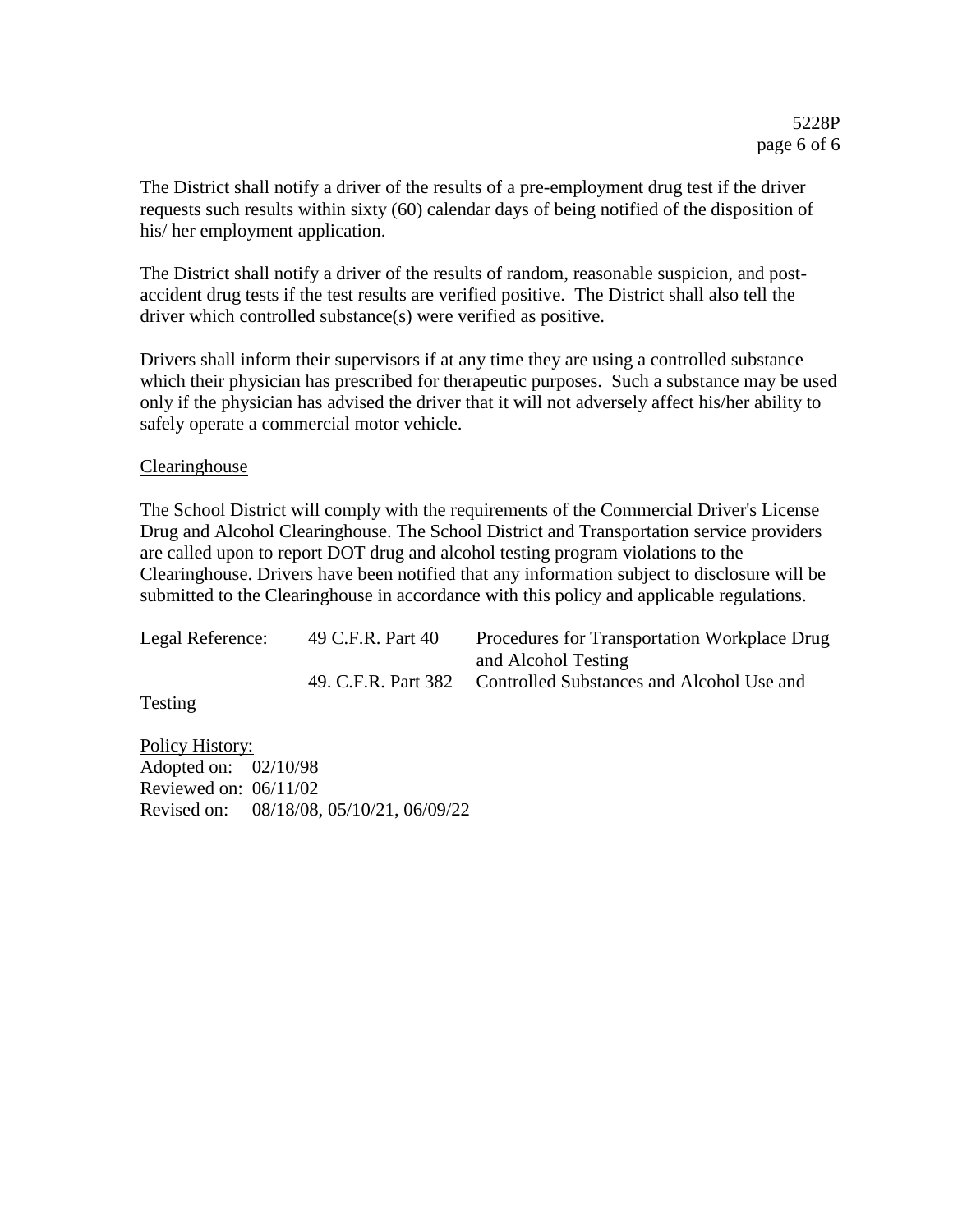# Prevention of Disease Transmission

All District personnel shall be advised of routine procedures to follow in handling body fluids. These procedures, developed in consultation with public health and medical personnel, shall provide simple and effective precautions against transmission of diseases to persons exposed to the blood or body fluids of another. The procedures shall follow standard health and safety practices. No distinction shall be made between body fluids from individuals with a known disease or infection and from individuals without symptoms or with an undiagnosed disease.

The District shall provide training on procedures on a regular basis. Appropriate supplies shall be available to all personnel, including those involved in transportation and custodial services.

The District shall provide soap and disposable towels or other hand-drying devices shall be available at all handwashing sinks. Common-use towels are prohibited. The District shall provide sanitary napkin disposal in teachers' toilet rooms and nurses' toilet rooms. The District shall provide either sanitary napkin dispensers in the girls', nurses', and teachers' toilet rooms or some other readily available on-site access to sanitary napkins.

If a staff member develops symptoms of any reportable communicable or infectious illness while at school, the responsible school officials shall do the following:

- (a) isolate the staff member immediately from students or staff
- (b) consult with a physician, other qualified medical professional, or the local county health authority to determine if the case should be reported.

# Healthy Hand Hygiene Behavior

All staff and volunteers present in any school building shall engage in hand hygiene at the following times, which include but are not limited to:

- (a) Arrival to the facility and after breaks
- (b) Before and after preparing, eating, or handling food or drinks
- (c) Before and after administering medication or screening temperature
- (d) After coming in contact with bodily fluid
- (e) After recess
- (f) After handling garbage
- (g) After assisting students with handwashing
- (h) After use of the restroom

Hand hygiene includes but is not limited to washing hands with soap and water for at least 20 seconds. If hands are not visibly dirty, alcohol-based hand sanitizers with at least 60% alcohol can be used if soap and water are not readily available.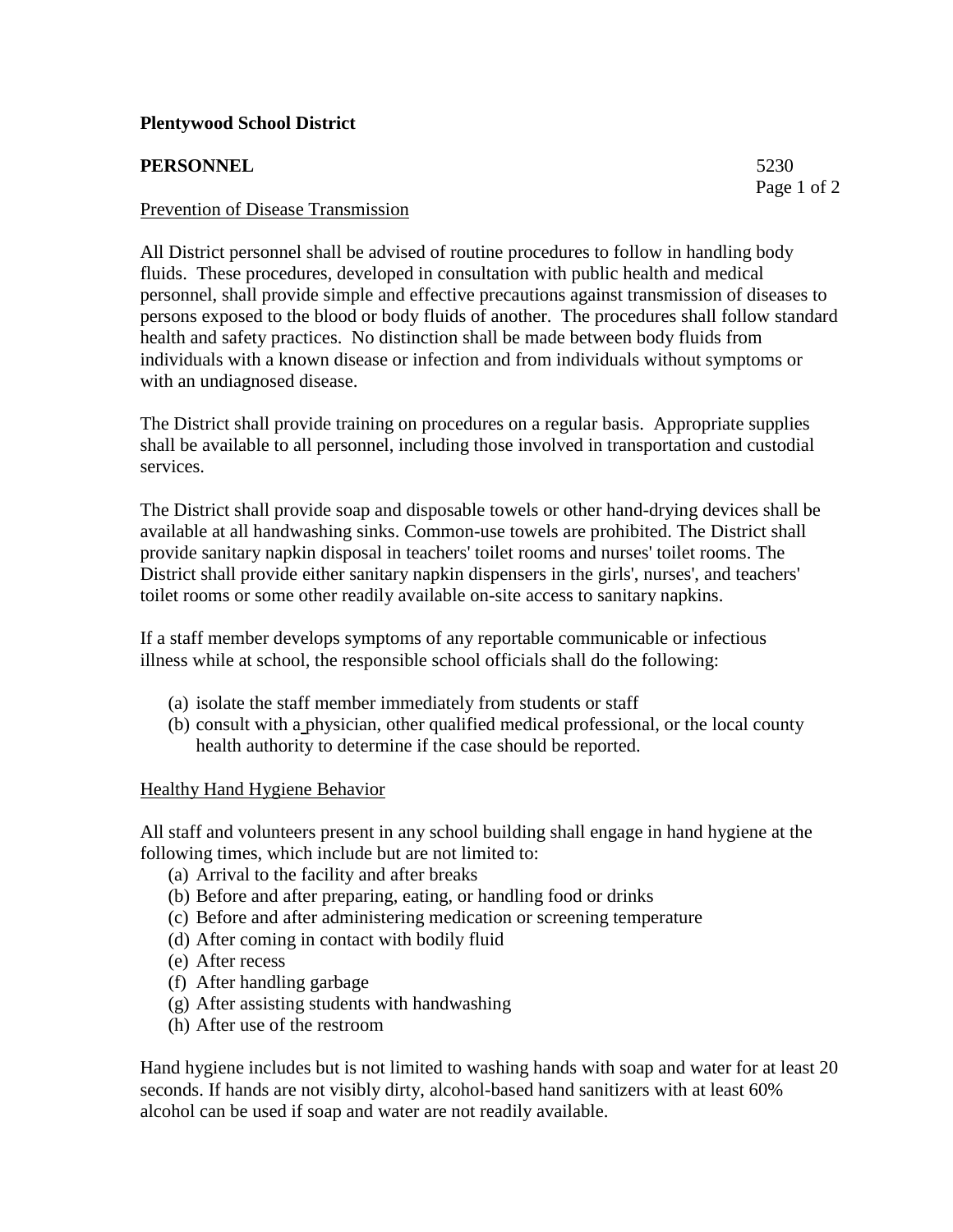Staff members shall supervise children when they use hand sanitizer and soap to prevent ingestion. Staff members shall place grade level appropriate posters describing handwashing steps near sinks.

Confidentiality

This policy in no way limits or adjusts the School District's obligations to honor staff privacy rights. All applicable district policies and handbook provision governing confidentiality of staff medical information remain in full effect.

| Legal Reference: | 37.114.101, et seq., ARM | Communicable Disease Control              |
|------------------|--------------------------|-------------------------------------------|
|                  | 37.111.825, ARM          | <b>Health Supervision and Maintenance</b> |

Policy History: Adopted on: 02/10/98 Reviewed on: Revised on: 08/22/08, 07/12/21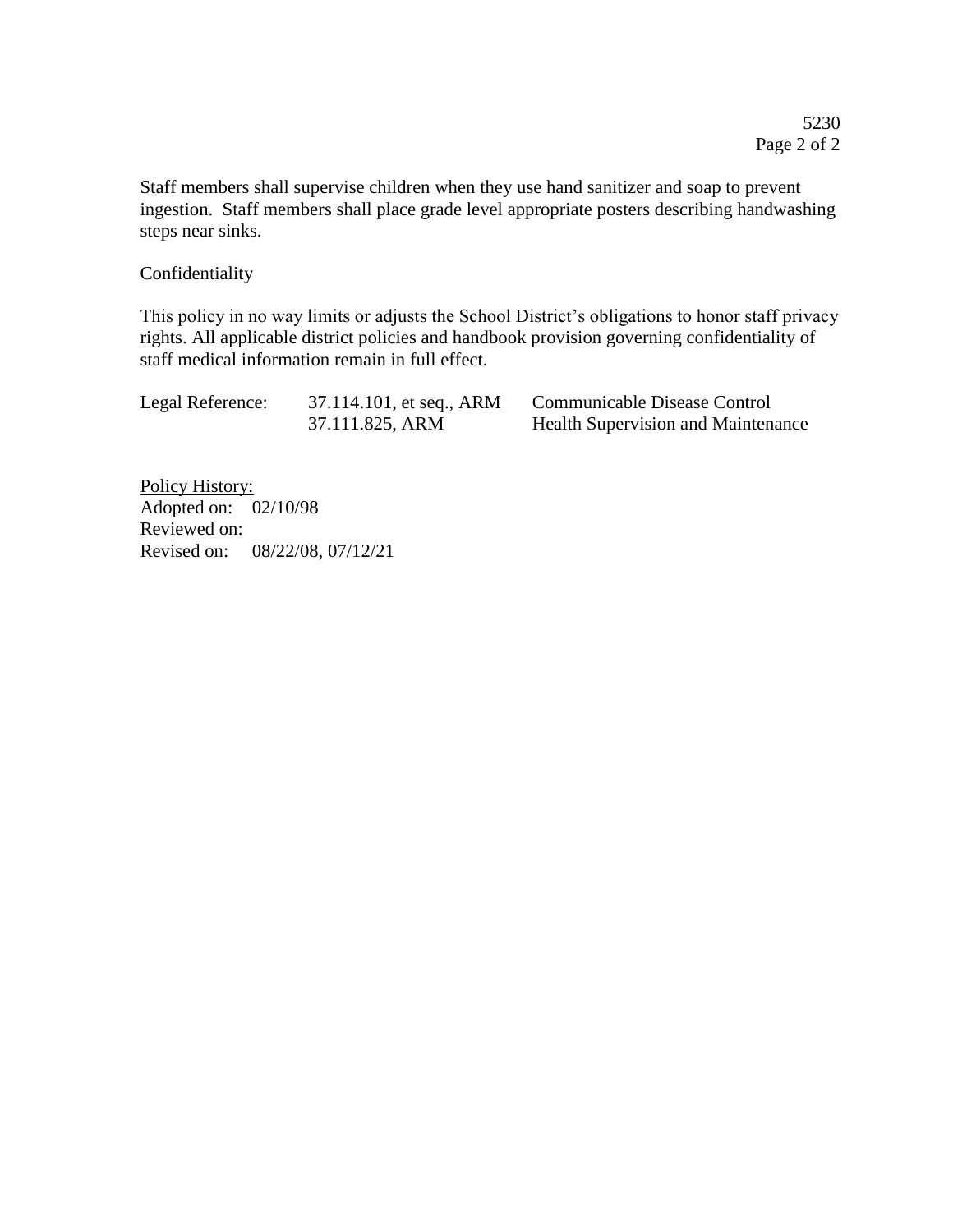# **PERSONNEL** 5231

#### Personnel Records

The District maintains a complete personnel record for every current and former employee. The employees' personnel records will be maintained in the District's administrative office, under the Superintendent's direct supervision. Employees will be given access to their personnel records, in accordance with guidelines developed by the Superintendent.

In addition to the Superintendent or other designees, the Board may grant a committee or a member of the Board access to cumulative personnel files. When specifically authorized by the Board, counsel retained by the Board or by the employee will also have access to a cumulative personnel file.

In accordance with federal law, the District shall release information regarding the professional qualifications and degrees of teachers and the qualifications of paraprofessionals to parents upon request, for any teacher or paraprofessional who is employed by a school receiving Title I funds, and who provides instruction to their child at that school. Access to other information contained in the personnel records of District employees is governed by Policy 4340.

Personnel records must be kept for 10 years after termination.

| Cross Reference: | 4340 Public Access to District Records                                                                        |                                                                       |
|------------------|---------------------------------------------------------------------------------------------------------------|-----------------------------------------------------------------------|
| Legal Reference: | Admin. R. Mont. 10.55.701(5)<br>No Child Left Behind Act of 2001, (Public Law 107-334)<br>$$20-1-212(2), MCA$ | <b>Board of Trustees</b><br>Destruction of records by school officer. |

Policy History: Adopted on: 02/10/98 Reviewed on: Revised on: 08/22/08, 11/12/13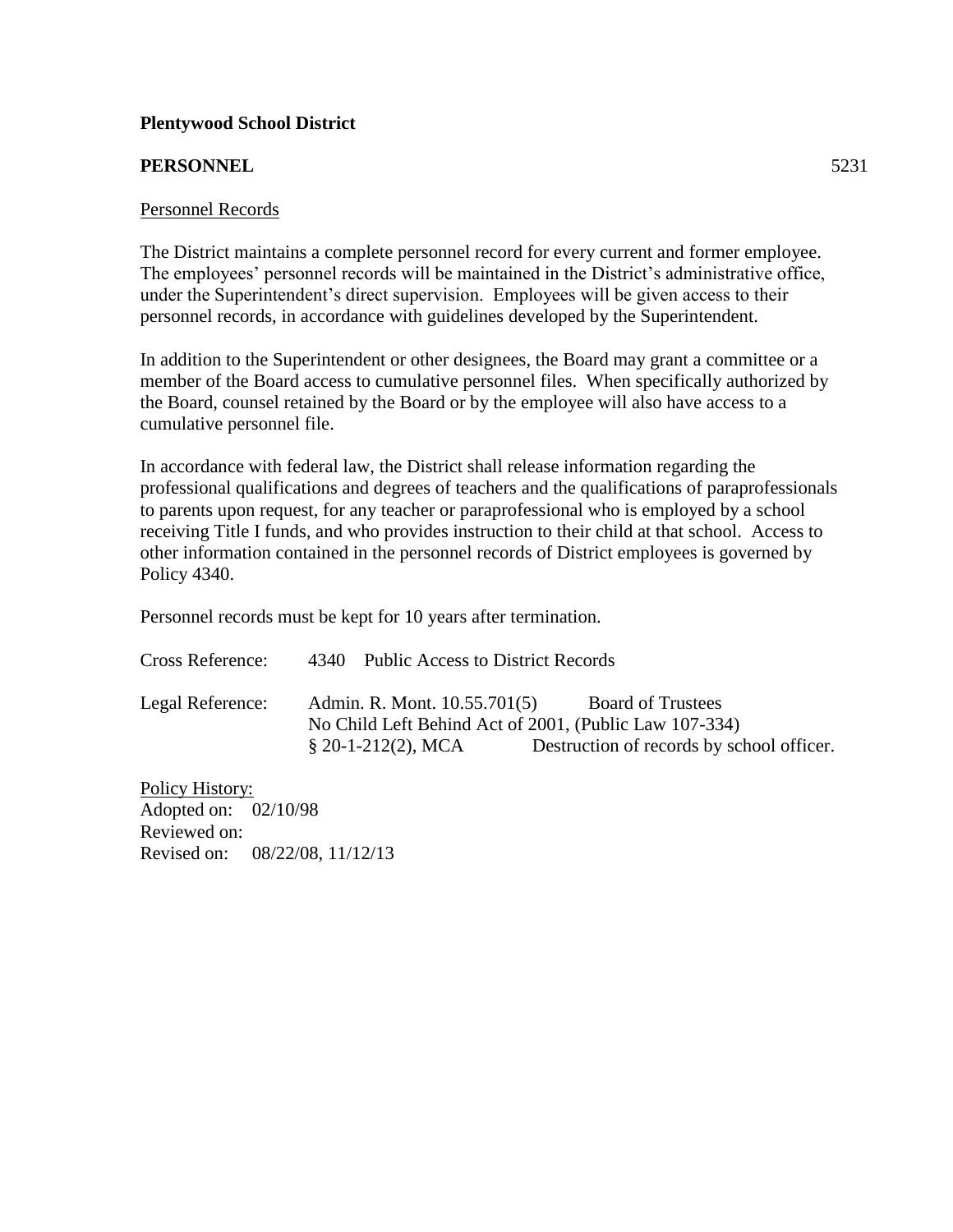# **PERSONNEL** 5231P

Personnel Records

The District shall maintain a cumulative personnel file in the administrative office for each of its employees, as required by the Office of Public Instruction and current personnel policies. Theses records are not to leave the administrative office except as specifically authorized by the Superintendent, and then only by signed receipt. Payroll records are maintained separately.

#### Contents of Personnel Files

A personnel file may contain, but is not limited to, transcripts from college or universities, information allowed by statute, a record of previous employment (other than college placement papers for periods beyond active candidacy for a position), evaluations, copies of contracts and copies of letters of recommendation requested by an employee. All material in the personnel file must be related to the employee's work, position, salary, or employment status in the District. All documents, communications, and records dealing with the processing of a grievance shall be filed separately from the personnel file of the participants.

No material derogatory to an employee's conduct, service, character, or personality shall be placed in the file, unless such placement is authorized by the Superintendent, as indicated by his initials, and unless the employee has had adequate opportunity to read the material. For the latter purpose, the Superintendent shall take reasonable steps to obtain the employee's initials or signature verifying the employee has received a copy of the material. If the employee refuses to sign the document indicating they have had an opportunity to read it, the Superintendent will place an addendum to the document, noting that the employee was given a copy but refused to sign. The Superintendent will date and sign the addendum.

#### Disposition of Personnel Files

An employee, upon termination, may request transcripts of college and university work. Any confidential college or university placement papers shall be returned to the send or destroyed at the time of employment. All other documents shall be retained and safeguarded by the District for such periods as prescribed by law.

#### Record Keeping Requirements Under the Fair labor Standards Act

- 1. Records required for ALL employees:
	- A. Name in full (same name as used for Social Security);
	- B. Employee's home address, including zip code;
	- C. Date of birth if under the age of 19;
	- D. Sex (may be indicated with Male/Female, M/F, Mr./Mrs./Miss);
	- E. Time of day and day of week on which the employee's work week begins;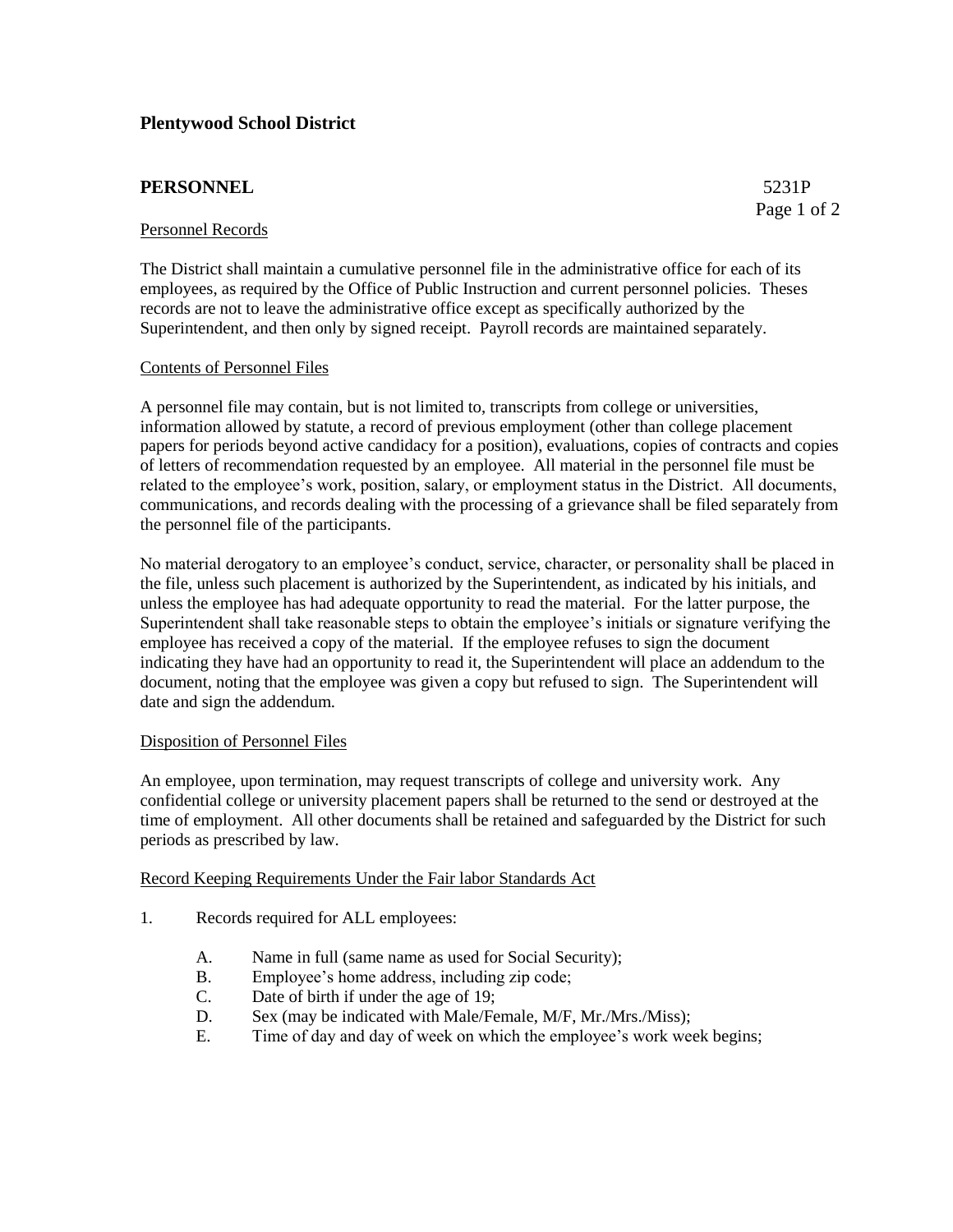# 5231P Page 2 of 2

- F. Basis on which wages are paid (such as \$5/hour, \$200 week, etc.);
- G. Any payment made which is not counted as part of the "regular rate;"
- H. Total wages paid each pay period.
- 2. Additional records required for non-exempt employees:
	- A. Regular hourly rate of pay during any week when overtime is worked;
	- B. Hours worked in any work day (consecutive 24 hour period);
	- C. Hours worked in any work week (or work period in case of 207[k]);
	- D. Total daily or weekly straight-time earnings (including payment for hours in excess of 40 per week, but excluding premium pay for overtime);
	- E. Total overtime premium pay for a work week;
	- F. Date of payment and the pay period covered;
	- G. Total deductions from or additions to wages each pay period;
	- H. Itemized of dates, amounts and reason for the deduction or addition, maintained on an individual basis for each employee;
	- I. Number or hours of compensatory time earned each pay period;
	- J. Number of hours of compensatory time used each pay period;
	- K. Number of hours of compensatory time compensated in cash, the total amount paid and the dates of such payments;
	- L. The collective bargaining agreements which discuss compensatory time, or written understandings with individual non-union employees.

All records obtained in the application and hiring process shall be maintained for at least two years.

Legal Reference: 29 USC 201, et seq. Fair Labor Standards Act § 2-6-101, et seq., MCA Public Records 24.9.805, ARM Employment Records

Policy History: Promulgated on: 02/10/98 Revised on: Reviewed on: 08/18/08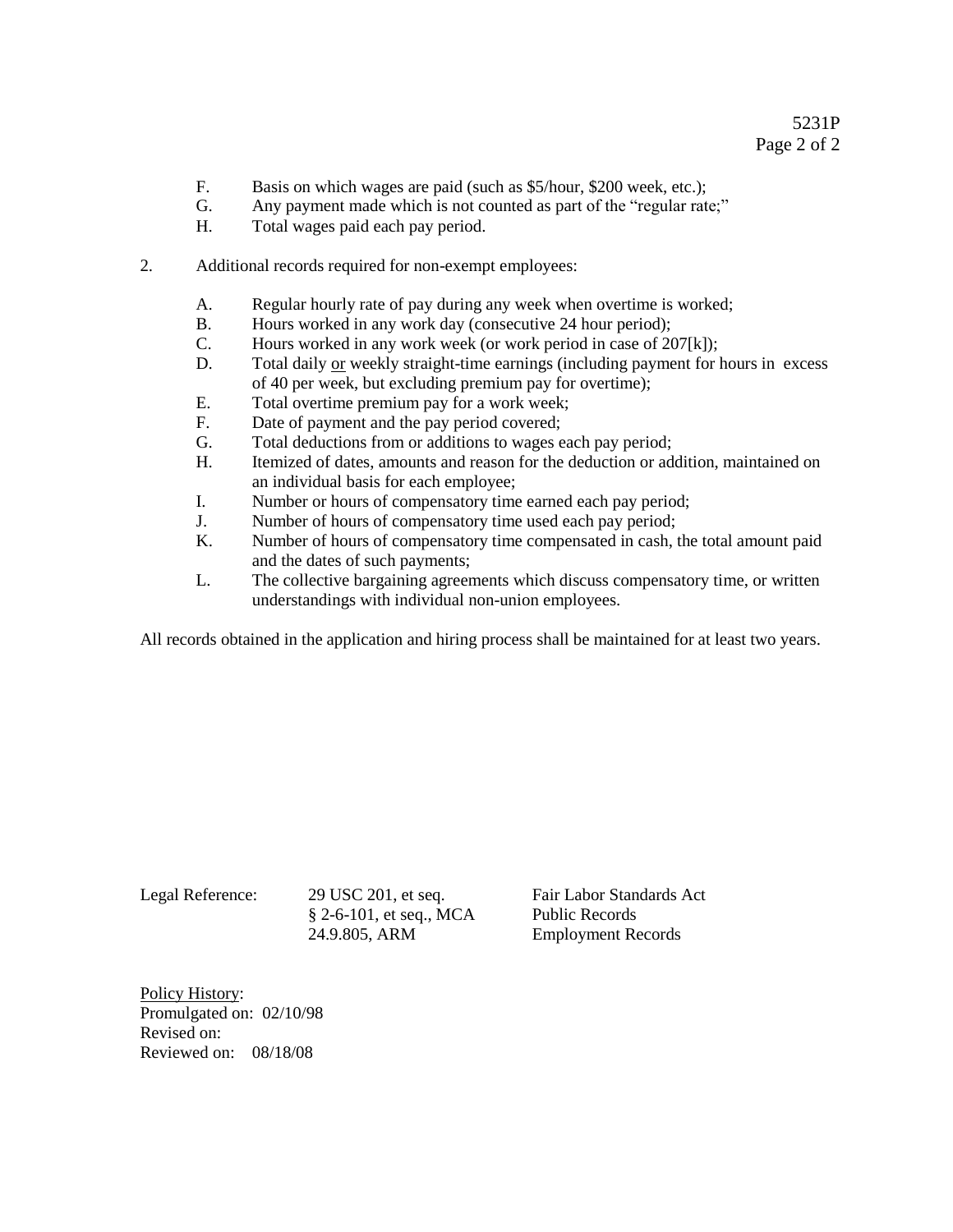# **PERSONNEL** 5232

# Child Abuse, Neglect, and Sex Trafficking Reporting

A District employee who has reasonable cause to suspect, as a result of information they receive in their professional or official capacity, that a child is abused, neglected, or subjected to sex trafficking by anyone regardless of whether the person suspected of causing the abuse, neglect, or trafficking is a parent or other person responsible for the child's welfare, shall report the matter promptly to the Department of Public Health and Human Services and local law enforcement.

Child abuse or neglect means actual physical or psychological harm to a child, substantial risk of physical or psychological harm to a child, exposure to or involvement with sex trafficking, and abandonment. This definition includes sexual abuse and sexual contact by or with a student. The obligation to report suspected child abuse or neglect also applies to actual or attempted sexual or romantic contact between a student and a staff member.

The District administration is authorized to provide access to educational resources for interested parents, teachers, and students on how to prevent and report child abuse, neglect and sex trafficking; identify the warning signs of child abuse, neglect and sex trafficking; recognize predatory behaviors; and coordinate efforts with law enforcement, the Department of Public Health and Human Services, and local organizations on these topics.

A District employee who makes a report of child abuse, neglect, or sex trafficking is encouraged to notify the building administrator of the report. An employee does not discharge the obligation to personally report by notifying the Superintendent or principal.

Any District employee who fails to report a suspected case of abuse, neglect, or sex trafficking to law enforcement or the Department of Public Health and Human Services, or who prevents another person from doing so, may be civilly liable for damages proximately caused by such failure or prevention and is guilty of a misdemeanor. The employee will also be subject to disciplinary action up to and including termination.

When a District employee makes a report, the Department of Public Health and Human Services may share information with that individual or others as permitted by law. Individuals in the District who receive information related to a report of child abuse, neglect, or sex trafficking shall maintain the confidentiality of the information.

| Cross Reference: | 5223 Personal Conduct                  | 3225 Sexual Harassment of Students |
|------------------|----------------------------------------|------------------------------------|
| Legal Reference: | $§$ 41-3-201, MCA<br>$$41-3-202$ , MCA | Reports<br>Action on reporting     |
|                  | $$41-3-203$ , MCA                      | Immunity from liability            |

5232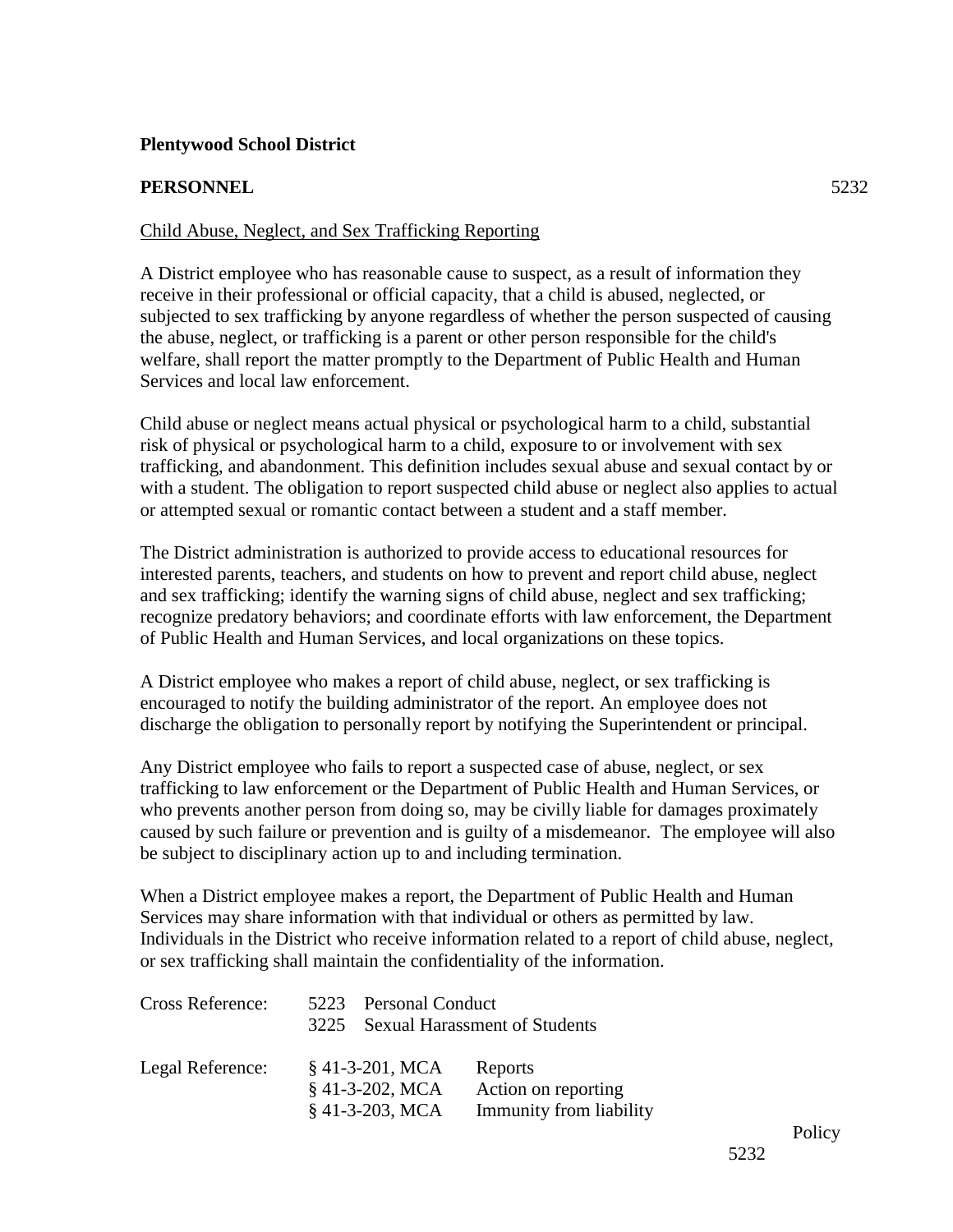| $§$ 41-3-205, MCA                    | Confidentiality – disclosure exceptions |
|--------------------------------------|-----------------------------------------|
| § 41-3-207, MCA                      | Penalty for failure to report           |
| §45-5-501, MCA                       | Definitions                             |
| § 45-5-502, MCA                      | <b>Sexual Assault</b>                   |
| § 20-7-1316, MCA                     | <b>Child Sex Trafficking Prevention</b> |
| $§$ 45-2-101(67), MCA Sexual Contact |                                         |
|                                      |                                         |

Policy History: Adopted on: 02/10/98 Reviewed on: Revised on: 08/18/08, 11/12/13, 11/14/16, 12/9/19, 05/10/21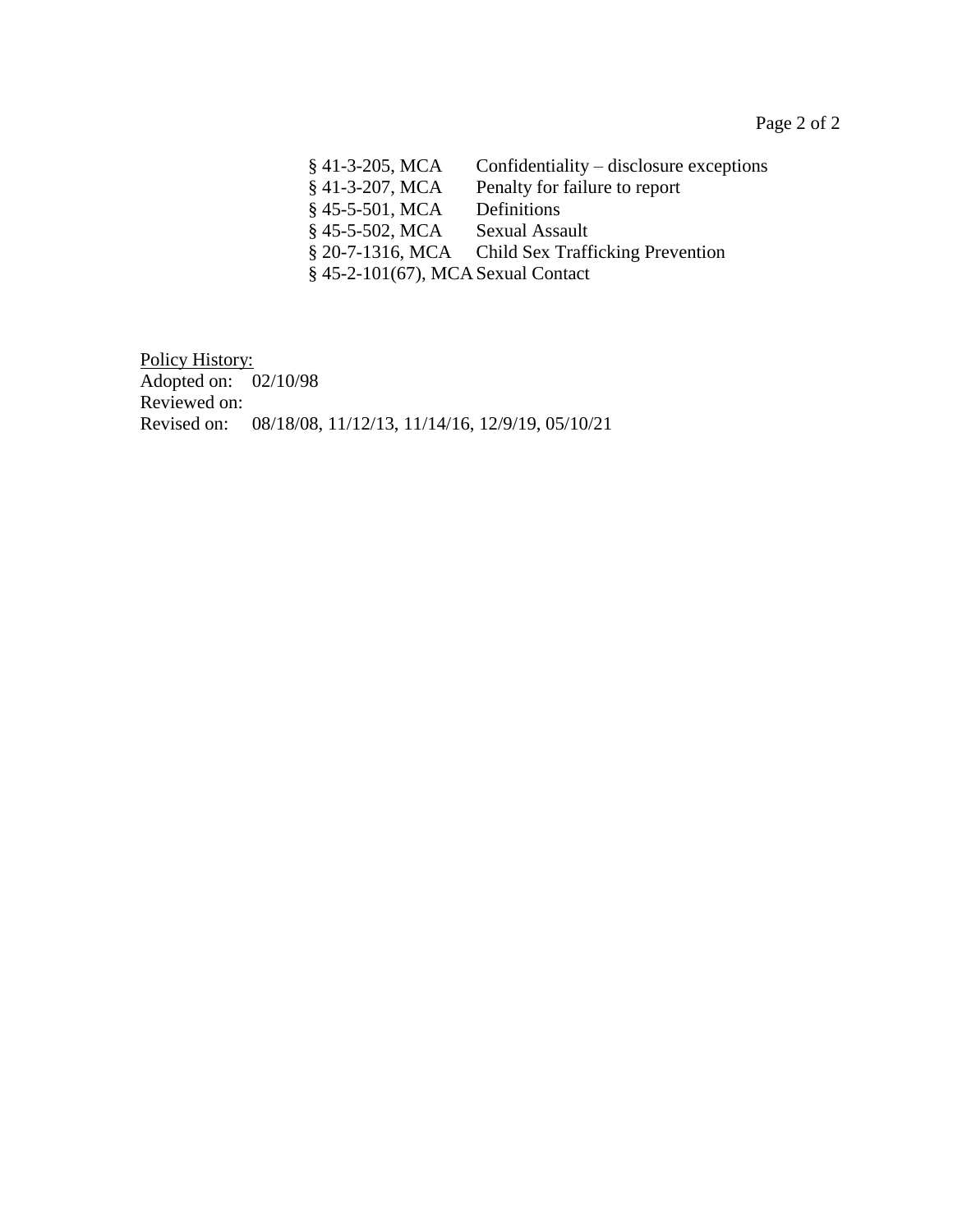| <b>PERSONNEL</b>         |                                                                   | 5232F                                                                                                                                                                                                                                                                                                                                                                                                        |
|--------------------------|-------------------------------------------------------------------|--------------------------------------------------------------------------------------------------------------------------------------------------------------------------------------------------------------------------------------------------------------------------------------------------------------------------------------------------------------------------------------------------------------|
|                          |                                                                   | <b>Plentywood School District</b><br><b>Report of Suspected Child Abuse or Neglect</b><br>Hot Line Number - 866-820-5437                                                                                                                                                                                                                                                                                     |
| Original to:<br>Copy to: | <b>Department of Family Services</b><br><b>Building Principal</b> |                                                                                                                                                                                                                                                                                                                                                                                                              |
|                          |                                                                   |                                                                                                                                                                                                                                                                                                                                                                                                              |
|                          |                                                                   | Phone: $\frac{1}{\sqrt{1-\frac{1}{2}}\sqrt{1-\frac{1}{2}}\sqrt{1-\frac{1}{2}}\sqrt{1-\frac{1}{2}}\sqrt{1-\frac{1}{2}}\sqrt{1-\frac{1}{2}}\sqrt{1-\frac{1}{2}}\sqrt{1-\frac{1}{2}}\sqrt{1-\frac{1}{2}}\sqrt{1-\frac{1}{2}}\sqrt{1-\frac{1}{2}}\sqrt{1-\frac{1}{2}}\sqrt{1-\frac{1}{2}}\sqrt{1-\frac{1}{2}}\sqrt{1-\frac{1}{2}}\sqrt{1-\frac{1}{2}}\sqrt{1-\frac{1}{2}}\sqrt{1-\frac{1}{2}}\sqrt{1-\frac{1}{2$ |
|                          |                                                                   | Persons contacted: □ Principal □ Teacher □ School Nurse □ Other                                                                                                                                                                                                                                                                                                                                              |
|                          |                                                                   |                                                                                                                                                                                                                                                                                                                                                                                                              |
|                          |                                                                   |                                                                                                                                                                                                                                                                                                                                                                                                              |
|                          |                                                                   |                                                                                                                                                                                                                                                                                                                                                                                                              |
|                          |                                                                   |                                                                                                                                                                                                                                                                                                                                                                                                              |
|                          |                                                                   |                                                                                                                                                                                                                                                                                                                                                                                                              |
| Guardian or              |                                                                   |                                                                                                                                                                                                                                                                                                                                                                                                              |
|                          |                                                                   | Any suspicion of injury/neglect to other family members: ________________________                                                                                                                                                                                                                                                                                                                            |
|                          |                                                                   | Nature and extent of the child's injuries, including any evidence of previous injuries, and any other<br>information which may be helpful in showing abuse or neglect, including all acts which lead you to<br>believe the child has been abused or neglected:                                                                                                                                               |
|                          |                                                                   |                                                                                                                                                                                                                                                                                                                                                                                                              |
| Principal):              |                                                                   | Follow-up by Department of Family Services (DFS to complete and return copy to the Building                                                                                                                                                                                                                                                                                                                  |
|                          |                                                                   |                                                                                                                                                                                                                                                                                                                                                                                                              |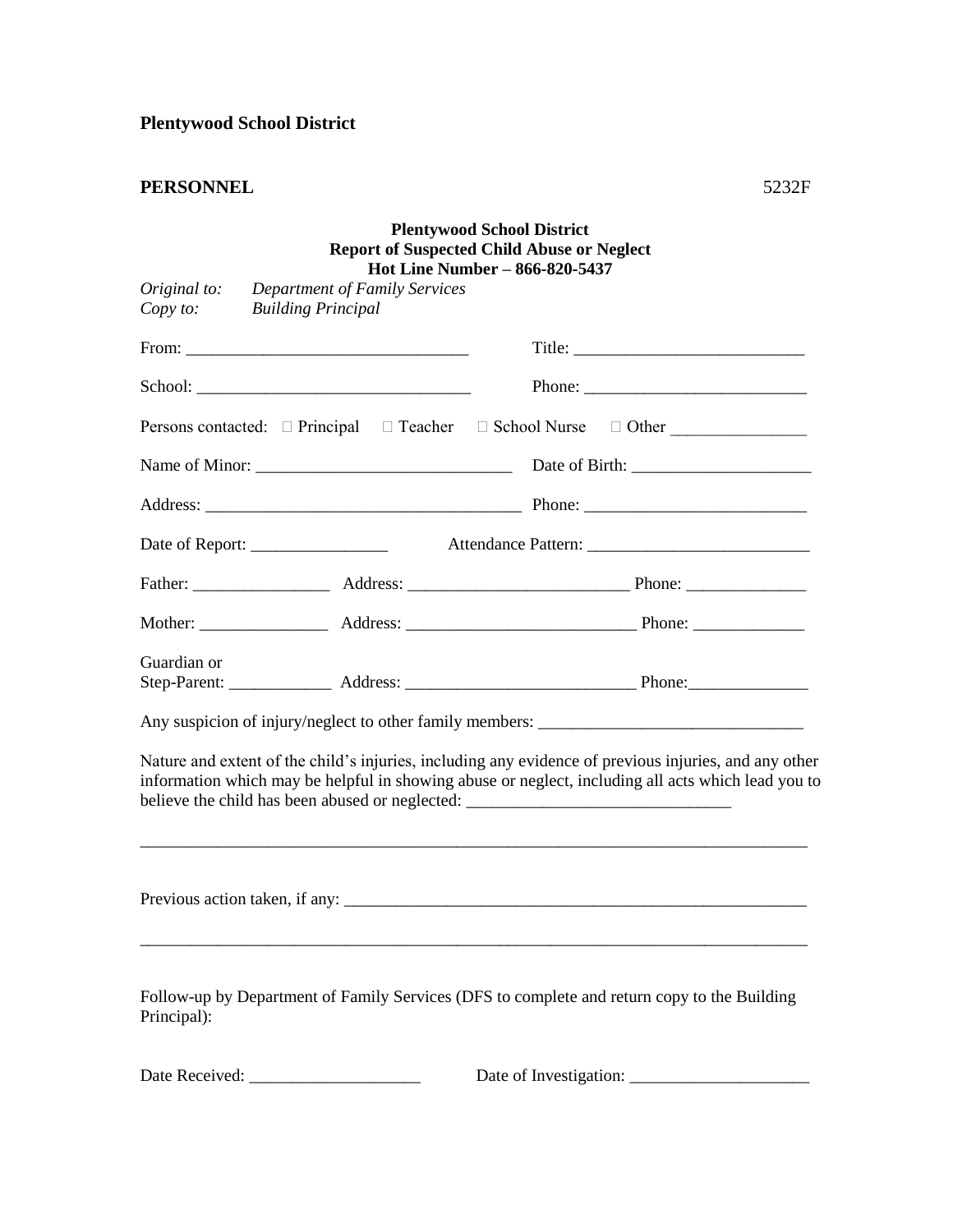#### Resolution of Staff Complaints/Problem-Solving

As circumstances allow, the District will attempt to provide the best working conditions for its employees. Part of this commitment is encouraging an open and frank atmosphere in which any problem, complaint, suggestion, or question is answered quickly and accurately by District supervisors or administration.

The District will endeavor to promote fair and honest treatment of all employees. Administrators and employees are all expected to treat each other with mutual respect. Each employee has the right to express his or her views concerning policies or practices to the administration in a businesslike manner, without fear of retaliation. Employees are encouraged to offer positive and constructive criticism.

Each employee is expected to follow established rules of conduct, policies, and practices. Should an employee disagree with a policy or practice, the employee can express his or her disagreement through the District's grievance procedure. No employee shall be penalized, formally or informally, for voicing a disagreement with the District in a reasonable, businesslike manner or for using the grievance procedure. **An employee filing a grievance under a collective bargaining agreement is required to follow the grievance procedure for that particular agreement.**

Cross Reference: 1700 Uniform Complaint Procedure

Policy History: Adopted on: 02/10/98 Revised on: 08/22/08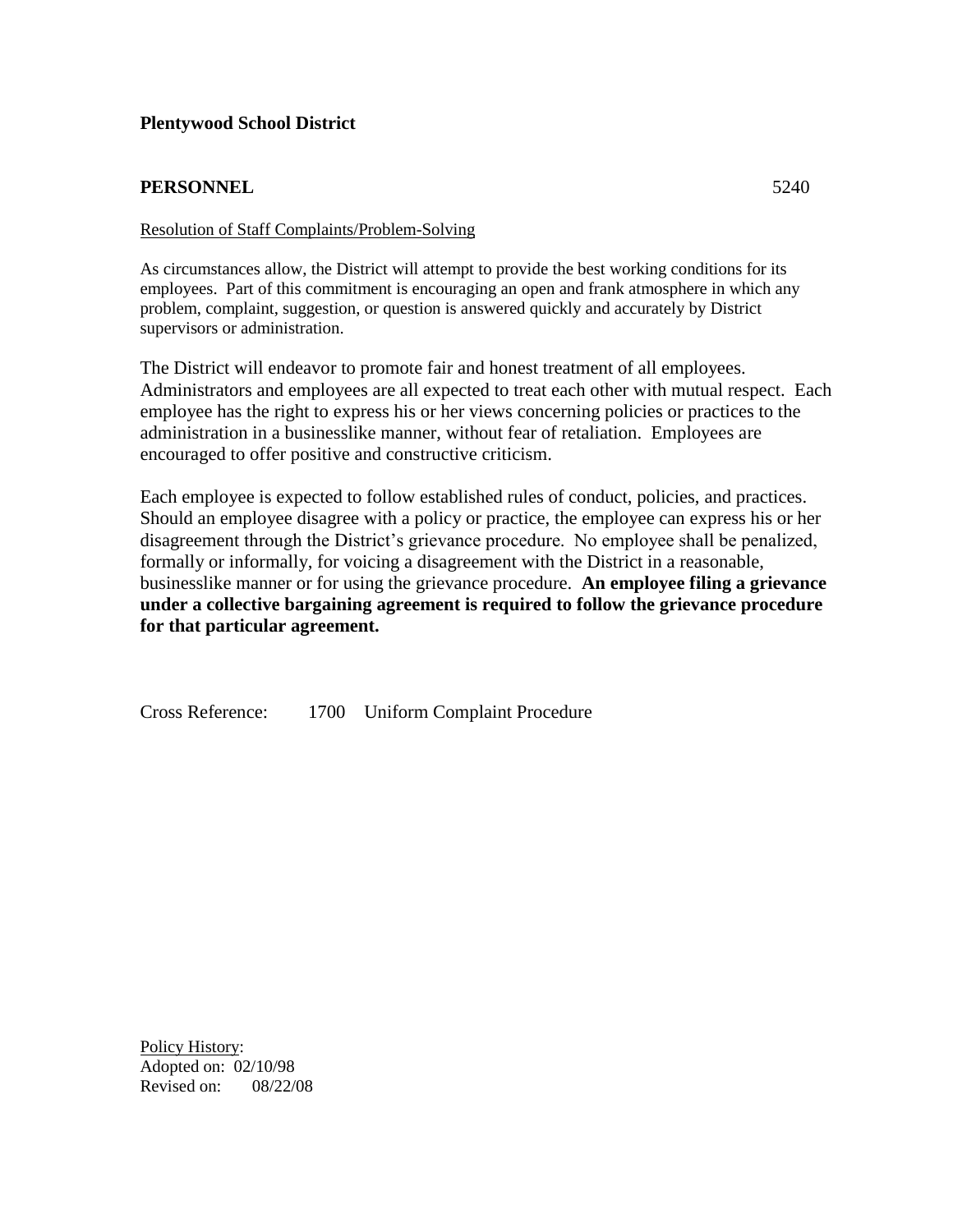# **Plentywood K-12 Schools**

# **PERSONNEL** 5250

# Non-Renewal of Employment/Dismissal From Employment

The Board, after receiving the recommendations of the Superintendent, will determine the non-renewal or termination of certified and classified staff, in conformity with state statutes and applicable District policy.

| Cross Reference: |                                                            | 5140 Classified Employment and Assignment                                                                                                                    |
|------------------|------------------------------------------------------------|--------------------------------------------------------------------------------------------------------------------------------------------------------------|
| Legal Reference: | $$20-4-204, MCA$<br>$$20-4-206$ , MCA<br>$$20-4-207$ , MCA | Termination of tenure teacher services<br>Notification of nontenure teacher reelection –<br>acceptance – termination.<br>Dismissal of teacher under contract |
| Dolian History   |                                                            |                                                                                                                                                              |

Policy History: Adopted on: 08/22/08 Reviewed on: Revised on: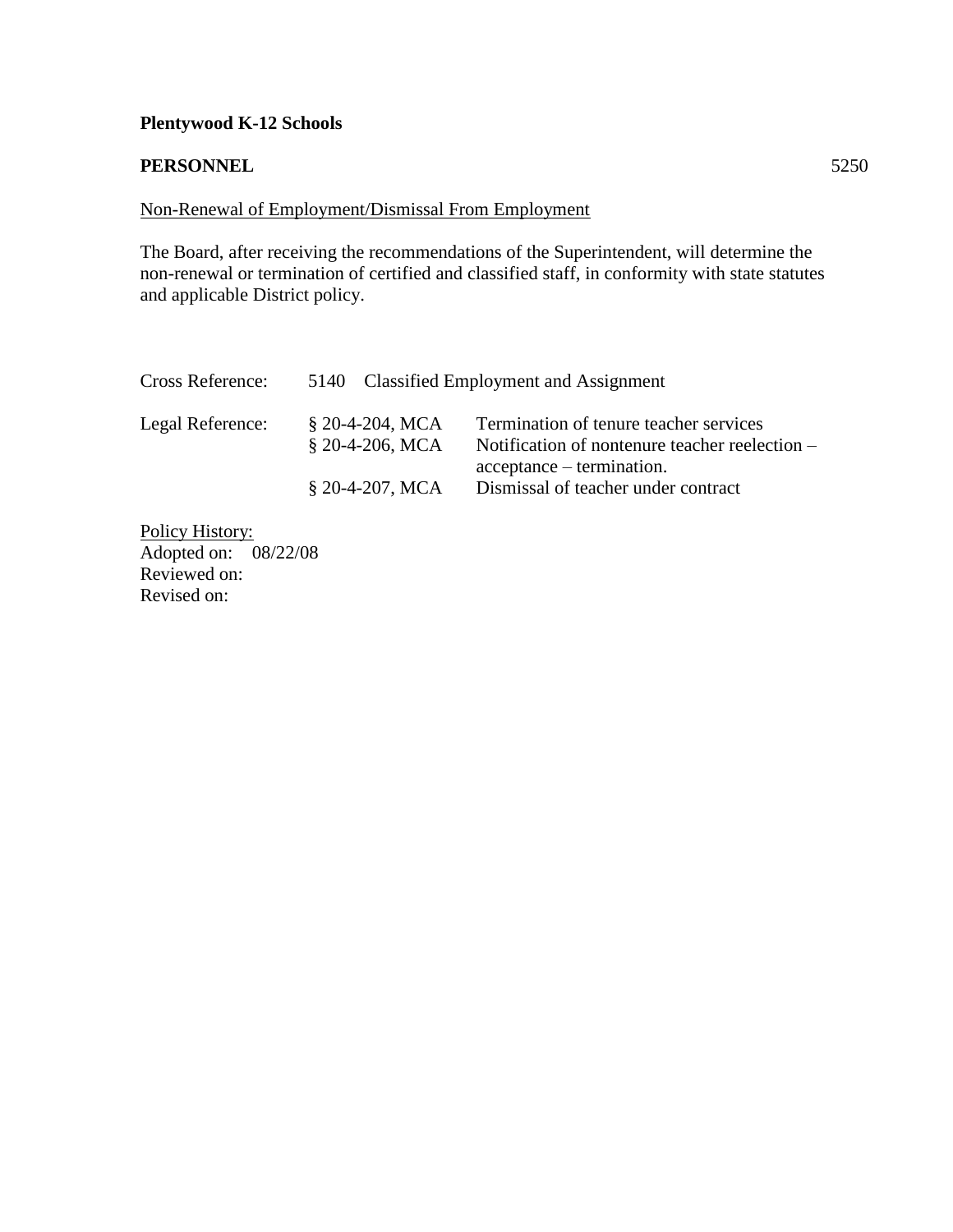### **Resignations**

The Board authorizes the Superintendent to accept on its behalf resignations from any District employee. The Superintendent shall provide written acceptance of the resignation, including the date of acceptance, to the employee, setting forth the effective date of the resignation.

Once the Superintendent has accepted the resignation, it may not be withdrawn by the employee. The resignation and its acceptance should be reported as information to the Board at the next regular or special meeting.

Legal Reference: *Booth v. Argenbright*, 225 M 272, 731 P.2d 1318, 44 St. Rep. 227 (1987)

Policy History: Adopted on: 02/10/98 Revised on: 08/22/08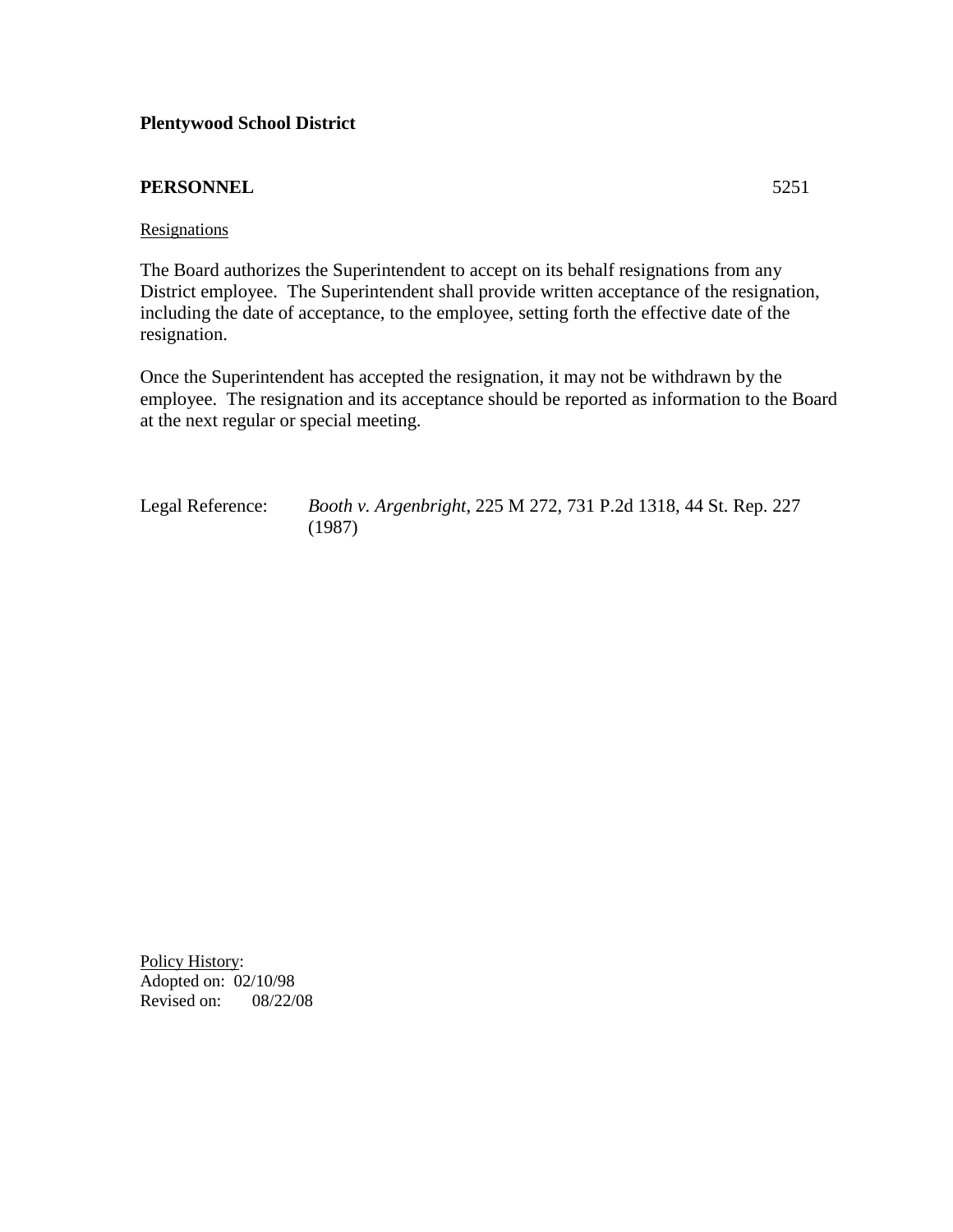#### Retirement Programs for Employees

All employees of the District shall participate in the retirement programs under the Federal Social Security Act and either the Teachers' Retirement System or the Public Employees' Retirement System according to state retirement regulations.

Certified employees who intend to retire at the end of the current school year should notify the Superintendent in writing prior to April 1 of that year.

Those employees intending to retire who are not contractually obligated to complete the school year should notice the Superintendent as early as possible and no less than sixty (60) days prior to their retirement date.

The relevant and most current negotiated agreements for all categories of employees shall specify severance stipends and other retirement conditions and benefits.

The District will contribute to the PERS whenever a classified employee is employed for more than the equivalent of 120 full days (960 hours) in any one (1) fiscal year. Part-time employees who are employed for less than 960 hours in a fiscal year may elect PERS coverage, at their option and in accordance with § 19-3-412, MCA.

Legal Reference: Title 19, Chapter 1, MCA Social Security

Title 19, Chapter 3, MCA Public Employee's Retirement System Title 19, Chapter 20, MCA Teachers' Retirement System

Policy History: Adopted on: 02/10/98 Revised on: Reviewed on: 08/18/08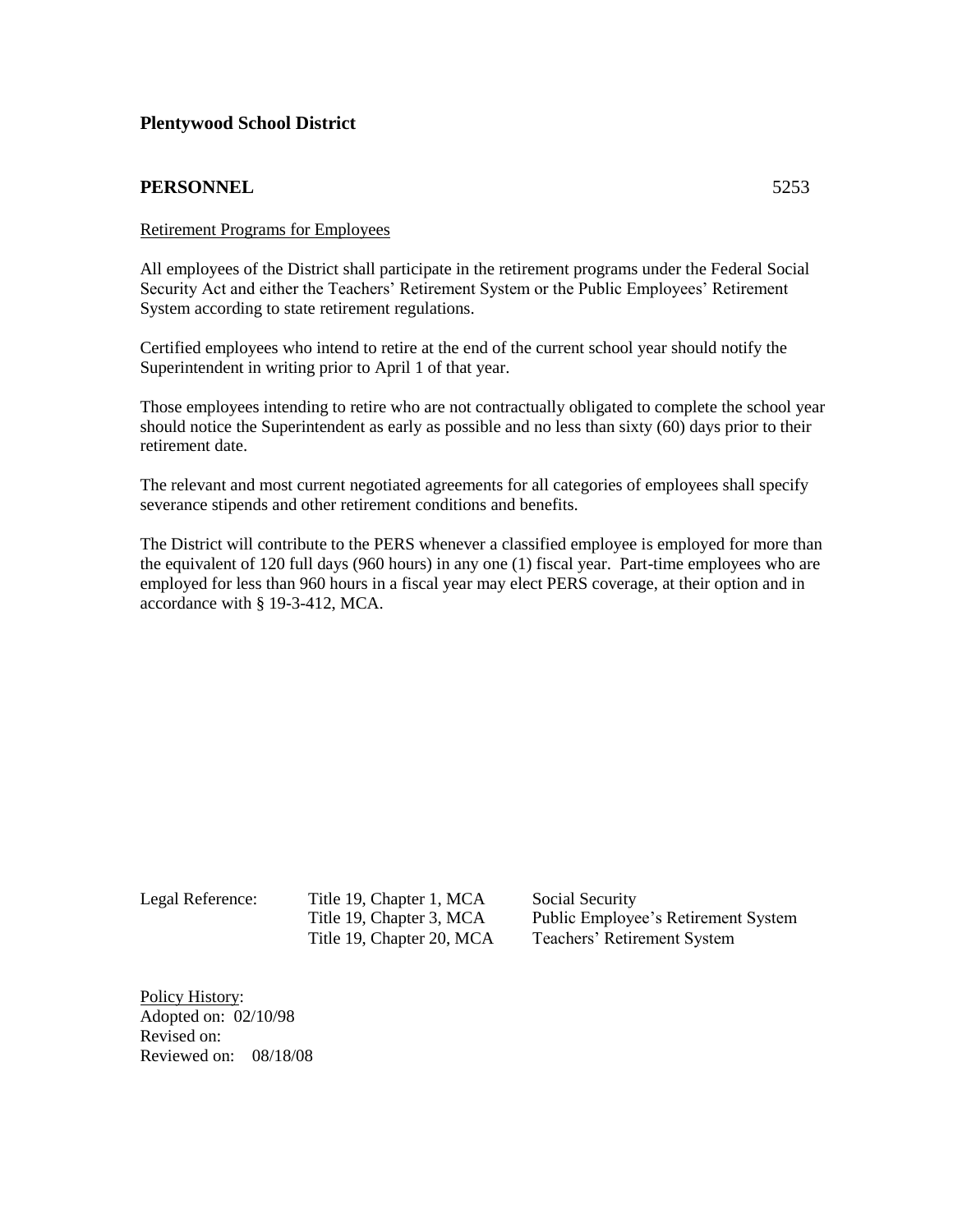# **PERSONNEL** 5254

# Payment of Employer Contributions and Interest on Previous Service

A Public Employees' Retirement System (PERS) member may purchase (1) all or a portion of the member's employment with an employer prior to the time the employer entered into a contract for PERS coverage and (2) all or a portion of the member's employment for which optional PERS membership was declined (both of which are known as previous service).

The member must file a written application with the PERS Board to purchase all or a portion of the employment for service credit and membership service. The application must include salary information certified by the member's employer or former employer.

The District has the option to pay, or not to pay, the employer's contributions due on previous service and the option to pay, or not to pay, the outstanding interest due on the employer's contributions for the previous service.

It is the policy of this District to **not pay** the employer's contributions due on previous service.

It is also the policy of this District to **not pay** the outstanding interest due on the employer's contributions for the previous service.

This policy will be applied indiscriminately to all employees and former employees of this District.

employer

Legal Reference: §19-3-505, MCA Purchase of previous employment with

Policy History: Adopted on: 12/08/09 Reviewed on: Revised on: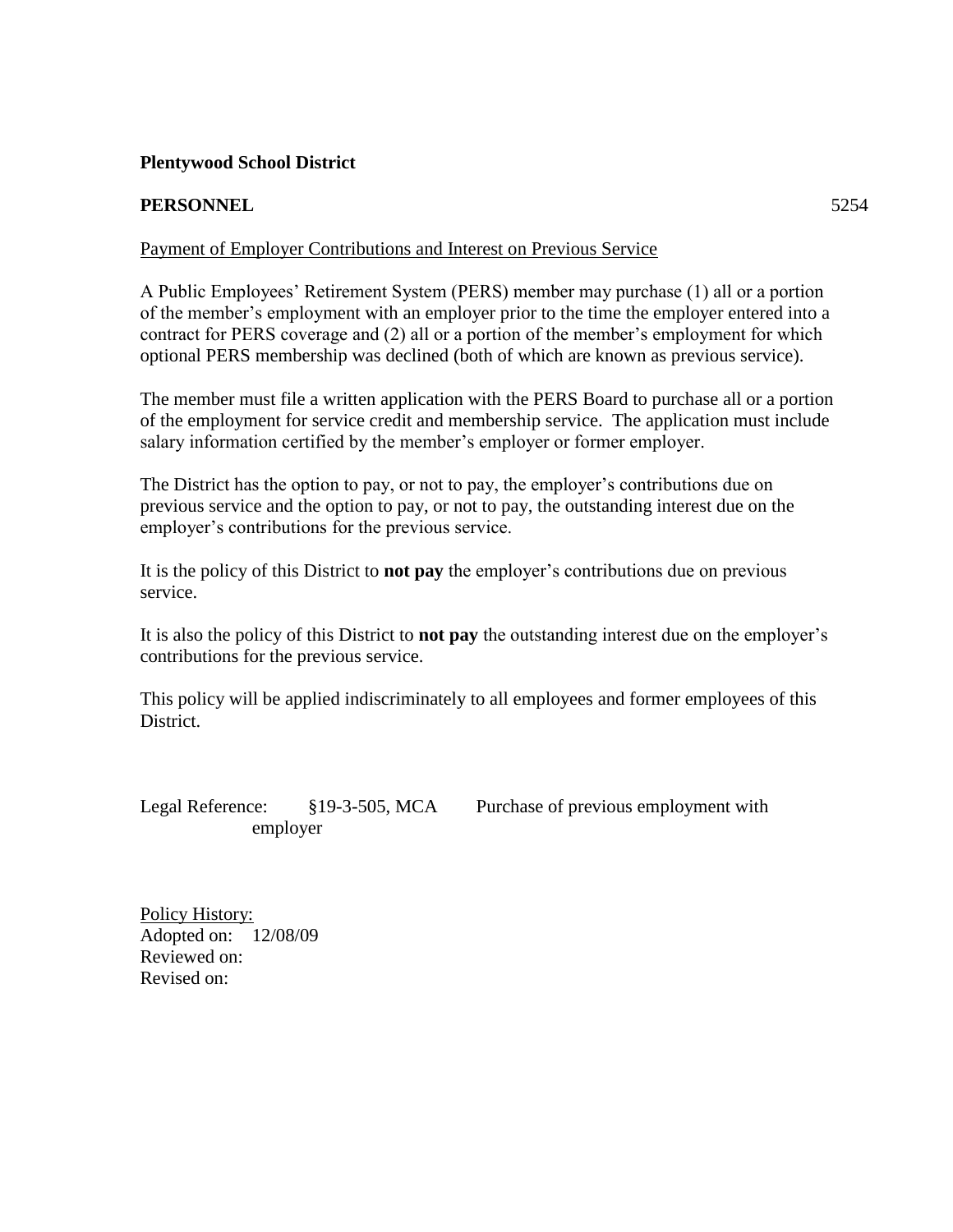# **Employer Payment Policy**

### **I. Section 19-3-505, MCA**

### **Payment of Employer Contributions and Interest on Previous Service**

A Public Employees' Retirement System (PERS) member may purchase (1) all or a portion of the member's employment with an employer prior to the time the employer entered into a contract for PERS coverage and (2) all or a portion of the member's employment for which optional PERS membership was declined (both of which are known as previous service). PERS employers must establish policies regarding payment of employer contributions and employer interest due for the previous service being purchased by an employee. The policy must be applied indiscriminately to all employees and former employees. Thus, it is our policy to:

**not pay** the employer's contributions due on previous service.

**and** to:

**not pay** the outstanding interest due on the employer's contributions for the previous service.

# **II. Section 19-3-504, MCA Payment of Interest on Employer Contributions for Workers' Compensation Time**

A PERS member may purchase time during which the member is absent from service because of an employment-related injury entitling the member to workers' compensation payments. PERS employers are required to pay employer contributions and must establish a policy for the payment of interest on employer contributions due for the workers' compensation time being purchased by an employee. The policy regarding payment of interest must be applied to all employees similarly situated. Thus, it is our policy to:

**not pay** the outstanding interest due on the employer's contributions for the employee's purchase of workers' compensation time.

#### **PLENTYWOOD SCHOOL DISTRICT**

| Signature of Officer: |  |
|-----------------------|--|
| <b>Printed Name:</b>  |  |
| Title of Officer:     |  |
| Dated:                |  |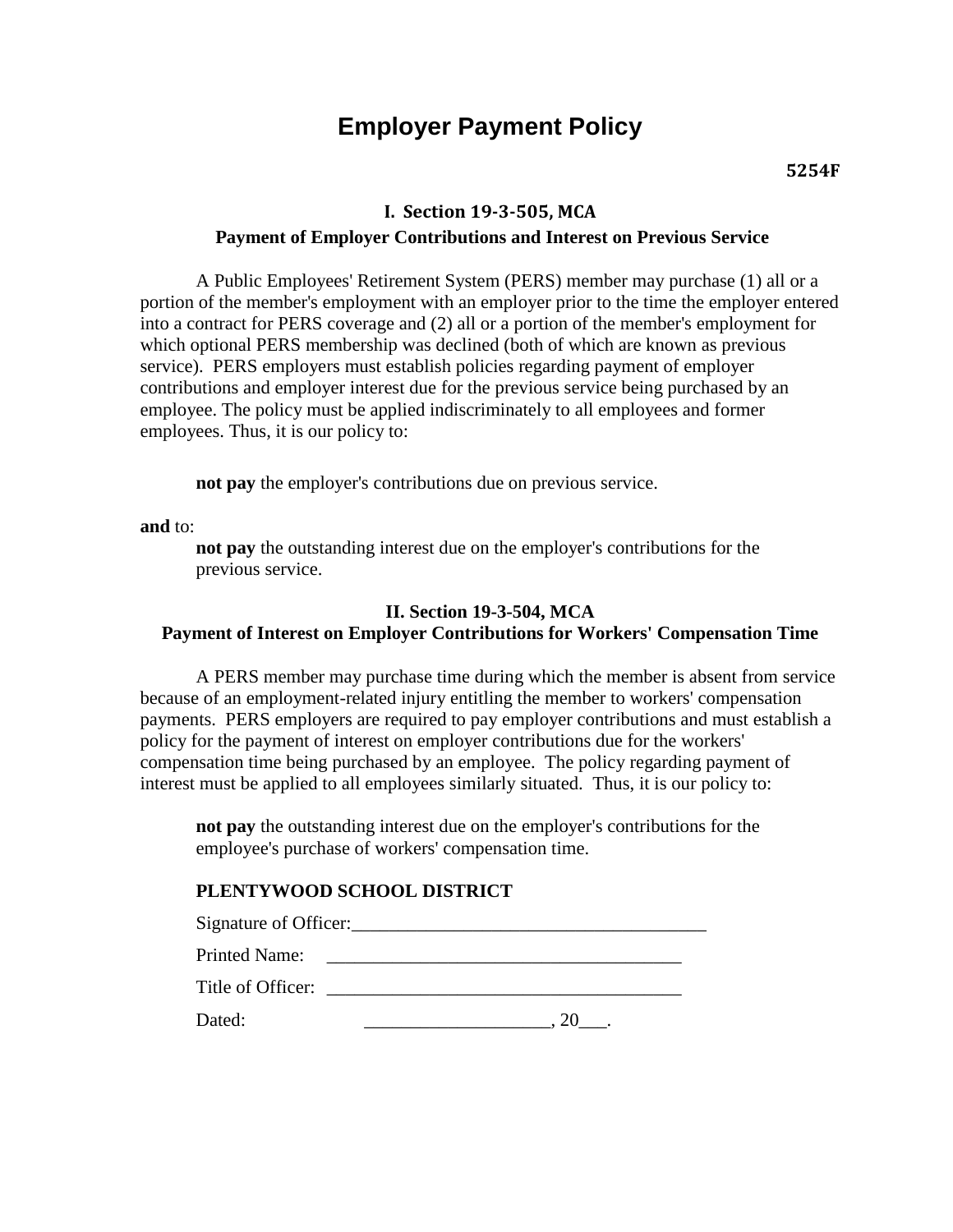# **PERSONNEL** 5255

#### Disciplinary Action

District employees who fail to fulfill their job opportunities or follow the reasonable directions of their supervisors or who conduct themselves on or off the job in ways that affect their effectiveness on the job or in other such ways that the law determines to be good cause shall be subject to discipline. Behavior, conduct, or action which may institute disciplinary action or dismissal may include, but is not limited to, reasonable job-related grounds based on a failure to satisfactorily perform job duties, disruption of the District's operation, or other legitimate business reason.

Discipline shall be reasonably appropriate to the circumstance and shall include, but is not limited to, the supervisor's right to reprimand and the Superintendent's right to suspend with or without pay or impose other appropriate disciplinary sanctions. In accordance with Montana law, only the Board may terminate or non-renew an employee.

The Superintendent is authorized to suspend with pay a staff member immediately.

Legal Reference: § 20-3-324, MCA Powers and Duties § 20-4-207, MCA Dismissal of Teacher Under Contract § 20-3-210, MCA Controversy Appeals and Hearings § 39-2-903, MCA Definition of Good Cause *Johnson v. Columbia Falls Aluminum Company LLC*, 2009 MT 108N.

Policy History: Adopted on: 02/10/98 Revised on: 10/12/2010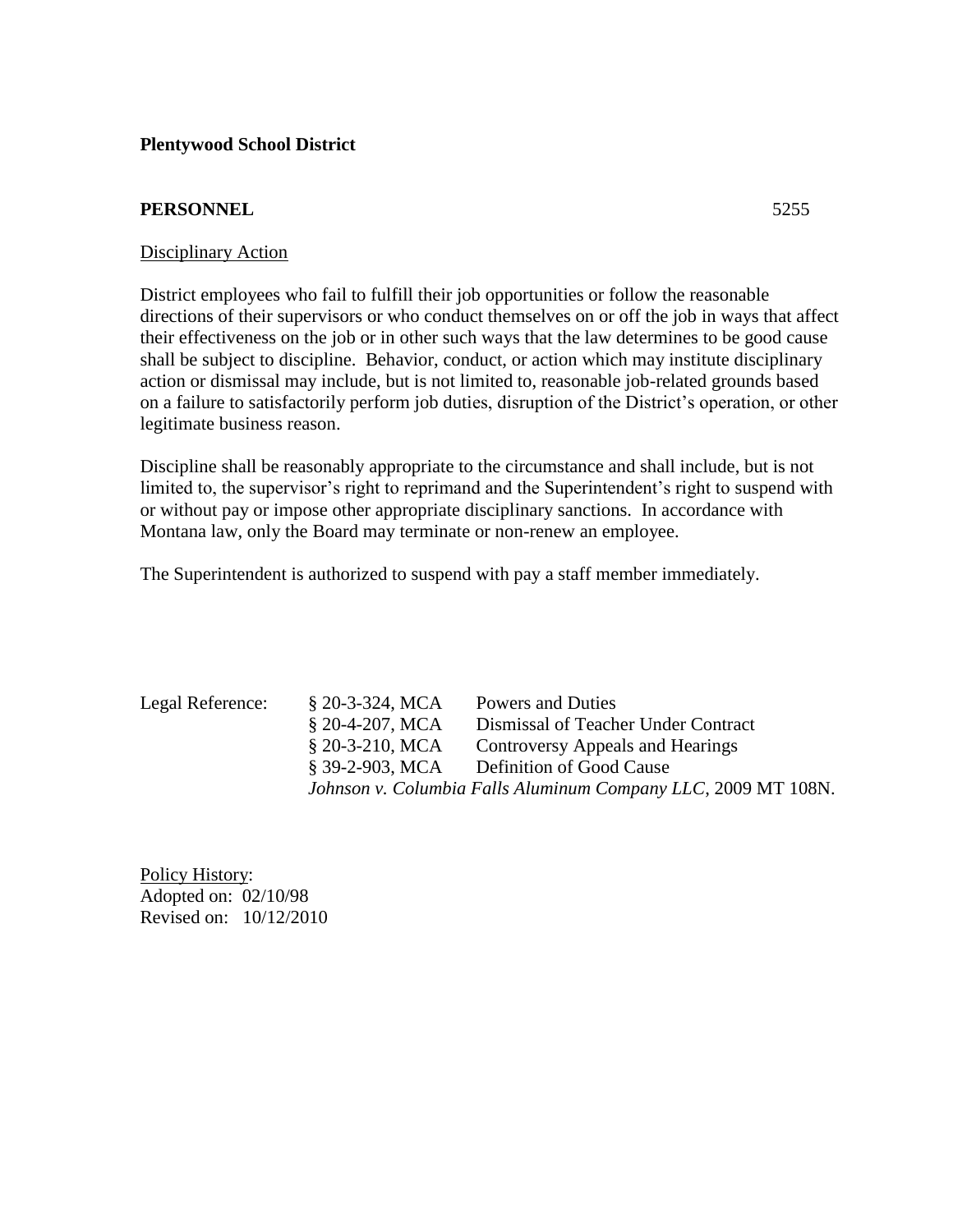### **PERSONNEL** 5256

The Board has the exclusive authority to determine the appropriate number of employees. A reduction in employees may occur as a result of, but not be limited to, changes in the education program, staff realignment, changes in the size or nature of the student population, financial situation considerations, or other reasons deemed relevant by the Board.

The Board will follow the procedure stated in the current collective bargaining agreement when considering a reduction in force. The reduction in employees, will generally be accomplished through normal attrition when possible. The Board may terminate employees, if normal attrition does not meet the required reduction in force.

If no collective bargaining agreement covers the affected employee, the Board will consider needs of the students, employee performance evaluations, staff needs, and other reasons it deems relevant, in determining order of dismissal when it reduces classified staff or discontinues some type of educational service.

Cross Reference: 5250 Termination from Employment, Non-Renewal of Employment

Legal Reference: § 39-2-912, MCA Exceptions

Policy History: Adopted on: 02/10/98<br>Revised on: 08/22/08. 08/22/08, 10/14/19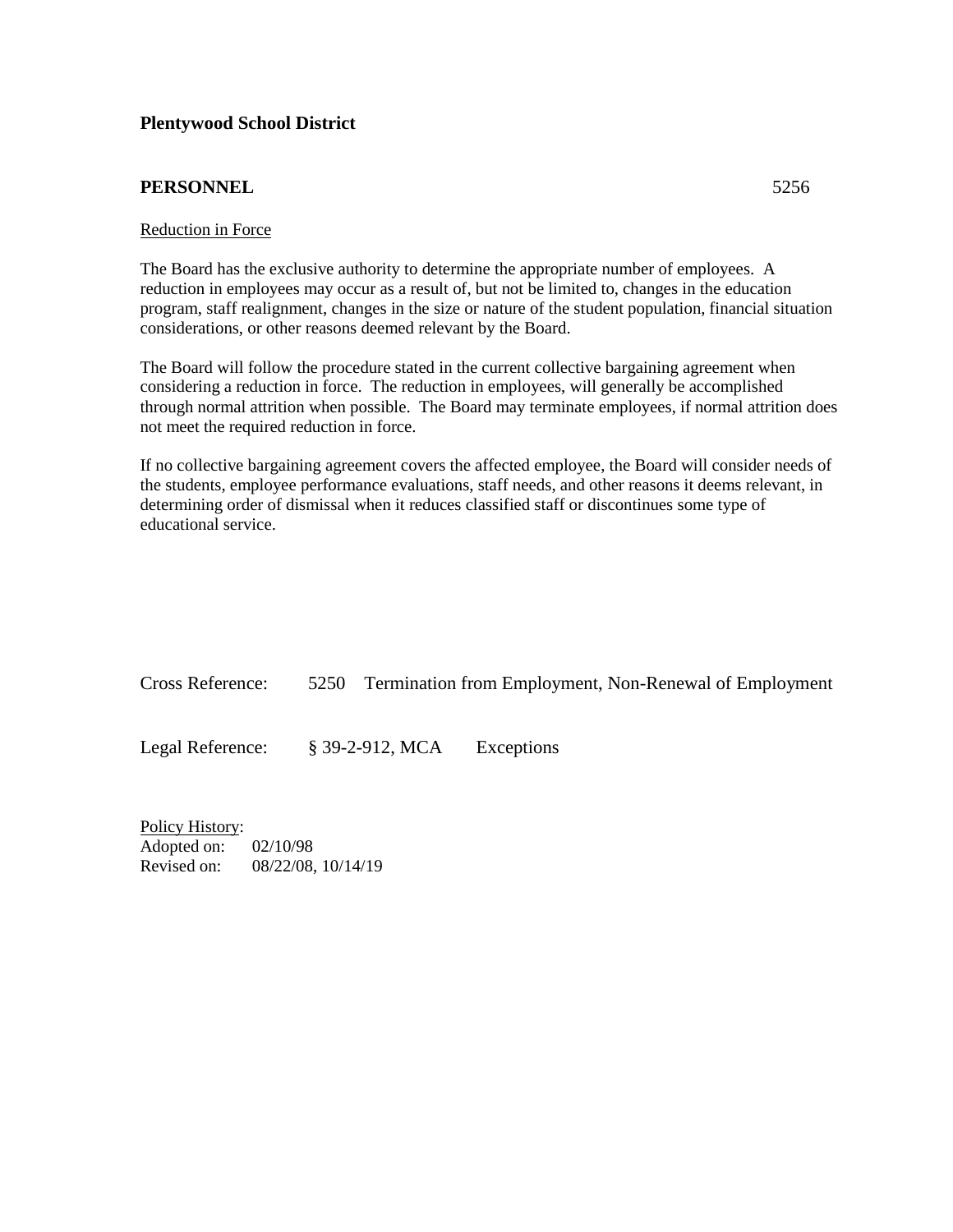#### **PERSONNEL** 5314

#### Substitutes

The Board will regularly approve a list of acceptable substitutes for classified and certified staff that meet the guidelines as prescribed in this policy. Appearance on the substitute list authorizes the administration to call upon a substitute to temporarily work for the District, but does not guarantee employment.

All substitute employees will be required to undergo fingerprint and background checks. All substitute employees are subject to District Policies during their term of service to the District. All substitute employees shall abide by student and staff confidentiality standards during their term of service to the District.

#### Substitute Certified Staff

The Board authorizes the use of substitute teachers that appear on the list to replace teachers who are temporarily absent. The principal shall arrange for the substitute to work for the absent teacher. Under no condition is a teacher to select or arrange for their own substitute. A substitute teacher may be employed to carry on a teacher's duties not to exceed 35 consecutive teaching days.

If the absence of the regular, licensed or authorized teacher continues for more than 35 consecutive teaching days, the board of trustees shall place a licensed teacher under contract or seek an emergency authorization of employment.

The Board annually establishes a daily rate of pay for substitute teachers. No fringe benefits are given to substitute teachers.

#### Substitutes for Classified Staff

The Board authorizes the use of substitute employees that appear on the list to replace classified employees who are temporarily absent. The principal shall arrange for the substitute to work for the absent employee. Under no condition is an employee to select or arrange for their own substitute.

Substitutes for classified positions will be paid by the hour. When a classified employee is called upon to substitute for a teacher, the teacher sub rate shall apply unless the classified rate of pay is higher.

| Legal Reference:       | 10.55.716, ARM                  | Substitute teachers                          |
|------------------------|---------------------------------|----------------------------------------------|
|                        | 10.57.107, ARM                  | <b>Emergency Authorization of Employment</b> |
| <b>Policy History:</b> |                                 |                                              |
| Adopted on: $02/10/98$ |                                 |                                              |
|                        | Reviewed on: 10/13/03, 11/08/21 |                                              |
|                        | Revised on: 08/18/08, 05/09/22  |                                              |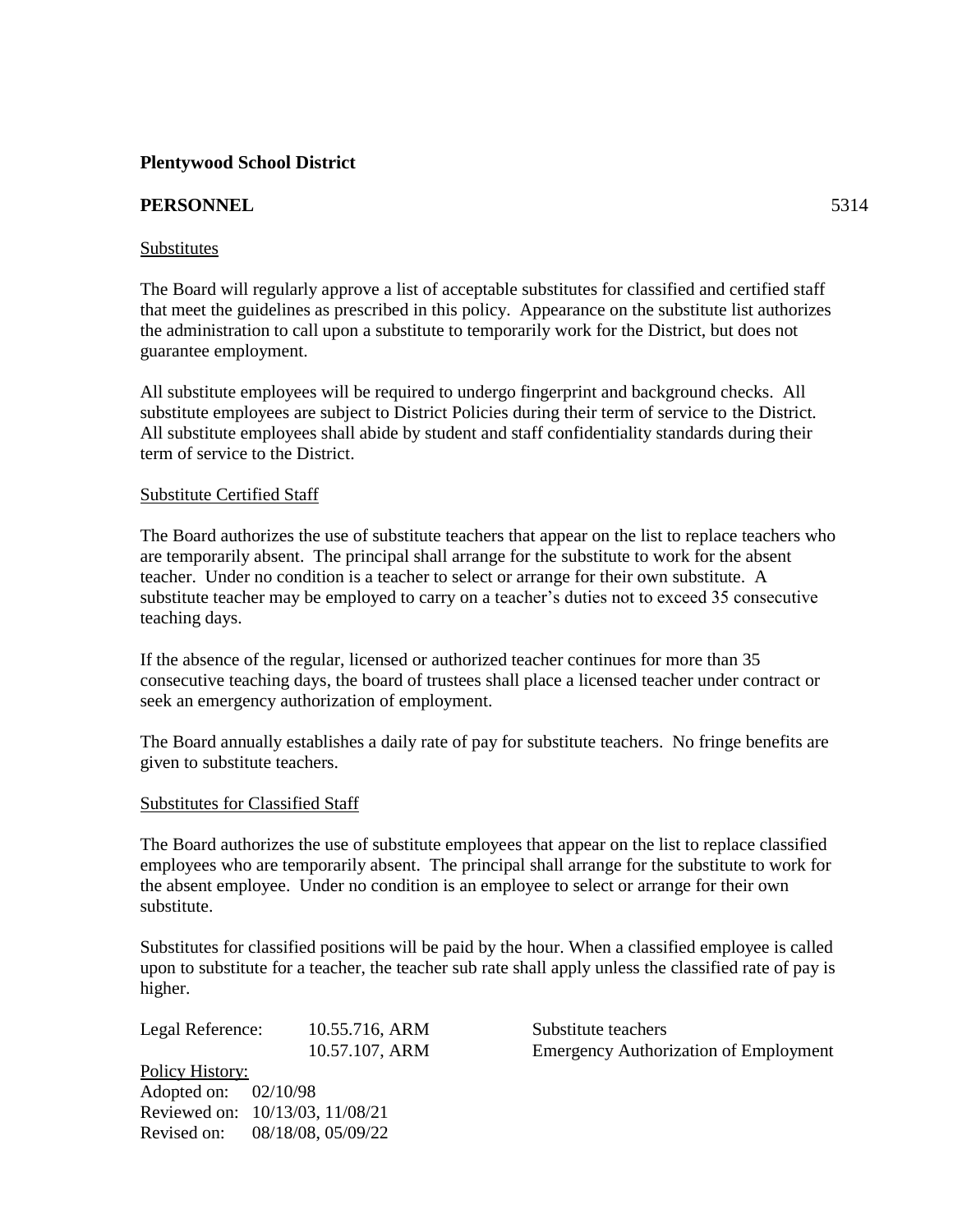# **PERSONNEL** 5321

Leaves of Absence

# Sick and Bereavement Leave

Certified employees will be granted sick leave according to terms of their collective bargaining agreement.

Classified employees will be granted sick leave benefits in accordance with § 2-18-618, MCA. For classified staff, "sick leave" is defined as a leave of absence, with pay, for a sickness suffered by an employee or an employee's immediate family. Sick leave may be used by an employee when they are unable to perform job duties because of:

- A physical or mental illness, injury, or disability;
- Maternity or pregnancy-related disability or treatment, including prenatal care, birth, or medical care for the employee or the employee's child;
- Parental leave for a permanent employee as provided in § 2-18-606, MCA;
- Quarantine resulting from exposure to a contagious disease;
- Examination or treatment by a licensed health care provider;
- Short-term attendance, in an agency's discretion, to care for a person (who is not the employee or a member of the employee's immediate family) until other care can reasonably be obtained;
- Necessary care for a spouse, child or parent with a serious health condition, as defined in the Family and Medical Leave Act of 1993; or
- Death or funeral attendance of an immediate family member or, at an agency's discretion, another person.

Nothing in this policy guarantees approval of the granting of such leave in any instance. The District will judge each request in accordance with this policy and governing collective bargaining agreements.

It is understood that seniority will accumulate while a teacher or employee is utilizing sick leave credits. Seniority will not accumulate, unless an employee is in a paid status. Abuse of sick leave is cause for disciplinary action up to and including termination of employment. The administration is authorized to request documentation or evidence supporting a leave request.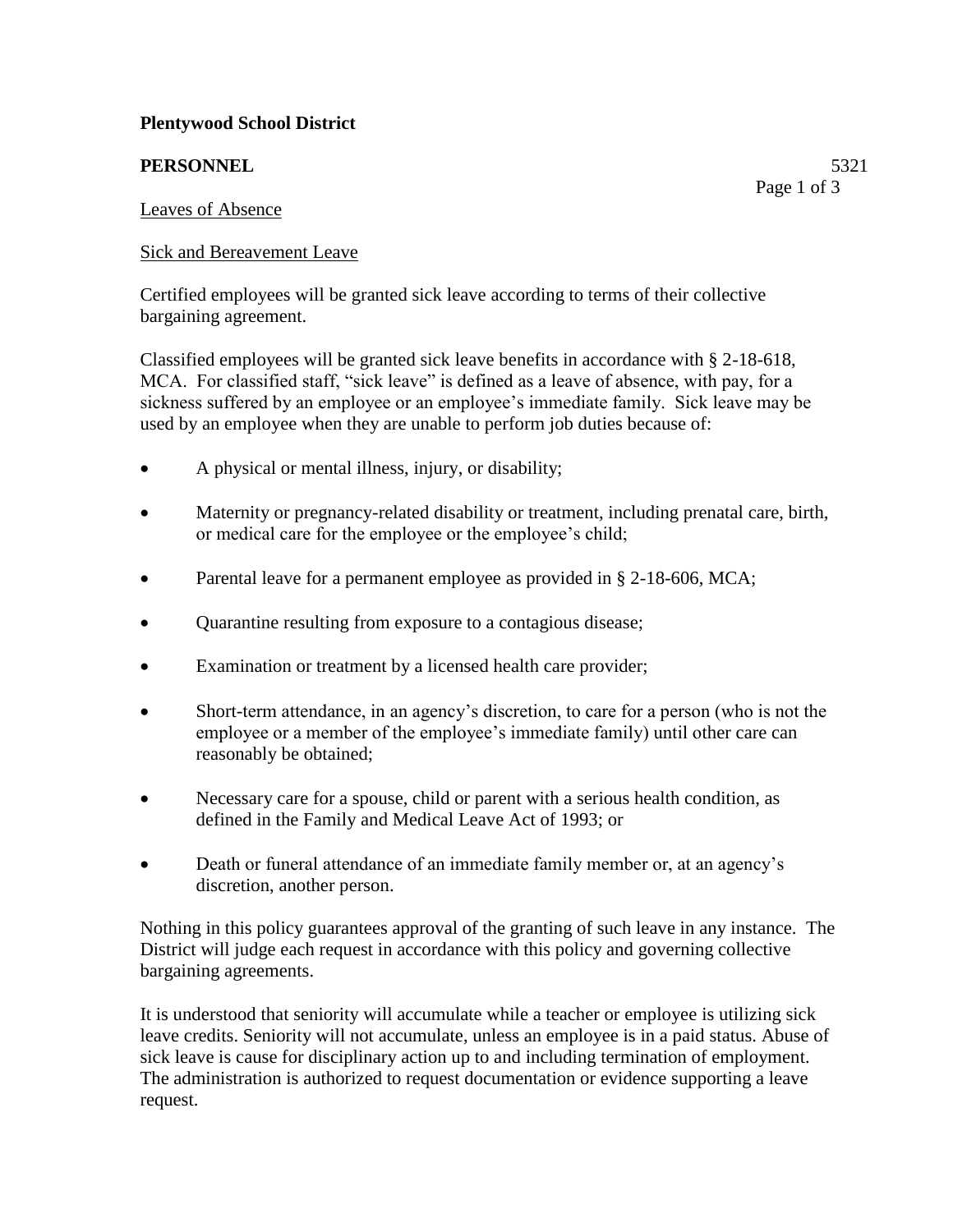Immediate family is defined as an employee's spouse and any member of the employee's household, or any parent, child, grandparent, grandchild, or corresponding in-law.

# Personal and Emergency Leave

Teachers will be granted personal and emergency leave according to terms of the current collective bargaining agreement. Upon recommendation of the Superintendent, and in accordance with law and District policy, classified staff may be granted personal leave pursuant

to the following conditions:

- 1. Leave will be without pay unless otherwise stated. If leave is to include expenses payable by the District, leave approval will so state.
- 2. Leave will be granted only in units of half  $(\frac{1}{2})$  or full days.
- 3. Notice of at least one (1) week is required for any personal leave of less than one (1) week; notice of one (1) month is required for any personal leave exceeding one (1) week.
- 4. With approval of the Board, the Superintendent has the flexibility, in unusual or exceptional circumstances, to grant personal leave to employees not covered by sick or annual leave. The employee will not receive fringe benefits during any personal leave of greater than fifteen (15) days. During the leave, the employee may pay the District's

share of any insurance benefit program in order to maintain those benefits, provided that is acceptable to the insurance carrier. Staff using personal leave will not earn any sick leave or annual leave credits or any other benefits during the approved leave of absence.

### Civic Duty Leave

Leaves for service on either a jury or in the Legislature will be granted in accordance with state and federal law.

An employee who is summoned to jury duty or subpoenaed to serve as a witness may elect to receive regular salary or to take annual leave during jury time. An employee who elects not to take annual leave, however, must remit to the District all juror and witness fees and allowances (except for expenses and mileage). The District may request the court to excuse an employee from jury duty when an employee is needed for proper operation of the school.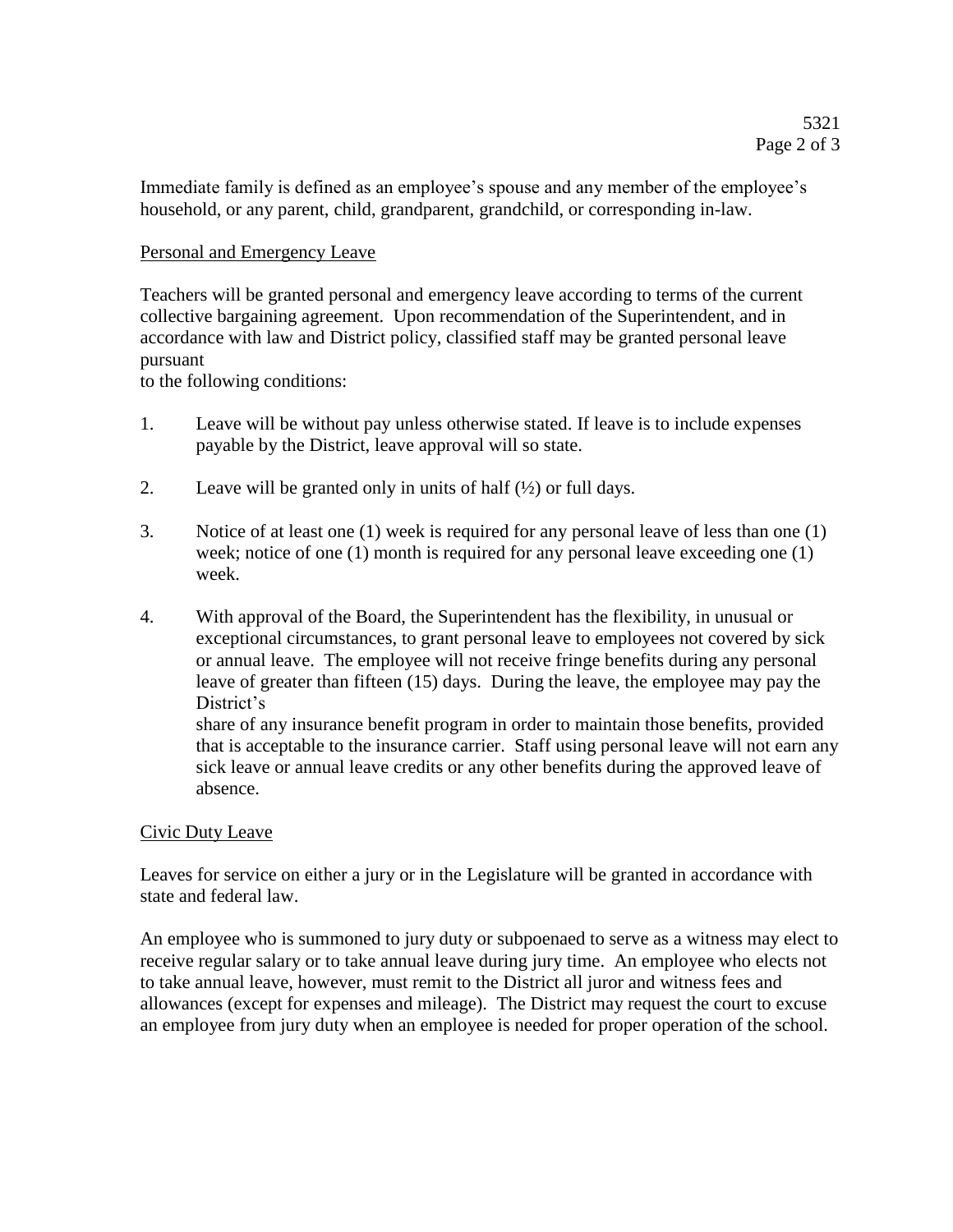| Legal Reference: | 42 U.S.C §2000e       | <b>Equal Employment Opportunities</b>                                 |
|------------------|-----------------------|-----------------------------------------------------------------------|
|                  | $$2-18-601(15)$ , MCA | Definitions                                                           |
|                  |                       |                                                                       |
|                  | $§$ 2-18-618, MCA     | Sick leave                                                            |
|                  | $$2-18-619$ , MCA     | Jury Duty – Service as Witness                                        |
|                  | § 39-2-104, MCA       | Mandatory Leave of Absence for                                        |
| employees        |                       |                                                                       |
|                  |                       | Holding public office                                                 |
|                  | §49-2-310, MCA        | Maternity leave – unlawful acts of<br>employers                       |
|                  | $§$ 49-2-311, MCA     | Reinstatement to job following<br>pregnancy- related leave of absence |
|                  |                       |                                                                       |

Policy History: Adopted on: 02/10/98 Reviewed on: Revised on: 08/18/08, 03/21/22, 05/09/22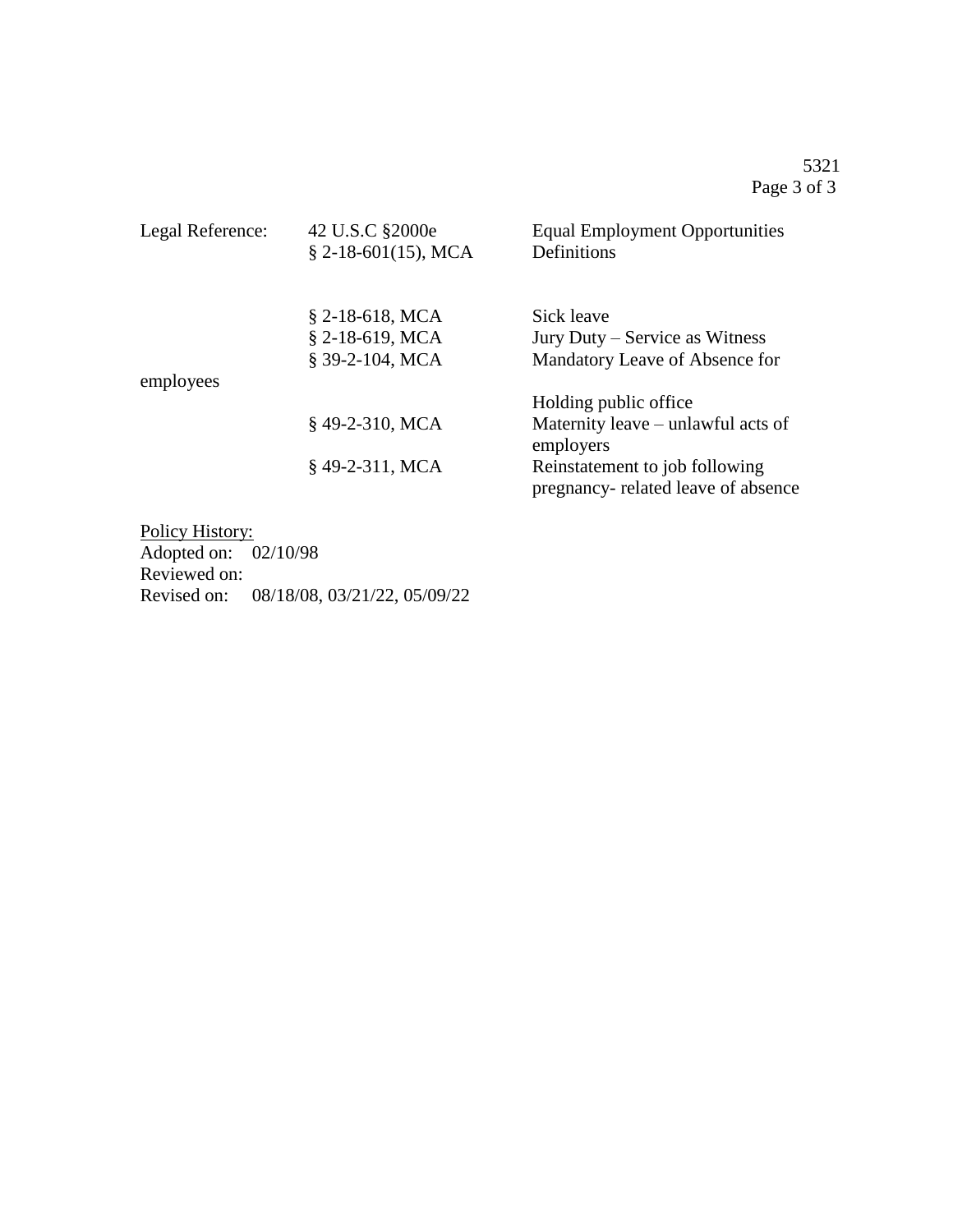### **PERSONNEL** 5321P

Page 1 of 2

#### Conditions for Use of Leave

Certified staff may use sick leave for those instances listed in the current collective bargaining agreement. Classified staff may use sick leave for illness; injury; medical disability; maternityrelated disability, including prenatal care, birth, miscarriage, abortion; quarantine resulting from exposure to contagious disease; medical, dental, or eye examination or treatment; necessary care of or attendance to an immediate family member or, at the district's discretion, another relative for the above reasons until other attendants can reasonably be obtained, and death or funeral attendance for an immediate family member. Leave without pay may be granted to employees upon the death of persons not included on this list.

#### Accrual and Use of Sick Leave Credits

Certified employees shall accrue and may use their sick leave credits according to the current collective bargaining agreement.

Classified employees serving in positions that are permanent full-time, seasonal full-time, or permanent part-time are eligible to earn sick leave credits. Sick leave credits accrue from the first day of employment. A classified employee must be continuously employed for the qualifying period of 90 calendar days in order to use sick leave. Sick leave may not be advanced nor may leave be taken retroactively. Unless there is a break in service, an employee only serves the qualifying period once. After a break in service, an employee must again complete the qualifying period to use sick leave. A seasonal classified employee's accrued sick leave credits may be carried over to the next season, if management has a continuing need for the employee or, alternatively, may be paid out as a lump sum to the employee when the season ends, in accordance with ARM 2.21.141.

Persons, whether classified or certified, simultaneously employed in two or more positions, will accrue sick leave credits in each position according to the number of hours or the proration of the contract (in the case of certified) worked. Leave credits will be used only from the position in which the credits are earned and with the approval of the supervisor or appropriate authority for that position. Hours in a pay status paid at the regular rate will be used to calculate leave accrual. Sick leave credits will not accrue for those hours exceeding 40 hours in a work week that are paid as overtime hours or are recorded as compensatory time hours. A full-time employee shall not earn less than or more than the full-time sick leave accrual rate provided classified employees.

When an employee who has not worked the qualifying period for use of sick leave takes an approved continuous leave of absence without pay exceeding 15 working days, the amount of time on leave of absence will not count toward completion of the qualifying period. The approved leave of absence exceeding 15 working days is not a break in service and the employee will not lose any accrued sick leave credits or lose credit for time earned toward the qualifying period. An approved continuous leave of absence without pay of 15 working days or less will be counted as time earned toward the 90-day qualifying period.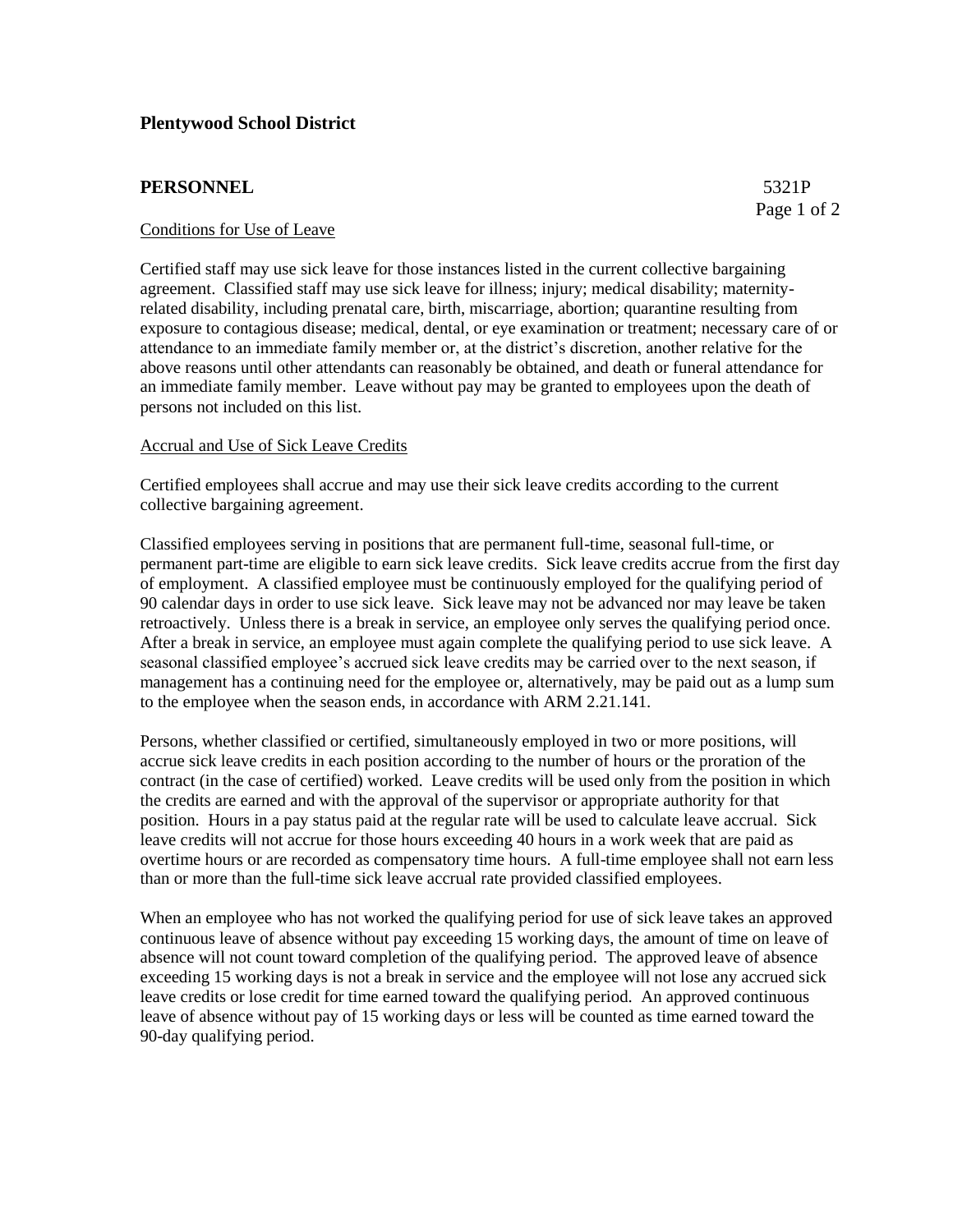#### Calculation of Sick Leave Credits

Certified employees shall earn sick leave credits at the rate stated in the current collective bargaining agreement.

Full-time classified employees shall earn sick leave credits at the rate of 12 working days for each year of service. Sick leave credits shall be prorated for part-time employees who have worked the qualifying period. The payroll office will refine this data by keeping records per hour worked.

#### Sick Leave Banks

A sick leave bank, administered by the District, is available to certified employees covered by the contract. Donation and use of sick leave credits to the sick leave bank are governed by the terms of the current collective bargaining agreement.

#### Lump Sum Payment Upon Termination for Classified Employees

When a classified employee terminates from the District, the employee is entitled to cash compensation for unused sick leave credit equal to one-fourth of the compensation the employee would have received if the employee had used the credits, provided the employee has worked the qualifying period. The value of unused sick leave is computed based on the employee's salary rate at the time of termination.

#### Industrial Accident

An employee who is injured in an industrial accident may be eligible for Worker's Compensation benefits. Use of sick leave must be coordinated with receipt of Worker's Compensation benefits on a case-by-case basis by contacting the Montana Schools Group Workers' Compensation Risk Retention Program (WCRRP).

#### Sick Leave Substituted for Annual Leave

A classified employee who qualifies for use of sick leave while taking approved annual vacation leave, may be allowed to substitute accrued sick leave credits for annual leave credits. Medical certification of the illness or disability may be required.

Procedure History: Promulgated on: 02/10/98 Revised on: Reviewed on: 08/18/08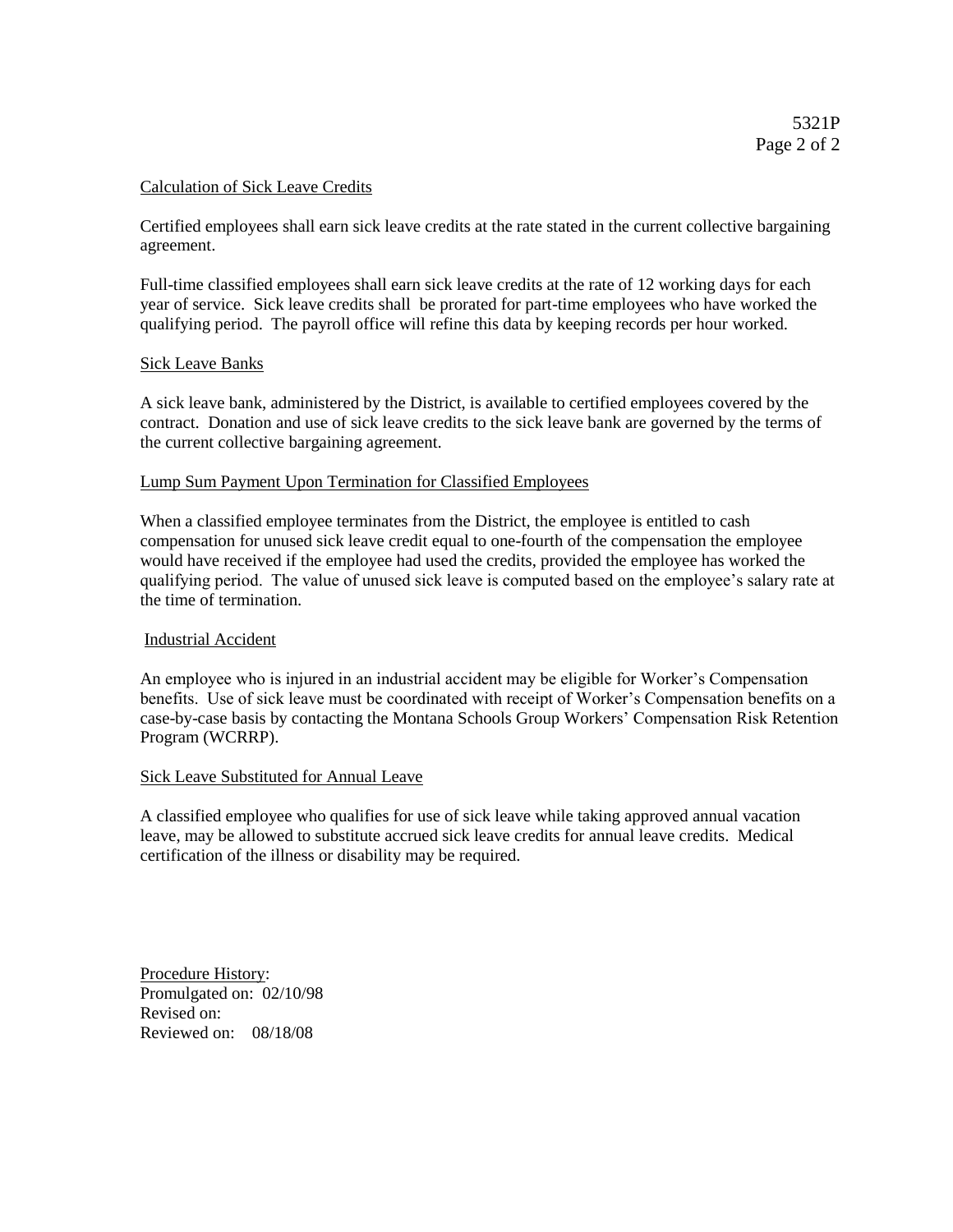### **PERSONNEL** 5322

### **Military Leave**

Pursuant to the Uniformed Services Employment and Reemployment Rights Act (USERRA) and the Montana Military Service Employment Rights, the Superintendent shall grant military leave to employees for voluntary or involuntary service in the uniformed services of the United States, upon receipt of the required notice. Benefits shall be maintained for these employees as required by law and/or collective bargaining agreements. A service member who returns to the District for work following a period of active duty must be reinstated to the same or similar position and at the same rate of pay unless otherwise provided by law.

Time spent in active military service shall be counted in the same manner as regular employment for purposes of seniority or District service unless otherwise provided in a collective bargaining agreement.

The District will not discriminate in hiring, reemployment, promotion, or benefits based upon membership or service in the uniformed services.

All requests for military leave will be submitted to the Superintendent, in writing, accompanied by copies of the proper documentation showing the necessity for the military leave request.

When possible, all requests for military leave will be submitted at least one (1) full month in advance of the date military service is to begin.

Persons returning from military leave are asked to give the Superintendent notice of intent to return, in writing, as least one (1) full month in advance of the return date.

The District shall post notice of the rights, benefits, and obligations of the District and employees in the customary place for notices.

| Legal Reference:       | 38 U.S.C. §§ 4301-4334 | The Uniformed Services Employment        |
|------------------------|------------------------|------------------------------------------|
| and                    |                        | Reemployment Act of 1994                 |
|                        | $$10-1-1004$ , MCA     | Rights under federal law                 |
|                        | $§10-1-1005$ , MCA     | Prohibition against employment           |
|                        |                        | discrimination                           |
|                        | $$10-1-1006$ , MCA     | Entitlement to leave of absence          |
|                        | §10-1-1007, MCA        | Right to return to employment without    |
| loss                   |                        | of benefits $-$ exceptions $-$           |
| definition             |                        |                                          |
|                        | §10-1-1009, MCA        | Paid military leave for public employees |
| Policy History:        |                        |                                          |
| Adopted on: $08/22/08$ |                        |                                          |
| Reviewed on:           |                        |                                          |
| Revised on:            | 11/14/16               |                                          |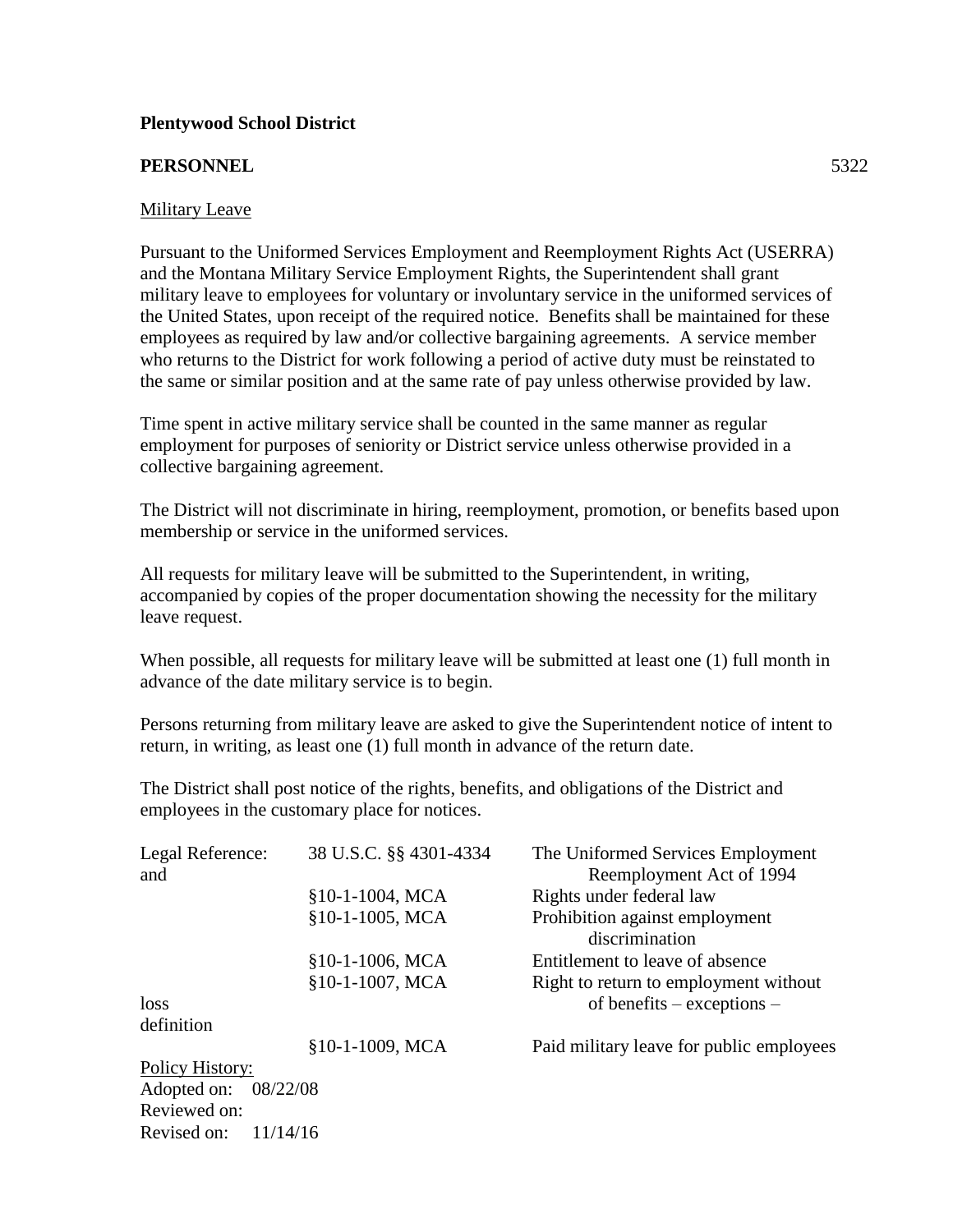### **PERSONNEL** 5325

#### Breastfeeding in the School and Workplace

Recognizing that breastfeeding is a normal part of daily life for mothers and infants and that Montana law authorizes mothers to breastfeed their infants where mothers and children are authorized to be, the District shall support women who want to continue breastfeeding after returning from maternity leave.

The District shall provide reasonable unpaid break time each day to an employee or who needs to express milk for a child, The District is not required to provide break time if to do so would unduly disrupt the District's operations. Supervisors are encouraged to consider flexible schedules when accommodating employees' needs. Building administrators are authorized to work with teachers to provide students necessary time to express milk for a child.

The District shall make reasonable efforts to provide a room or other location, other than a toilet stall, where an employee or student can express breast milk and access to a place to store expressed breast milk safely. The available space shall include the provision for lighting and electricity for the pump apparatus. If possible, supervisors and building administrators shall ensure that those employees or students in need of such accommodations shall be aware of them prior to maternity leave.

| Legal Reference: | § 39-2-215, MCA<br>and                                 | Public employer policy on support of women                                                                                                     |
|------------------|--------------------------------------------------------|------------------------------------------------------------------------------------------------------------------------------------------------|
|                  | $$39-2-216, MCA$<br>§ 39-2-217, MCA<br>37.111.811, ARM | breastfeeding – unlawful discrimination<br>Private Place for nursing mothers<br>Break time for nursing mothers<br><b>Physical Requirements</b> |

Policy History: Adopted on: 08/22/08 Reviewed on: Revised on: 07/12/21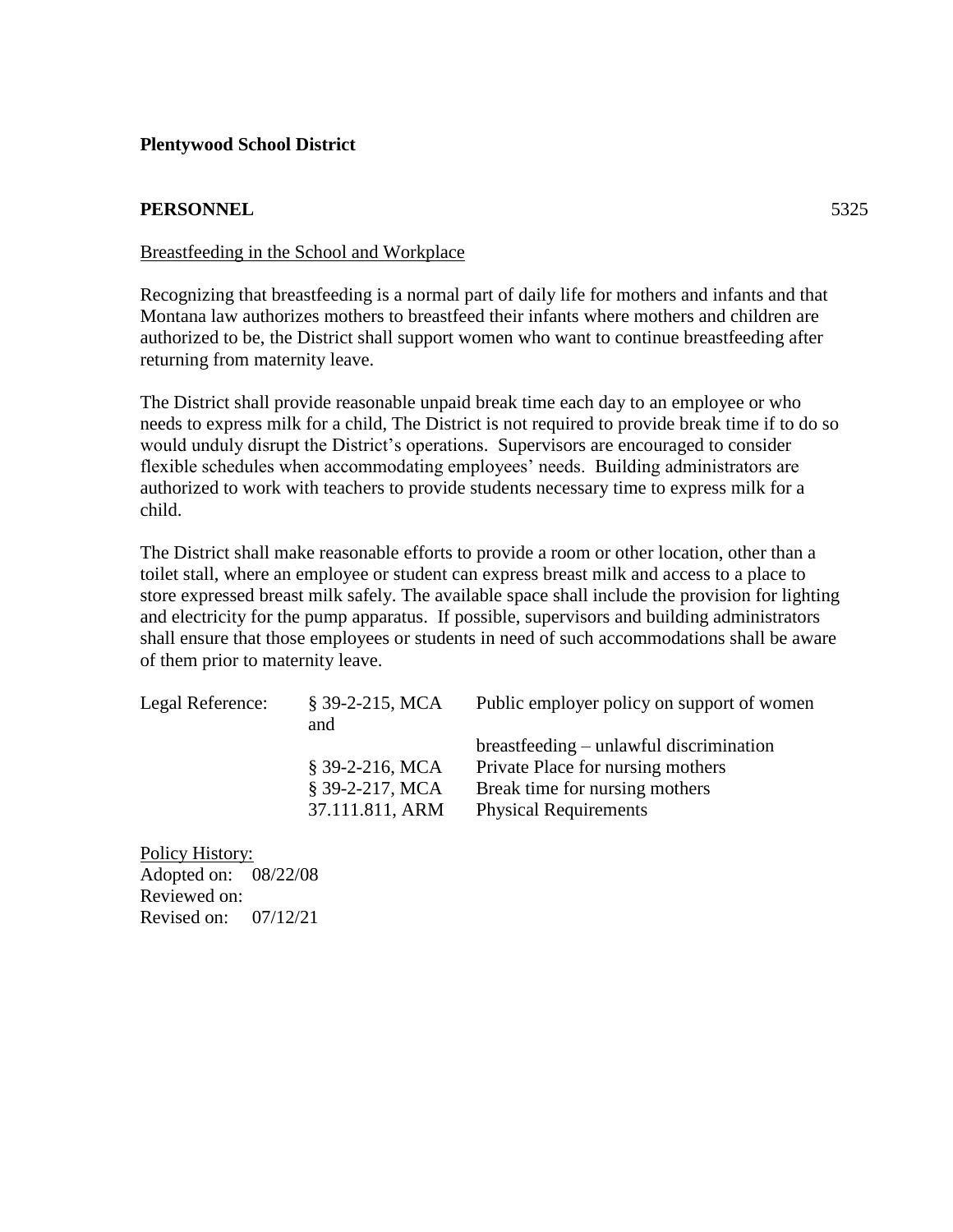# **PERSONNEL** 5328

# Family Medical Leave

In accordance with provisions of the Family Medical Leave Act of 1993 (FMLA), a leave of absence of up to twelve (12) weeks during a twelve-(12)-month period may be granted to an eligible employee for the following reasons: 1) birth of a child; 2) placement of a child for adoption or foster care; 3) a serious health condition which makes the employee unable to perform functions of the job; 4) to care for the employee's spouse, child, or parent with a serious health condition; 5) because of a qualifying exigency (as the Secretary shall, by regulation, determine) arising out of the fact that the spouse or a son, daughter, or parent of the employee is on active duty (or has been notified of an impending call or order to active duty) in the Armed Forces in support of a contingency operation.

### Servicemember Family Leave

Subject to Section 103 of the FMLA of 1993, as amended, an eligible employee who is the spouse, son, daughter, parent, or next of kin of a covered service member shall be entitled to a total of twenty-six (26) workweeks of leave during a twelve-(12)-month period to care for the service member. The leave described in this paragraph shall only be available during a single twelve-(12)-month period.

### **Eligibility**

An employee is eligible to take FMLA leave, if the employee has been employed for at least twelve (12) months and has worked at least one thousand two hundred fifty (1,250) hours during the twelve (12) months immediately prior to the date leave is requested, and there have been at least fifty (50) District employees within seventy-five (75) miles for each working day during twenty (20) or more workweeks in the current or preceding calendar year.

The Board has determined that the twelve-(12)-month period during which an employee may take FMLA leave is July 1 to June 30.

### Coordination of Paid Leave

Employees will be required to use appropriate paid leave while on FMLA leave. Workers' compensation absences will be designated FMLA leave.

### **Medical Certification**

The Superintendent has discretion to require medical certification to determine initial or continued eligibility under FMLA as well as fitness for duty.

Page 1 of 2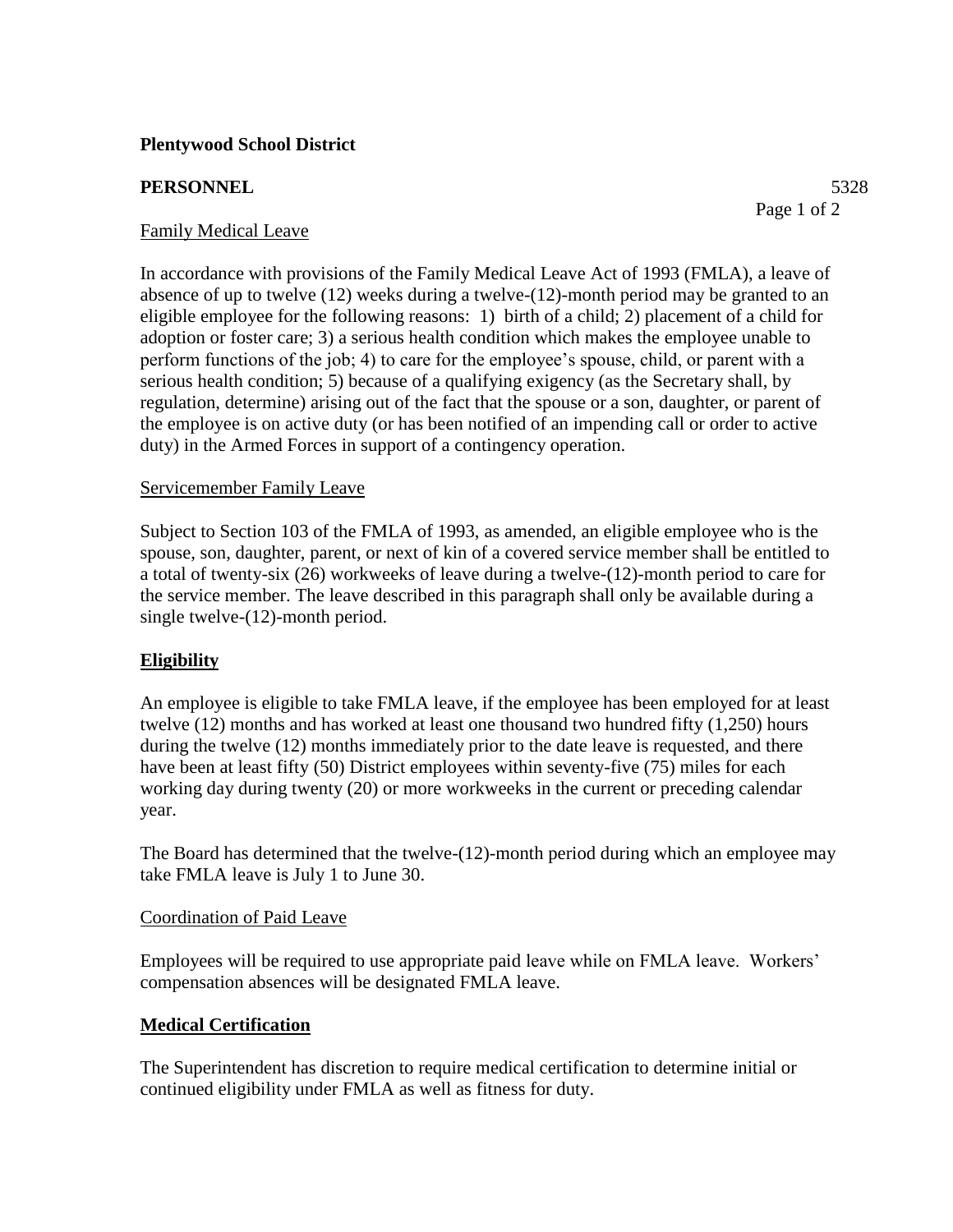5328 Page 2 of 2

Legal Reference: 29 U.S.C §2601, *et seq.* - Family and Medical Leave Act of 1993<br>29 C.F.R. Part 825, Family and Medical Leave Regulati Family and Medical Leave Regulations §§2-18-601, *et seq*., MCA Leave Time Prohibited Discriminatory Practices Section 585 – National Defense Authorization Act for FY 2008, Public Law [110-181]

Policy History: Adopted on: 02/10/98 Reviewed on: Revised on: 08/22/08, 06/09/09, 04/10/12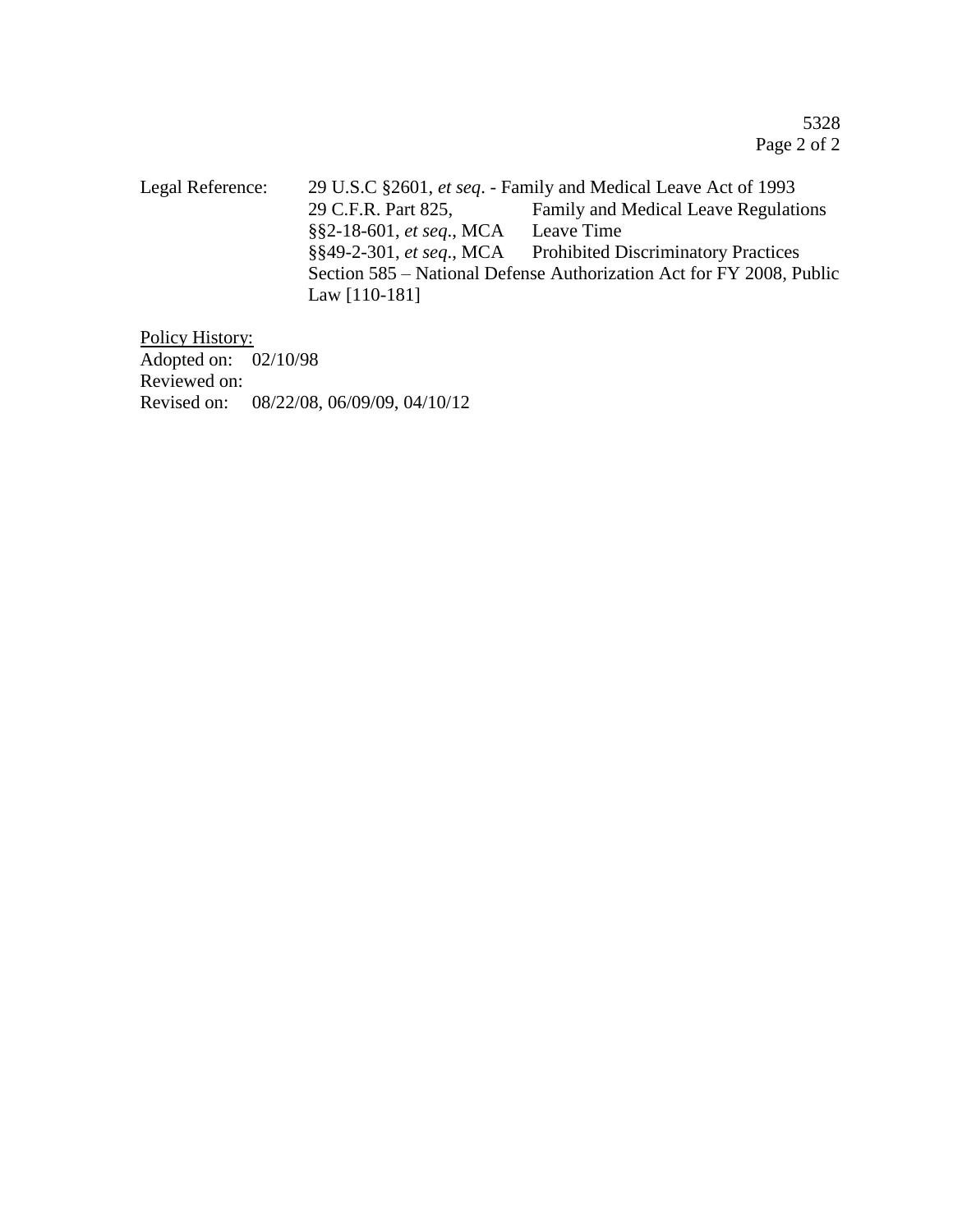# **PERSONNEL** age 1 of 6

# Family Medical Leave

# Who Is Eligible

Employees are eligible if they have worked for the District for at least one (1) year, and for one thousand two hundred fifty (1,250) hours over the previous twelve (12) months, and if there have been at least fifty (50) District employees within seventy-five (75) miles for each working day during twenty (20) or more workweeks in the current or preceding calendar year.

# Benefit

Under certain conditions, eligible employees, if qualified, may be entitled to up to twelve (12) weeks or twenty-six (26) weeks leave with continuing participation in the District's group insurance plan.

# Reasons for Taking Leave

Unpaid leave will be granted to eligible employees for any of the following reasons:

- a. To care for the employee's child after birth, or placement for adoption or foster care;
- b. To care for the employee's spouse, child, or parent (does not include parents-in-law) who has a serious health condition;
- c. For a serious health condition that makes the employee unable to perform the employee's job;

# Military Family Leave

a. Military Caregiver Leave

An eligible employee who is a relative of a servicemember can take up to 26 weeks in a 12 month period in order to care for a covered servicemember who is seriously ill or injured in the line of duty.

# b. Qualified Exigency leave

An eligible employee can take up to the normal 12 weeks of leave if a family member is on covered active duty. Covered active duty includes duty of a member of a regular component of the Armed Forces during deployment to a foreign country, and duty of a member of a reserve component of the Armed Forces during deployment to a foreign country under a call or order to active duty in support of specified contingency operations.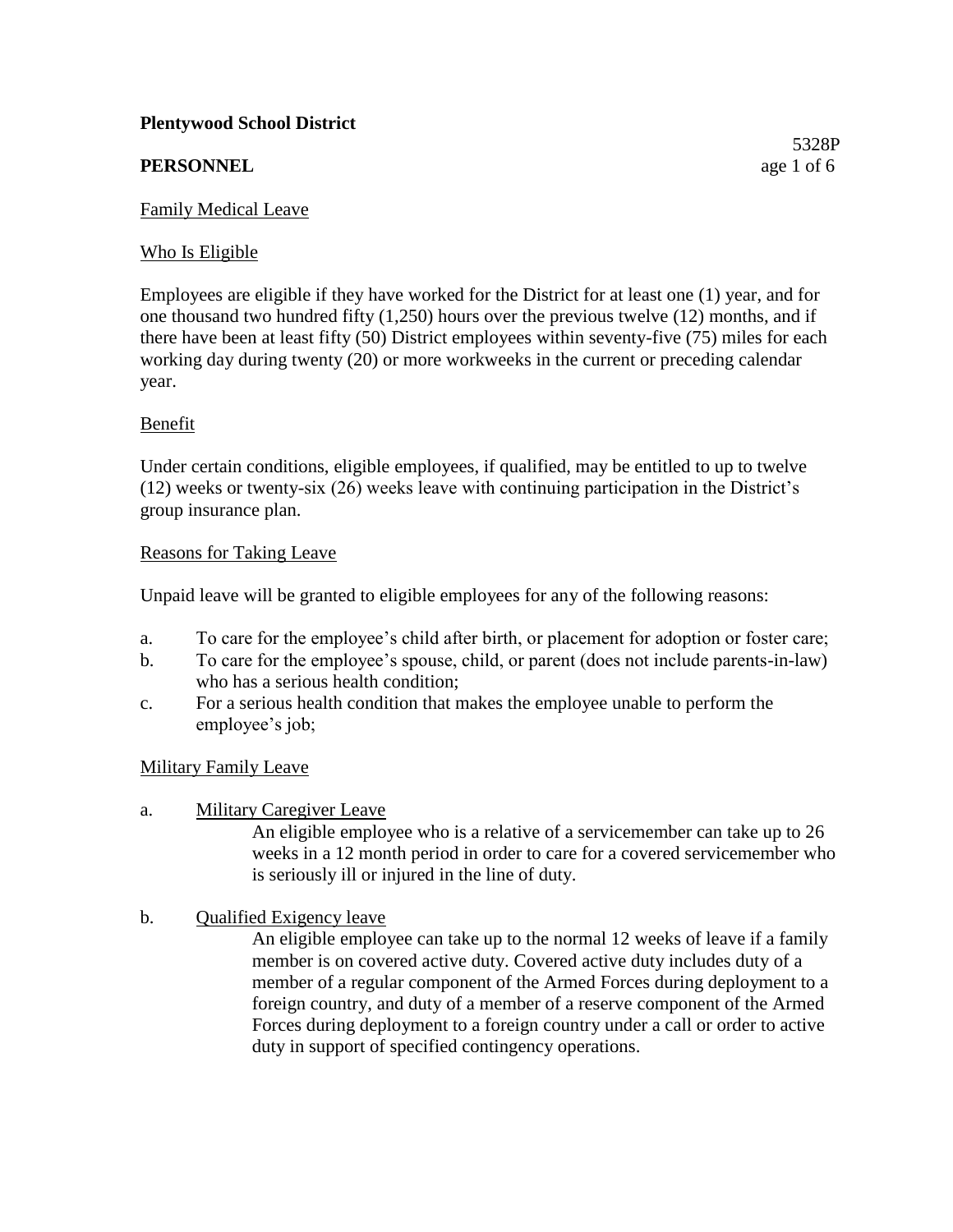5328P page 2 of 6

Qualifying Exigencies include:

- a. Short-notice deployment
- b. Military events and related activities
- c. Childcare and school activities
- d. Financial and legal arrangements
- e. Counseling
- f. Post-deployment activities; and
- g. Additional activities agreed to by the employer and the employee.

# Substitution of Paid Leave

Paid leave will be substituted for unpaid leave under the following circumstances:

- a. Accumulated sick/personal leave will be utilized concurrently with any FMLA leave that is taken for a serious health reason as described in (b) or (c) above.
- b. Accumulated vacation/personal leave will be utilized concurrently with any FMLA leave that is taken for a family reason as described in (a) above.
- c. Accumulated sick leave will be utilized concurrently with FMLA leave, whenever the FMLA leave is taken for reasons which qualify for sick leave benefits pursuant to District policy or an applicable collective bargaining agreement.
- d. Whenever appropriate workers' compensation absences shall be designated FMLA leave.
- e. Servicemember FMLA runs concurrent with other leave entitlements provided under federal, state, and local law.

# When Both Parents Spouses Are District Employees

When spouses work for the same employer and each spouse is eligible to take FMLA leave, the FMLA limits the combined amount of leave they may take for some, but not all, FMLAqualifying leave reasons.

For purposes of FMLA leave, spouse means a husband or wife as defined or recognized in the state where the individual was married and includes individuals in a common law or same-sex marriage. Spouse also includes a husband or wife in a marriage that was validly entered into outside of the United States, if the marriage could have been entered into in at least one state.

Eligible spouses who work for the same employer are limited to a combined total of 12 workweeks of leave in a 12-month period for the following FMLA-qualifying reasons:

•the birth of a son or daughter and bonding with the newborn child, •the placement of a son or daughter with the employee for adoption or foster care and bonding with the newly-placed child, and

•the care of a parent with a serious health condition.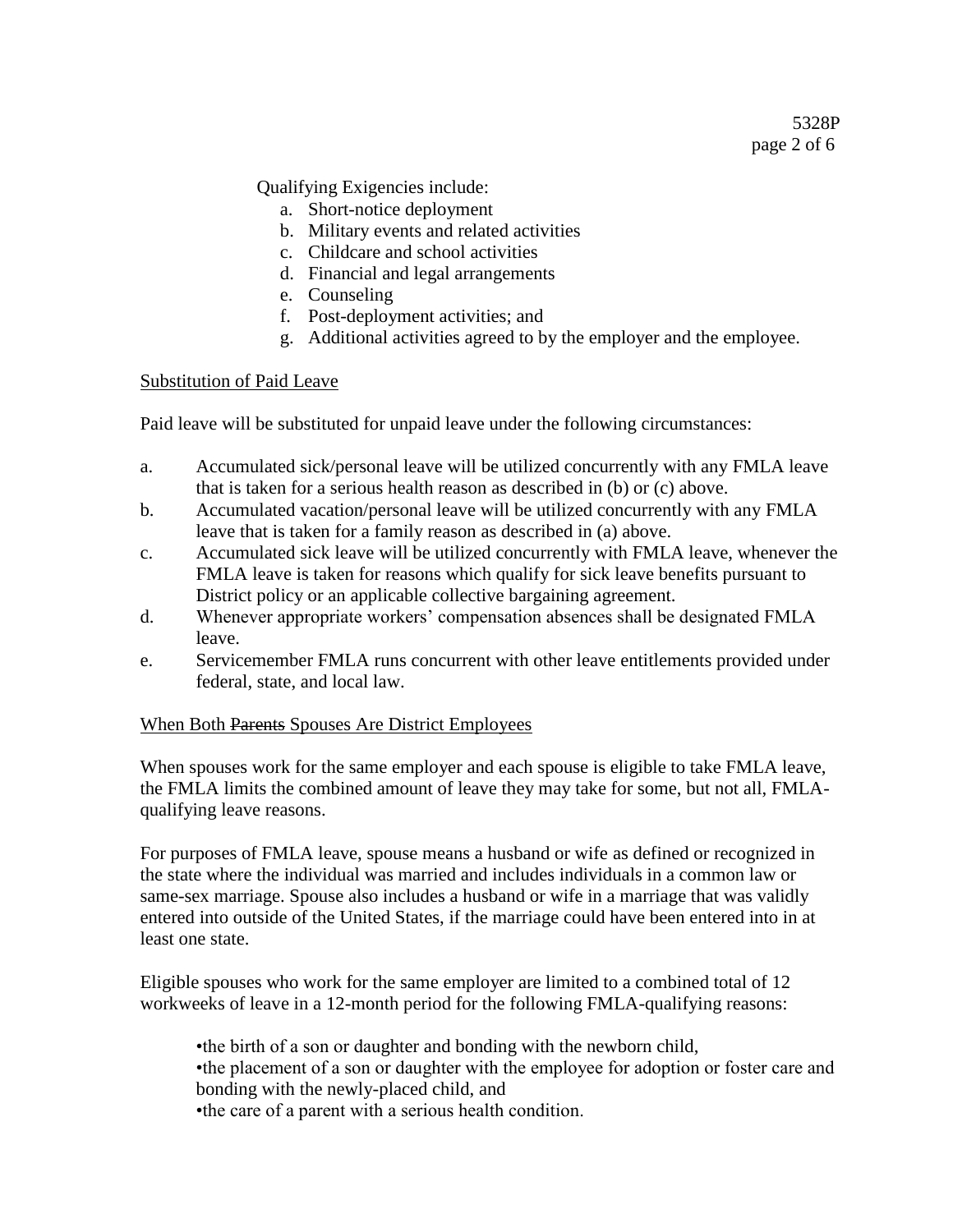Eligible spouses who work for the same employer are also limited to a combined total of 26 workweeks of leave in a single 12-month period to care for a covered servicemember with a serious injury or illness (commonly referred to as "military caregiver leave") if each spouse is a parent, spouse, son or daughter, or next of kin of the servicemember. When spouses take military caregiver leave as well as other FMLA leave in the same leave year, each spouse is subject to the combined limitations for the reasons for leave listed above.

The limitation on the amount of leave for spouses working for the same employer does not apply to FMLA leave taken for some qualifying reasons. Eligible spouses who work for the same employer are each entitled to up to 12 workweeks of FMLA leave in a 12-month period, without regard to the amount of leave their spouses use, for the following FMLAqualifying leave reasons:

- the care of a spouse or son or daughter with a serious health condition;
- a serious health condition that makes the employee unable to perform the essential functions of his or her job; and
- any qualifying exigency arising out of the fact that the employee's spouse, son, daughter, or parent is a military member on "covered active duty."

# Employee Notice Requirement

The employee must follow the employer's standard notice and procedural policies for taking FMLA.

# Employer Notice Requirement (29 C.F.R. §825.300)

Employers are required to provide employees with notice explaining the FMLA through a poster and either a handbook or information upon hire. If an employee requests FMLA leave, an employer must provide notice to the employee within five (5) business days of whether the

employee meets the FMLA eligibility requirements. If an employee is not eligible to take

FMLA, the employer must provide a reason. The employer must also provide a rights and responsibilities notice outlining expectations and obligations relating to FMLA leave. If FMLA leave is approved by the employer, it must provide th employee with a designation notice stating the amount of leave that will be counted against an employee's FMLA entitlement.

# Notice for Leave Due to Active Duty of Family Member

In any case in which the necessity for leave is foreseeable, whether because the spouse or a son, daughter, or parent of the employee is on active duty or because of notification of an impending call or order to active duty in support of a contingency operation, the employee shall provide such notice to the employer as soon as is reasonable and practicable.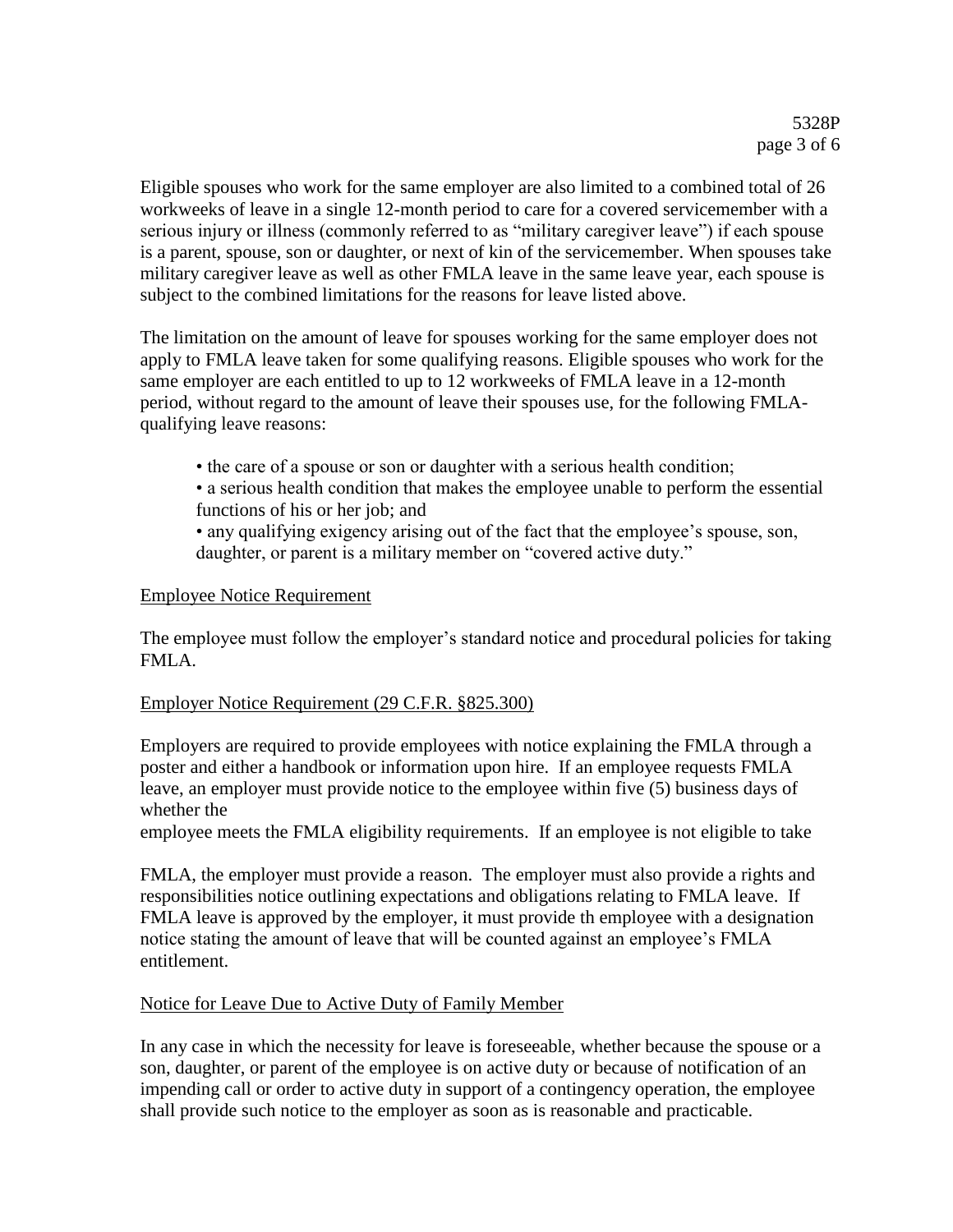### Requests

A sick leave request form is to be completed whenever an employee is absent from work for more than three (3) days or when an employee has need to be absent from work for continuing treatment by (or under the supervision of) a health care provider.

An employer may require that a request for leave be supported by a certification issued at such time and in such manner as the Secretary may by regulation prescribe. If the Secretary issues a regulation requiring such certification, the employee shall provide, in a timely manner, a copy of such certification to the employer.

# Medical Certification

The District will require medical certification to support a request for leave or any other absence because of a serious health condition (at employee expense) and may require second  $(2<sup>nd</sup>)$  or

third  $(3<sup>rd</sup>)$  opinions (at the employer's expense) and a fitness-for-duty report or return-towork statement.

# Intermittent/Reduced Leave

FMLA leave may be taken "intermittently or on a reduced leave schedule" under certain circumstances. Where leave is taken because of birth or placement of a child for adoption or foster care, an employee may take leave intermittently or on a reduced leave schedule only with District approval. Where FMLA leave is taken to care for a sick family member or for an employee's own serious health condition, leave may be taken intermittently or on a reduced leave schedule when medically necessary. An employee may be reassigned to accommodate intermittent or reduced leave. When an employee takes intermittent leave or leave on a reduced

leave schedule, increments will be limited to the shortest period of time that the District's payroll system uses to account for absences or use of leave.

# Insurance

An employee out on FMLA leave is entitled to continued participation in the appropriate group health plan, but it is incumbent upon the employee to continue paying the usual premiums

throughout the leave period. An employee's eligibility to maintain health insurance coverage will lapse if the premium payment is more than thirty (30) days late. The District will mail notice of delinquency at least fifteen (15) days before coverage will cease.

# Return

Upon return from FMLA leave, reasonable effort shall be made to place the employee in the original or equivalent position with equivalent pay, benefits, and other employment terms.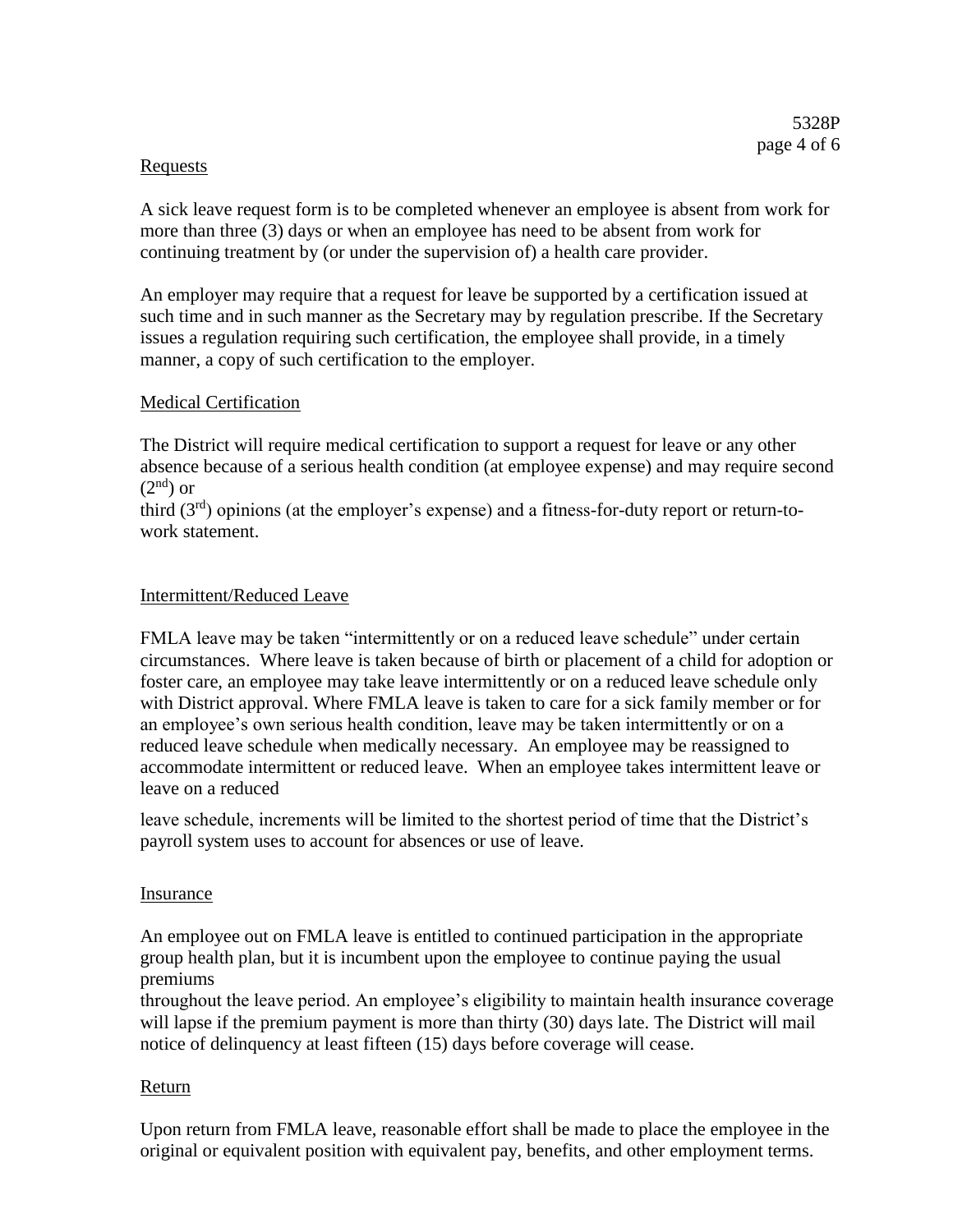### Recordkeeping

Employees, supervisors, and building administrators will forward requests, forms, and other material to payroll to facilitate proper recordkeeping.

### Summer Vacation

The period during the summer vacation or other scheduled breaks (i.e., Christmas) an employee would not have been required to work will not count against that employee's FMLA leave entitlement.

# *SPECIAL RULES FOR INSTRUCTIONAL EMPLOYEES*

# Leave More Than Five (5) Weeks Before End of Term

If an instructional employee begins FMLA leave more than five (5) weeks before the end of term, the District may require the employee to continue taking leave until the end of a semester term, if:

- a. The leave is at least three (3) weeks; and
- b. The employee's return would take place during the last three-(3)-week period of the semester term.

### Leave Less Than Five (5) Weeks Before End of Term

If an instructional employee begins FMLA leave for a purpose other than that employee's own serious health condition less than five (5) weeks before the end of term, the District may require the employee to continue taking leave until the end of a semester term, if:

- a. The leave is longer than two (2) weeks; and
- b. The employee's return would take place during the last two-(2)-week period of the semester term.

### Leave Less Than Three (3) Weeks Before End of Term

If an instructional employee begins FMLA leave for a purpose other than that employee's own serious health condition less than three (3) weeks before the end of term, the District may require

the employee to continue taking leave until the end of the academic term if the leave is longer

than five (5) days.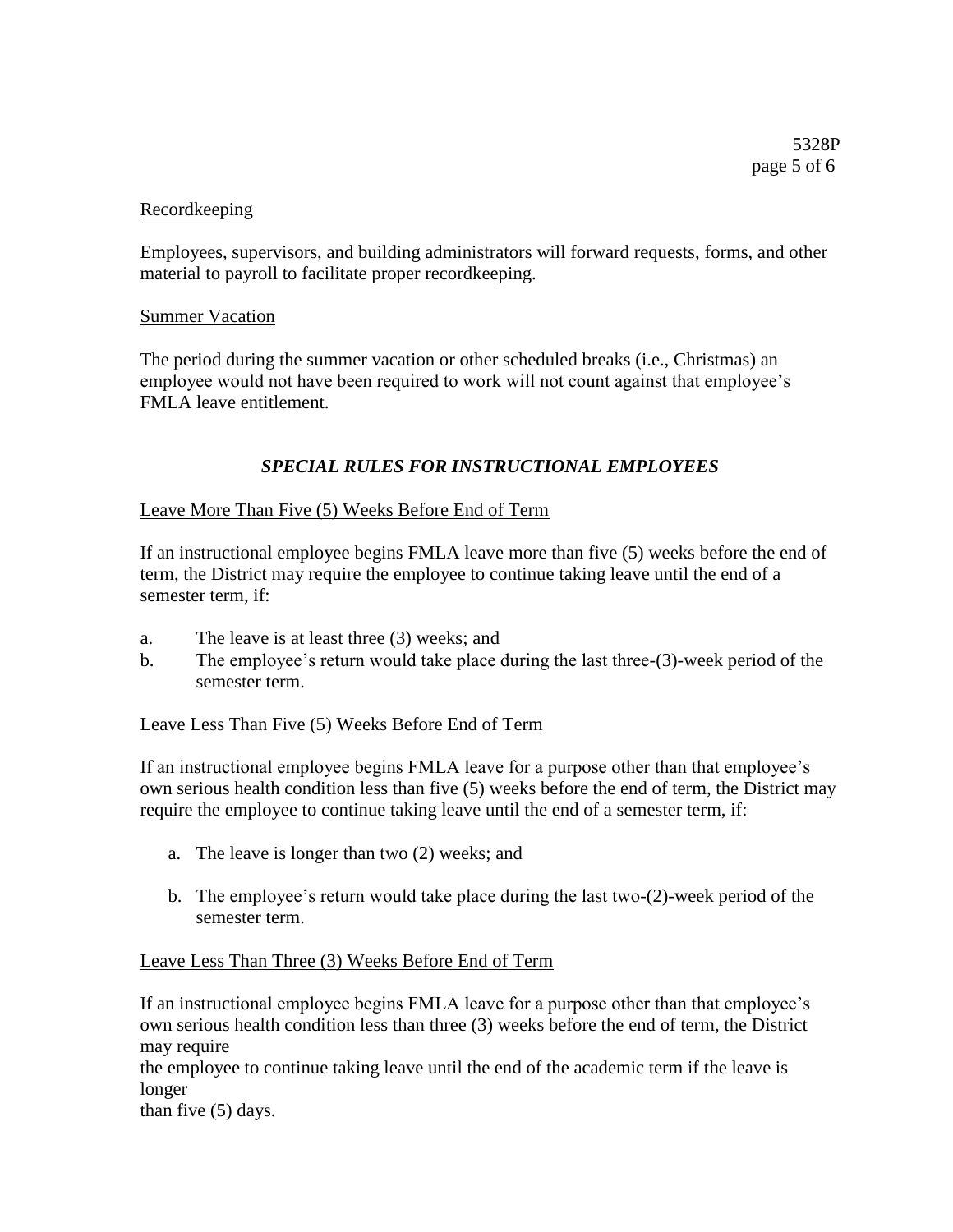### Intermittent or Reduced Leave

Under certain conditions, an instructional employee needing intermittent or reduced leave for more than twenty percent (20%) of the total working days over the leave period may be required by the District to:

- a. Take leave for a period(s) of particular duration not to exceed the duration of treatment; or
- b. Transfer to an alternate but equivalent position.

Procedure History: Adopted on: Reviewed on: Revised on: 12/09/19, 05/10/21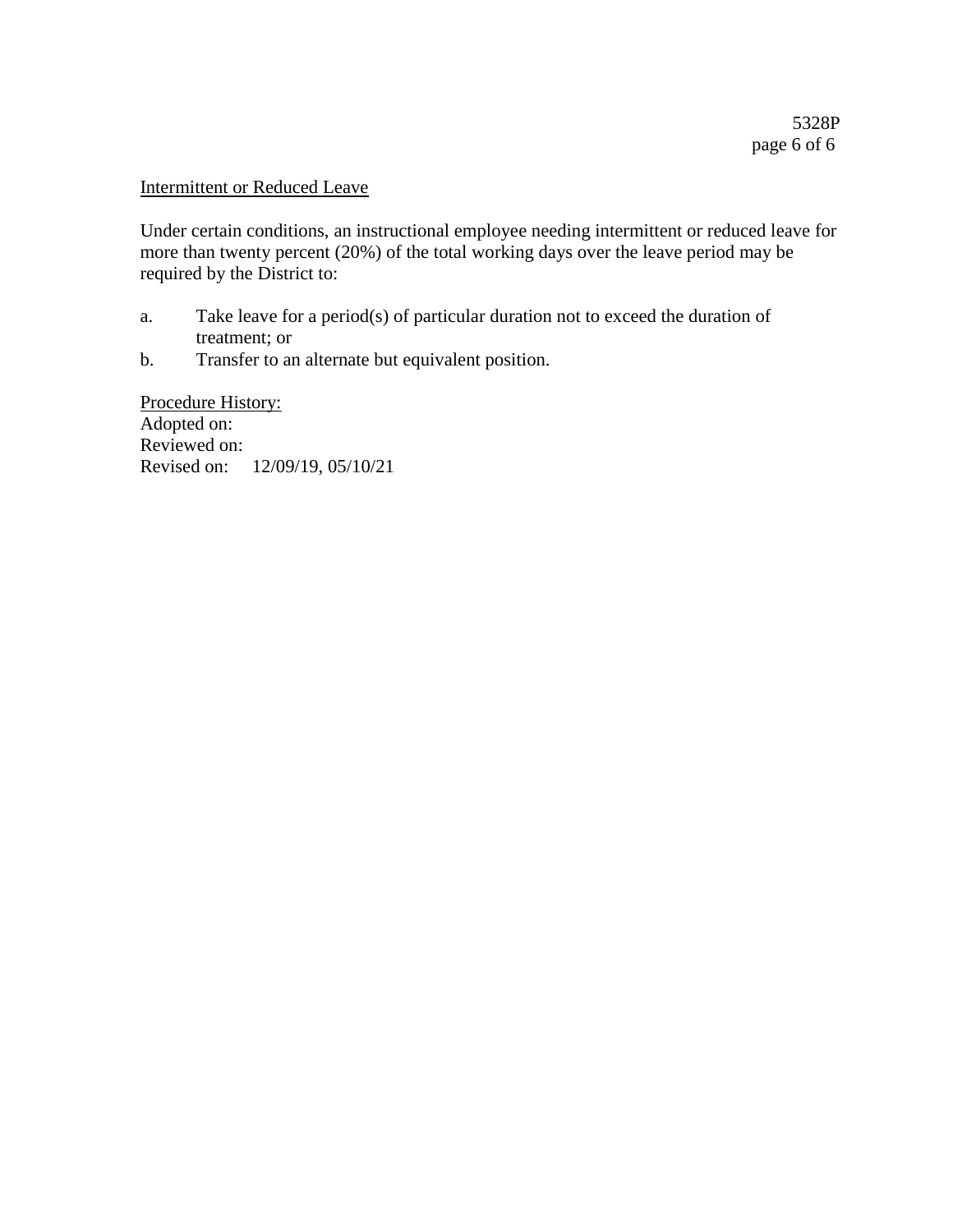# **PERSONNEL** 5329

### Long-Term Illness/Temporary Disability Leave

Employees may use sick leave for long-term illness or temporary disability, and, upon the expiration of sick leave, the Board may grant eligible employees leave without pay if requested. Medical certification of the long-term illness or temporary disability may be required, at the Board's discretion.

Leave without pay arising out of any long-term illness or temporary disability shall commence only after sick leave has been exhausted. The duration of leaves, extensions, and other benefits for privileges such as health and long-term illness, shall apply under the same conditions as other long-term illness or temporary disability leaves.

Policy History: Adopted on: Reviewed on: Revised on: 12/09/19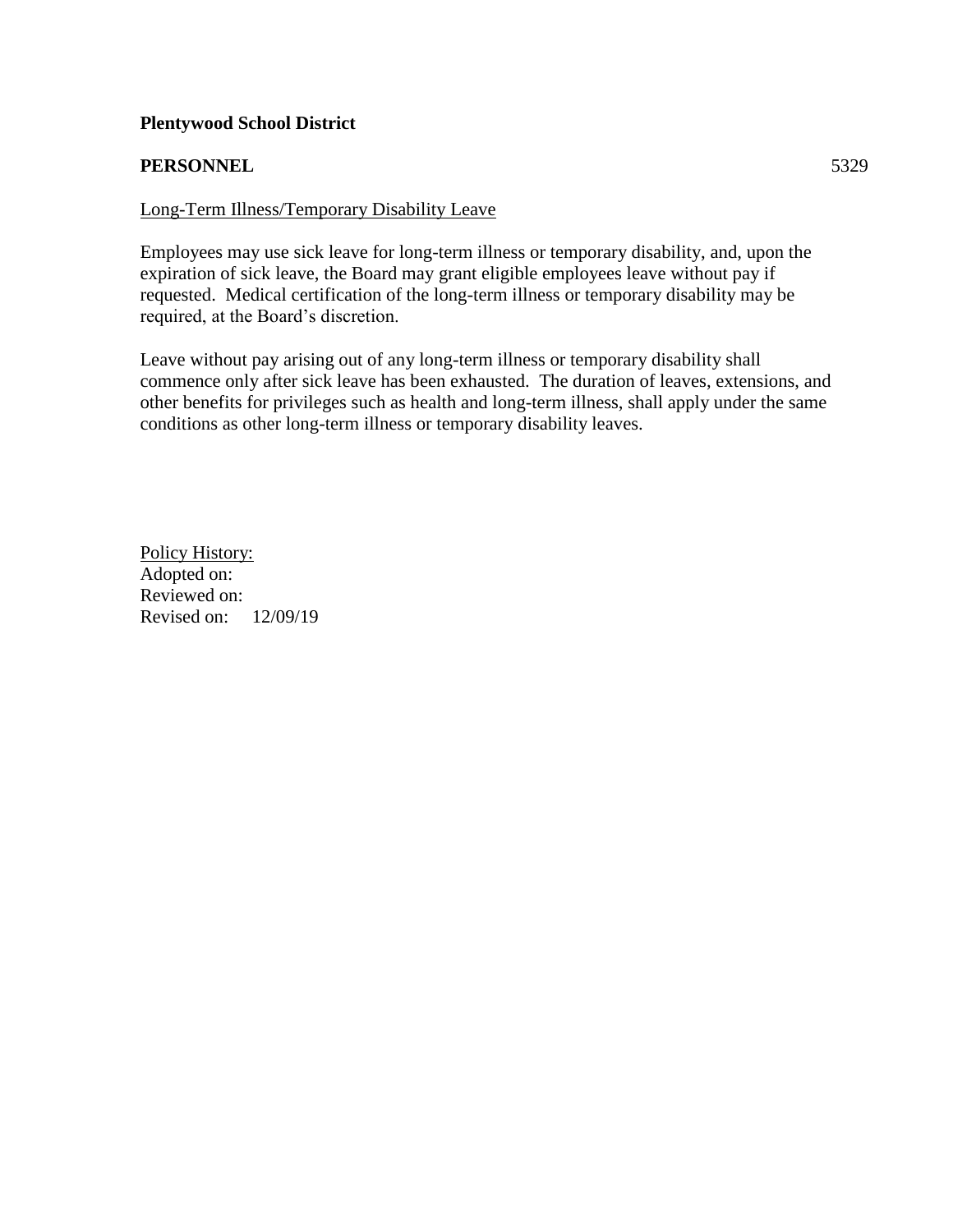# **PERSONNEL** 5329P

### Long-Term Illness/Temporary Disability

The following procedures will be used when an employee has a long-term illness or temporary disability, including maternity:

- 1. When any illness or temporarily disabling condition is "prolonged," an employee will be asked by the administration to produce a written statement from a physician, stating that the employee is temporarily disabled and is unable to perform the duties of his/her position until such a time.
- 2. In the case of any extended illness, procedures for assessing the probable duration of the temporary disability will vary. The number of days of leave will vary according to different conditions, individual needs, and the assessment of individual physicians. Normally, however, the employee should expect to return on the date indicated by the physician, unless complications develop which are further certified by a physician.
- 3. An employee who has signified her intent to return at the end of extended leave of absence shall be reinstated to his/her original job or an equivalent position with equivalent pay and accumulated seniority, retirement, fringe benefits, and other service credits.

Procedure History: Promulgated on: Reviewed on: Revised on: 12/09/19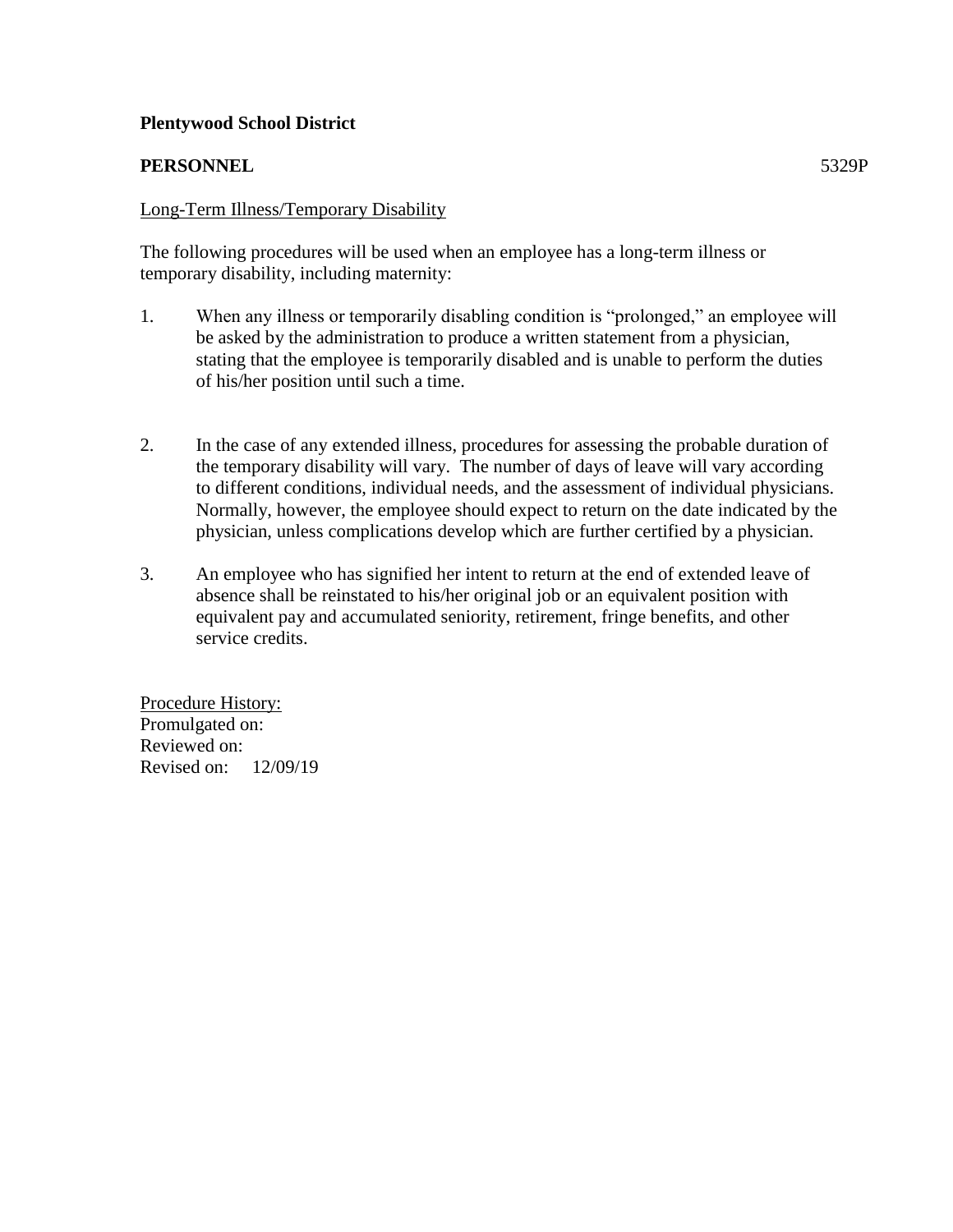### **PERSONNEL** 5330

#### Maternity and Paternity Leave

The School District's maternity leave policy covers employees who are not eligible for FMLA leave at Policy 5328. Maternity leave includes only continuous absence immediately prior to adoption, delivery, absence for delivery, and absence for post-delivery recovery, or continuous absence immediately prior to and in the aftermath of miscarriage or other pregnancy-related complications.

The School District shall not refuse to grant an employee a reasonable leave of absence for pregnancy or require that an employee take a mandatory maternity leave for an unreasonable length of time. The School District has determined that maternity leave shall not exceed 12 weeks unless mandated otherwise by the employee's physician. Employees will be required to use appropriate accumulated paid leave concurrently while on FMLA leave.

The School District shall not deny to the employee who is disabled as a result of pregnancy any compensation to which the employee is entitled as a result of the accumulation of disability or leave benefits accrued pursuant to plans maintained by the employer, provided that the employer may require disability as a result of pregnancy to be verified by medical certification that the employee is not able to perform employment duties.

An employee who has signified her intent to return at the end of her maternity leave of absence shall be reinstated to her original job or an equivalent position with equivalent pay and accumulated seniority, retirement, fringe benefits, and other service credits.

The School District will review requests for Paternity Leave in accordance with any applicable policy or collective bargaining agreement provision governing use of leave for family purposes.

Legal Reference: § 49-2-310, MCA Maternity leave – unlawful acts of employers § 49-2-311, MCA Reinstatement to job following pregnancyrelated leave of absence Admin. R. Mont. 24.9.1201—1207 Maternity Leave

Policy History: Adopted on: Reviewed on: Revised on: 12/09/19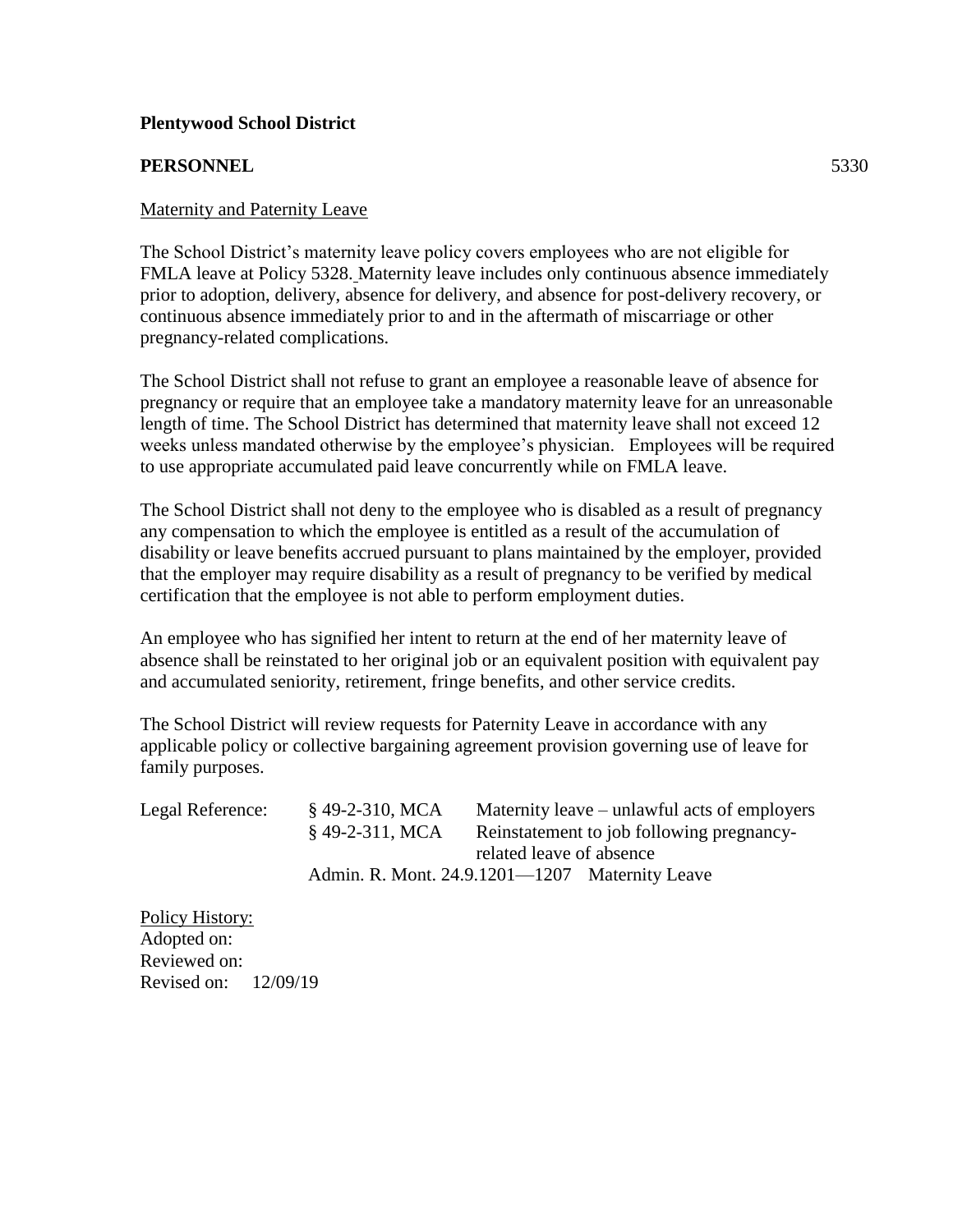### **PERSONNEL** 5331

#### Insurance Benefits for Employees

Newly hired employees will be eligible for insurance benefits offered by the District for the particular bargaining unit to which the employee belongs, with the exceptions noted below:

- 1. Classified employees who are less than half time (that is, who is regularly scheduled to work less than 20 hours per week) will not be eligible for group health, dental and life insurance, and will not be considered to be a member of the defined employee insurance benefit groups.
- 2. Any permanent employee who works half time or more is eligible for group health and/or dental insurance irrespective of the unit to which the employee belongs. Life insurance benefits shall accord with Board policy or the current collective bargaining agreement.
- 3. An employee who does not work during the summer, but who has been employed during the previous academic year, shall be eligible at his/her election to continue group health, dental and life insurance overages during the summer months. For certified personnel, the District will pay the District's portion of the premium during the summer if the certified employee has worked at least 135 days during the preceding school year. A classified employee who works less than 12 months shall have his/her premium paid for summer months (in the same proration as existed during the academic year) if the employee has worked at least 180 days during in the preceding school year.
- 4. An employee who has not completed the required number of days must pay the total premium (employee and employer portion) for June, July, and August by the last day of school. This payment is made to the District's benefit clerk.

If an eligible employee wished to discontinue or change health insurance coverage, it is incumbent upon the employee to initiate the action by contacting the personnel office and completing the appropriate forms. A medical examination at the expense of the employee may be required if the employee elects to join the District health insurance program after initially refusing coverage during the "open season" (July).

Anniversary dates of the health and dental insurance policies for the District shall be July 1 through June 30.

§ 2-18-703, MCA Contributions

Legal Reference: § 2-18-702, MCA Group insurance for public employees and officers

Policy History: Adopted on: 02/10/98 Revised on: Reviewed on: 08/18/08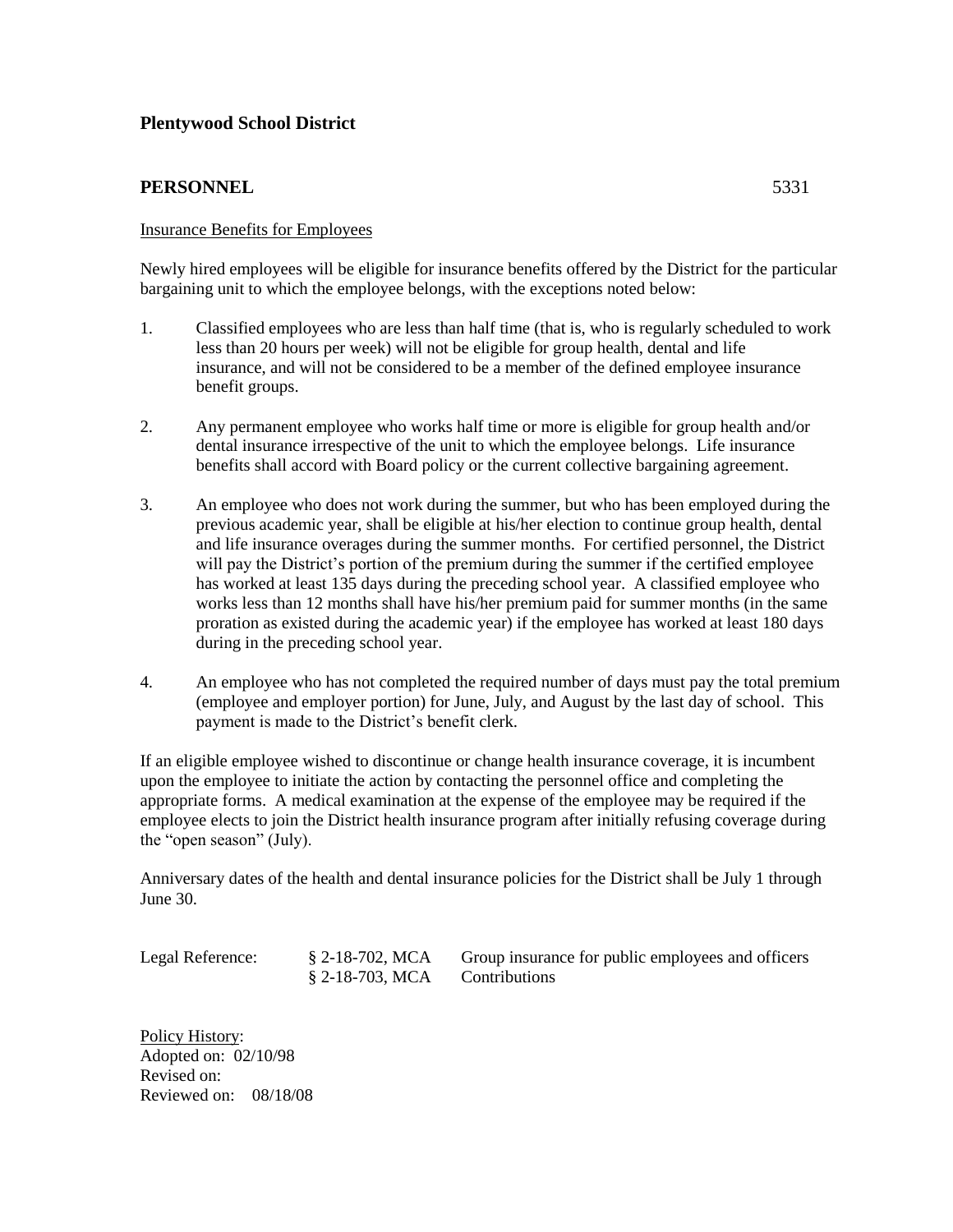### **PERSONNEL**

#### Holidays

Holidays for certified staff are dictated by the school calendar, in part. Temporary employees shall not receive holiday pay. Part-time employees shall receive holiday pay on a pro-rated basis.

The holidays required for classified staff, by § 20-1-305, MCA, are:

- 1. Independence Day
- 2. Labor Day
- 3. Thanksgiving Day
- 4. Christmas Day
- 5. New Year's Day
- 6. Memorial Day
- 7. Good Friday
- 8. State and national election days when the school building is used as a polling place and the conduct of school would interfere with the election process of the polling place.

In those cases where an employee, as defined above, is required to work any of these holidays, another day shall be granted in lieu of such holidays, unless the employee elects to be paid for the holiday in addition to the employee's regular rate of pay for all time worked on the holiday.

If a holiday occurs during the period in which vacation is being taken by an employee, the holiday shall not be charged against the employee's annual leave.

Legal Reference: § 20-1-305, MCA School holidays

Policy History: Adopted on: 02/10/98 Revised on: 11/09/04 Reviewed on: 08/18/08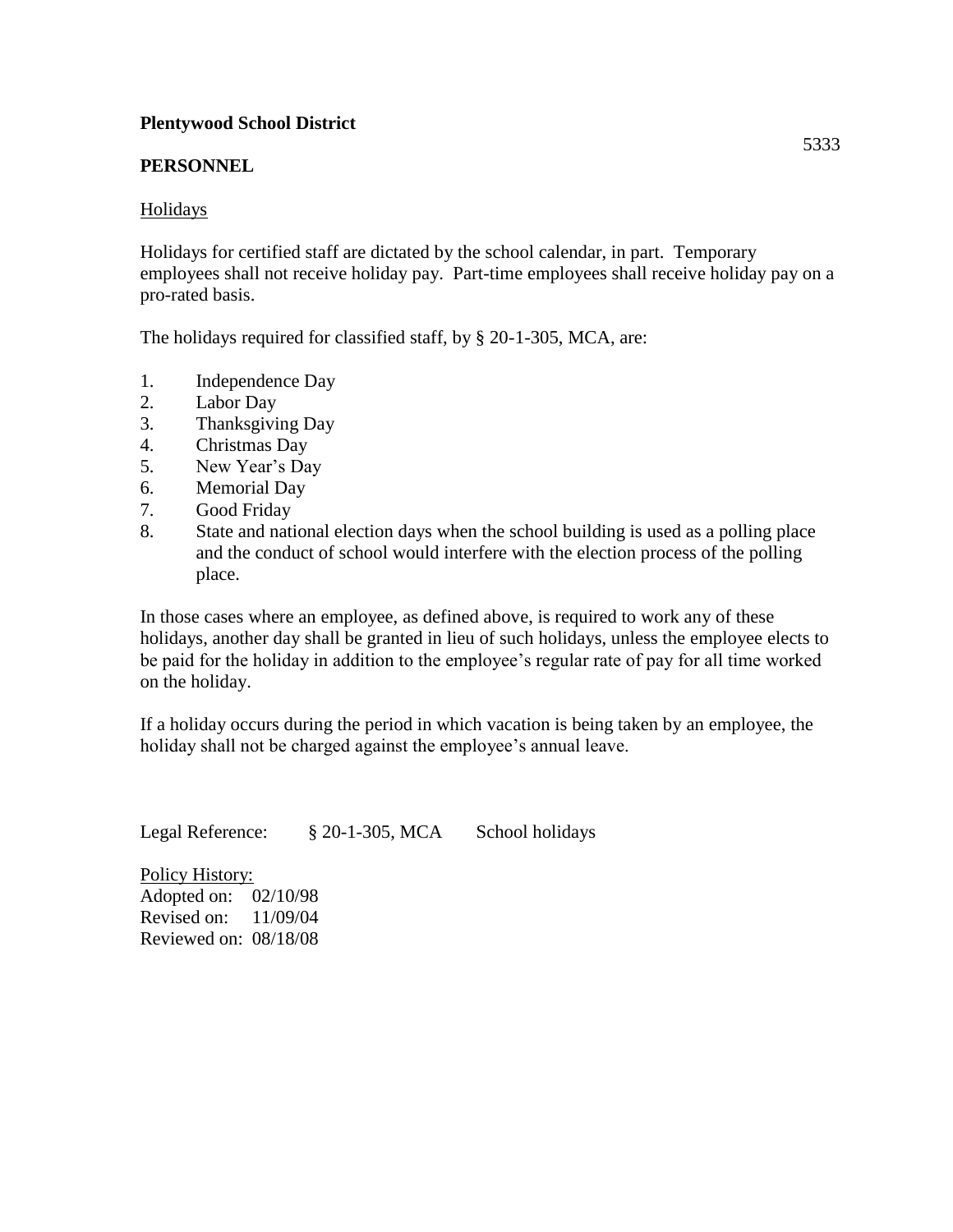#### **PERSONNEL** 5334

**Vacations** 

#### Policy and Objectives

The classified and 12-month administrative staff shall accrue annual vacation leave benefits in accordance with §§ 2-18-611, 2-18-612, 2-18-614 through 2-18-617 and 2-18-621, MCA. Nothing in this policy guarantees approval of the granting of specific days as annual vacation leave in any instance. Each request will be judged by the District in accordance with this policy. Employees of less than six months duration will not accrue vacation benefits.

 $§ 2-18-612, MCA$ 

Legal Reference:  $\frac{8}{9}$  2-18-611, MCA Annual Vacation Leave<br>  $\frac{8}{9}$  2-18-612, MCA Rate Earned § 2-18-617, MCA Accumulation of Leave

Policy History: Adopted on: 02/10/98 Revised on: Reviewed on: 08/18/08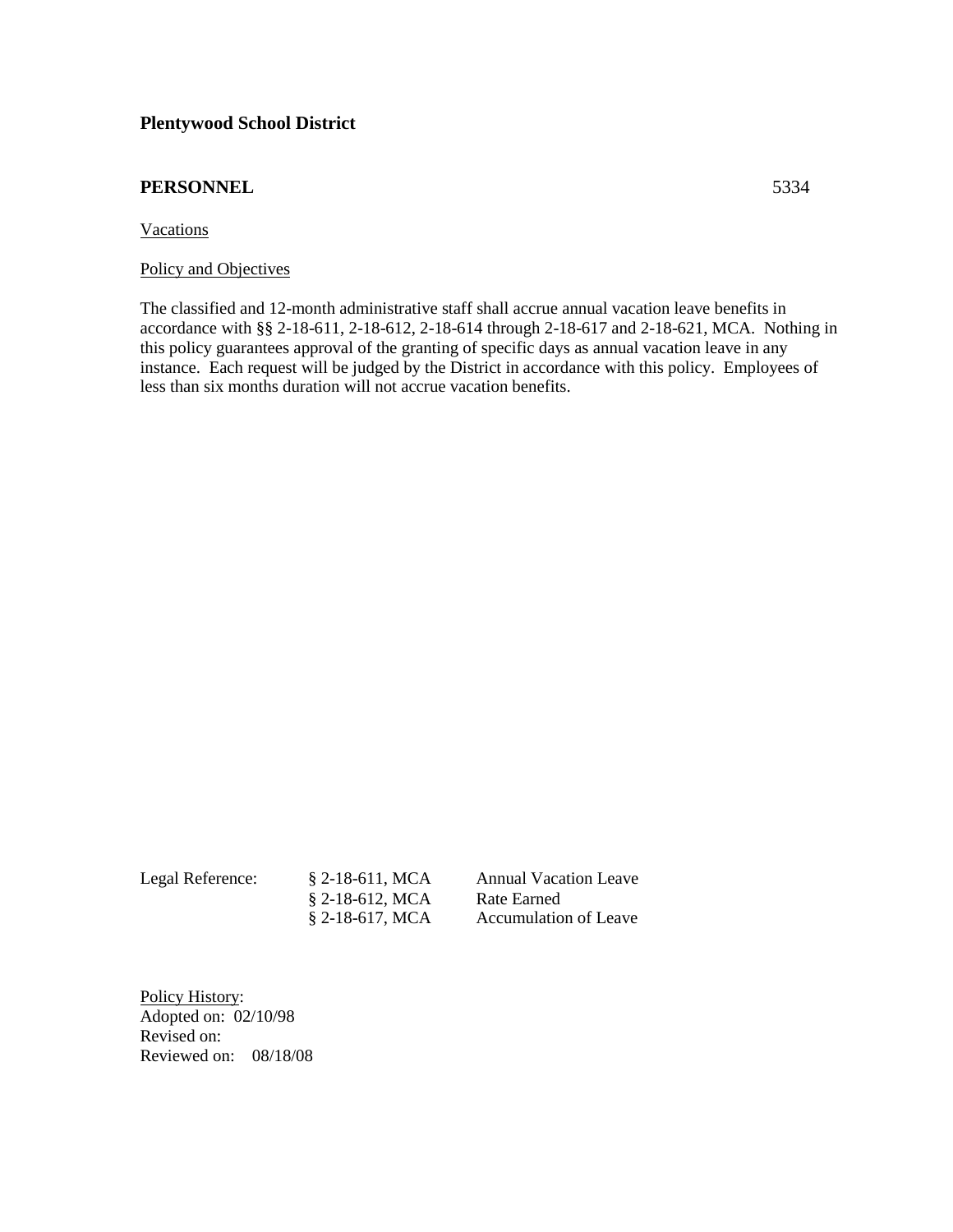### **PERSONNEL** 5334P

#### Vacations

All classified employees, except those in a temporary status, serving more than six (6) months, are eligible to earn vacation leave credits retroactive to the date of employment. Leave credits may not be advanced nor may leave be taken retroactively. A seasonal employee's accrued vacation leave credits may be carried over to the next season, if management has a continuing need for the employee, or paid out as a lump-sum payment to the employee when the season ends (generally in June). The employee may request a lump sum payment at the end of each season.

Vacation is earned according to the following schedule:

#### RATE EARNED SCHEDULE

| Years of                           | <b>Working Days</b> |
|------------------------------------|---------------------|
| Employment                         | Credit per Year     |
| $1 \text{ day} - 10 \text{ years}$ | 15                  |
| $10 - 15$ years                    | 18                  |
| $15 - 20$ years                    | 21                  |
| 20 years on                        | 24                  |

Time as an elected state, county or city official, as a school teacher or as an independent contractor, does not count toward the rate earned. For purposes of this paragraph, an employee of the District or the university system is eligible to have school district or university employment time count toward the rate earned schedule if that employee was eligible for annual leave in the position held with the school district or university system.

#### Maximum Accrual of Vacation Leave

All full-time and part-time employees serving in permanent and seasonal positions may accumulate two (2) times the total number of annual leave credits they are eligible to earn per year, according to the rate earned schedule.

#### Annual Pay-Out

The District may, in its sole discretion and/or subject to the terms of a collective bargaining agreement, provide cash compensation in January of each year for unused vacation leave in lieu of the accumulation of vacation leave.

#### Lump-Sum Payment Upon Termination

An employee who terminates employment for reasons not reflecting discredit on the employee shall be entitled, upon the date of such termination, to cash compensation for unused vacation leave, assuming that the employee has worked the qualifying periods set forth in § 2-18-611, MCA. The District shall not pay accumulated leaves to employees, who have not worked the qualifying period.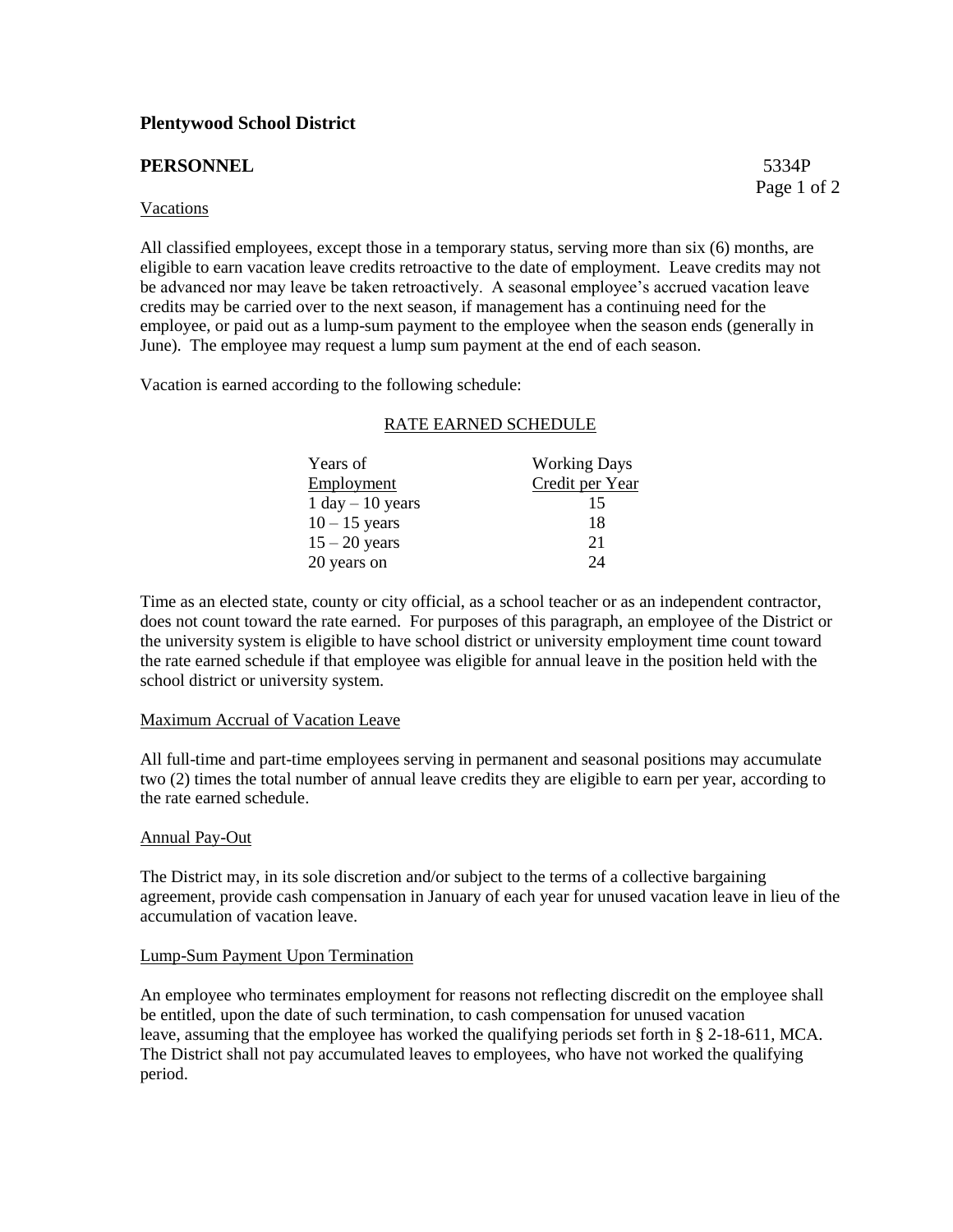5334P Page 2 of 2

# Legal Reference: § 2-18-611 – 2-18-617, MCA

Procedure History: Promulgated on: 03/31/01 Revised on: Reviewed on: 08/18/08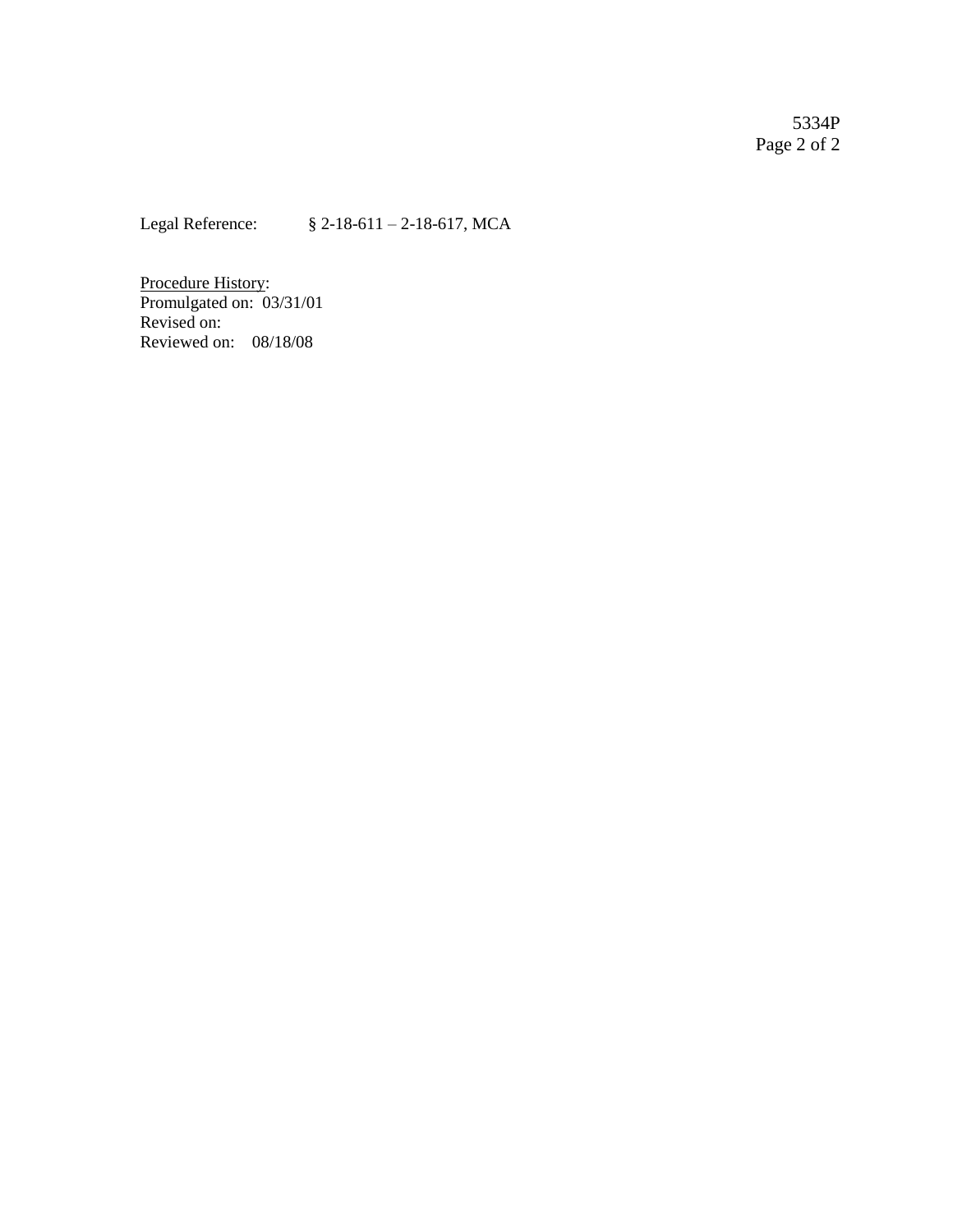### **Plentywood K-12 Schools**

### **PERSONNEL** 5336

Compensatory Time and Overtime for Classified Employees

Non-exempt classified employees who work more than forty (40) hours in a given workweek may receive overtime pay of one and one-half  $(1\frac{1}{2})$  times the normal hourly rate, unless the District and the employee agree to the provision of compensation time at a rate of one and one-half (1½) times all hours worked in excess of forty (40) hours in any workweek. The Superintendent must approve any overtime work of a classified employee.

Under Montana law and the Federal Fair Labor Standards Act, a classified employee may not volunteer to work without pay in an assignment similar to the employee's regular work.

A non-exempt employee who works overtime without authorization may be subject to disciplinary action.

*NOTE: Please be advised that comp time is not required. If a district adopts a comp time policy, there are basically two (2) types of employees: 1) Those who are covered before the policy was adopted need to be treated on a case-by-case basis, and the agreement to allow comp time must be entered into before the work is performed. 2) Those hired after the policy is in place – the Department of Labor has determined that the employee agreed to the policy. Some experts have said comp time is a credit card, not a savings account. The employee has broad latitude to decide when the time will be taken.*

Legal Reference: 29 USC 201, et seq. Fair Labor Standards Act

Policy History: Adopted on: 08/22/08 Reviewed on: Revised on: 10/12/09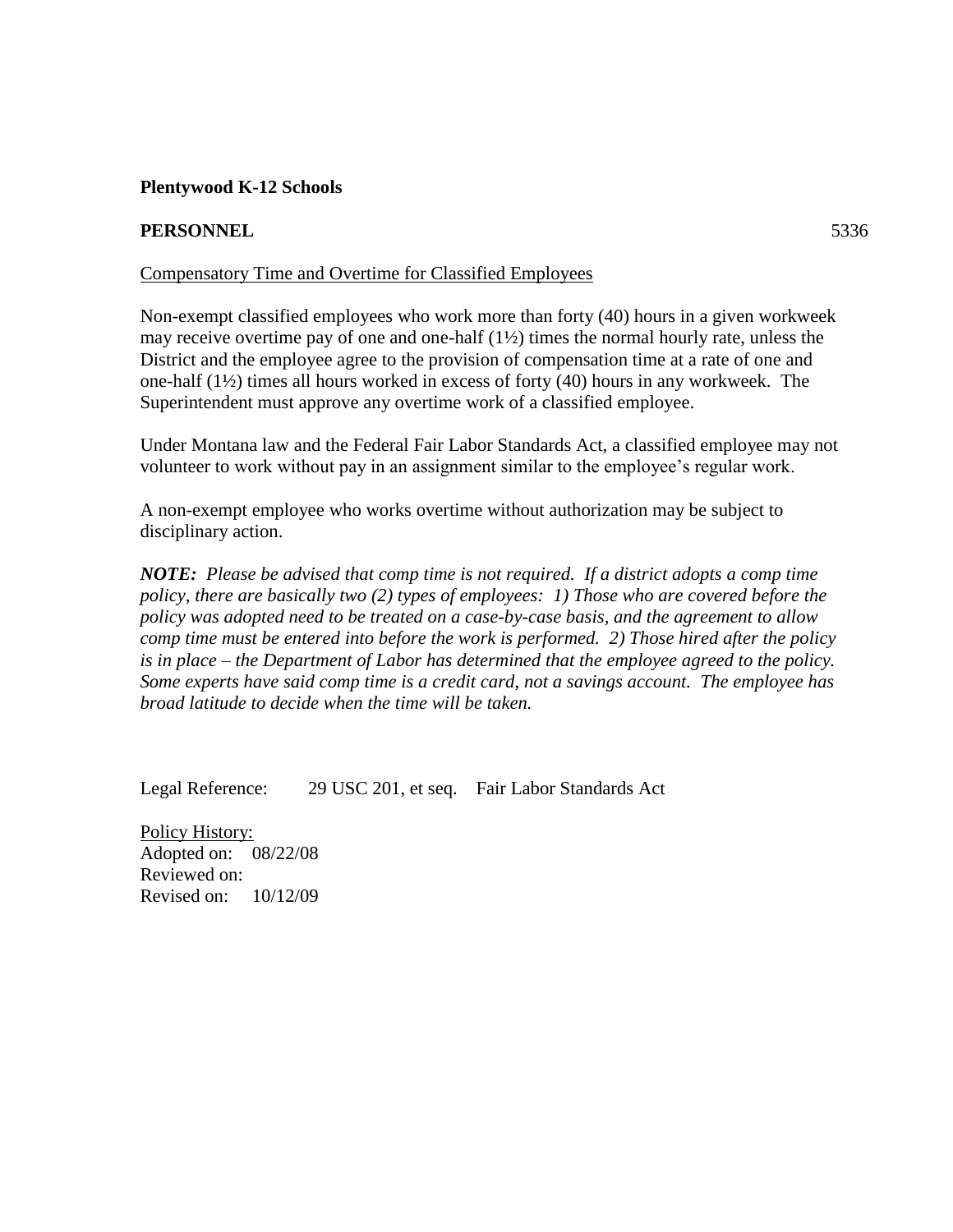### **PERSONNEL** 5337

#### Workers' Compensation Benefits

All employees of the District are covered by Worker's Compensation benefits.

In the event of an industrial accident, an employee should:

- 1. attend to first aid and/or medical treatment if emergency prevails;
- 2. correct or report as needing correction the hazardous situation as soon as possible after the emergency is stabilized;
- 3. report the injury or disabling condition (whether actual or possible) to the immediate supervisor within 48 hours on the Employers First Report of Occupational Injury or Disease; and
- 4. call or visit the District Personnel Office after medical treatment if needed to complete the necessary report of accident and injury, the Occupational Injury or Disease Form.

The Personnel Department shall notify the immediate supervisor of the report, and shall include the immediate supervisor in completing the report as required.

An employee who is injured in an industrial accident may be eligible for Worker's Compensation benefits. By law, use of sick leave must be coordinate with receipt of Worker's Compensation benefits on a case-by-case basis by contacting the Worker's Compensation Division, Department of Labor and Industry.

The District will not automatically and simply defer to a report of industrial accident. The District shall investigate as it deems appropriate to determine (1) whether continuing hazardous conditions exist that need to be eliminated, and (2) whether in fact an accident attributable to the District's working environment did occur as reported. The District may require the employee to authorize his/her physician to release pertinent medical information to the District's personnel office or to a physician of the District's choice should an actual claim be filed against the Worker's Compensation Division which could result in additional fees levied against the District.

\*An employee who elects to receive Worker's Compensation benefits shall, upon commencement of the benefits, be considered in a Leave Without Pay status, and shall no longer be eligible for District group insurance benefits except as may be required by the Family Medical Leave Act and to the extent provided for all employees on Leave Without pay status, i.e., that all premiums are due in advance on a monthly basis for the duration of the Leave Without Pay. The District will discontinue its contributions for group insurance on behalf of any employee on a Leave Without Pay status at the end of the month in which Leave Without Pay commences.

Legal Reference: § 39-71-101, et seq., MCA Workers' Compensation

Policy History: Adopted on: 02/10/98 Revised on: Reviewed on: 08/18/08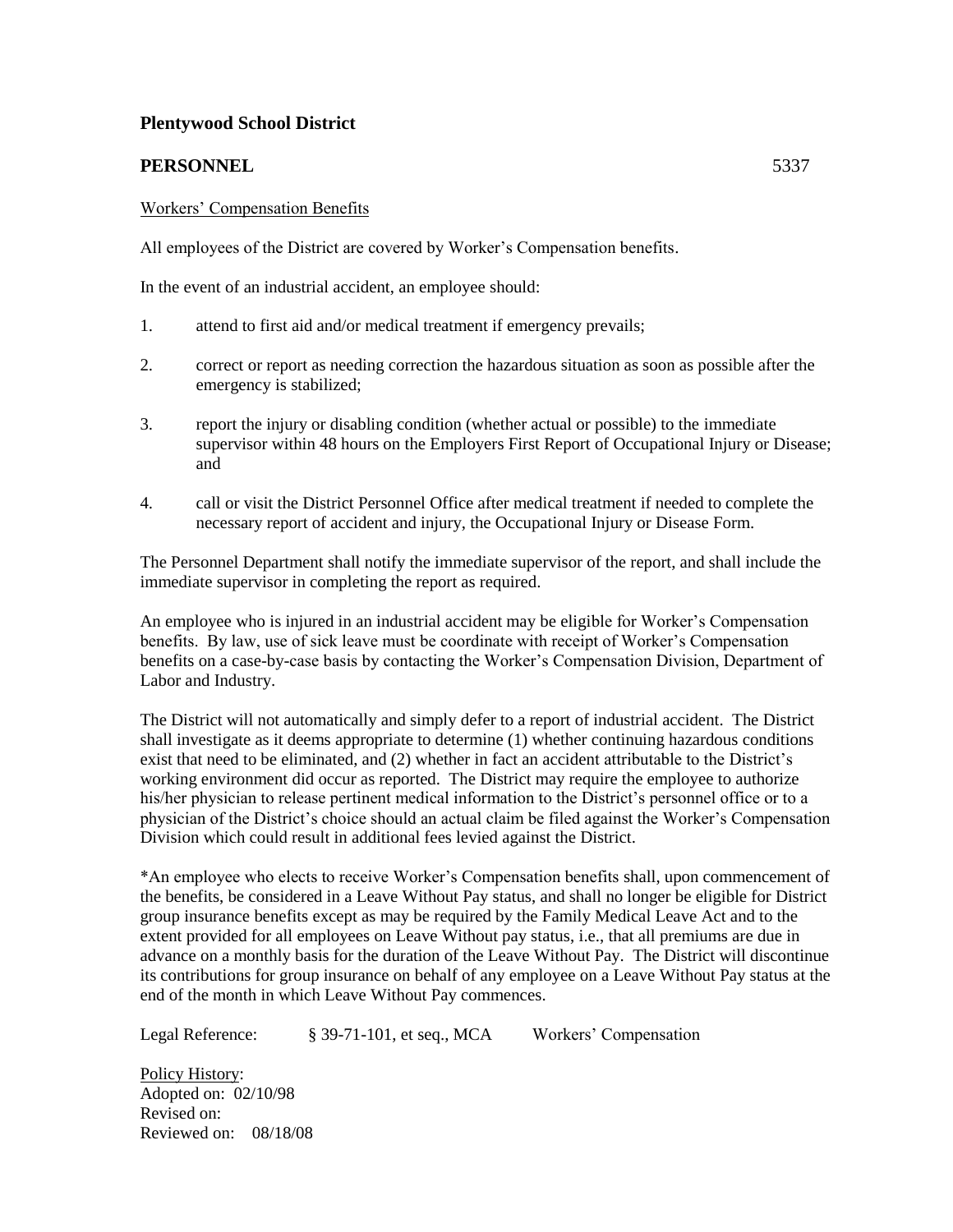### **PERSONNEL** 5338

#### Payment of Interest on Employer Contributions for Workers' Compensation Time

An employee absent because of an employment-related injury entitling the employee to workers' compensation payments may, upon the employee's return to service, contribute to the retirement system an amount equal to the contributions that would have been made by the employee to the system on the basis of the employee's compensation at the commencement of the employee's absence plus regular interest accruing from one (1) year from the date after the employee returns to service to the date the employee contributes for the period of absence.

The District has the option to pay, or not pay, the interest on the employer's contribution for the period of absence based on the salary as calculated. If the employer elects not to pay the interest costs, this amount must be paid by the employee.

It is the policy of this District to **not pay** the interest costs associated with the employer's contribution.

Legal Reference: §§ 19-3-504, MCA Absence due to illness or injury.

Policy History: Adopted on: 12/08/09 Reviewed on: Revised on: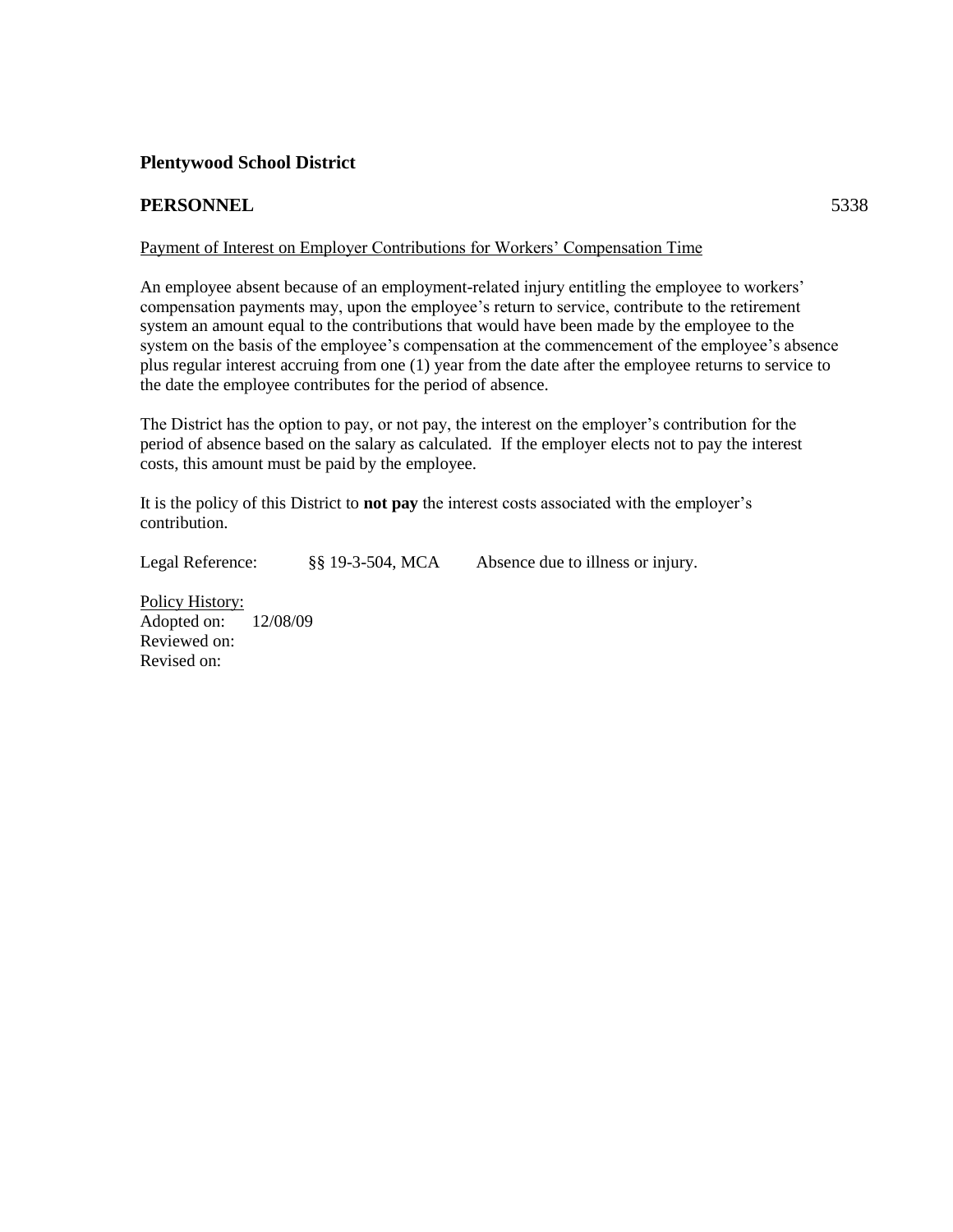### **PERSONNEL** 5420

#### Paraprofessionals

Paraprofessionals, as defined in the appropriate job descriptions, are under the supervision of a principal and a teacher to whom the principal may have delegated responsibility for close direction. The nature of the work accomplished by paraprofessionals will encompass a variety of tasks that may be inclusive of "limited instructional duties."

Paraprofessionals are employed by the District mainly to assist the teacher. A paraprofessional is an extension of the teacher, who legally has the direct control and supervision of the classroom or playground and responsibility for control and the welfare of the students.

It is the responsibility of each principal and teacher to provide adequate training for a paraprofessional. This training should take into account the unique situations in which a paraprofessional works and should be designed to cover the general contingencies that might be expected to pertain to that situation. During the first thirty (30) days of employment, the supervising teacher or administrator shall continue to assess the skills and ability of the paraprofessional to assist in reading, writing, and mathematics instruction.

The Superintendent shall develop and implement procedures for an annual evaluation of paraprofessionals. Evaluation results shall be a factor in future employment decisions.

If the school receives Title I funds, the District shall notify parents of students attending the school annually that they may request the District to provide information regarding the professional qualifications of their child's paraprofessionals, if applicable.

Legal Reference: 20 U.S.C. § 6319 Qualifications for teachers and paraprofessionals

Policy History: Adopted on: 02/10/98 Revised on: 08/22/08, 04/08/19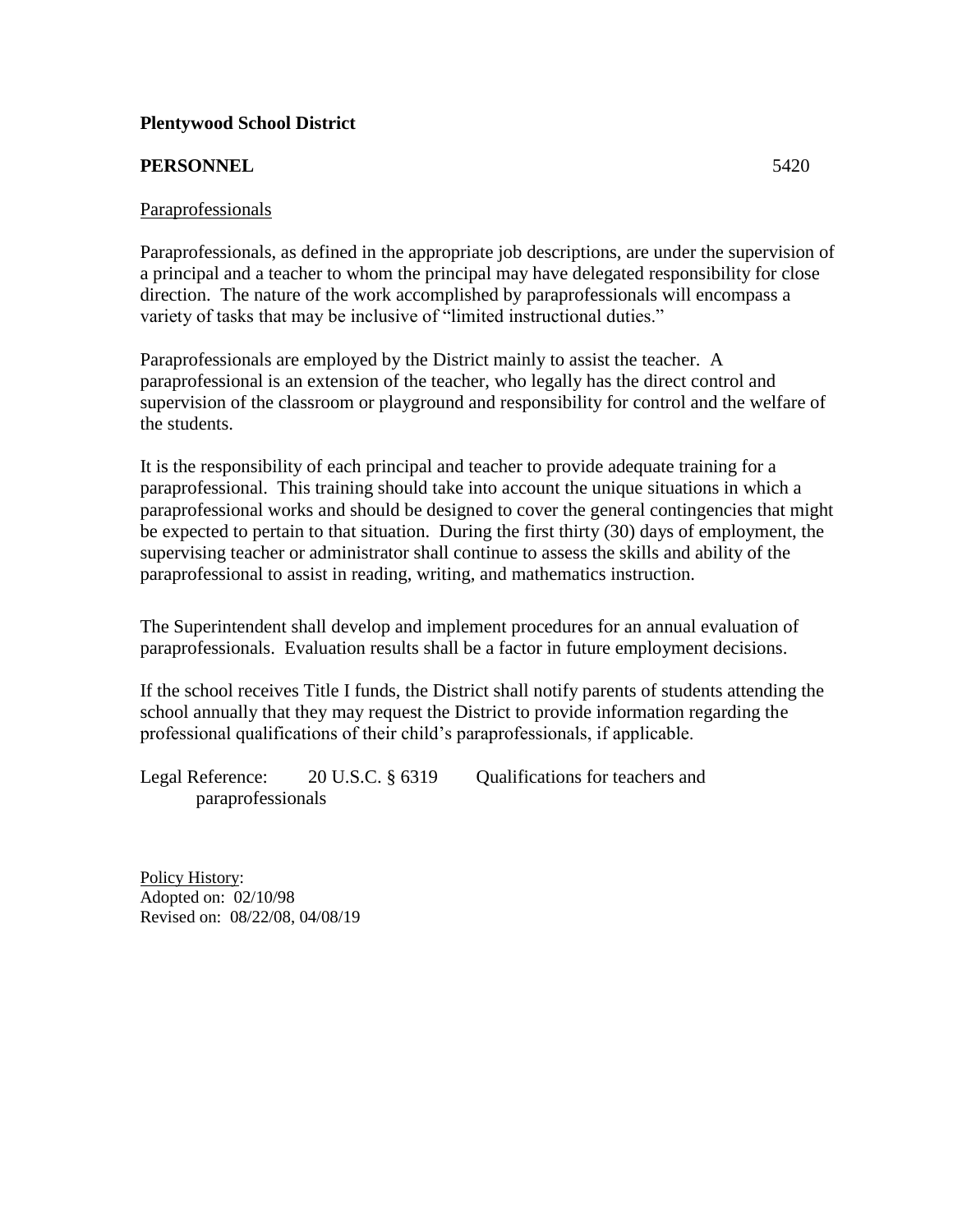# **PERSONNEL** 5430

# Volunteers

The District recognizes the valuable contributions made to the total school program by members of the community who act as volunteers. A volunteer by law is an individual who:

- 1. Has not entered into an express or implied compensation agreement with the District;
- 2. Is excluded from the definition of "employee" under appropriate state and federal statutes;
- 3. May be paid expenses, reasonable benefits, and/or nominal fees in some situations; and
- 4. Is not employed by the District in the same or similar capacity for which he/she is volunteering.

District employees who work with volunteers shall clearly explain duties for supervising children in school, on the playground, and on field trips. An appropriate degree of training and/or supervision of each volunteer shall be administered commensurate with the responsibility undertaken.

Volunteers who have unsupervised access to children are subject to the District's policy mandating background checks.

# **Chaperones**

The Superintendent may direct that appropriate screening processes be implemented to assure that adult chaperones are suitable and acceptable for accompanying students on field trips or excursions.

When serving as a chaperone for the District, the parent(s)/guardian(s), or other adult volunteers, including employees of the District, assigned to chaperone, shall not use tobacco products in the presence of students, nor shall they consume any alcoholic beverages nor use any illicit drug during the duration of their assignment as a chaperone, including during the hours following the end of the day's activities for students. The chaperone shall not encourage or allow students to participate in any activity that is in violation of district policy during the field trip or excursion, including during the hours following the end of the day's activities. Chaperones shall be given a copy of these rules, and sign a letter of understanding verifying they are aware of, and agree to, these District rules before being allowed to accompany students on any field trip or excursion.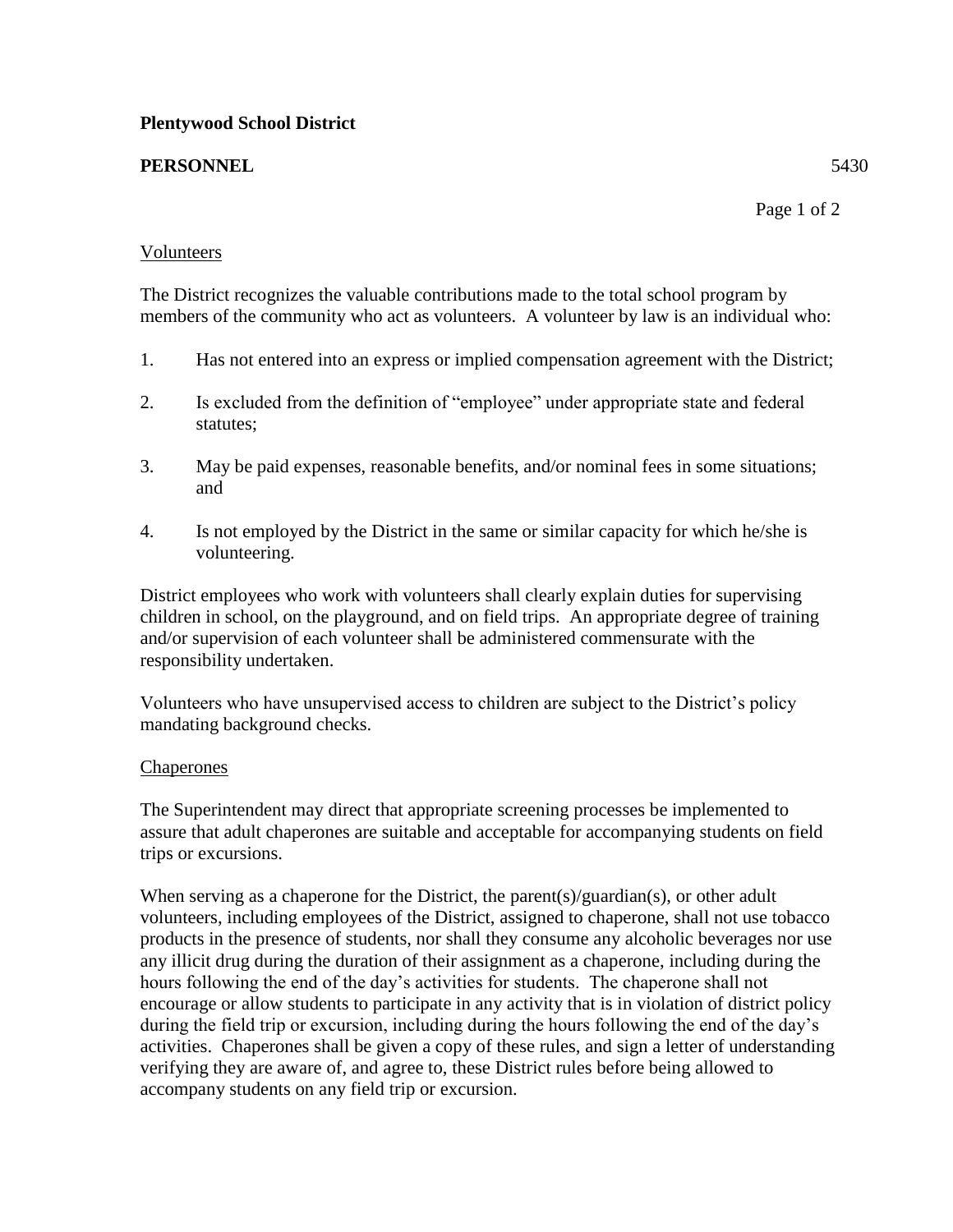Any chaperone found to have violated these rules shall not be used again as a chaperone for any District sponsored field trips or excursions and may be excluded from using District sponsored transportation for the remainder of the field trip or excursion and be responsible for their own transportation back home. Employees found to have violated these rules may be subject to disciplinary action.

Cross Reference: 5122 Fingerprints and Criminal Background Investigations

Policy History: Adopted on: 2/10/1998 Revised on: 11/14/2006 Reviewed on: 08/18/08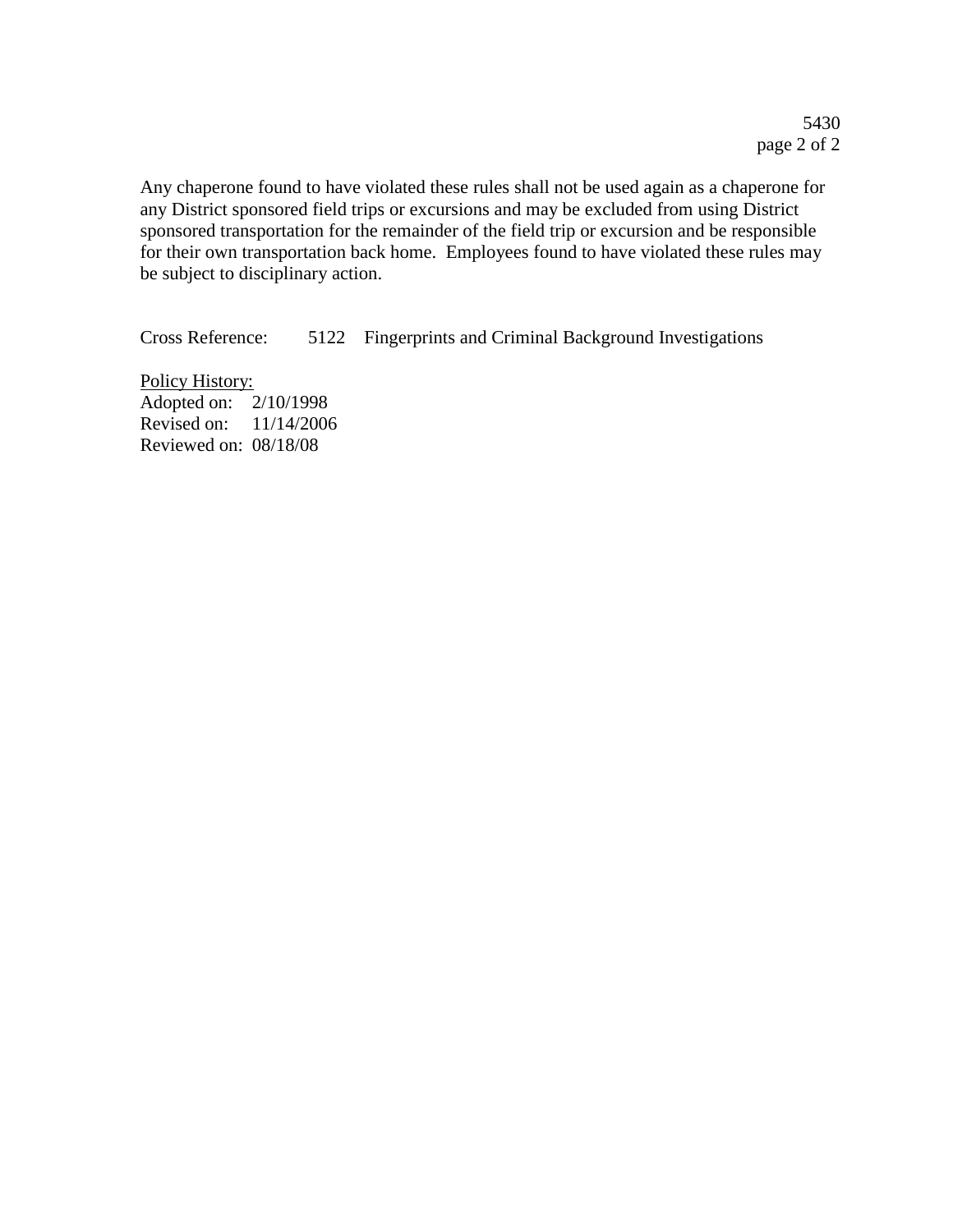# **VOLUNTEER AGREEMENT FORM** 5430F **COACH/HELPER/AIDE/CHAPERONE**

| (the Volunteer) hereby agree to serve Plentyood Public Schools (the                                                                                                                                                                                                                                                                     |
|-----------------------------------------------------------------------------------------------------------------------------------------------------------------------------------------------------------------------------------------------------------------------------------------------------------------------------------------|
| District) on a volunteer basis as a                                                                                                                                                                                                                                                                                                     |
| Please initial next to each statement:                                                                                                                                                                                                                                                                                                  |
| The Volunteer understands any volunteer services will not be compensated now or in the future.                                                                                                                                                                                                                                          |
| The Volunteer has been informed and understands that volunteer services rendered do not create an<br>employee-employer relationship between the Volunteer and the District for the position stated above.                                                                                                                               |
| The Volunteer understands that the District may not carry worker's compensation insurance and does<br>not carry medical insurance for a person serving as a volunteer in the position stated above.                                                                                                                                     |
| The Volunteer understands that the mutually established schedule of services for the position stated<br>above carries no obligation for either party and maybe adjusted at any time.                                                                                                                                                    |
| The Volunteer understands that services as a volunteer may be terminated at any time.                                                                                                                                                                                                                                                   |
| The Volunteer understands that they are under the direction of the school district at all times during<br>their service as a volunteer and must follow directives given by district employees.                                                                                                                                          |
| The Volunteer understands that they are to follow all laws, policies, and rules regarding student and<br>employee confidentiality during their service as a volunteer.                                                                                                                                                                  |
| The Volunteer understands that they are to follow district policy as well as local, state, federal and<br>other applicable law during their service as a volunteer.                                                                                                                                                                     |
| The Volunteer understands that they are not to use alcohol, tobacco or other drugs around students at<br>any time whether on school property or not.                                                                                                                                                                                    |
| The Volunteer understands that they are not to encourage students to violate district policy. The<br>Volunteer further understands that if they observe a student violating district policy they are to report<br>the behavior to the supervising district employee immediately.                                                        |
| The Volunteer understands that any violation of this agreement, district policy or any local, state,<br>federal or other applicable law can result in permanent termination of volunteer privileges and possible<br>legal action.                                                                                                       |
| The Volunteer is 18 years of age or older.                                                                                                                                                                                                                                                                                              |
| The Volunteer understands that his authorization only applies to the<br>school year.                                                                                                                                                                                                                                                    |
| The Volunteer understands that if the position stated above involves regular unsupervised access to<br>students in schools they may be required to submit to a name-based and fingerprint criminal<br>background investigation conducted by the appropriate law enforcement agency prior to consideration<br>of this agreement.         |
| I understand that should I have been found to have violated these rules, I will not be used again as a chaperone<br>for any District-sponsored field trips or excursions and may be excluded from using District-sponsored<br>transportation for the remainder of the field trip or excursion and that I will be responsible for my own |

\_\_\_\_\_\_\_\_\_\_\_\_\_\_\_\_\_\_\_\_\_\_\_\_\_\_\_\_\_\_\_\_\_\_\_\_\_\_\_\_\_\_\_\_\_\_\_\_\_\_ \_\_\_\_\_\_\_\_\_\_\_\_\_\_\_\_\_\_

\_\_\_\_\_\_\_\_\_\_\_\_\_\_\_\_\_\_\_\_\_\_\_\_\_\_\_\_\_\_\_\_\_\_\_\_\_\_\_\_\_\_\_\_\_\_\_\_ \_\_\_\_\_\_\_\_\_\_\_\_\_\_\_\_\_\_

DISTRICT REPRESENTATIVE DATE

transportation back home.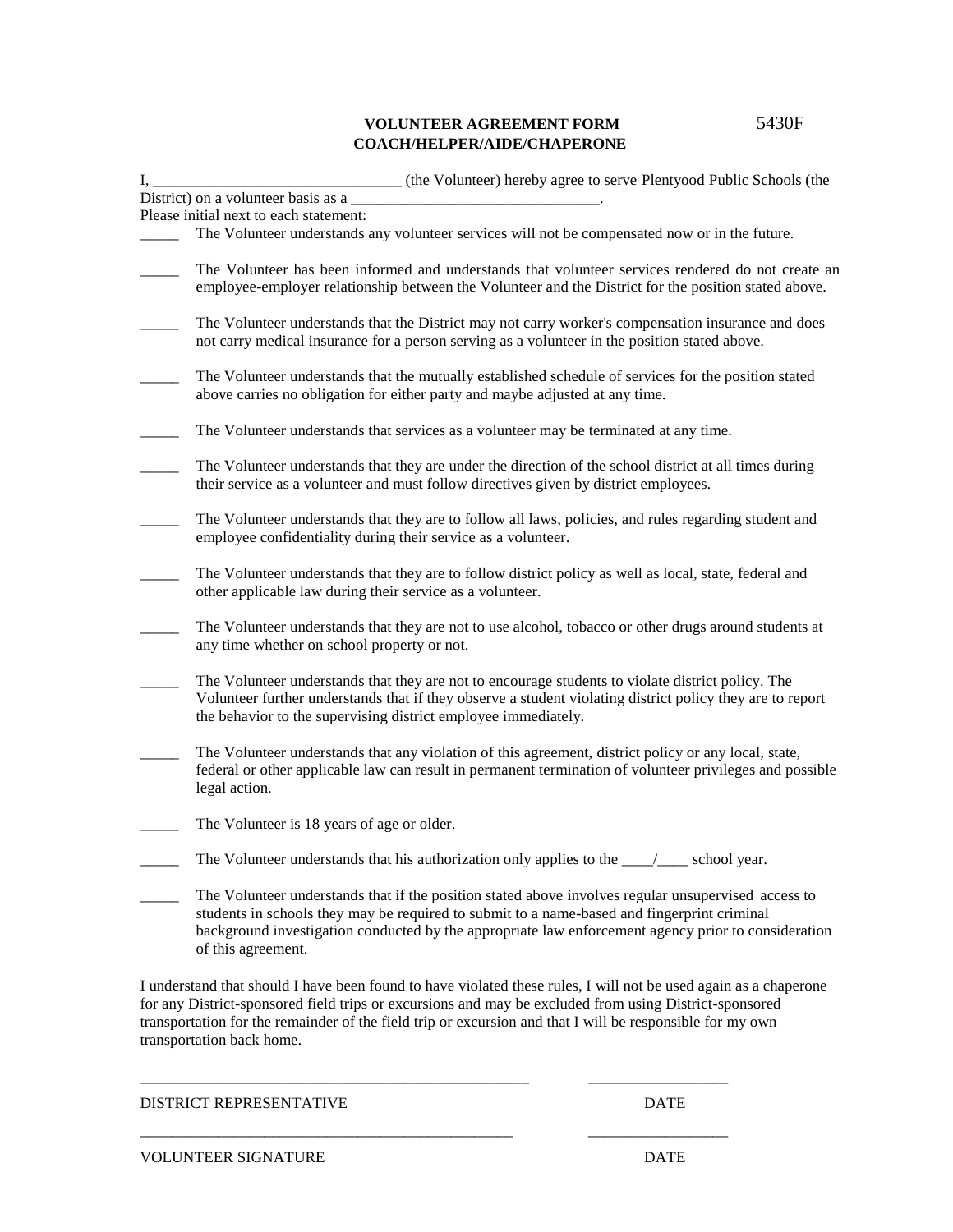#### **PERSONNEL** 5440

#### Student Teachers/Interns

The District recognizes its obligation to assist in the development of members of the teaching profession. The District shall make an effort to cooperate with accredited institutions of higher learning in the education of student teachers and other professionals in training (such as interns) by providing a reasonable number of classroom and other real life situations each year.

The District and the respective training institutions shall enter into mutually satisfactory agreements whereby the rules, regulations and guidelines of the practical experiences shall be established.

The Superintendent or his/her designee shall coordinate all requests from cooperating institutions for placement with building principals so that excessive concentrations of student teachers and interns shall be avoided. As a general rule:

- (1) a student teacher shall be assigned to a teacher or other professional who has agreed to cooperate and who has no less than three (3) years of experience in the profession;
- (2) a supervising professional shall be assigned no more than one student teacher/intern per school year;
- (3) the supervising professional shall remain responsible for the class; and
- (4) the student teacher shall assume the same conditions of employment as a regular teacher with regards to meeting the health examination requirements, length of school day, supervision of co-curricular activities, staff meetings and in-service training.
- (5) The student teacher shall be subject to the District policy regarding background checks, if the student teacher has unsupervised access to children.

| Cross Reference: |                          | 5122 Fingerprints and Criminal Background Investigations |
|------------------|--------------------------|----------------------------------------------------------|
| Legal Reference: | $\S$ 20-4-101 (2,3), MCA | System of Teacher and Specialist<br>Certification        |

Policy History: Adopted on: 02/10/98 Revised on: 08/22/08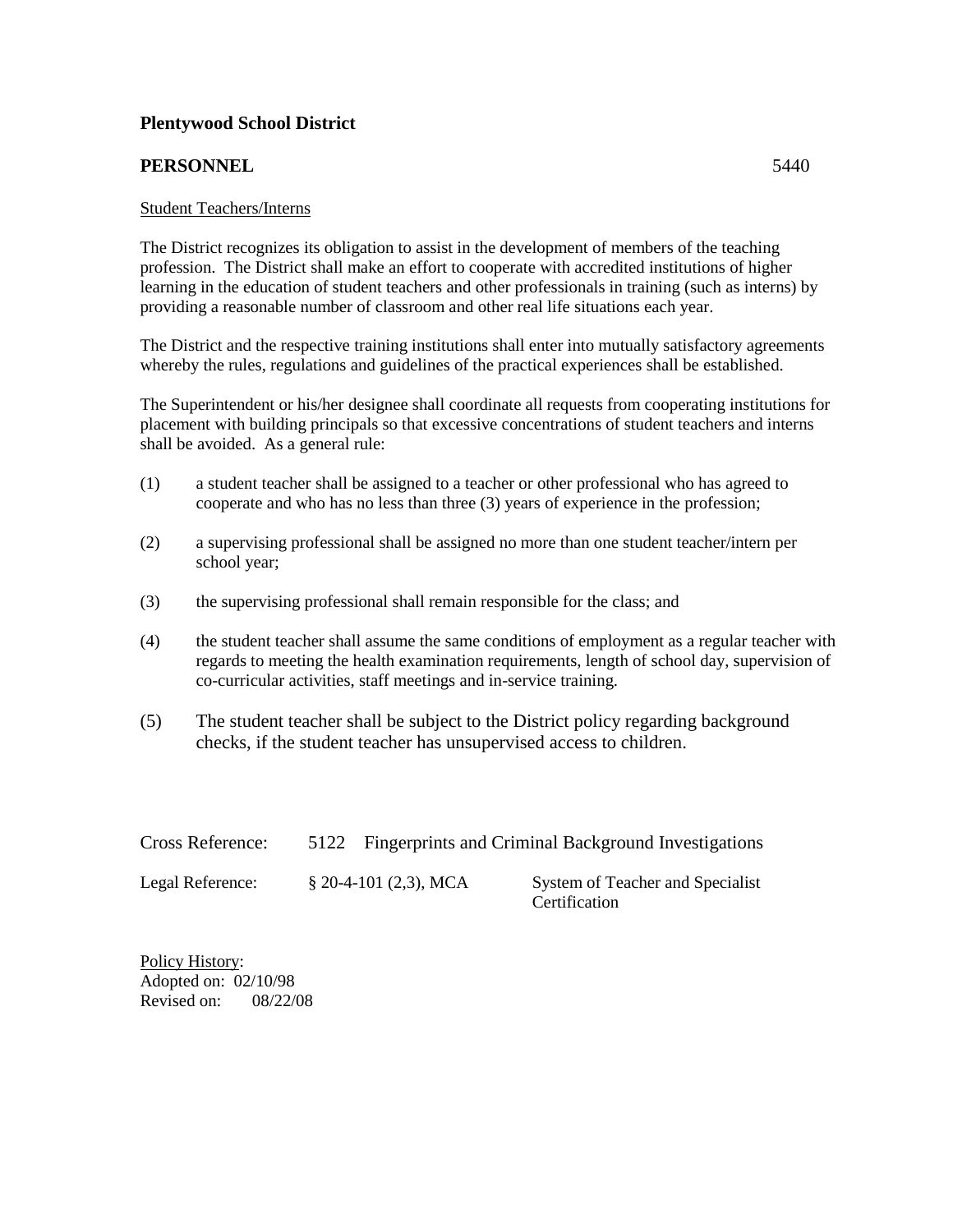# **PERSONNEL** 5450

Page 1 of 2

# Employee use of Electronic Mail, Internet, Networks, and District Equipment

The District equipment, e-mail and Internet systems are intended to be used for educational purposes only, and employees have no expectation of privacy. Employees have no expectation of privacy in district owned technology equipment, including but not limited to district-owned desktops, laptops, memory storage devices, and cell phones.

Users of District equipment, e-mail and Internet systems are responsible for their appropriate use. All illegal and improper uses of the equipment, e-mail, and Internet system, including but not limited to network etiquette violations including mail that degrades or demeans other individuals, pornography, obscenity, harassment, solicitation, gambling, and violating copyright or intellectual property rights, are prohibited. Abuse of the equipment, e-mail, or Internet systems through personal use, or use in violation of the law or District policies, will result in disciplinary action, up to and including termination of employment.

All e-mail/Internet records are considered District records and should be transmitted only to individuals who have a need to receive them. If the sender of an e-mail or Internet message does not intend for the e-mail or Internet message to be forwarded, the sender should clearly mark the message "Do Not Forward."

To keep District equipment, e-mail and Internet systems secure, users shall not leave the terminal "signed on" when unattended and may not leave their password available in an obvious place near the terminal or share their password with anyone except the system administrator. The District reserves the right to bypass individual passwords at any time and to monitor the use of such systems by employees.

Additionally, District equipment, records and e-mail/Internet records are subject to disclosure to law enforcement or government officials or to other third parties through subpoena or other process.

Consequently, the District retains the right to access stored records in cases where there is reasonable cause to expect wrongdoing or misuse of the system and to review, store, and disclose all information sent over the District e-mail systems for any legally permissible reason, including

but not limited to determining whether the information is a public record, whether it contains information discoverable in litigation, and to access District information in the employee's absence. Employee e-mail/Internet messages may not necessarily reflect the views of the District.

All District employees should be aware that e-mail messages can be retrieved, even if they have been deleted, and that statements made in e-mail communications can form the basis of various legal claims against the individual author or the District.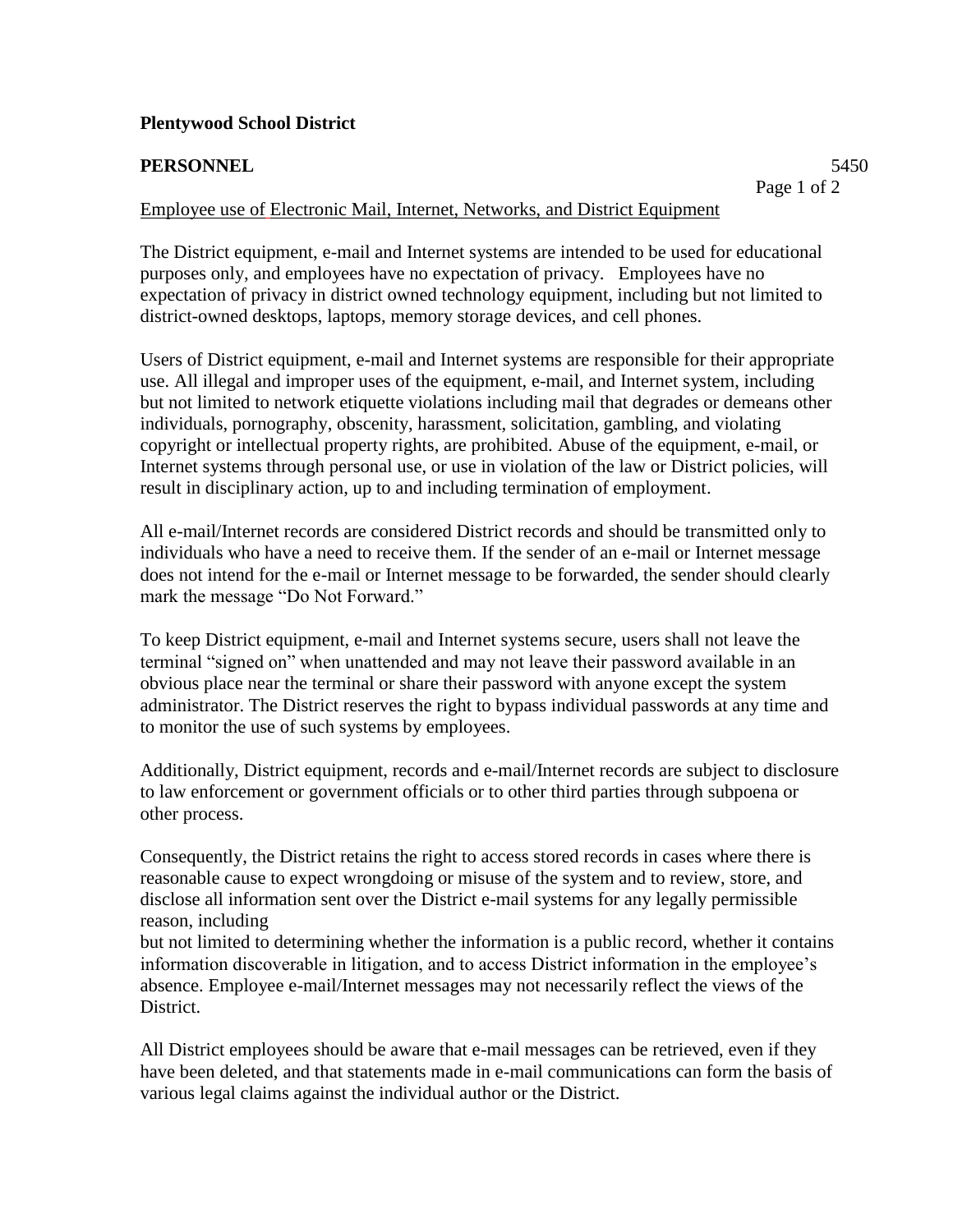All e-mail/Internet records are considered District records and should be transmitted only to individuals who have a need to receive them. E-mail sent or received by the District or the

District's employees may be considered a public record subject to public disclosure or inspection. All District e-mail and Internet communications may be monitored.

Policy History: Adopted on: 02/10/98 Reviewed on: Revised on: 08/22/08, 04/10/12, 05/09/22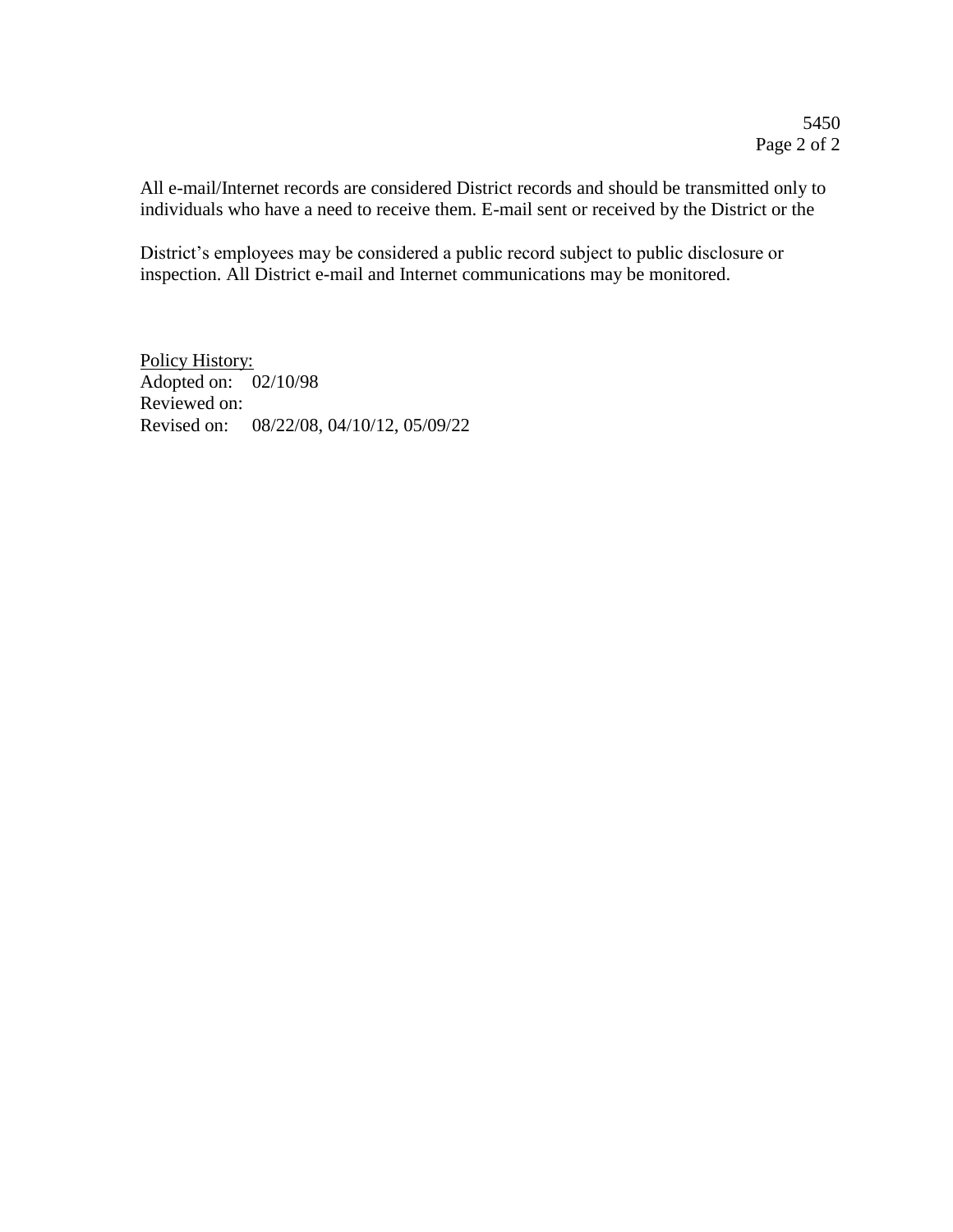# **EMPLOYEE EQUIPMENT USE, INTERNET CONDUCT, AND NETWORK ACCESS AGREEMENT**

#### *Every staff member must read and sign below:*

I have read, understand, and agree to abide by the terms of the School District's policy regarding District-Provided Access to Electronic Information, Equipment, Services, and Networks (Policies 5460 and 5460P). Should I commit any violation or in any way misuse my access to the District's computers, network and/or the Internet, I understand and agree that my access privilege may be revoked and school disciplinary action may be taken against me.

### Terms and Conditions

- Acceptable Use Access to the District's technology and electronic networks must be: (a) for the purpose of education or research and consistent with the educational objectives of the District; or (b) for legitimate business use.
	- 2. Privileges The use of the District's technology and electronic networks is a privilege, not a right, and inappropriate use will result in cancellation of those privileges. The system administrator (and/or principal) will make all decisions regarding whether or not a user has violated these procedures and may deny, revoke, or suspend access at any time. That decision is final.
	- 3. Unacceptable Use The user is responsible for his or her actions and activities involving the network. Some examples of unacceptable uses are:
		- a. Using the network for any illegal activity, including violation of copyright or other contracts, or transmitting any material in violation of any federal or state law;
		- b. Unauthorized downloading of software, regardless of whether it is copyrighted or devirused;
		- c. Downloading copyrighted material for other than personal use;
		- d. Using the network for private financial or commercial gain;
		- e. Wastefully using resources, such as file space;
		- f. Hacking or gaining unauthorized access to files, resources, or entities;
		- g. Invading the privacy of individuals, which includes the unauthorized disclosure, dissemination, and use of information of a personal nature about anyone;
		- h. Using another user's account or password;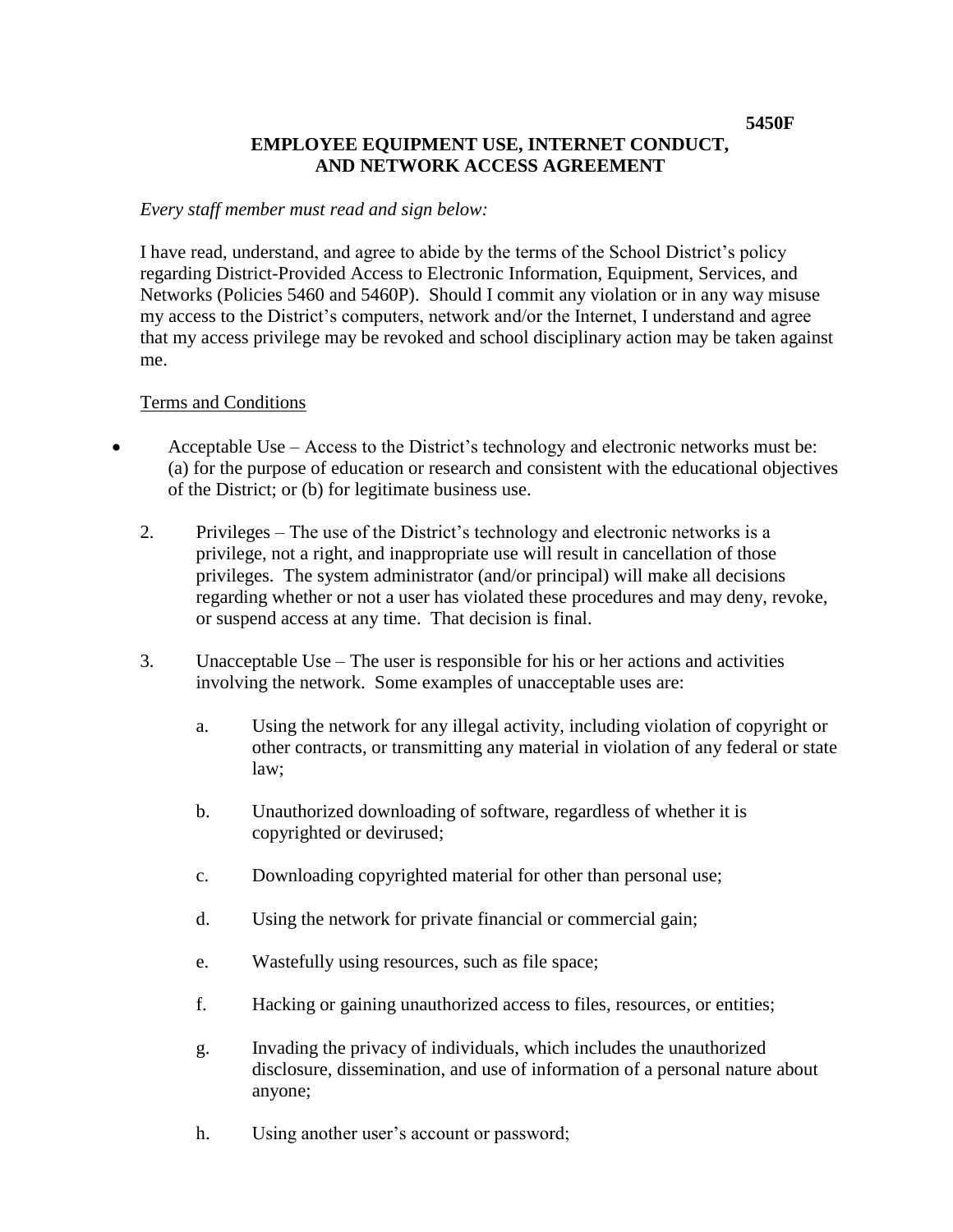- i. Posting material authored or created by another, without his/her consent;
- j. Posting anonymous messages;
- k. Using the network for commercial or private advertising;
- l. Accessing, submitting, posting, publishing, or displaying any defamatory, inaccurate, abusive, obscene, profane, sexually oriented, threatening, racially offensive, harassing, or illegal material; and
- m. Using the network while access privileges are suspended or revoked.
- 4. Network Etiquette The user is expected to abide by the generally accepted rules of network etiquette. These include but are not limited to the following:
	- a. Be polite. Do not become abusive in messages to others.
	- b. Use appropriate language. Do not swear or use vulgarities or any other inappropriate language.
	- c. Do not reveal personal information, including the addresses or telephone numbers, of students or colleagues.
	- d. Recognize that electronic mail (e-mail) is not private. People who operate the system have access to all mail. Messages relating to or in support of illegal activities may be reported to the authorities.
	- e. Do not use the network in any way that would disrupt its use by other users.
	- f. Consider all communications and information accessible via the network to be private property.
- 5. No Warranties The District makes no warranties of any kind, whether expressed or implied, for the service it is providing. The District will not be responsible for any damages the user suffers. This includes loss of data resulting from delays, nondeliveries, missed deliveries, or service interruptions caused by its negligence or the user's errors or omissions. Use of any information obtained via the Internet is at the user's own risk. The District specifically denies any responsibility for the accuracy or quality of information obtained through its services.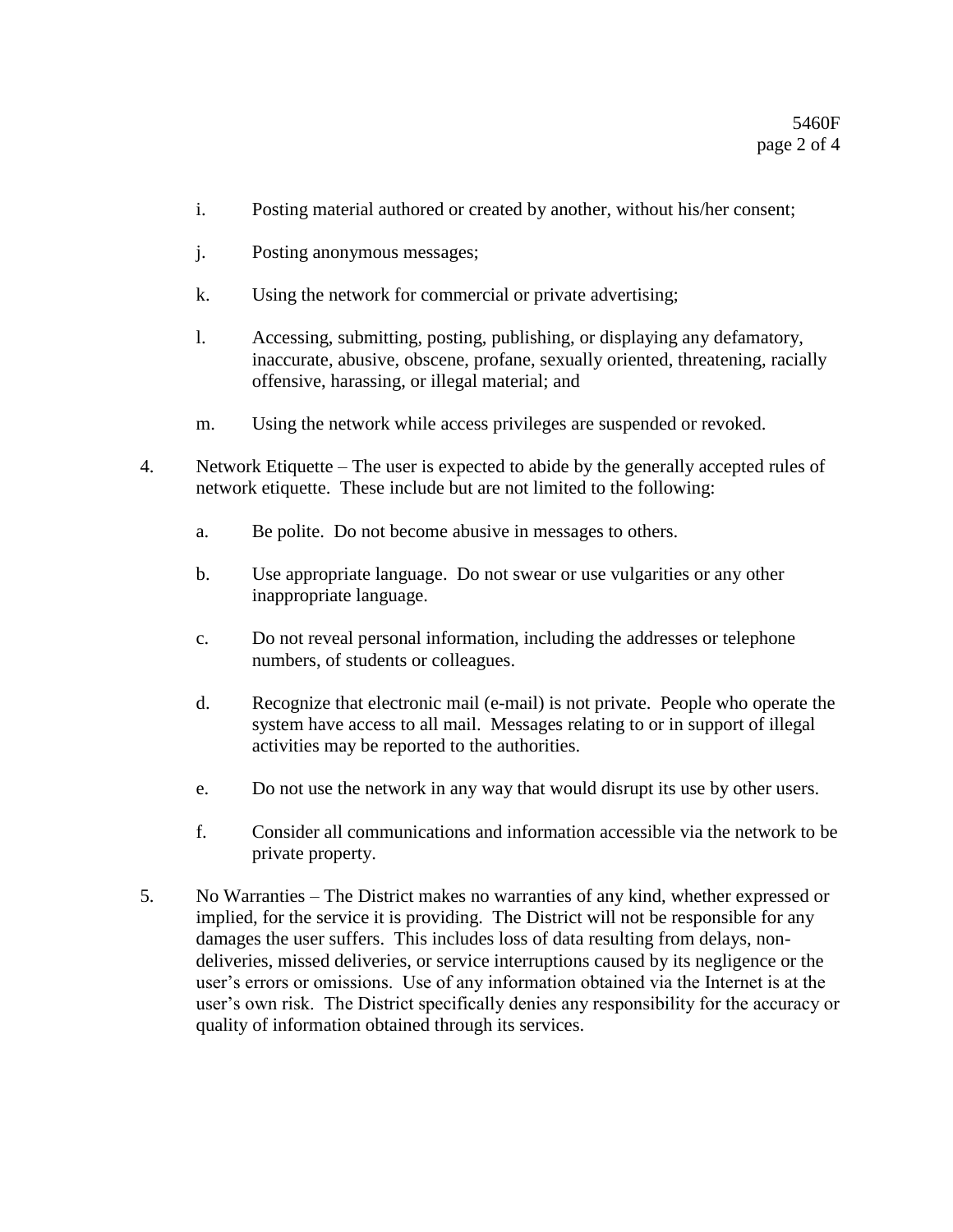- 6. Indemnification The user agrees to indemnify the District for any losses, costs, or damages, including reasonable attorney fees, incurred by the District, relating to or arising out of any violation of these procedures.
- 7. Security Network security is a high priority. If the user can identify a security problem on the Internet, the user must notify the system administrator or building principal. Do not demonstrate the problem to other users. Keep your account and password confidential. Do not use another individual's account without written permission from that individual. Attempts to log on to the Internet as a system administrator will result in cancellation of user privileges. Any user identified as a security risk may be denied access to the network.
- 8. Vandalism and Damage Vandalism will result in cancellation of privileges, and other disciplinary action. Vandalism is defined as any malicious attempt to harm or destroy data of another user, the Internet, or any other network. This includes but is not limited to uploading or creation of computer viruses. The user is responsible for any unintentional damage to the District-owned equipment or technology that cause by the use or user's negligence. Such damage includes but is not limited to that caused by drops, spills, virus, exposure to heat and cold, or submersion.
- 9. Charges The District assumes no responsibility for any unauthorized charges or fees, including telephone charges, long-distance charges, per-minute surcharges, and/ or equipment or line costs.

# Internet Safety

- 1. Internet access is limited to only those "acceptable uses," as detailed in these procedures. Internet safety is almost assured if users will not engage in "unacceptable uses," as detailed in these procedures, and will otherwise follow these procedures.
- 2. Staff members shall supervise students while students are using District Internet access, to ensure that the students abide by the Terms and Conditions for Internet access, as contained in these procedures.
- 3. Each District computer with Internet access has a filtering device that blocks entry to visual depictions that are: (1) obscene; (2) pornographic; or (3) harmful or inappropriate for students, as defined by the Children's Internet Protection Act and determined by the Superintendent or designee.
- 4. The district shall provide age-appropriate instruction to students regarding appropriate online behavior. Such instruction shall include, but not be limited to: positive interactions with others online, including on social networking sites and in chat rooms; proper online social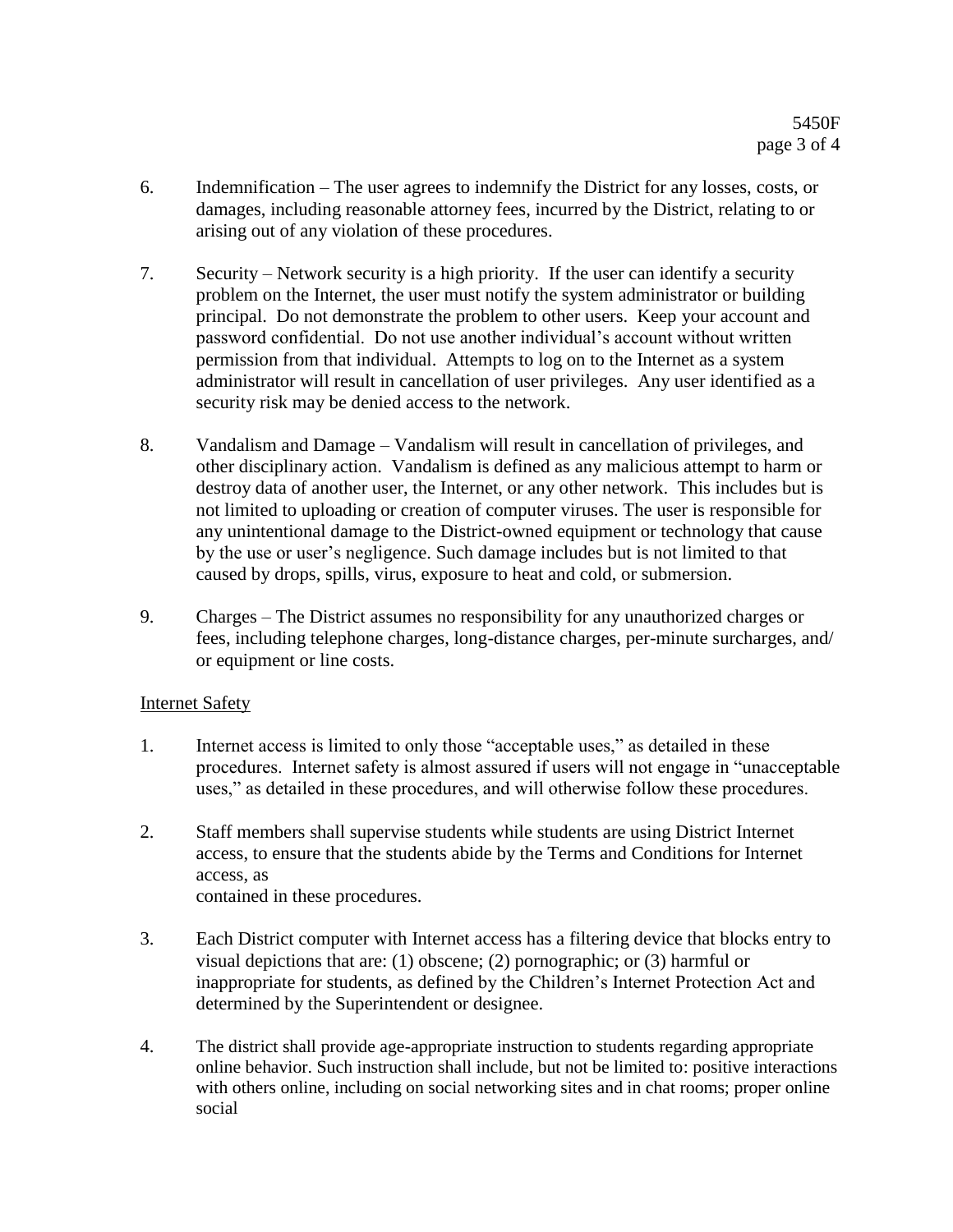etiquette; protection from online predators and personal safety; and how to recognize and respond to cyberbullying and other threats.

5. The system administrator and principal shall monitor student Internet access.

I understand and will abide by the technology, equipment and network access policies. I understand that the District and/or its agents may access and monitor my use of the Internet, including my e-mail and downloaded material, without prior notice to me. I further understand that should I commit any violation, my access privileges may be revoked, and school disciplinary action and/or appropriate legal action may be taken. In consideration for using the District's issuance of technology, electronic network connection and having access to public networks, I hereby acknowledge the risk for any claims and damages arising from my use of, or inability to use the equipment, network, and Internet. I understand any negligence arising out of my use of equipment or networks shall be attributed to me as comparative negligence within the meaning of Section 27-1-702, MCA.

User Name (*please print*)

User Signature Date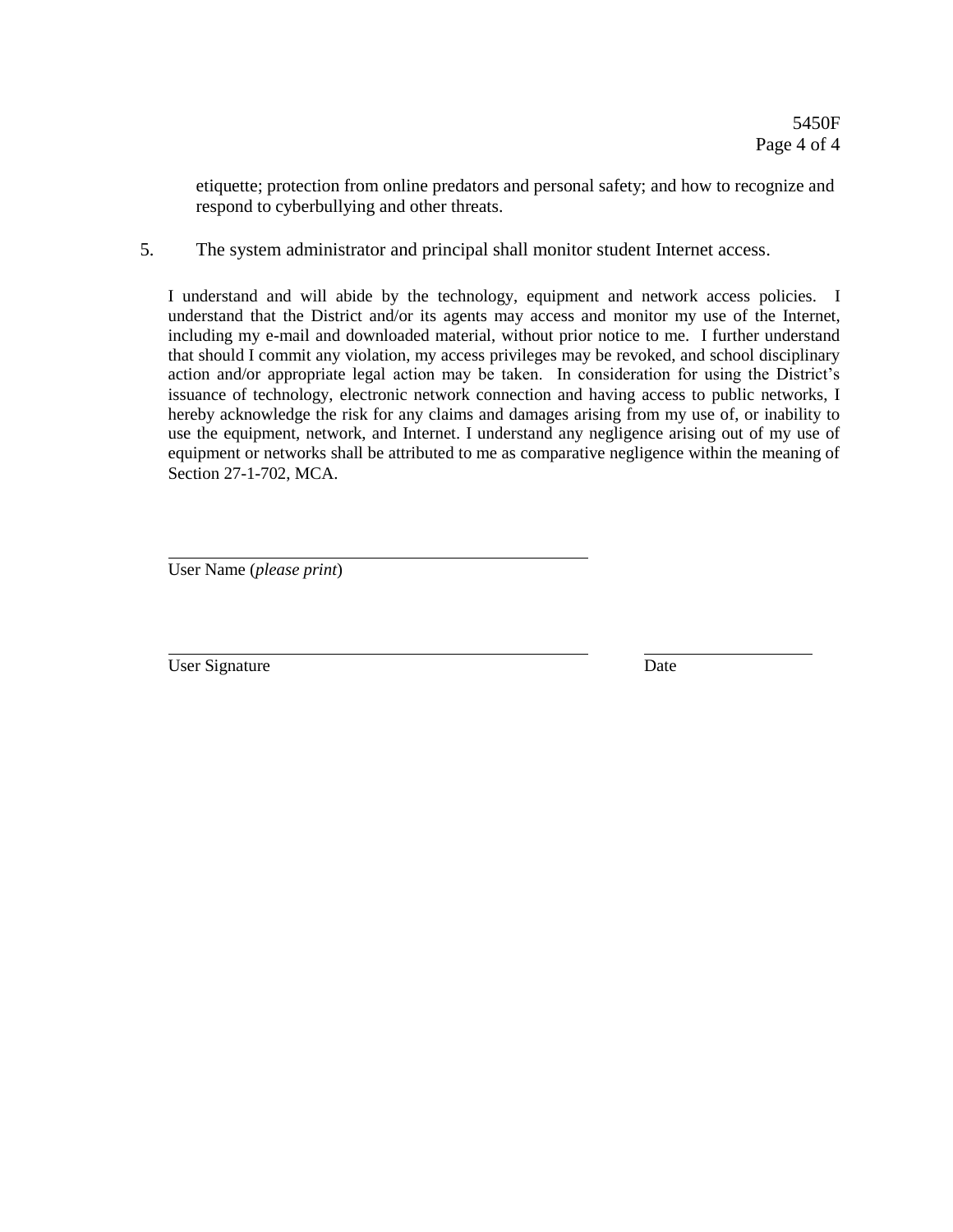# **PERSONNEL** 5450P

### Employee use of Electronic Mail, Internet, Networks, and District Equipment Procedure

All use of electronic networks shall be consistent with the District's goal of promoting educational excellence by facilitating resource sharing, innovation, and communication. These procedures do not attempt to state all required or proscribed behaviors by users. However, some specific examples are provided. The failure of any user to follow these procedures will result in the loss of privileges, disciplinary action, and/or appropriate legal action.

### Terms and Conditions

- Acceptable Use Access to the District's electronic networks must be: (a) for the purpose of education or research and consistent with the educational objectives of the District; or (b) for legitimate business use.
	- 2. Privileges The use of the District's electronic networks is a privilege, not a right, and inappropriate use will result in cancellation of those privileges. The system administrator (and/or principal) will make all decisions regarding whether or not a user has violated these procedures and may deny, revoke, or suspend access at any time. That decision is final.
	- 3. Unacceptable Use The user is responsible for his or her actions and activities involving the network. Some examples of unacceptable uses are:
		- a. Using the network for any illegal activity, including violation of copyright or other contracts, or transmitting any material in violation of any federal or state law;
		- b. Unauthorized downloading of software;
		- c. Downloading copyrighted material for other than personal use;
		- d. Using the network for private financial or commercial gain;
		- e. Wastefully using resources, such as file space;
		- f. Hacking or gaining unauthorized access to files, resources, or entities;
		- g. Invading the privacy of individuals, which includes the unauthorized disclosure, dissemination, and use of information of a personal nature about anyone;
		- h. Using another user's account or password;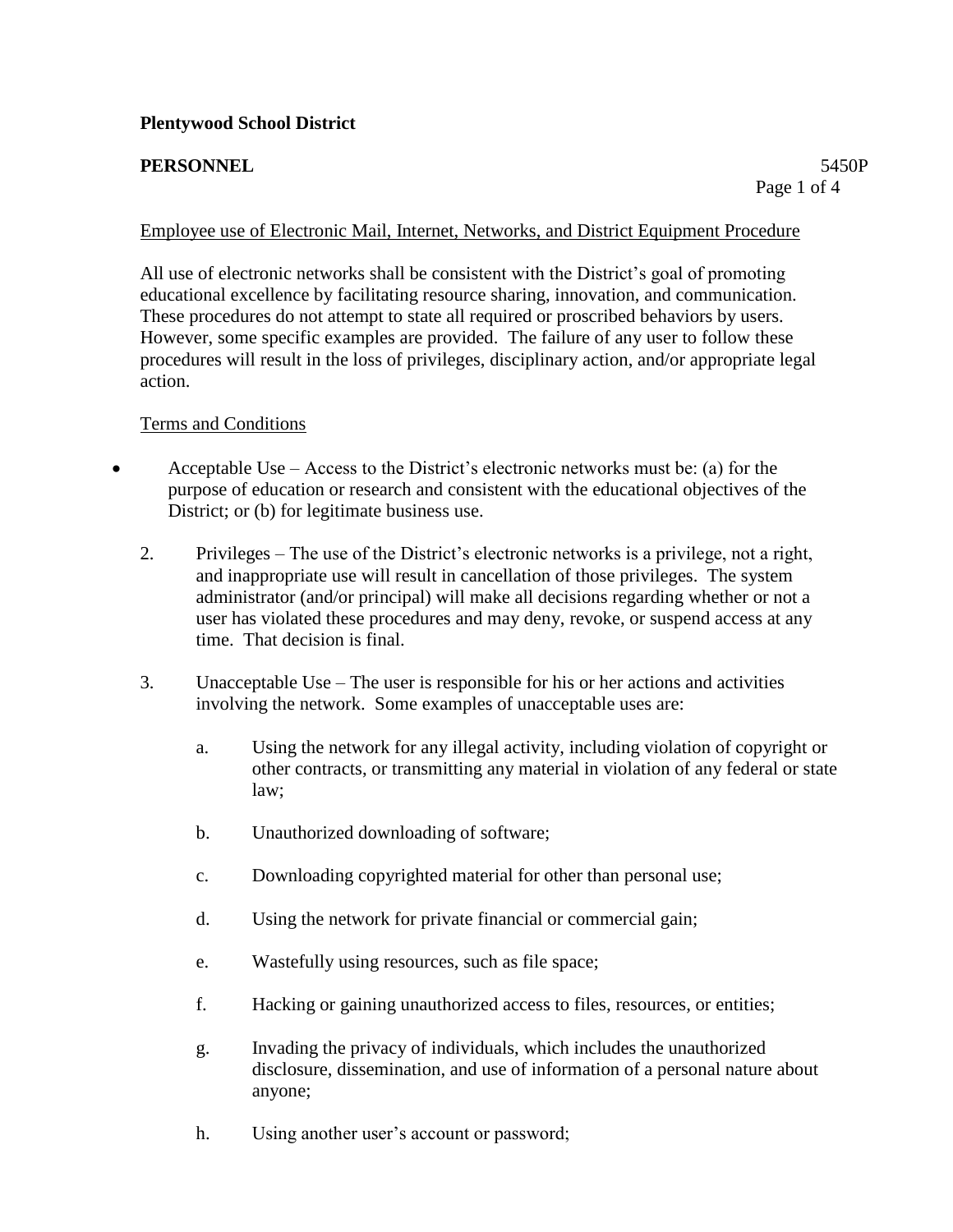- i. Posting material authored or created by another, without his/her consent;
- j. Posting anonymous messages;
- k. Using the network for commercial or private advertising;
- l. Accessing, submitting, posting, publishing, or displaying any defamatory, inaccurate, abusive, obscene, profane, sexually oriented, threatening, racially offensive, harassing, or illegal material; and
- m. Using the network while access privileges are suspended or revoked.
- 4. Network Etiquette The user is expected to abide by the generally accepted rules of network etiquette. These include but are not limited to the following:
	- a. Be polite. Do not become abusive in messages to others.
	- b. Use appropriate language. Do not swear or use vulgarities or any other inappropriate language.
	- c. Do not reveal personal information, including the addresses or telephone numbers, of students or colleagues.
	- d. Recognize that electronic mail (e-mail) is not private. People who operate the system have access to all mail. Messages relating to or in support of illegal activities may be reported to the authorities.
	- e. Do not use the network in any way that would disrupt its use by other users.
	- f. Consider all communications and information accessible via the network to be private property.
- 5. No Warranties The District makes no warranties of any kind, whether expressed or implied, for the service it is providing. The District will not be responsible for any damages the user suffers. This includes loss of data resulting from delays, nondeliveries, missed deliveries, or service interruptions caused by its negligence or the user's errors or omissions. Use of any information obtained via the Internet is at the user's own risk. The District specifically denies any responsibility for the accuracy or quality of information obtained through its services.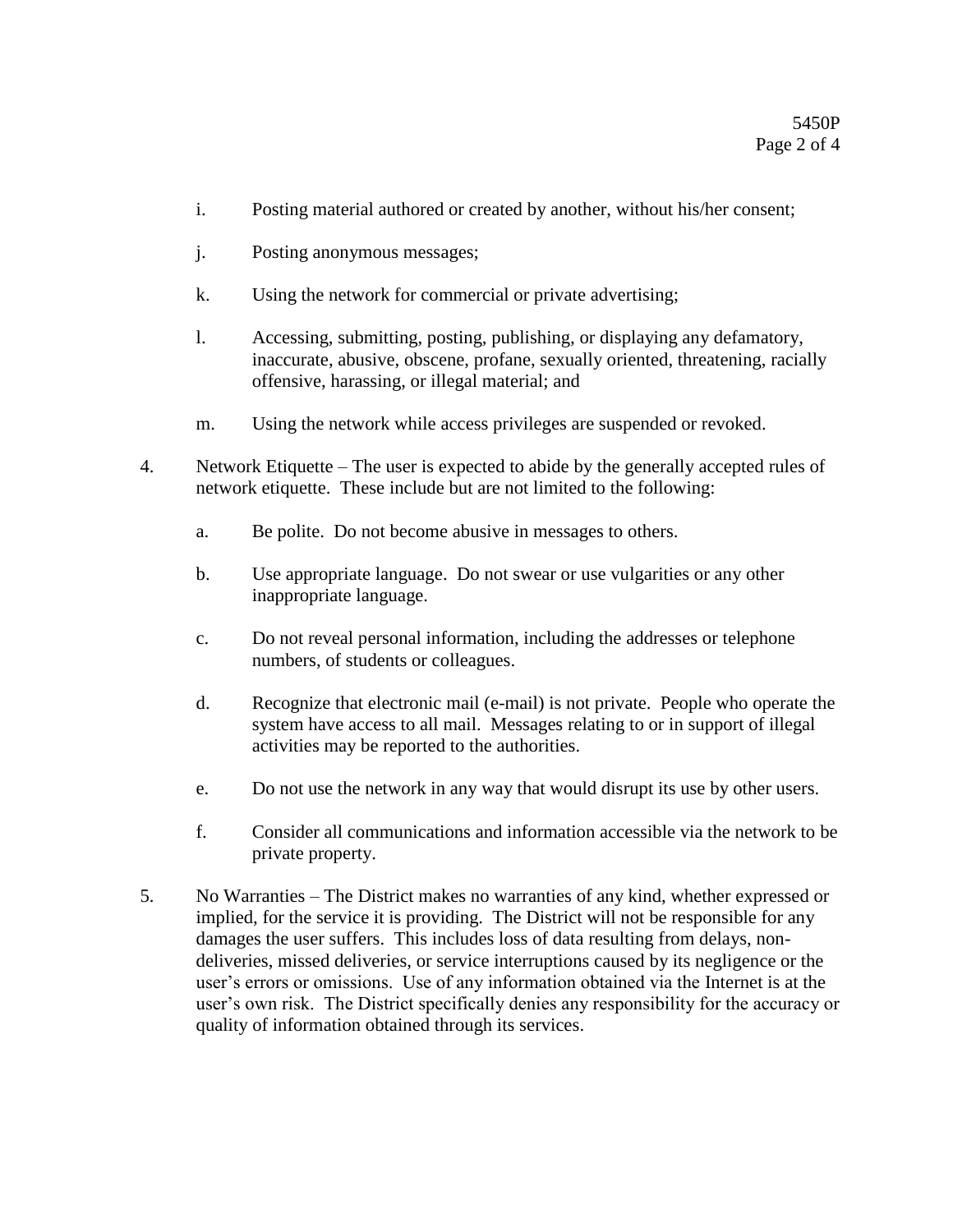- 6. Indemnification The user agrees to indemnify the District for any losses, costs, or damages, including reasonable attorney fees, incurred by the District, relating to or arising out of any violation of these procedures.
- 7. Security Network security is a high priority. If the user can identify a security problem on the Internet, the user must notify the system administrator or building principal. Do not demonstrate the problem to other users. Keep your account and password confidential. Do not use another individual's account without written permission from that individual. Attempts to log on to the Internet as a system administrator will result in cancellation of user privileges. Any user identified as a security risk may be denied access to the network.
- 8. Vandalism and Damage Vandalism will result in cancellation of privileges, and other disciplinary action. Vandalism is defined as any malicious attempt to harm or destroy data of another user, the Internet, or any other network. This includes but is not limited to uploading or creation of computer viruses. The user is responsible for any unintentional damage to the District-owned equipment or technology that cause by the use or user's negligence. Such damage includes but is not limited to that caused by drops, spills, virus, exposure to heat and cold, or submersion.
- 9. Charges The District assumes no responsibility for any unauthorized charges or fees, including telephone charges, long-distance charges, per-minute surcharges, and/ or equipment or line costs.
- 10. Copyright Web Publishing Rules Copyright law and District policy prohibit the republishing of text or graphics found on the Web or on District Websites or file servers, without explicit written permission.
	- a. For each republication (on a Website or file server) of a graphic or text file that was produced externally, there must be a notice at the bottom of the page crediting the original producer and noting how and when permission was granted. If possible, the notice should also include the Web address of the original source.
	- b. Students and staff engaged in producing Web pages must provide library media specialists with e-mail or hard copy permissions before the Web pages are published. Printed evidence of the status of "public domain" documents must be provided.
	- c. The absence of a copyright notice may not be interpreted as permission to copy the materials. Only the copyright owner may provide the permission. The manager of the Website displaying the material may not be considered a source of permission.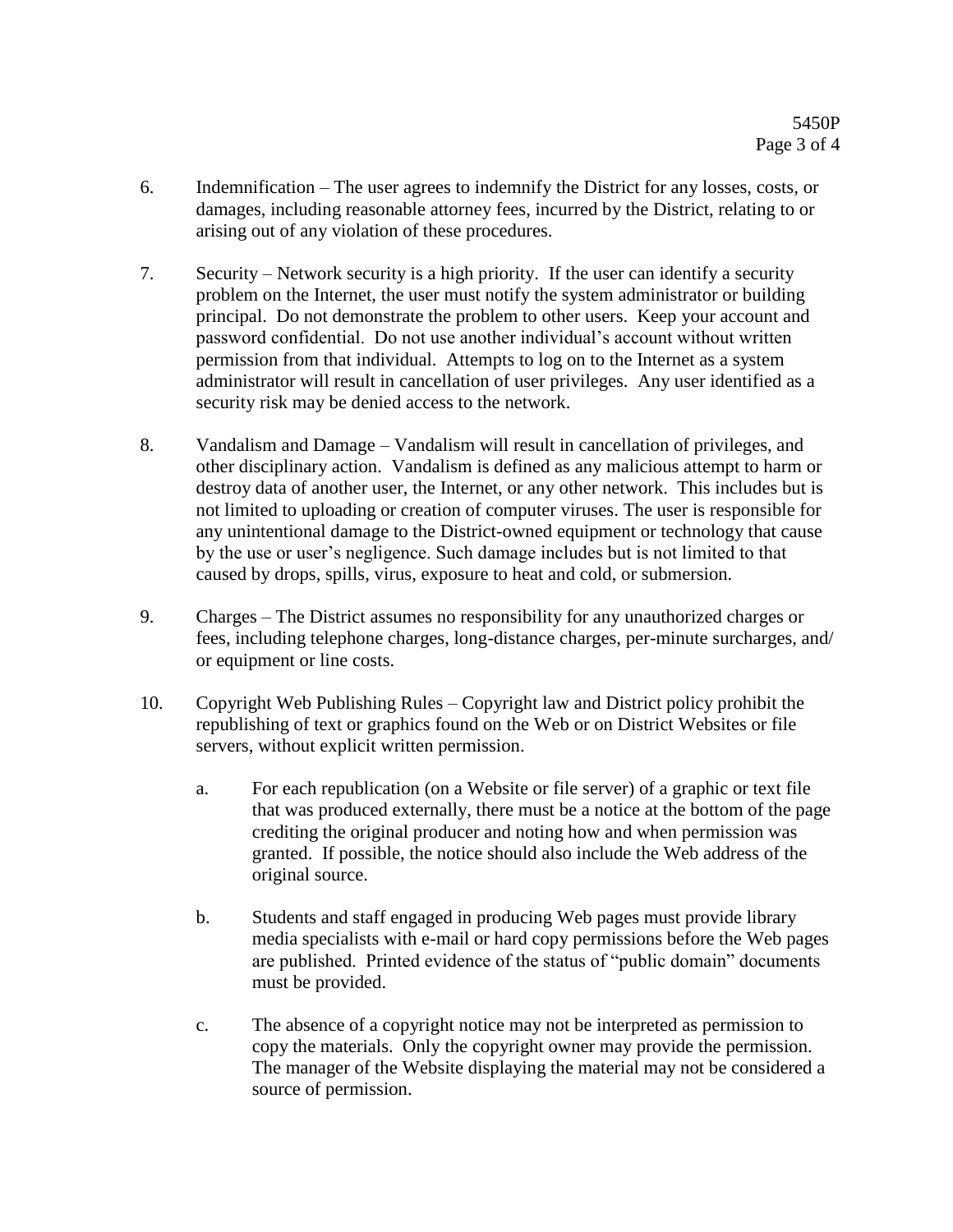- d. The "fair use" rules governing student reports in classrooms are less stringent and permit limited use of graphics and text.
- e. Student work may only be published if there is written permission from both the parent/guardian and the student.

### Internet Safety

- 1. Internet access is limited to only those "acceptable uses," as detailed in these procedures. Internet safety is almost assured if users will not engage in "unacceptable uses," as detailed in these procedures, and will otherwise follow these procedures.
- 2. Staff members shall supervise students while students are using District Internet access, to ensure that the students abide by the Terms and Conditions for Internet access, as contained in these procedures.
- 3. Each District computer with Internet access has a filtering device that blocks entry to visual depictions that are: (1) obscene; (2) pornographic; or (3) harmful or inappropriate for students, as defined by the Children's Internet Protection Act and determined by the Superintendent or designee.
- 4. The district shall provide age-appropriate instruction to students regarding appropriate online behavior. Such instruction shall include, but not be limited to: positive interactions with others online, including on social networking sites and in chat rooms; proper online social etiquette; protection from online predators and personal safety; and how to recognize and respond to cyberbullying and other threats.
- 5. The system administrator and principal shall monitor student Internet access.

| Legal Reference: | Children's Internet Protection Act, P.L. 106-554<br>Broadband Data Services Improvement Act/Protecting Children in<br>the $21^{st}$ Century Act of 2008 (P.L. 110-385) |                                                                    |
|------------------|------------------------------------------------------------------------------------------------------------------------------------------------------------------------|--------------------------------------------------------------------|
|                  |                                                                                                                                                                        | 20 U.S.C. § 6801, et seq. Language instruction for limited English |
|                  | 47 U.S.C. $\S$ 254(h) and (l)                                                                                                                                          | proficient and immigrant students<br>Universal service             |

Procedure History: Adopted on: 05/09/22 Reviewed on: Revised: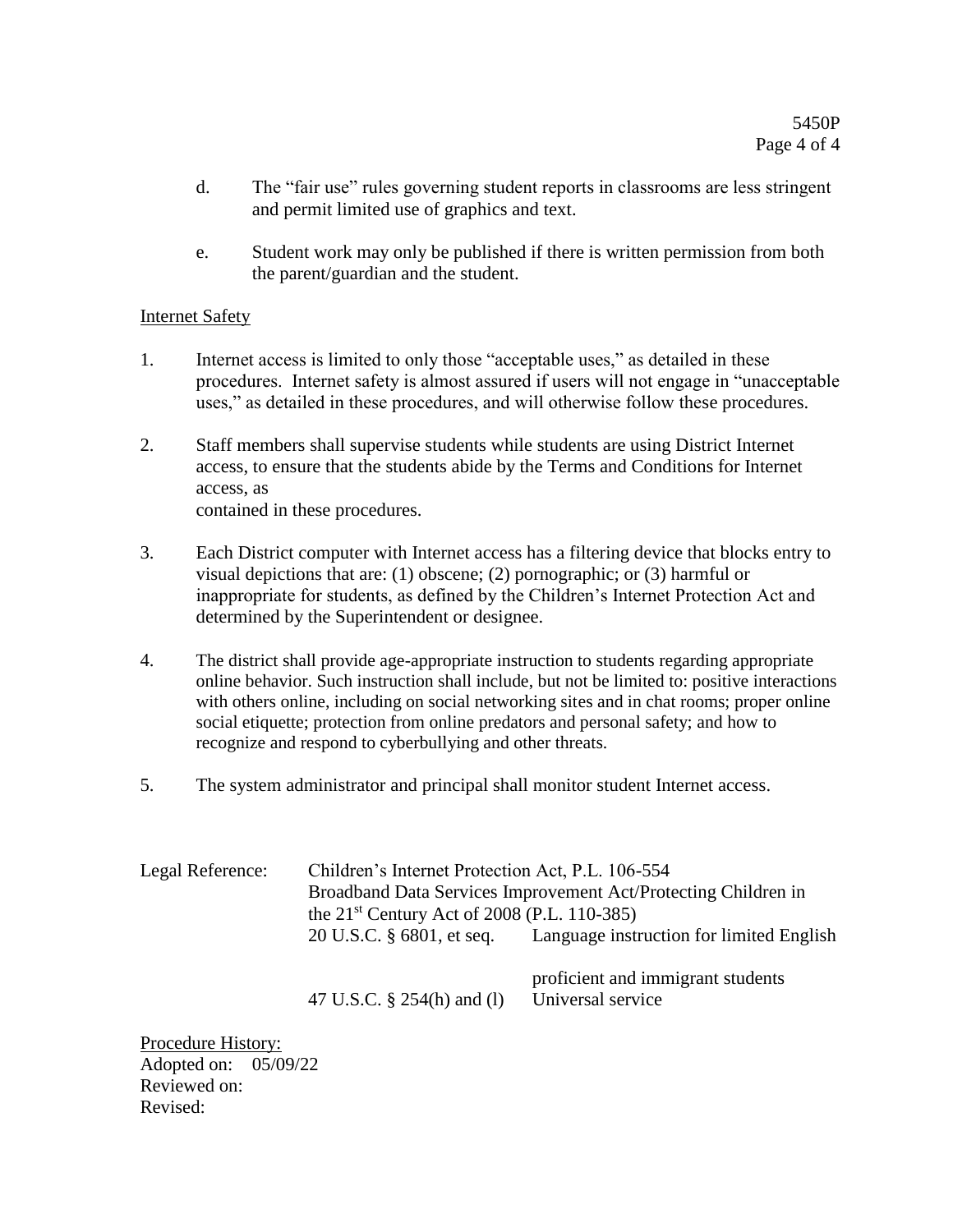# **PERSONNEL** 5460

Page 1 of 2

### Electronic Resources and Social Networking

The Plentywood School District believes that students need to be proficient users of information, media and technology to succeed in a digital world. The District also recognizes that many of our staff, students, parents, and community members are active social media users. As a school district, we are incorporating social media as part of our communication strategy. The advancement of electronic communication and social media technologies creates greater opportunity for interactions between employees and students.

This policy applies to all social media activities by Plentywood School District employees, including but not limited to the use of blogs, forums, social networking sites (e.g. Facebook, Twitter, and Snapchat) and any other electronic based communications on publicly available sites or apps. The board expects all employees to exercise professionalism and good judgement in any social media activities and electronic communications. Furthermore, any social media activities must comply with all applicable laws including, but not limited to, antidiscrimination, anti-harassment, copyright, trademark, defamation, privacy, securities, and any other applicable laws and regulations. The Montana Office of Public Education's Professional Educators of Montana Code of Ethics [\(http://opi.mt.gov/Licensure-Useful-](http://opi.mt.gov/Licensure-Useful-Resources)[Resources\)](http://opi.mt.gov/Licensure-Useful-Resources) requires District staff to maintain a professional relationship with each student, both in and outside the classroom. The District encourages all staff to read and become familiar with this Code of Ethics.

The school district staff shall not socialize with students on social networking websites (during school or out-of-school) in a manner contrary to this policy. Staff are reminded that the same relationship, exchange, interaction, information, or behavior that would be unacceptable in a non-technological medium, is unacceptable when done through the use of technology. In fact, due to the vastly increased potential audience digital dissemination presents, extra caution must be exercised by staff to ensure they don't cross the line of acceptability.

Specifically, the following forms of technology-based interactivity or connectivity are expressly forbidden when used in a manner not related to the delivery of educational services, district operations, family communications, or non-school affiliated clubs and organizations.

- Sharing personal landline or cell phone numbers with students. Text messaging students.
- Emailing students other than through and to school controlled and monitored accounts.
- Soliciting students as friends or contacts on social networking sites.
- Accepting the solicitation of students as friends or contacts on social networking sites.
- Sharing with students access information to personal websites or other media through which the staff member would share personal information and occurrences.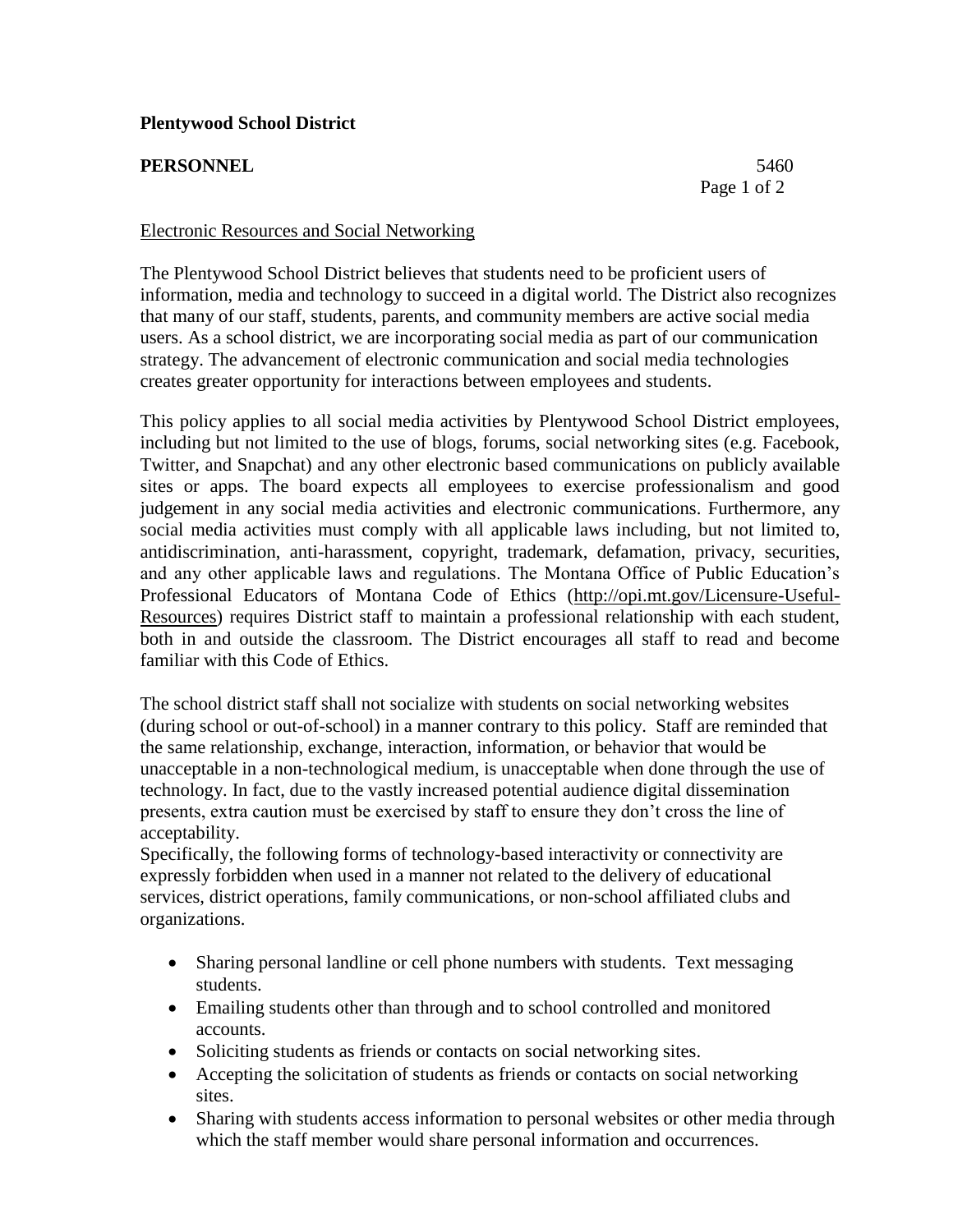• The posting of any private or confidential school district material or information on any website(s).

The Board directs the Superintendent or his/her designee to create strong electronic educational systems that support innovative teaching and learning, to provide appropriate staff development opportunities and to develop procedures to support this policy.

Staff should contact the administration if they would like to establish an educational related social media presence.

Any violation of this policy or any violation of Board policies or procedures because of social media activities, may result in corrective action, up to and including termination.

Cross Reference: 5015 Bullying/Harassment/Intimidation 5223 Personal Conduct 5255 Disciplinary Action *Professional Educators of Montana Code of Ethics*

Policy History: Adopted on: 02/07/2019 Reviewed on: Revised on: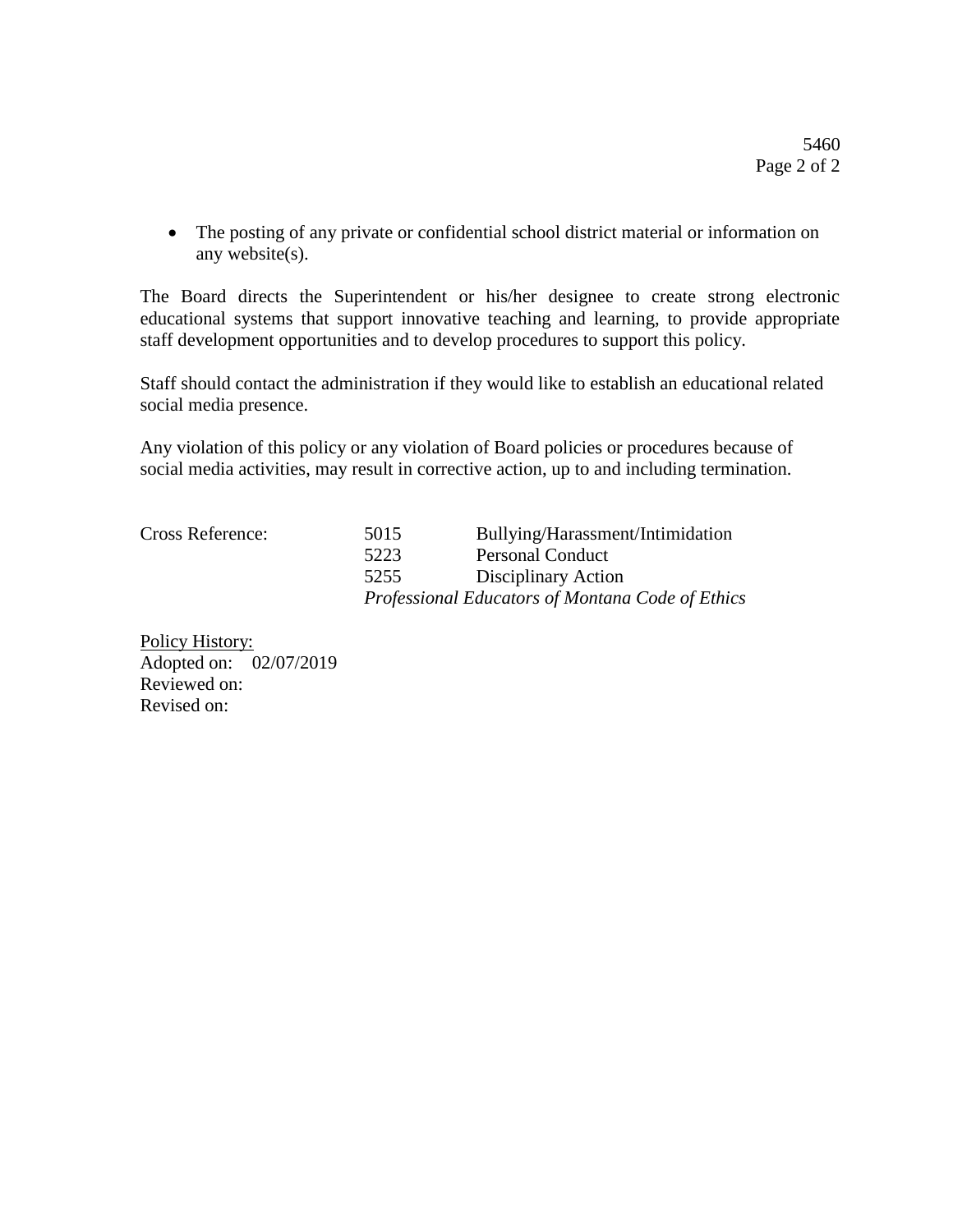## **Plentywood School District**

### **PERSONNEL** 5500

#### Payment of Wages Upon Termination

When a District employee separates from employment, wages owed will be paid on the next regular pay day for the pay period in which the employee left employment or within fifteen (15) days, whichever occurs first.

In the case of an employee discharged for allegations of theft connected to the employee's work, the District may withhold the value of the theft, provided:

- The employee agrees in writing to the withholding; or
- The District files a report of the theft with law enforcement within seven (7) business days of separation.

If no charges are filed within thirty (30) days of the filing of a report with law enforcement, wages are due within a thirty-(30)-day period.

| Legal Reference: | § 39-3-205, MCA | Payment of wages when employee separated       |
|------------------|-----------------|------------------------------------------------|
|                  |                 | from employment prior to payday $-$ exceptions |

Policy History: Adopted on: 02/10/98 Reviewed on: Revised on: 08/22/08, 04/10/12, 07/08/19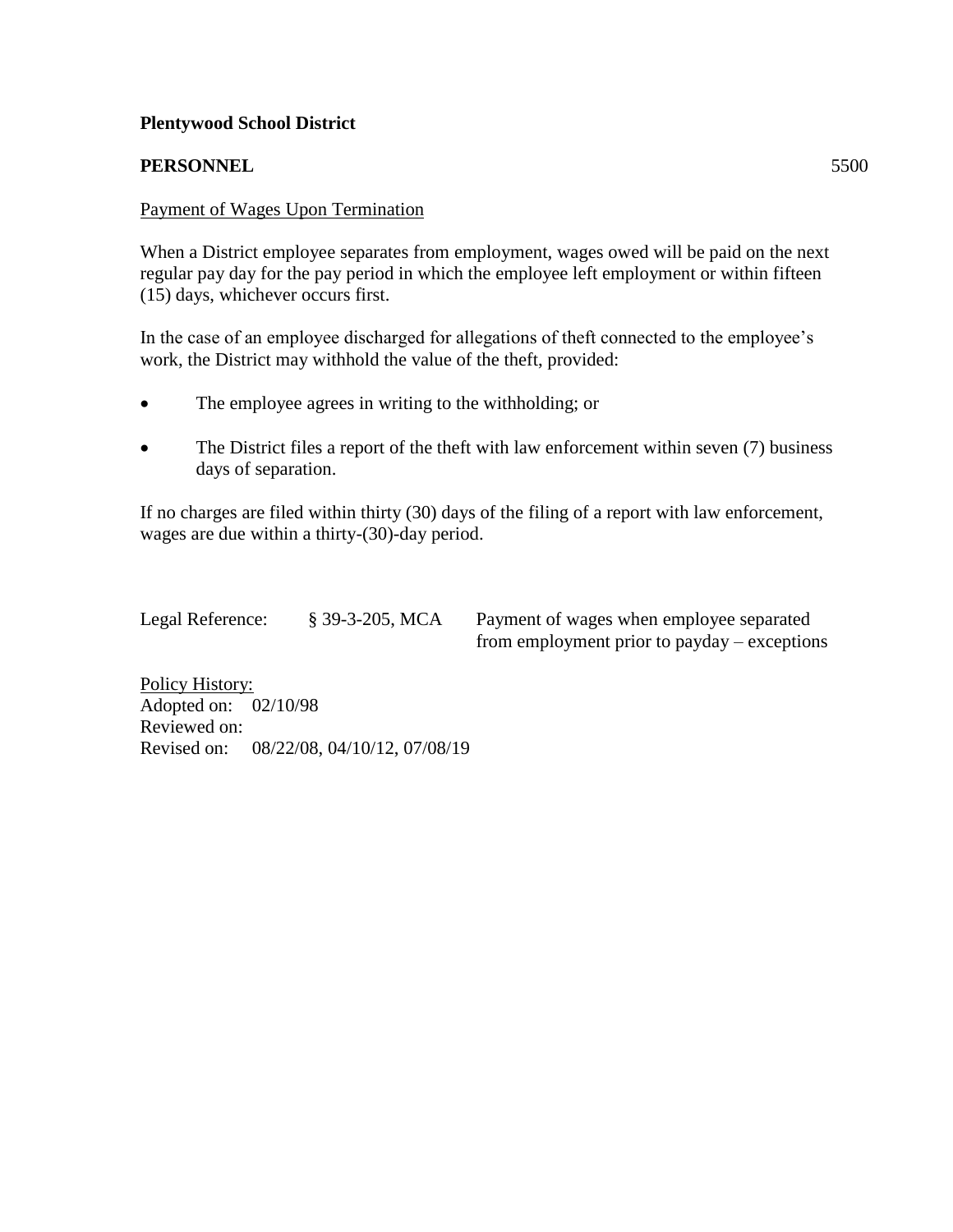## **PERSONNEL** 5510

# HIPAA

*Note:* 

*(1) Any school district offering a group "health care plan" for its employees is affected by HIPAA. School districts offering health plans that are self-insured will be entirely responsible for compliance with HIPAA, despite a third party administrator managing the plan. School districts may also be subject to HIPAA as a "health care provider" by either having a school-based health center or a school nurse. School-based health centers staffed and serviced by a hospital or local health department are responsible for complying with HIPAA if there is a sharing of records containing health information. For those districts providing the services of a school nurse, HIPAA regulations issued in 2000 commented that an "educational institution that employs a school nurse is subject to [the] regulations as a health care provider if the school nurse or the school engaged in a HIPAA transaction." This transaction occurs when a school nurse submits a claim electronically.* 

*(2) Any personally identifiable health information contained in an "education record" under FERPA is subject to FERPA, not HIPAA.*

#### Background

# **Health Insurance Portability and Accountability Act of 1996 (HIPAA)**

The District's group health plan is a Covered Entity under the Health Insurance Portability and Accountability Act of 1996 (HIPAA) and its implementing regulations, the Standards for the Privacy of Individually Identifiable Information. In order to comply with HIPAA and its related regulations, the District has implemented the following HIPAA Privacy Policy:

# **The HIPAA Privacy Rule**

HIPAA required the federal government to adopt national standards for *electronic health care transactions*. At the same time, Congress recognized that advances in electronic technology could erode the privacy of health information and determined there was a need for national privacy standards. As a result HIPAA included provisions which mandated the adoption of federal privacy standards for individually identifiable health information.

The standards found in the Privacy Rule are designed to protect and guard against the misuse of individually identifiable health information, with particular concern regarding employers using an employee's (or dependent's) health information from the group health plan to make adverse employment-related decisions. The Privacy Rule states that verbal, written, or electronic information that can be used to connect a person's name or identity with medical, treatment, or health history information is Protected Health Information (PHI) under the HIPAA Privacy Rule.

page 1 of 5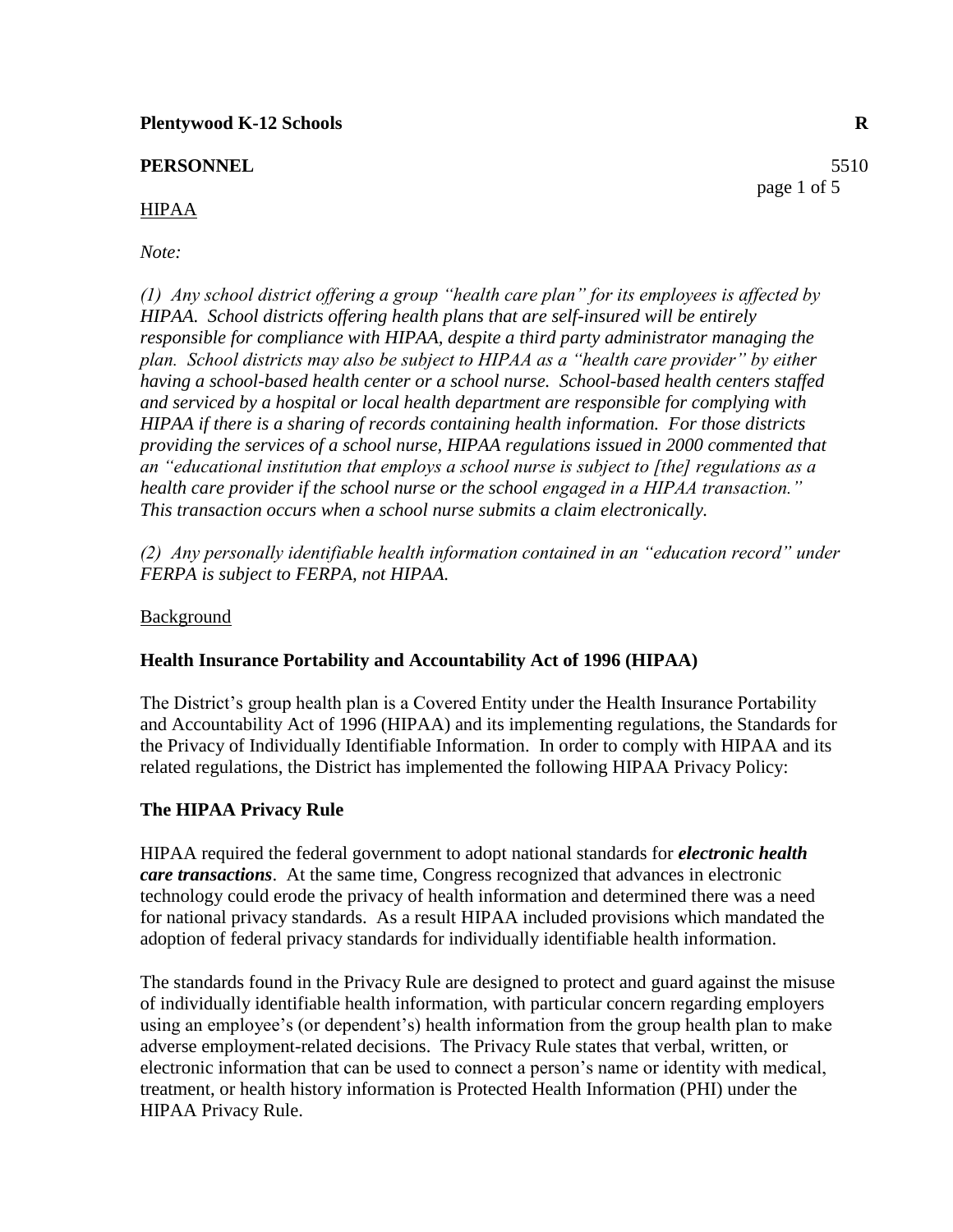#### Under the HIPAA Privacy Rule:

- 1. Individuals have a right to access and copy their health record to the extent allowed by HIPAA.
- 2. Individuals have the right to request an amendment to their health record. The plan may deny an individual's request under certain circumstances specified in the HIPAA Privacy Rule.
- 3. Individuals have the right to an accounting of disclosures of their health record for reasons other than treatment, payment, or healthcare operations.
- 4. PHI, including health, medical, and claims records, can be used and disclosed without authorization for specific, limited purposes (treatment, payment, or operations of the group health plan). A valid authorization from the individual must be provided for use or disclosure for other than those purposes.
- 5. Safeguards are required to protect the privacy of health information.
- 6. Covered entities are required to issue a notice of privacy practices to their enrollees.
- 7. Violators are held accountable with civil and criminal penalties for improper use or disclosure of PHI.

#### Compliance

The District Clerk has been designated Privacy Officer. The Privacy Officer will oversee all ongoing activities related to the development, implementation, maintenance of, and adherence to the District's policies and procedures covering the privacy of and access to patient health information in compliance with HIPAA, other applicable federal and state laws, and the District's privacy practices.

As required for a Covered Entity under HIPAA, the plan has developed these internal privacy policies and procedures to assure that PHI is protected and that access to and use and disclosure of PHI are restricted in a manner consistent with HIPAA's privacy protections. The policies and procedures recognize routine and recurring disclosures for treatment, payment, and healthcare operations and include physical, electronic, and procedural safeguards to protect PHI. The procedures include safeguards for sending PHI via mail or fax, receiving PHI for plan purposes, and workstation safeguards and procedures for securing and retaining PHI received by the plan. Plan participants are entitled to receive a copy of the plan's policies and procedures upon request.

Designating a limited number of privacy contacts allows the District to control who is receiving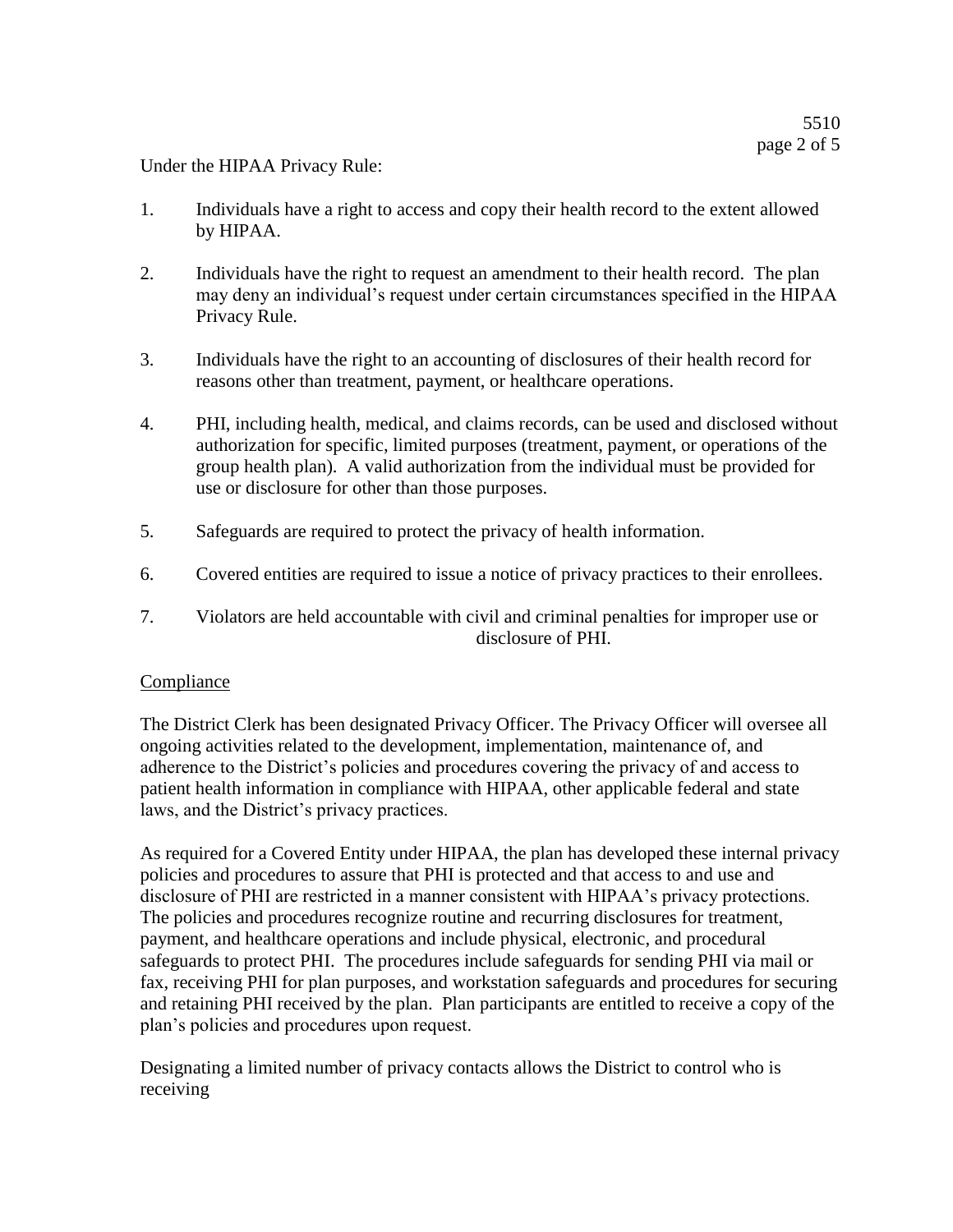PHI from the contract claims payor for plan operations purposes. The contract claims payor will provide only the minimum PHI necessary for the stated purpose and, as required under the Privacy Rule, will provide PHI only to individuals with a legitimate need to know for plan operations purposes.

The District has distributed a notice of privacy practices to plan participants. The notice informs plan participants of their rights and the District's privacy practices related to the use and disclosure of PHI. A copy of this notice may be obtained by contacting the Privacy Officer.

The District has reviewed how PHI is used and disclosed by the plan and has limited disclosure of that information to employees who have a legitimate need to know or possess the PHI for healthcare operations and functions. The District will make reasonable efforts to use de-identified information whenever possible in the operations of the plan and will only use the minimum PHI necessary for the stated purpose.

Some of the District's employees need access to PHI in order to properly perform the functions of their jobs. The District has identified these employees and has given them training in the important aspects of the HIPAA Privacy Rule, the privacy policy, and procedures. New employees who will have access to PHI will receive training on the HIPAA Privacy Rule and related policies and procedures as soon as reasonably possible after they are employed. Employees who improperly use or disclose PHI or misuse their access to that information may be subject to discipline, as deemed appropriate.

In the event the group health plan must disclose PHI in the course of performing necessary plan operations functions or as required by law or a governmental agency, the District has developed a system to record those disclosures and requests for disclosures. An individual may request a list of disclosures of his or her PHI made by the plan for other than treatment or claims payment purposes. All requests for an accounting of PHI disclosures must be made in writing, and the plan may impose fees for the cost of production of this information. Requests will be responded to within sixty (60) days. If the plan is not able to provide the requested information within sixty (60) days, a written notice of delay will be sent to the requesting individual, with the reasons for the delay and an estimated time for response.

In order to comply with the new privacy regulations, the plan has implemented compliant communication procedures. Except for its use in legitimate healthcare operations, written permission will be required in order for the District to disclose PHI to or discuss it with a third party.

The HIPAA Privacy Rule prohibits the District from disclosing medical information without the patient's written permission other than for treatment, payment, or healthcare operations purposes. An authorization signed by the patient and designating specified individuals to whom the District may disclose specified medical information must be on file, before the plan can discuss a patient's medical information with a third party (such as a spouse, parent, group health plan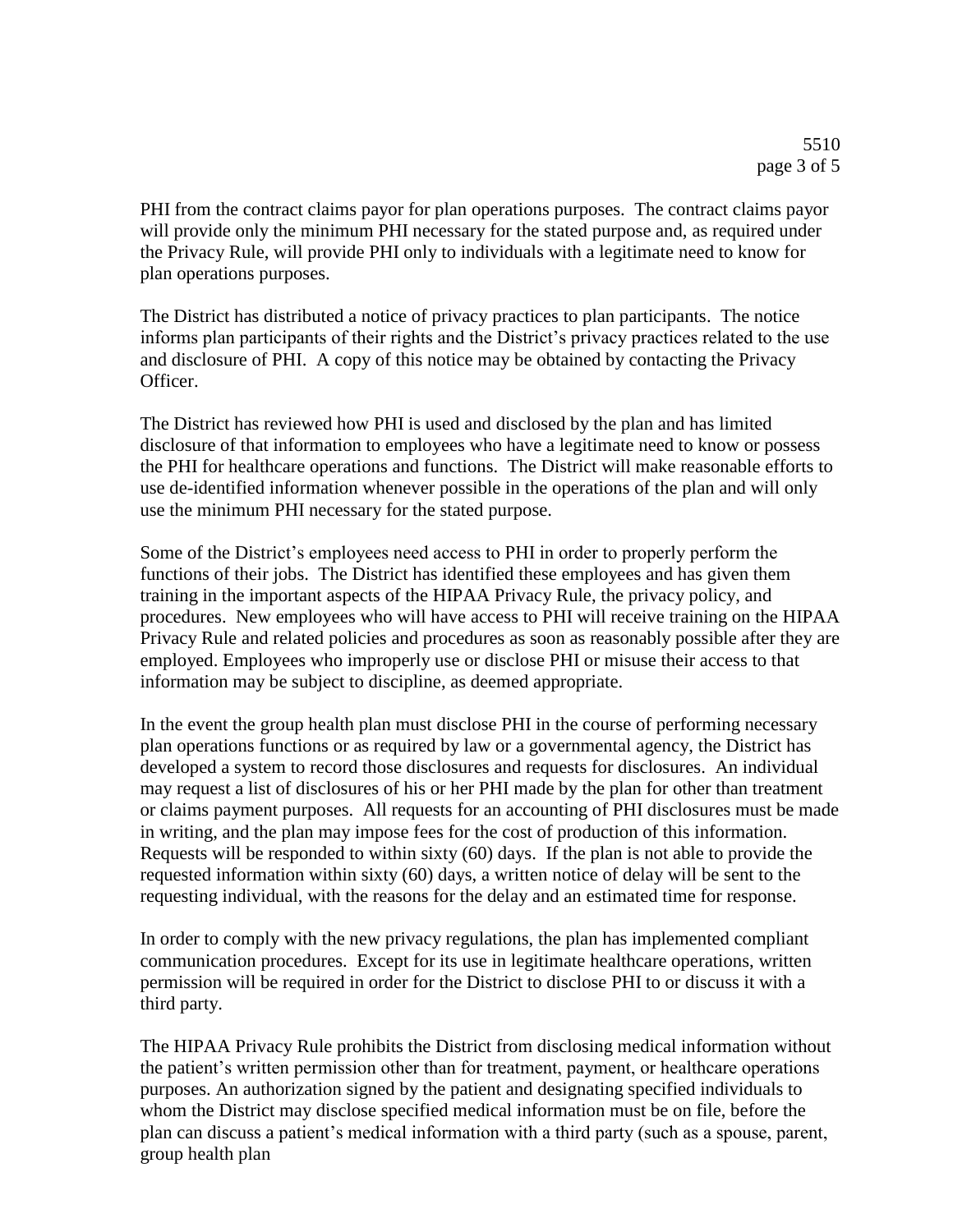representative, or other individual).

The District has taken the following steps to ensure PHI is safeguarded:

- The District has implemented policies and procedures to designate who has and who does not have authorized access to PHI.
- Documents containing PHI are kept in a restricted/locked area.
- Computer files with PHI are password protected and have firewalls making unauthorized access difficult.
- Copies of PHI will be destroyed when information is no longer needed, unless it is required by law to be retained for a specified period of time.
- The District will act promptly to take reasonable measures to mitigate any harmful effects known to the group health plan, due to a use or disclosure of PHI in violation of the plan's policies, procedures, or requirements of the HIPAA Privacy Rule.
- The District will appropriately discipline employees who violate the District's group health plan's policies, procedures, or the HIPAA Privacy Rule, up to and including termination of employment if warranted by the circumstances.

The District has received signed assurances from the plan's business associates that they understand the HIPAA Privacy Rule, applicable regulations, and the Privacy Policy and will safeguard PHI just as the plan would.

The contract claims payor and certain other entities outside the group health plan require access on occasion to PHI, if they are business associates of the group health plan and in that role need to use, exchange, or disclose PHI from the group health plan. The plan requires these entities to sign an agreement stating they understand HIPAA's privacy requirements and will abide by those rules just as the group health plan does, to protect the PHI to which they have access. For example the plan engages a certified public accountant to audit the plan annually and to make sure payments are made in compliance with the Plan Document. In order for the CPA to complete an audit, the auditor reviews a sample of the claims for accuracy.

The District will ensure health information will not be used in making employment and compensation decisions. The HIPAA Privacy Rule and other applicable laws expressly prohibit an employer from making adverse employment decisions (demotions, terminations, etc.) based on health information received from the group health plan. To the extent possible, the District has separated the plan operations functions from the employment functions and has safeguards in place to prevent PHI from the plan from going to or being used by an employee's supervisor, manager, or superior to make employment-related decisions.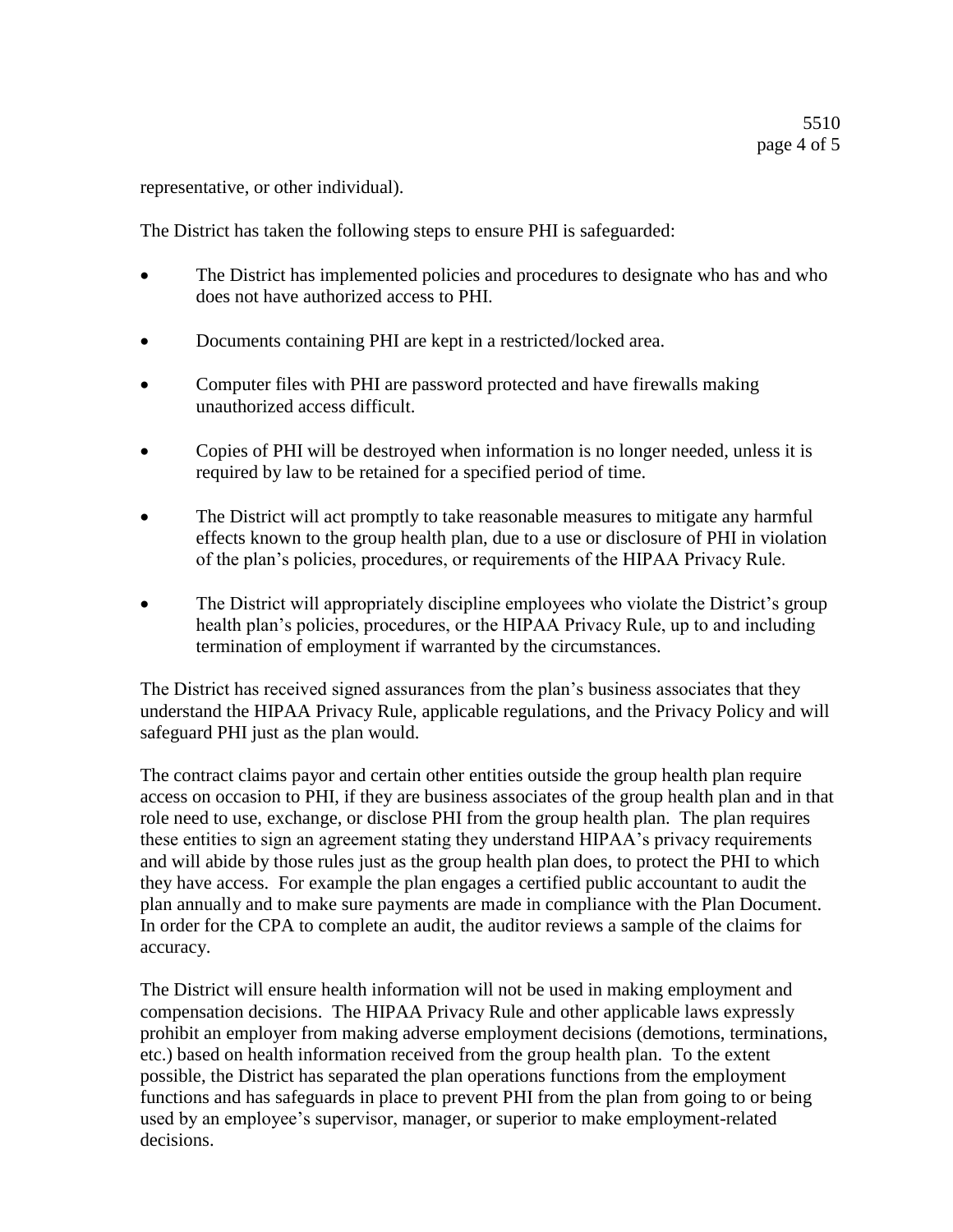5510 page 5 of 5

**Complaints** 

If an employee believes their privacy rights have been violated, they may file a written complaint with the Privacy Officer. No retaliation will occur against the employee for filing a complaint. The contact information for the Privacy Officer is:

> District Clerk Plentywood K-12 Schools 100 E. Laurel Ave. Plentywood, MT 59254

Policy History: Adopted on: 08/22/08 Reviewed on: Revised on: